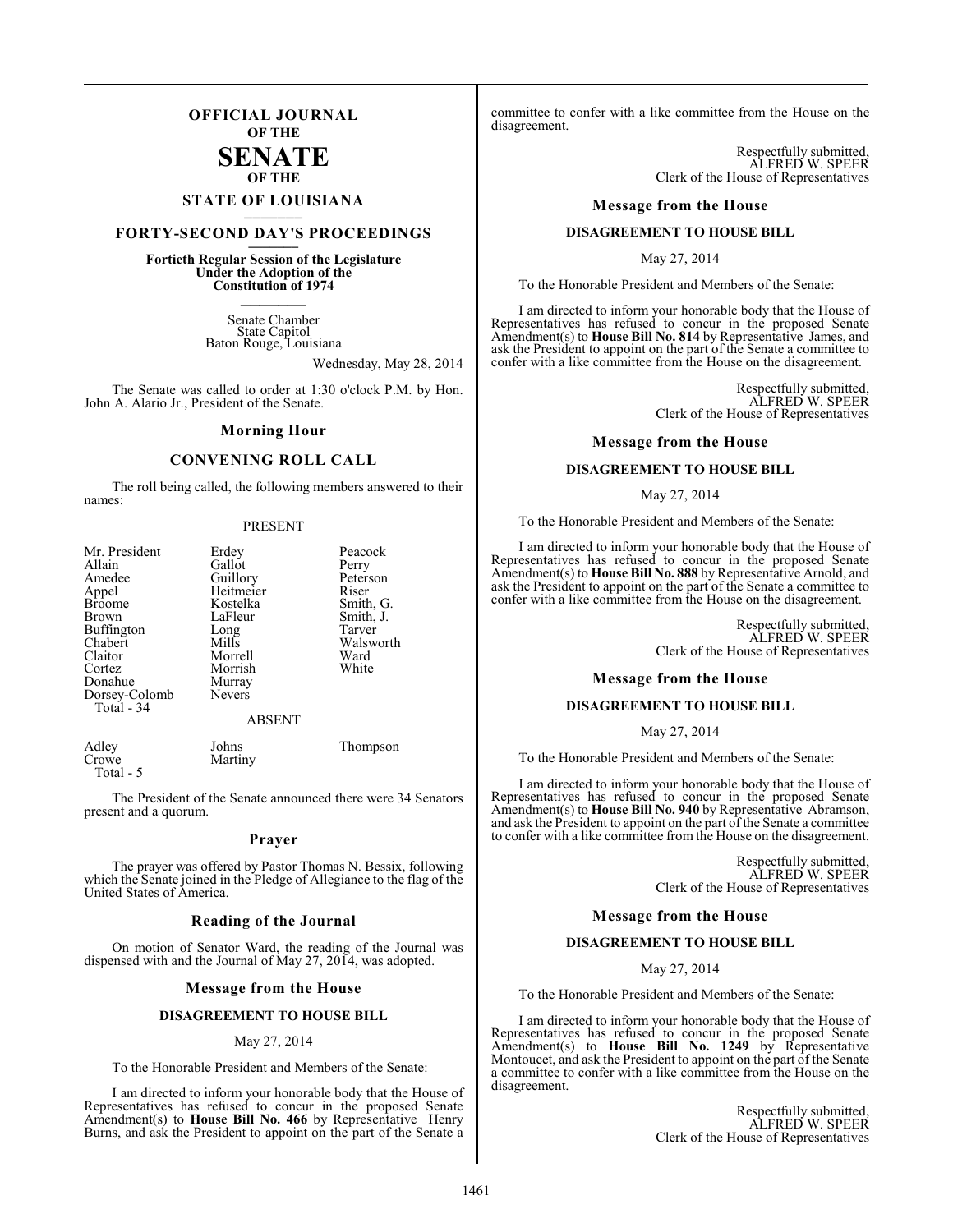## **Page 2 SENATE 42nd DAY'S PROCEEDINGS**

## May 28, 2014

#### **Message from the House**

#### **PASSED SENATE BILLS AND JOINT RESOLUTIONS**

#### May 27, 2014

To the Honorable President and Members of the Senate:

I am directed to inform your honorable body that the House of Representatives has finally passed the following Senate Bills and Joint Resolutions:

#### **SENATE BILL NO. 138—**

BY SENATOR MILLS

AN ACT To enact R.S. 32:412(M) and R.S. 40:1321(M), relative to drivers' licenses and special identification cards; to provide for the exhibition of the logo of any Louisiana university on a driver's license and special identification card; to authorize collection of a university logo fee, if any, as established by any Louisiana university for the use and display of its logo; to provide for the disbursement of such logo fees collected to the foundation of such universities; and to provide for related matters.

Reported without amendments.

**SENATE BILL NO. 261—**<br>BY SENATORS JOHNS, MORRISH AND JOHN SMITH AND<br>REPRESENTATIVES DANAHAY, FRANKLIN, GEYMANN, GUINN,<br>KLECKLEY AND HILL

AN ACT

To amend and reenact R.S. 34:202(A), relative to the Lake Charles Harbor and Terminal District; to provide relative to the board of commissioners; and to provide for related matters.

Reported without amendments.

- **SENATE BILL NO. 280—** BY SENATORS BROWN AND GARY SMITH AN ACT
- To amend and reenact R.S. 34:2473(E), relative to ports; to authorize the Port of South Louisiana to enter lease agreements for not more than eighty years; and to provide for related matters.

Reported without amendments.

#### **SENATE BILL NO. 315—** BY SENATOR DONAHUE

AN ACT

To enact R.S. 39:196(C) and 1554(J), relative to procurement; to provide relative to group purchasing and cooperative purchasing provisions by certain public postsecondary education institutions; to provide for an effective date; and to provide for related matters.

Reported without amendments.

#### **SENATE BILL NO. 316—** BY SENATOR DONAHUE

AN ACT

To amend and reenact R.S. 38:2191(B) and (D), relative to public contracts; to provide with respect to progressive stage payments made under public contracts; to provide with respect to payment of change orders made under public contracts; and to provide for related matters.

Reported without amendments.

#### **SENATE BILL NO. 321—** BY SENATOR RISER

AN ACT

To amend and reenact R.S. 39:128(B)(1) and (4)(b) and to enact R.S.  $39:1367(E)(2)(b)(vi)$ , relative to capital outlay; to provide an exemption from the capital outlay procedure and capital outlay bill for certain university and higher education projects of less

than or equal to one million dollars; to authorize the incurrence of short term loans not to exceed one year for such projects; to provide that such loans shall not constitute or create a debt of the state; to provide that such loans shall not be included in the definition of net state tax supported debt; and to provide for related matters.

Reported without amendments.

#### **SENATE BILL NO. 14—** BY SENATOR GUILLORY

AN ACT

To amend and reenact R.S.  $11:102(B)(3)(d)(vi)$ , relative to the liabilities of the Louisiana School Employees' Retirement System; to provide for payment of such liabilities; to provide for employer contributions; to provide for an effective date; and to provide for related matters.

Reported without amendments.

## **SENATE BILL NO. 24—**<br>BY SENATOR GUILLORY

AN ACT

To amend and reenact R.S. 11:2173(A)(1) and (6), relative to the Sheriffs' Pension and Relief Fund; to provide relative to membership of the board of trustees; to specify terms of office and designations; to provide for an effective date; and to provide for related matters.

Reported without amendments.

#### **SENATE BILL NO. 183—** BY SENATOR MILLS

AN ACT To enact R.S. 33:4690.13, relative to local governing authorities, the state and political subdivisions of the state; to provide additional notice to property owners of public works projects; and to provide for related matters.

Reported without amendments.

#### **SENATE BILL NO. 435—**

BY SENATOR PERRY AN ACT

To enact R.S. 47:338.212, relative to the city of Scott; to authorize the city to levy a hotel occupancy tax; to provide for the use of tax revenues; to provide for an effective date; and to provide for related matters.

Reported without amendments.

## **SENATE BILL NO. 564—** BY SENATOR MILLS

To enact R.S.  $33:2541.1(B)(1)(c)$ , relative to the city of St. Martinville; to provide relative to the position of deputy chief of police; to include certain qualifications for deputy chief of police for the city of St. Martinville; to provide for an effective date; and to provide for related matters.

AN ACT

Reported without amendments.

**SENATE BILL NO. 566—** BY SENATOR CLAITOR

AN ACT

To amend and reenact R.S. 48:1456(D), relative to Capital Area Transit System; to provide for certain action relative to the board of commissioners; to provide for an effective date; and to provide for related matters.

Reported without amendments.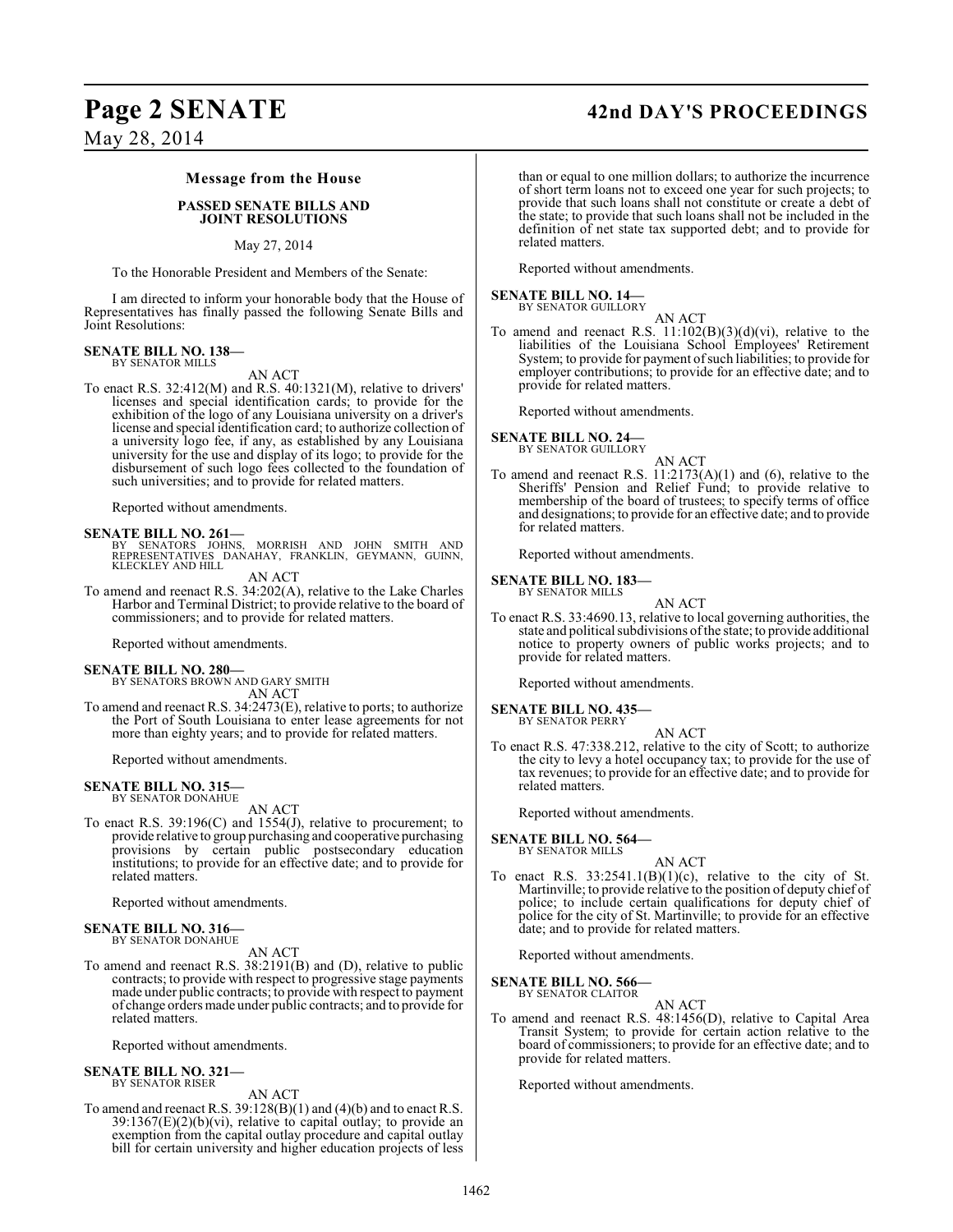## **42nd DAY'S PROCEEDINGS Page 3 SENATE**

#### **SENATE BILL NO. 601—** BY SENATOR AMEDEE

AN ACT

To enact R.S. 33:381(C)(33), relative to the town of Sorrento; to provide for the abolition of the office of the chief of police and the police department; to provide for limitations and requirements on such abolition; to require voter approval; to authorize the municipality to contract for law enforcement services; to provide for an effective date; and to provide for related matters.

Reported without amendments.

#### **SENATE BILL NO. 395—** BY SENATOR ALLAIN

AN ACT

To amend and reenact R.S.  $56:700.2(A)(4)$  and  $(C)(2)$  and to enact R.S. 56:700.6, relative to the Fishermen's Gear Compensation Fund; to provide a termination date for deposits from the fund; to provide an exemption for certain fees; to provide a termination date for the fund; to provide terms, conditions, and requirements; and to provide for related matters.

Reported without amendments.

#### **SENATE BILL NO. 592—**

BY SENATOR MORRELL AND REPRESENTATIVES BROWN, BURRELL,<br>GUILLORY, HONORE, HOWARD, MORENO, NORTON AND<br>WOODRUFF

AN ACT

To amend and reenact R.S. 14:34.1(C), relative to the crime of second degree battery; to provide for the possible fines and penalties for commission of second degree battery; and to provide for related matters.

Reported without amendments.

#### **SENATE BILL NO. 593—** BY SENATOR CROWE

AN ACT

To enact R.S. 33:383.3, relative to municipal governing authorities; to provide for limitation of terms of elected officials; to provide for an election; to provide for an effective date; and to provide for related matters.

Reported without amendments.

#### **SENATE BILL NO. 608—** BY SENATOR BROWN

AN ACT

To amend and reenact Code of Criminal Procedure Art. 213 and to enact Code of Criminal Procedure Art. 202(F), relative to warrants of arrest; to prohibit the issuance of warrants of arrest for school employees under certain circumstances; and to provide for related matters.

Reported without amendments.

#### **SENATE BILL NO. 642—** BY SENATOR CROWE

AN ACT

To enact R.S.  $24:513(J)(1)(c)(v)$ , relative to the legislative auditor; to provide for audit requirements; to provide for additional audit requirements for certain entities in certain parishes; and to provide for related matters.

Reported without amendments.

#### **SENATE BILL NO. 500—** BY SENATOR HEITMEIER

AN ACT

To enact R.S. 9:154.3 and R.S. 47:7019.2, relative to collection of tolls and fees; to provide for the refund of monies paid by certain persons for a toll violation during the amnesty period to the Department of Transportation and Development; to provide with respect to such refunds; to declare certain funds as abandoned unclaimed property; to provide for the disposition of

May 28, 2014 certain abandoned unclaimed funds; to create the Crescent City

Amnesty Refund Fund as a special fund in the state treasury and provide for the disposition of monies in the fund; and to provide for related matters.

Reported without amendments.

#### **SENATE BILL NO. 341—**

BY SENATOR DONAHUE AN ACT

To amend and reenact R.S. 40:4.13, relative to water systems; to provide for water system regulations; to provide for the promulgation of rules and regulations; and to provide for related matters.

Reported with amendments.

#### **SENATE BILL NO. 650—**

BY SENATOR WALSWORTH AN ACT

To enact R.S. 30:2060.1, relative to air control standards; to create a carbon dioxide emissions program; to measure carbon dioxide emissions from existing fossil fuel-fired electric generating units; to provide criteria for the standards of performance; to provide terms, conditions, and requirements; and to provide for related matters.

Reported with amendments.

#### **SENATE BILL NO. 588—** BY SENATOR PETERSON

AN ACT

To amend and reenact R.S. 40:600.88 and 40:600.91(A)(29), relative to the Louisiana Housing Corporation; to provide for the corporation to become a political subdivision of the state; to provide for certain powers and duties; and to provide for related matters.

Reported with amendments.

**SENATE BILL NO. 338—**

BY SENATOR DONAHUE AN ACT

To enact R.S. 24:653(M), relative to duties and function of the Joint Legislative Committee on the Budget; to provide relative to economic reports for projects submitted in conjunction with the request for approval of the Joint Legislative Committee on the Budget; to provide for an effective date; and to provide for related matters.

Reported with amendments.

**SENATE BILL NO. 481—**

BY SENATOR DONAHUE

AN ACT

To amend and reenact R.S. 36:4(B)(1)(e), Subpart C of Chapter 1 of Subtitle I of Title 39 of the Louisiana Revised Statutes of 1950, to be comprised of R.S. 39:15.1, 15.2, 15.3, and Part V-A of Chapter 1 of Subtitle I of Title 39 of the Louisiana Revised Statutes of 1950, to be comprised of R.S. 39:196, 197, 198, 199, and 200, all relative to technology and technology procurement; to provide for the structure of the executive branch of state government; to change the office of information technology to the office of technology services; to provide for the state chief information officer to replace the chief information officer; to grant authority over procurement for information technology systems and services to the state chief information officer; to provide for additional duties and responsibilities of the office of technology services relative to operations, procurement, and customer service charges; to place the office of telecommunications management under the state chief information officer; to provide authority for centralized information technology provide for certain reporting requirements; to provide relative to certain multi-year contracts; to provide for an effective date; and to provide for related matters.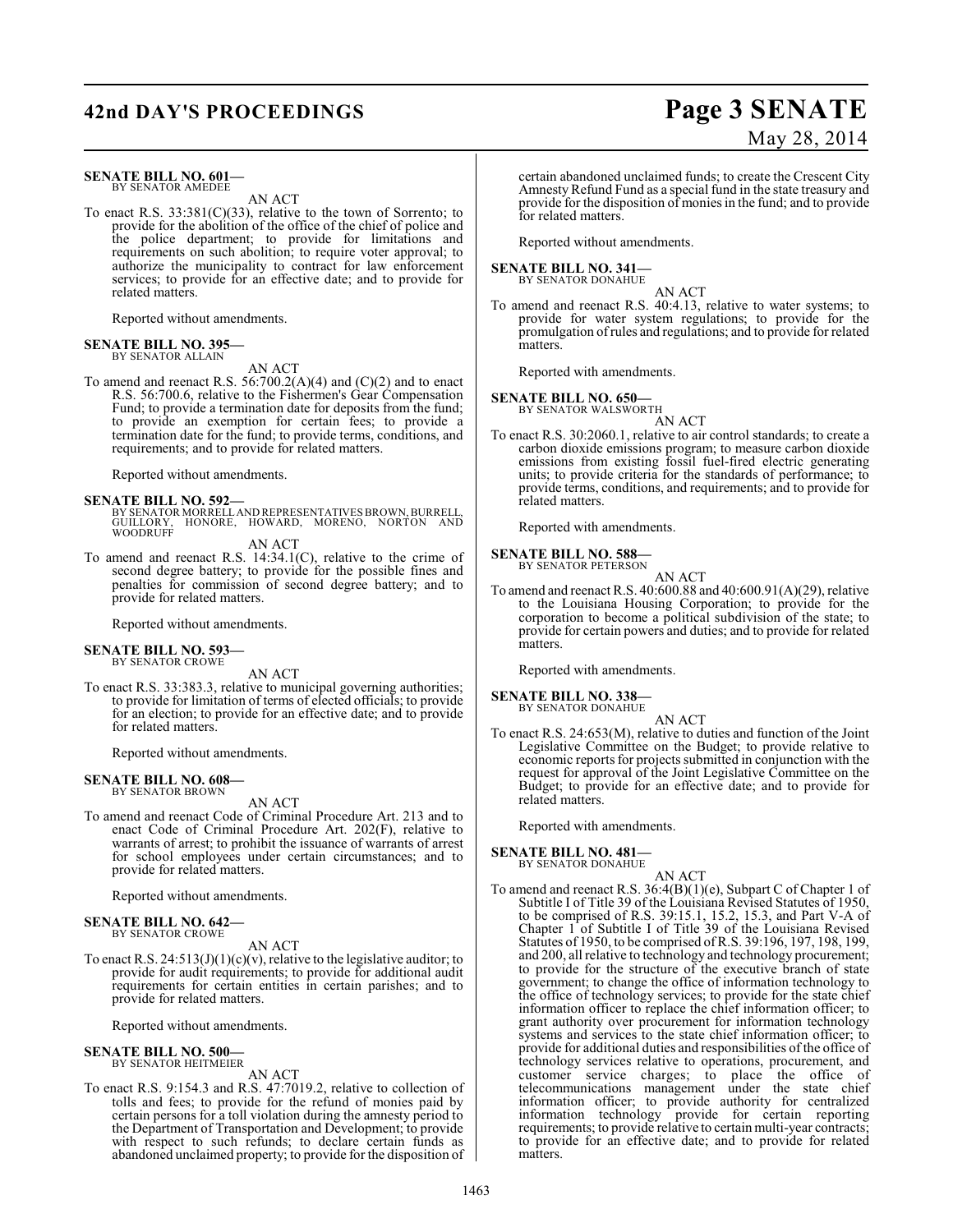Reported with amendments.

# **SENATE BILL NO. 522—** BY SENATOR WARD

AN ACT

To amend and reenact R.S. 39:1484(A)(4)(b) and 1540, relative to consulting service contracts; to authorize the office of risk management to enter into consulting service contracts with one or more licensed insurance producers; to provide for the definition of consulting services; to provide for approvals of such contracts; and to provide for related matters.

Reported with amendments.

#### **SENATE BILL NO. 320—** BY SENATOR DONAHUE

AN ACT

To amend and reenact R.S. 17:1990(B)(1)(d) and R.S. 39:126, relative to capital outlay projects; to provide for certain change orders to be approved by the Joint Legislative Committee on the Budget; to provide for an effective date; and to provide for related matters.

Reported with amendments.

#### **SENATE BILL NO. 20—** BY SENATOR GUILLORY

AN ACT

To amend and reenact R.S. 11:701(10), (11), (12), (24), and  $(33)(a)(i)$ ,  $(ii)(aa)$ , and  $(xiii)$  and  $(b)(i)$ ,  $702(A)$  and  $(B)$ ,  $723(A)(1), 781(B), 784(A), (C)(2),$  and  $(F), 784.1(A), (B), (C),$ and (D), 785.1(A) and (C), 792(A), (B), (C), and (D), and 826, to enact R.S. 11:701(14.1), (22.1), and (33)(a)(xiv) and 781(C), and to repeal R.S. 11:723(B), relative to the Teachers' Retirement System of Louisiana; to provide with respect to the tax qualification of the system; to make changes to the plan's provisions in conformity with federal requirements; to provide for an effective date; and to provide for related matters.

Reported with amendments.

## **SENATE BILL NO. 25—**

BY SENATOR GUILLORY AN ACT

To amend and reenact R.S. 11:1142, 1147(C)(2)(a)(ii), 1151(F)(1), 1151.1(A) and (C)(1), and 1206, to enact R.S. 11:1132.1, and to repeal R.S. 11:162(D), 1002(11), and 1144(A)(2), relative to the administration of the Louisiana School Employees' Retirement System; to provide for recovery of overpayments; to provide for disability and survivor benefits for certain members; to provide for technical corrections; to provide for an effective date; and to provide for related matters.

Reported with amendments.

#### **SENATE BILL NO. 186—** BY SENATOR MILLS

AN ACT

To enact R.S.  $33:2476(B)(1)(d)$  and (C)(4), relative to the city of New Iberia municipal fire and police civil service system board; to provide for membership on the board; to provide for an effective date; and to provide for related matters.

Reported with amendments.

#### **SENATE BILL NO. 387—** BY SENATOR LAFLEUR

AN ACT

To enact Part XVI of Chapter 2 of Title 33 of the Louisiana Revised Statutes of 1950, to be comprised of R.S. 33:1420.21, relative to special districts; to provide for powers and authority in certain instances; to provide for an effective date; and to provide for related matters.

Reported with amendments.

# **Page 4 SENATE 42nd DAY'S PROCEEDINGS**

#### **SENATE BILL NO. 425—**

BY SENATORS CORTEZ, BROOME, DORSEY-COLOMB, JOHNS, MILLS AND THOMPSON

AN ACT

To enact R.S. 33:42, relative to water and sewer systems; to provide relative to the operation and maintenance of certain water and sewer systems; to provide relative to required standards, including but not limited to chlorination and other standards; to provide for the failure to satisfy such standards and the effects of such failure; to authorize certain actions by a political subdivision; to provide certain definitions, terms, conditions, and procedures; and to provide for related matters.

Reported with amendments.

**SENATE BILL NO. 445—** BY SENATOR CROWE

AN ACT

To amend and reenact R.S. 13:1568.3, 1595, and 1595.1, relative to Orleans Parish Juvenile Court judges; to designate special divisions of the Orleans Parish Juvenile Court; to abolish specific judgeships upon the expiration of terms or vacancy in the Orleans Parish Juvenile Court; to provide relative to funding; and to provide for related matters.

Reported with amendments.

#### **SENATE BILL NO. 549—**

- BY SENATOR GALLOT
- AN ACT To amend and reenact R.S. 33:1992(A)(1) and 2002(A)(3)(a), relative to minimum wages for firefighters; to provide relative to the components of a firefighter's starting salary; to provide relative to compliance with the requirements of the Fair Labor Standards Act; and to provide for related matters.

Reported with amendments.

## **SENATE BILL NO. 587—**

BY SENATOR PETERSON

AN ACT To amend and reenact R.S. 33:9091.14(D), (F)(1), (2) and (3)(c), relative to the Mid-City Security District; to provide for governance; to provide for a flat fee per parcel of land; to provide for election dates; to provide for an effective date; and to provide for related matters.

Reported with amendments.

#### **SENATE BILL NO. 110—** BY SENATOR RISER

- AN ACT
- To amend and reenact R.S. 47:1508(B)(11) and to enact R.S. 47:1508(B)(35), relative to the Department of Revenue; to provide for an exception to the duty of the secretary of the department to keep certain tax records confidential; to authorize the sharing or furnishing of certain information to the office of alcohol and tobacco control and other entities; and to provide for related matters.

Reported with amendments.

**SENATE BILL NO. 344—** BY SENATOR ALLAIN AND REPRESENTATIVE STUART BISHOP AN ACT

To enact R.S. 56:317, relative to fishing; to establish the Louisiana Catch and Cook Program within the Department of Wildlife and Fisheries; to allow retail food establishments to prepare certain recreational fish; to provide for the promulgation of rules; to provide penalties, terms, conditions, and requirements; and to provide for related matters.

Reported with amendments.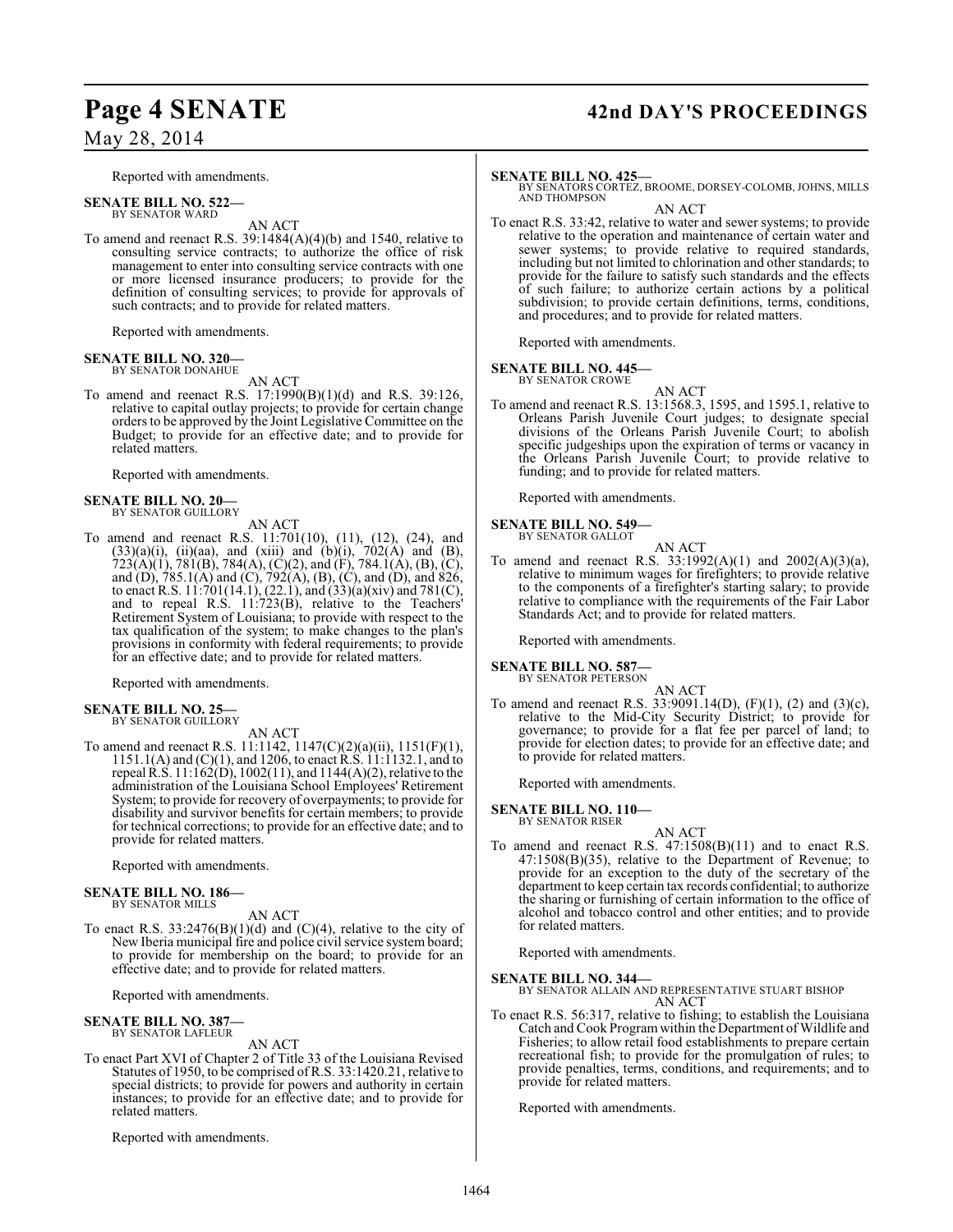## **42nd DAY'S PROCEEDINGS Page 5 SENATE**

#### **SENATE BILL NO. 460—** BY SENATOR ADLEY

AN ACT

To amend and reenact R.S. 17:4022(3) and R.S. 24:513(A)(1)(b)(iv), relative to the legislative auditor; to provide relative to public funds received by schools as tuition payments under the Student Scholarships for Educational Excellence Program; to provide authority to the legislative auditor; and to provide for related matters.

Reported with amendments.

#### **SENATE BILL NO. 554—** BY SENATOR GARY SMITH

AN ACT

To amend and reenact R.S. 22:972, Subpart D of Part III of Chapter 4 of Title 22 of the Louisiana Revised Statutes of 1950, comprised of R.S. 22:1091 through 1099, relative to health insurance rate review; to provide for definitions; to provide for rate filings and rate increases; to provide relative to form approval; to provide relative to rating factors, risk pools, and individual market plan and calendar year requirements; to provide with respect to review of proposed rate filings and rate changes; to provide for implementation and enforcement; to provide for the frequency of rate increase limitations; to provide relative to the prohibition of discrimination in rates due to severe disability; and to provide for related matters.

Reported with amendments.

#### **SENATE BILL NO. 651—** BY SENATOR ALLAIN

AN ACT

To amend and reenact R.S. 14:95(G), (H), and (K), relative to carrying of weapons; to provide that members and officers of the legislature may carry weapons; and to provide for related matters.

Reported with amendments.

Respectfully submitted, ALFRED W. SPEER Clerk of the House of Representatives

#### **Message from the House**

#### **CONCURRING IN SENATE CONCURRENT RESOLUTIONS**

#### May 27, 2014

To the Honorable President and Members of the Senate:

I am directed to inform your honorable body that the House of Representatives has finally concurred in the following Senate Concurrent Resolutions:

SENATE CONCURRENT RESOLUTION NO. 5<br>BY SENATORS GUILLORY, ALARIO, ALLAIN, APPEL, BROOME, BROOM, ORTEZ, CROWE, DONAHUE, ERDEY, KOSTELKA, LAFLEUR,<br>LONG, MILLS, NEVERS, PEACOCK, RISER, GARY SMITH, TARVER,<br>THOMPSON, WALSWORTH A

To memorialize the Congress of the United States to review and consider eliminating provisions of federal law which reduce Social Security benefits for those receiving pension benefits from federal, state, or local government retirement or pension systems, plans, or funds.

Reported without amendments.

# May 28, 2014

# **SENATE CONCURRENT RESOLUTION NO. 77—**<br>BY SENATOR ALLAIN AND REPRESENTATIVE WOODRUFF A CONCURRENT RESOLUTION

To urge and request the Department of Transportation and Development and the Department of Agriculture and Forestry to cooperate with all agricultural commodity groups to identify and mark farm to market highways in Louisiana.

Reported without amendments.

### **SENATE CONCURRENT RESOLUTION NO. 104—** BY SENATORS MILLS AND WARD A CONCURRENT RESOLUTION

#### To urge and request the Louisiana State Law Institute to study and make recommendations to the Louisiana Legislature regarding state laws governing common interest ownership regimes, including but not limited to homeowners associations, condominium developments, townhomes, and real estate

Reported without amendments.

cooperatives.

#### **SENATE CONCURRENT RESOLUTION NO. 105—** BY SENATOR JOHNS

#### A CONCURRENT RESOLUTION

To urge and request the Louisiana State Law Institute to study and make recommendations to the Louisiana Legislature regarding Code of Civil Procedure Article 3121 and the article's requirement that security be posted by an attorney appointed by the court to administer a vacant succession.

Reported without amendments.

# **SENATE CONCURRENT RESOLUTION NO. 131—**<br>BY SENATOR DORSEY-COLOMB<br>A CONCURRENT RESOLUTION

To urge and request the Louisiana State Law Institute to study and

make recommendations regarding laws applicable to the rights of landlords and residential tenants.

Reported without amendments.

**SENATE CONCURRENT RESOLUTION NO. 20—**<br>BY SENATORS HEITMEIER AND DORSEY-COLOMB AND<br>REPRESENTATIVE BARROW A CONCURRENT RESOLUTION

To direct the Department of Health and Hospitals to submit a state plan amendment to the United States Department of Agriculture for the Special Supplemental Nutrition Program for Women, Infants, and Children, popularly known as "WIC", to provide for the use of WIC cash value vouchers at farmers' markets.

Reported without amendments.

**SENATE CONCURRENT RESOLUTION NO. 39—**<br>BY SENATOR HEITMEIER AND REPRESENTATIVES BARROW, COX,<br>HAVARD, HILL, KATRINA JACKSON, POPE, SIMON AND STOKES A CONCURRENT RESOLUTION

To urge and request the Department of Health and Hospitals to study the most effective means to ensure the proper utilization of Attention Deficit Hyperactivity Disorder medications in Louisiana and to report its findings to the Senate Committee on Health and Welfare and the House Committee on Health and Welfare.

Reported without amendments.

#### **SENATE CONCURRENT RESOLUTION NO. 47—** BY SENATOR HEITMEIER A CONCURRENT RESOLUTION

To urge and request the Department of Health and Hospitals to study the feasibility, desirability, and practicality of alternative transportation sites (i.e. urgent care clinics) for patients who access emergency medical services via the 911 system and the use of ambulance service providers and suppliers to assist with training and management of this population.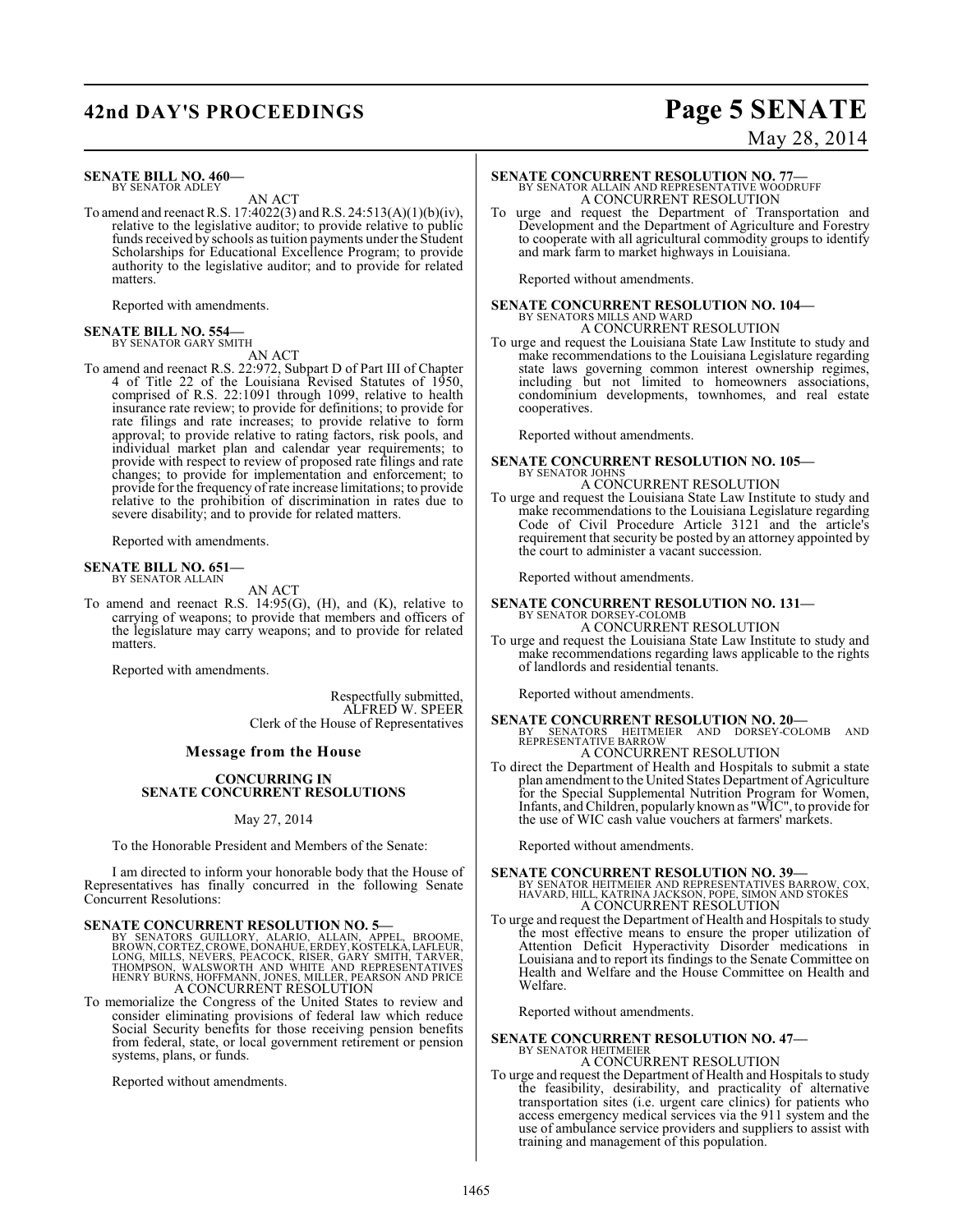## **Page 6 SENATE 42nd DAY'S PROCEEDINGS**

## May 28, 2014

Reported without amendments.

#### **SENATE CONCURRENT RESOLUTION NO. 95—** BY SENATOR HEITMEIER

#### A CONCURRENT RESOLUTION

To urge and request the Department of Education to conduct a survey on any barriers that prevent schools and governing entities from entering into joint-use agreements and issue a report with a plan to promote such agreements.

Reported without amendments.

#### **SENATE CONCURRENT RESOLUTION NO. 71—**

BY SENATOR THOMPSON AND REPRESENTATIVES ADAMS, ANDERS, ARNOLD, BADON, BARROW, BILLIOT, BROWN, HENRY<br>ARMES, ARNOLD, BADON, BARROW, BILLIOT, BROWN, HENRY<br>BURNS, TIM BURNS, BURRELL, CARMODY, CARTER, CHANEY, COX,<br>DOVE, GAROFAL WOODRUFF

#### A CONCURRENT RESOLUTION

To urge and request the Louisiana Department of Economic Development to study the feasibility and advisability of creating an official "Made in Louisiana" certification, brand, or label and to report its findings on or before February 1, 2015, to the House of Representatives Committee on Agriculture, Forestry, Aquaculture, and Rural Development, the Senate Committee on Agriculture, Forestry, Aquaculture, and Rural Development, the House of Representatives Committee on Commerce, and the Senate Committee on Commerce, Consumer Protection and International Affairs.

Reported without amendments.

#### **SENATE CONCURRENT RESOLUTION NO. 93—** BY SENATOR BROWN

A CONCURRENT RESOLUTION

To urge and request the Department of Transportation and Development to take action to provide greater safety to the motoring public, to move traffic more efficiently, and to minimize traffic accidents at the intersection of Cornerview Road and Louisiana Highway 73 and on Louisiana Highway 22 between Interstate Highway 10 and Louisiana Highway 70 in Ascension Parish.

Reported without amendments.

#### **SENATE CONCURRENT RESOLUTION NO. 165—** BY SENATOR GUILLORY

A CONCURRENT RESOLUTION To commend Ben Mouton of St. Thomas More High School upon his selection as a representative of the state of Louisiana at the

Hugh O'Brian World Leadership Congress in Chicago, Illinois.

Reported without amendments.

### **SENATE CONCURRENT RESOLUTION NO. 166—**

BY SENATOR JOHNS A CONCURRENT RESOLUTION

To urge and request the Department of Health and Hospitals to facilitate the processing and payment of Medicaid claims.

Reported without amendments.

#### **SENATE CONCURRENT RESOLUTION NO. 167—** BY SENATOR ALARIO

### A CONCURRENT RESOLUTION

To commend and congratulate R. Michael Lyons, general counsel of Louisiana Mid-Continent Oil and Gas Association, in recognition of thirty-six years of outstanding service to Louisiana's oil and gas industry.

Reported without amendments.

#### **SENATE CONCURRENT RESOLUTION NO. 168—** BY SENATOR GUILLORY

A CONCURRENT RESOLUTION To commend Chris Shivers on his accomplishments as a professional bull riding champion and upon his retirement from competition.

Reported without amendments.

#### **SENATE CONCURRENT RESOLUTION NO. 169—** BY SENATOR CORTEZ

A CONCURRENT RESOLUTION

To commend the St. Thomas More High School baseball team upon winning the Class 4A state championship of the Louisiana High School Athletic Association.

Reported without amendments.

**SENATE CONCURRENT RESOLUTION NO. 135—**<br>BY SENATORS JOHNS, MORRISH AND JOHN SMITH AND<br>REPRESENTATIVES DANAHAY, FRANKLIN, GEYMANN, GUINN, HENSGENS AND KLECKLEY A CONCURRENT RESOLUTION

To commend and recognize the distinguished military history of the USS Orleck, docked in Lake Charles, and to designate the USS Orleck as the Official Vietnam Memorial Museum Ship for the State of Louisiana.

Reported with amendments.

### **SENATE CONCURRENT RESOLUTION NO. 96—** BY SENATOR HEITMEIER A CONCURRENT RESOLUTION

- To urge and request the Department of Health and Hospitals to assess water accessibility in Louisiana schools and report its findings
- to the legislature and the State Board of Elementary and Secondary Education.

Reported with amendments.

Respectfully submitted, ALFRED W. SPEER Clerk of the House of Representatives

#### **Introduction of Senate Resolutions**

Senator Johns asked for and obtained a suspension of the rules to read Senate Resolutions a first and second time.

#### **SENATE RESOLUTION NO. 170—** BY SENATOR JOHNS

A RESOLUTION

To commend Mike Johns, head coach of the St. Louis Catholic High School Saints football team of Lake Charles, and to congratulate him upon his retirement after a sterling career of forty-eight years in coaching.

On motion of Senator Johns the resolution wasread by title and adopted.

#### **SENATE RESOLUTION NO. 171—**

BY SENATOR CLAITOR A RESOLUTION

To urge and request the Louisiana State Law Institute to create a Water Code Committee.

The resolution was read by title and placed on the Calendar for a second reading.

#### **SENATE RESOLUTION NO. 172—** BY SENATOR MURRAY

## A RESOLUTION

To express and affirm the support and appreciation of the Senate of the Legislature of Louisiana for the leadership, cooperation, and collaboration of Louisiana's postsecondary institutions of higher education in their desire and efforts to develop and participate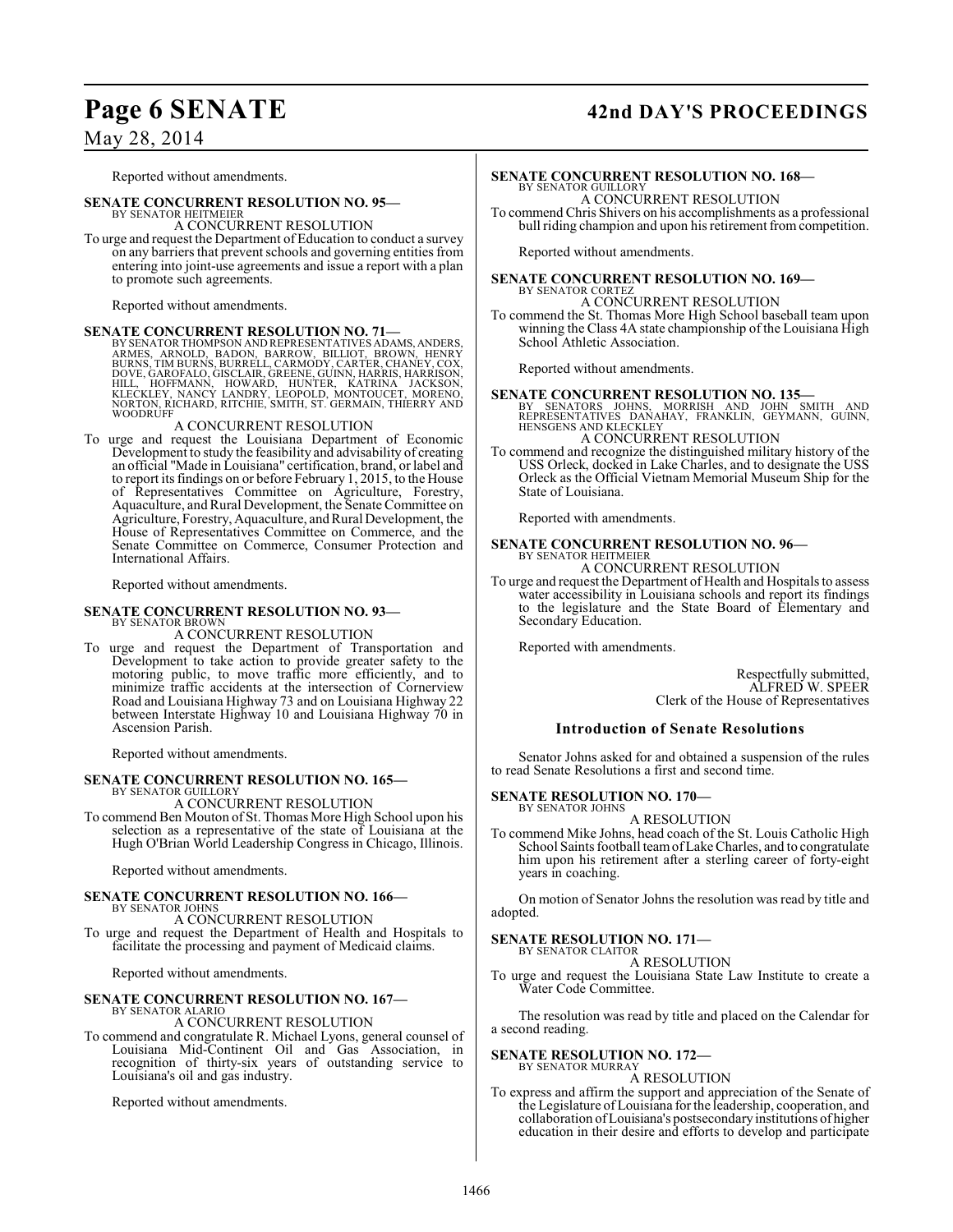## **42nd DAY'S PROCEEDINGS Page 7 SENATE**

# May 28, 2014

in statewide initiatives that address Black male student success in higher education.

The resolution was read by title and placed on the Calendar for a second reading.

#### **SENATE RESOLUTION NO. 173—** BY SENATOR MURRAY

A RESOLUTION

To commend the Delgado Dolphins baseball team on their outstanding 2014 season.

The resolution was read by title and placed on the Calendar for a second reading.

#### **SENATE RESOLUTION NO. 174—** BY SENATOR BROOME

A RESOLUTION

To urge and request the State Board of Elementary and Secondary Education to review and consider adopting the United States Department of Education's Guiding Principles: A Resource Guide for Improving School Climate and Discipline as a master plan for supporting student behavior and discipline.

The resolution was read by title and placed on the Calendar for a second reading.

#### **Senate Resolutions on Second Reading**

#### **SENATE RESOLUTION NO. 166—** BY SENATOR MURRAY

A RESOLUTION

To express sympathy in support of the families of victims of massacres and atrocities perpetrated against the Armenian people in Azerbaijan.

On motion of Senator Murray the resolution was read by title and adopted.

# **SENATE RESOLUTION NO. 167—** BY SENATOR ERDEY

A RESOLUTION

To commend C. Earle Benton on the occasion of his ninety-first birthday.

On motion of Senator Erdey the resolution was read by title and adopted.

#### **SENATE RESOLUTION NO. 169—** BY SENATOR MILLS

A RESOLUTION

To urge and request the Governor's Office of Homeland Security and Emergency Preparedness to study the potential threats and consequences of an electromagnetic pulse.

On motion of Senator Mills the resolution was read by title and adopted.

### **Senate Concurrent Resolutions on Second Reading**

#### **SENATE CONCURRENT RESOLUTION NO. 170—** BY SENATOR CORTEZ

A CONCURRENT RESOLUTION

To commend the St. Thomas More softball team upon winning the Class 4A state championship of the Louisiana High School Athletic Association for the second consecutive year.

The concurrent resolution was read by title. Senator Cortez moved to adopt the Senate Concurrent Resolution.

### **ROLL CALL**

The roll was called with the following result:

#### YEAS

Mr. President Dorsey-Colomb Peacock<br>Adley Erdey Perry Adley Erdey<br>Allain Gallot Allain Gallot Peterson<br>Amedee Guillory Riser Amedee Guillory Riser<br>
Appel Heitmeier Smith, G. Appel Heitmeier<br>Broome Johns Broome Johns Smith, J.<br>Brown Kostelka Tarver Buffington Mills<br>
Chabert Morrell Chabert Morrell Walsworth Claitor Morrish Ward<br>Cortez Murray White Cortez Murray<br>Crowe Nevers Total - 35

**Nevers** 

Kostelka Tarver<br>Mills Thompson

NAYS

## ABSENT

Donahue Long<br>LaFleur Martiny LaFleur Total - 4

Total - 0

The Chair declared the Senate adopted the Senate Concurrent Resolution and ordered it sent to the House.

#### **SENATE CONCURRENT RESOLUTION NO. 171—**

BY SENATOR GUILLORY A CONCURRENT RESOLUTION

To commend posthumously Al J. Ransome for his service to the state of Louisiana and as a pioneer in the field of unemployment compensation cost control management.

On motion of Senator Guillory the resolution was read by title and returned to the Calendar, subject to call.

#### **SENATE CONCURRENT RESOLUTION NO. 172—** BY SENATOR LONG

A CONCURRENT RESOLUTION

To urge and request the office of conservation, in conjunction with the Public Service Commission, to study landowner's rights concerning expropriation or condemnation for the purpose of construction and operation of pipelines transmitting any form of hydrocarbon in a liquid or gaseous state.

The concurrent resolution was read by title. Senator Long moved to adopt the Senate Concurrent Resolution.

#### **ROLL CALL**

The roll was called with the following result:

#### YEAS

| Mr. President | Dorsey-Colomb | <b>Nevers</b> |
|---------------|---------------|---------------|
| Adlev         | Erdey         | Peacock       |
| Allain        | Gallot        | Perry         |
| Amedee        | Guillory      | Riser         |
| Appel         | Heitmeier     | Smith, G.     |
| Broome        | Johns         | Smith, J.     |
| Brown         | Kostelka      | Tarver        |
| Buffington    | LaFleur       | Thompson      |
| Chabert       | Mills         | Walsworth     |
| Claitor       | Morrell       | Ward          |
| Cortez        | Morrish       | White         |
| Crowe         | Murray        |               |
| Total - 35    |               |               |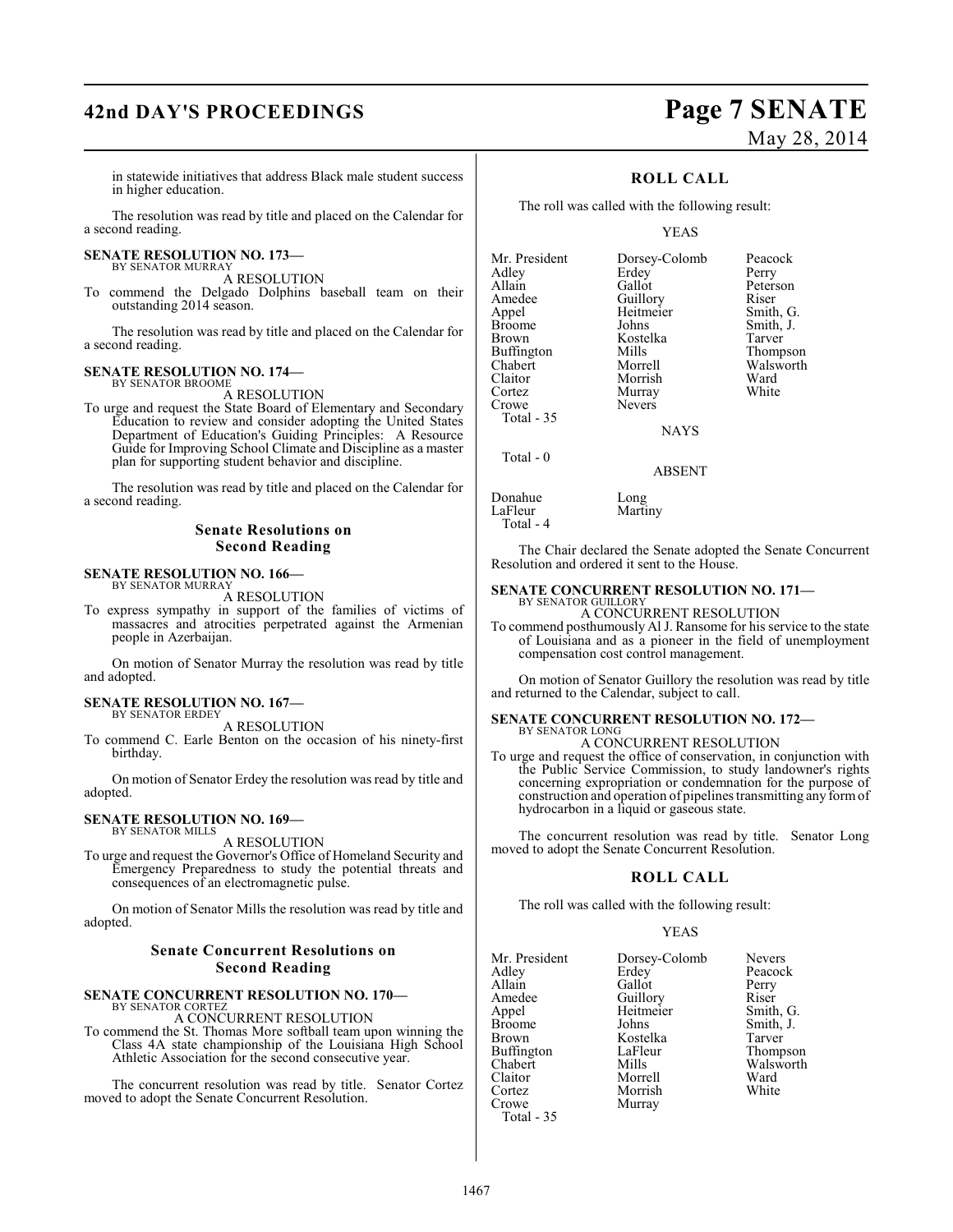#### NAYS

#### Total - 0

ABSENT Donahue Martiny Long Peterson Total - 4

The Chair declared the Senate adopted the Senate Concurrent Resolution and ordered it sent to the House.

#### **SENATE CONCURRENT RESOLUTION NO. 173—** BY SENATOR BROWN

A CONCURRENT RESOLUTION

To urge and request the Reentry Advisory Council to identify strategies to afford offenders committed to the Department of Public Safety and Corrections who are confined in parish correctional facilities the support necessary to enhance education, job skills and training, and needed behaviors to facilitate successful reentry upon release pursuant to the Reentry Advisory Council and Offender Rehabilitation Workforce Development Act and to provide needed mental health care for all committed to the Department of Public Safety and Corrections in need of such services, whether confined to a state or parish correctional facility, all to facilitate successful reentry upon release, and to urge and request the secretary of the department to take steps to carry out such strategies.

The concurrent resolution was read by title. Senator Brown moved to adopt the Senate Concurrent Resolution.

#### **ROLL CALL**

The roll was called with the following result:

#### YEAS

| Mr. President<br>Adley<br>Allain<br>Amedee<br>Appel<br><b>Broome</b><br><b>Brown</b><br><b>Buffington</b><br>Chabert<br>Claitor | Dorsey-Colomb<br>Erdey<br>Gallot<br>Guillory<br>Heitmeier<br>Johns<br>Kostelka<br>LaFleur<br>Mills<br>Morrell | <b>Nevers</b><br>Peacock<br>Perry<br>Peterson<br>Riser<br>Smith, G.<br>Smith, J.<br>Tarver<br>Thompson<br>Walsworth |
|---------------------------------------------------------------------------------------------------------------------------------|---------------------------------------------------------------------------------------------------------------|---------------------------------------------------------------------------------------------------------------------|
| Cortez                                                                                                                          | Morrish                                                                                                       | Ward                                                                                                                |
| Crowe<br>Total $-36$                                                                                                            | Murray                                                                                                        | White                                                                                                               |
|                                                                                                                                 | <b>NAYS</b>                                                                                                   |                                                                                                                     |
| Total - 0                                                                                                                       | ABSENT                                                                                                        |                                                                                                                     |

Donahue Long Martiny

Total - 3

The Chair declared the Senate adopted the Senate Concurrent Resolution and ordered it sent to the House.

#### **Message from the House**

#### **ASKING CONCURRENCE IN HOUSE CONCURRENT RESOLUTIONS**

#### May 28, 2014

To the Honorable President and Members of the Senate:

I am directed to inform your honorable body that the House of Representatives has finally passed and asks your concurrence in the following House Concurrent Resolutions:

## **Page 8 SENATE 42nd DAY'S PROCEEDINGS**

| <b>HCR No. 173</b> | $HCR$ No. 207      | <b>HCR No. 208</b> |
|--------------------|--------------------|--------------------|
| <b>HCR No. 209</b> | $HCR$ No. 151      | $HCR$ No. 141      |
| <b>HCR No. 158</b> | $HCR$ No. 162.     | <b>HCR No. 179</b> |
| <b>HCR No. 96</b>  | <b>HCR No. 114</b> | <b>HCR No. 159</b> |
| <b>HCR No. 168</b> | $HCR$ No. 170      | <b>HCR No. 187</b> |
| <b>HCR</b> No. 146 | <b>HCR No. 147</b> | <b>HCR No. 198</b> |
| $HCR$ No. 200      | $HCR$ No. 202.     | $HCR$ No. 204      |
| <b>HCR No. 205</b> | $HCR$ No. 206      | <b>HCR No. 196</b> |
| <b>HCR No. 197</b> |                    |                    |

Respectfully submitted, ALFRED W. SPEER Clerk of the House of Representatives

#### **House Concurrent Resolutions**

Senator Amedee asked for and obtained a suspension of the rules to read House Concurrent Resolutions a first and second time.

#### **HOUSE CONCURRENT RESOLUTION NO. 96—** BY REPRESENTATIVE BADON

A CONCURRENT RESOLUTION

To urge and request public postsecondary education institutions offering baccalaureate degrees to develop and promote plans that will enable students to complete such degrees in three years.

The resolution was read by title and placed on the Calendar for a second reading.

#### **HOUSE CONCURRENT RESOLUTION NO. 114—** BY REPRESENTATIVE PATRICK WILLIAMS

A CONCURRENT RESOLUTION

To urge and request the State Board of Elementary and Secondary Education to adopt a rule relative to requirements with respect to student lunch time.

The resolution was read by title and placed on the Calendar for a second reading.

## **HOUSE CONCURRENT RESOLUTION NO. 141—**

BY REPRESENTATIVES BURRELL AND ST. GERMAIN A CONCURRENT RESOLUTION

To urge and request the Department of Public Safety and Corrections to establish an express lane for people who are mobility impaired and senior citizens at office of motor vehicles offices in parishes with a population in excess of eighty thousand persons and to require public license tag agents to post signage notifying mobility impaired persons and senior citizens that they are entitled to priority service.

The resolution was read by title and placed on the Calendar for a second reading.

# **HOUSE CONCURRENT RESOLUTION NO. 146—** BY REPRESENTATIVE LEGER

A CONCURRENT RESOLUTION

To direct the Department of Public Safety and Corrections to conduct a comprehensive statewide review of factors affecting the state's incarceration and recidivism rates, including parish-level data, and to provide a report of its findings prior to the convening of the 2015 Regular Session of the Legislature of Louisiana.

The resolution was read by title and placed on the Calendar for a second reading.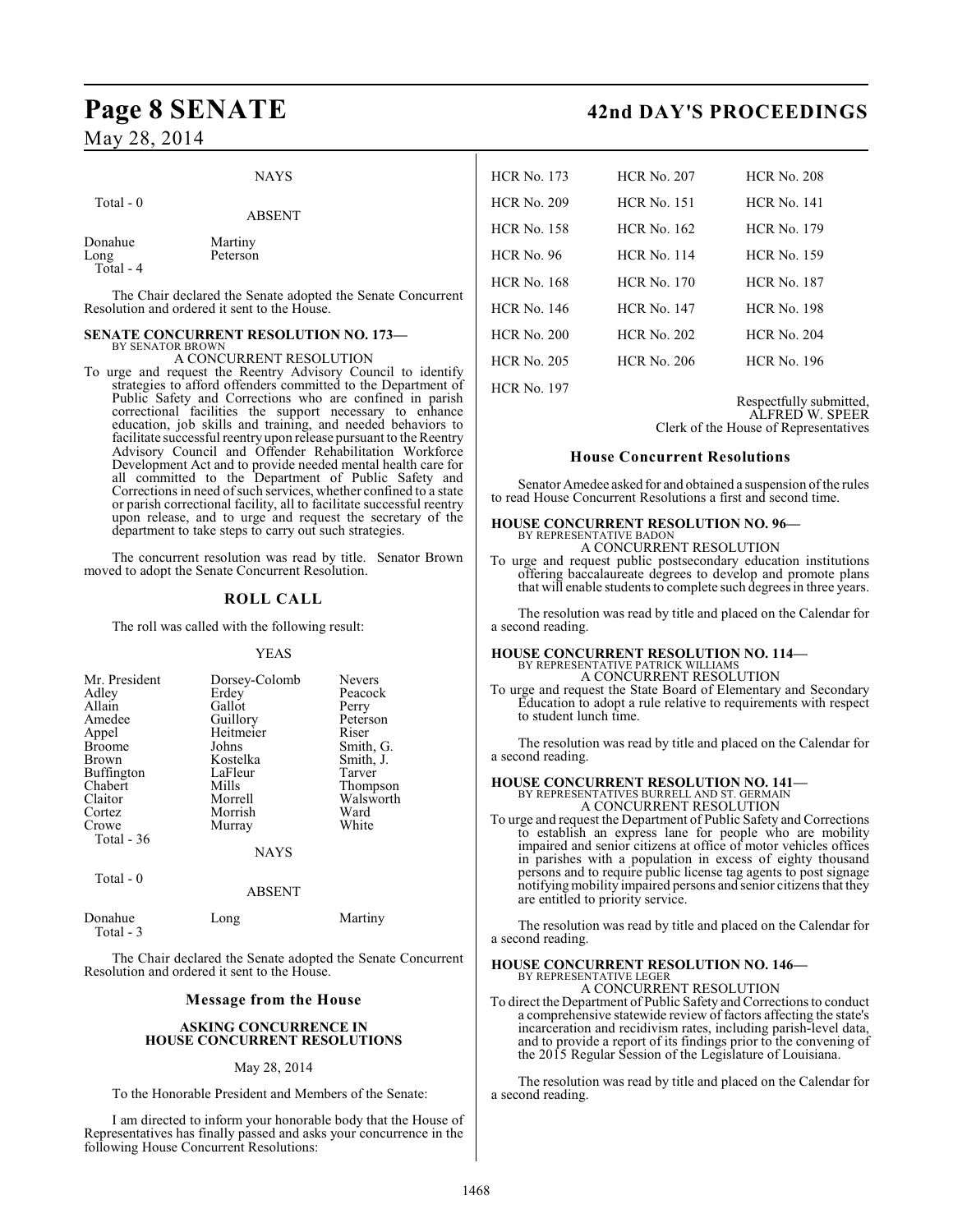# **42nd DAY'S PROCEEDINGS Page 9 SENATE**

# May 28, 2014

#### **HOUSE CONCURRENT RESOLUTION NO. 147—**

BY REPRESENTATIVE BROADWATER A CONCURRENT RESOLUTION

To create and provide with respect to a study committee to study new voting system technology, processes, and procedures, including storage of voting systems; to develop recommendations for changes to the Louisiana Election Code related thereto; and to report its findings and recommendations to the legislature.

The resolution was read by title. Senator Amedee moved to concur in the House Concurrent Resolution.

#### **ROLL CALL**

The roll was called with the following result:

#### YEAS

| Mr. President | Erdey         | Peacock   |
|---------------|---------------|-----------|
| Adley         | Gallot        | Perry     |
| Allain        | Guillory      | Peterson  |
| Amedee        | Heitmeier     | Riser     |
| Appel         | Johns         | Smith, G. |
| <b>Broome</b> | Kostelka      | Smith, J. |
| Brown         | LaFleur       | Tarver    |
| Buffington    | Long          | Thompson  |
| Chabert       | Mills         | Walsworth |
| Claitor       | Morrell       | Ward      |
| Cortez        | Morrish       | White     |
| Crowe         | Murray        |           |
| Dorsey-Colomb | <b>Nevers</b> |           |
| Total - 37    |               |           |
|               | <b>NAYS</b>   |           |
|               |               |           |

### ABSENT

Donahue Martiny Total - 2

Total - 0

The Chair declared the Senate concurred in the House Concurrent Resolution and ordered it returned to the House.

#### **HOUSE CONCURRENT RESOLUTION NO. 151—** BY REPRESENTATIVE LEOPOLD

A CONCURRENT RESOLUTION

To urge and request the Department of Transportation and Development to decrease the speed limit on a portion of Louisiana Highway 409 in Belle Chasse, Plaquemines Parish.

The resolution was read by title and placed on the Calendar for a second reading.

#### **HOUSE CONCURRENT RESOLUTION NO. 158—**

BY REPRESENTATIVE HENRY A CONCURRENT RESOLUTION

To urge and request the Department of Economic Development to study the potential economic impact on barge line, towing, and water transportation companies if the legislature authorized an income and corporation franchise tax credit for ad valorem taxes assessed against such company's public service properties and paid to political subdivisions.

The resolution was read by title and placed on the Calendar for a second reading.

# **HOUSE CONCURRENT RESOLUTION NO. 159—** BY REPRESENTATIVE STUART BISHOP

A CONCURRENT RESOLUTION

To create the Task Force on Art Therapist Licensure and Regulation to study the prospective establishment of art therapist as a licensed profession in Louisiana and to request that the task force report to the legislative committees on health and welfare on or before December 31, 2014, with a baseline framework for

licensure of art therapists and regulation of the practice of art therapy.

The resolution was read by title and placed on the Calendar for a second reading.

# **HOUSE CONCURRENT RESOLUTION NO. 162—** BY REPRESENTATIVE GAROFALO

A CONCURRENT RESOLUTION

To authorize and direct the Louisiana State Law Institute to study and make recommendations for the inclusion of information in a disclosure notice to landowners whose property is subject to expropriation by public or private entities.

The resolution was read by title and placed on the Calendar for a second reading.

#### **HOUSE CONCURRENT RESOLUTION NO. 168—**

BY REPRESENTATIVE LORUSSO A CONCURRENT RESOLUTION

To create a study committee to study and make recommendations with respect to the implementation of the FDA Food Safety Modernization Act.

The resolution was read by title and placed on the Calendar for a second reading.

## **HOUSE CONCURRENT RESOLUTION NO. 170—** BY REPRESENTATIVE TIM BURNS A CONCURRENT RESOLUTION

To direct state agencies to consider certain provider impact issues and to issue certain provider impact statements prior to the adoption, amendment, or repeal of rules.

The resolution was read by title and placed on the Calendar for a second reading.

#### **HOUSE CONCURRENT RESOLUTION NO. 173—** BY REPRESENTATIVE COX

A CONCURRENT RESOLUTION

To urge and request the Board of Regents and the State Board of Elementary and Secondary Education (BESE), in collaboration with the Patrick F. Taylor Foundation, the Louisiana Office of Student Financial Assistance, each public postsecondary education management board, the Louisiana Association of Independent Colleges and Universities, the Louisiana Department of Economic Development, the Louisiana Workforce Commission, the Louisiana Association of Business and Industry, Council for a Better Louisiana, the Louisiana School Counselors Association, the Louisiana Association of School Superintendents, the Louisiana Association of Educators, the Louisiana Federation of Teachers, the Associated Professional Educators of Louisiana, the Louisiana School Boards Association, the parent of a high school student selected by the president of BESE, the parent of a college student selected by the chairman of the Board of Regents, and any other person or entity the Board of Regents and BESE deem appropriate, to study certain issues relative to the Taylor Opportunity Program for Students (TOPS) and to submit a written report of findings and conclusions, including any recommendations for related legislation, to the House Committee on Education and the Senate Committee on Education not later than sixty days prior to the beginning of the 2015 Regular Session of the Legislature of Louisiana.

The resolution was read by title and placed on the Calendar for a second reading.

# **HOUSE CONCURRENT RESOLUTION NO. 179—**<br>BY REPRESENTATIVE THIERRY<br>A CONCURRENT RESOLUTION

To urge and request the Louisiana State Law Institute to study the prescriptive periods established for disavowal of paternity actions and revocations of authentic acts of acknowledgment and make specific recommendations for revisions to Louisiana laws.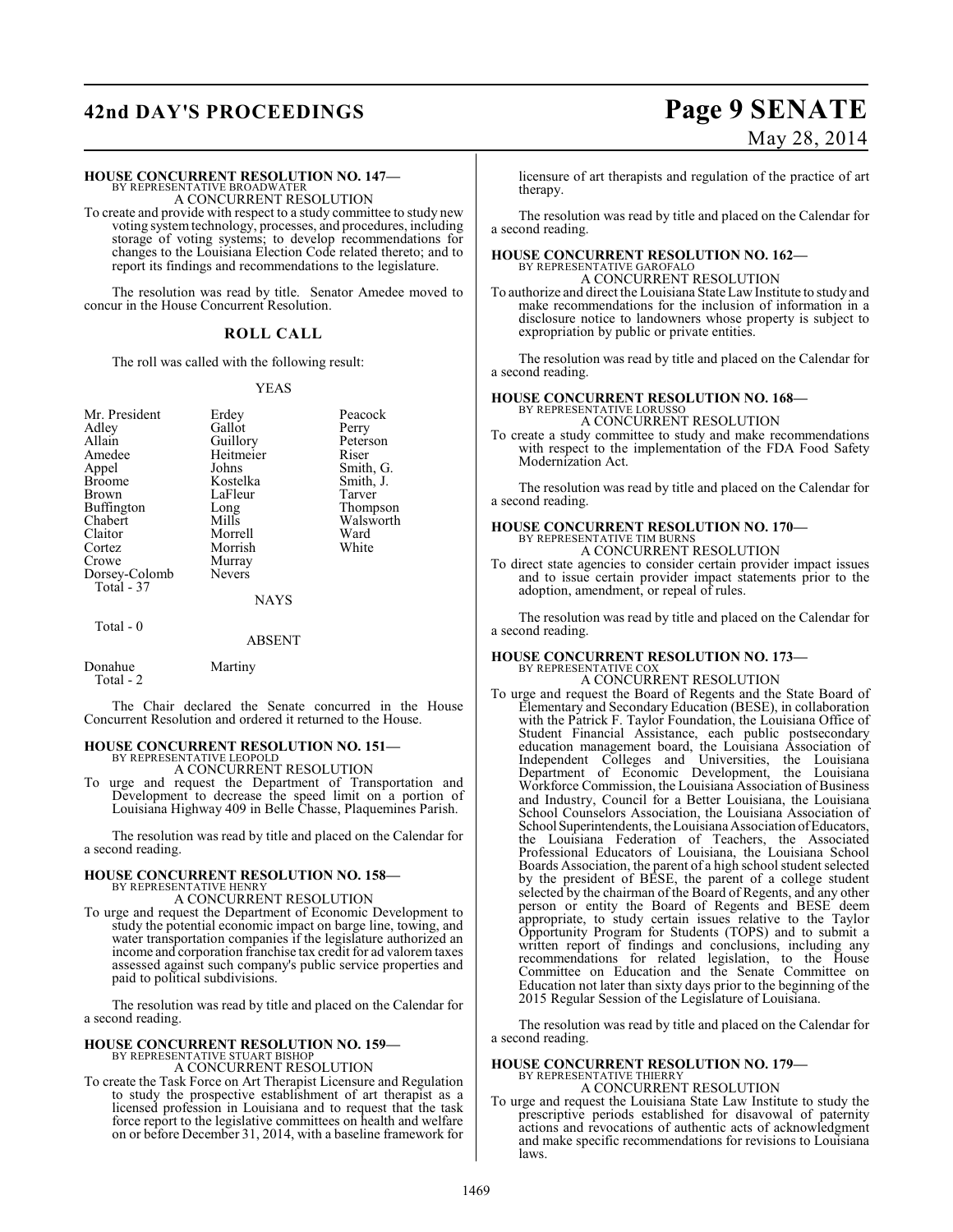## **Page 10 SENATE 42nd DAY'S PROCEEDINGS**

## May 28, 2014

The resolution was read by title and placed on the Calendar for a second reading.

# **HOUSE CONCURRENT RESOLUTION NO. 187—** BY REPRESENTATIVE PIERRE

A CONCURRENT RESOLUTION

To urge and request the State Board of Elementary and Secondary Education, in collaboration with the Louisiana Association of School Superintendents, the Louisiana School Boards Association, and the Louisiana Association of Public Charter Schools, to study and explore all options for providing free transportation to students attending charter schools and to submit a written report of its findings and recommendations to the House Committee on Education and the Senate Committee on Education.

The resolution was read by title and placed on the Calendar for a second reading.

# **HOUSE CONCURRENT RESOLUTION NO. 196—** BY REPRESENTATIVE MORENO

A CONCURRENT RESOLUTION

To commend the law firm of Baldwin Haspel Burke & Mayer, LLC upon the occasion of its one hundredth anniversary.

The resolution was read by title and placed on the Calendar for a second reading.

## **HOUSE CONCURRENT RESOLUTION NO. 197—**

BY REPRESENTATIVE MORENO A CONCURRENT RESOLUTION

To designate the Act that originated as House Bill No. 753 of the 2014 Regular Session of the Legislature as the "Susan 'Pixie' Gouaux Act" and to provide that this Act may be cited as and be referred to as the "Susan 'Pixie' Gouaux Act".

The resolution was read by title and placed on the Calendar for a second reading.

# **HOUSE CONCURRENT RESOLUTION NO. 198—** BY REPRESENTATIVE WHITNEY

A CONCURRENT RESOLUTION

To recognize the month of September as Leukodystrophy Awareness Month.

The resolution was read by title and placed on the Calendar for a second reading.

- **HOUSE CONCURRENT RESOLUTION NO. 200—** BY REPRESENTATIVES SHADOIN AND JEFFERSON AND SENATORS GALLOT, KOSTELKA, AND WALSWORTH A CONCURRENT RESOLUTION
- To commend Emma Purifoy of A. E. Phillips Laboratory School in Lincoln Parish on being named the Louisiana Elementary Student of the Year.

The resolution was read by title and placed on the Calendar for a second reading.

- **HOUSE CONCURRENT RESOLUTION NO. 202—** BY REPRESENTATIVES BERTHELOT, LAMBERT, PRICE, AND SCHEXNAYDER AND SENATORS AMEDEE AND BROWN A CONCURRENT RESOLUTION
- To commend Sergeant Chad Stafford of the Ascension Parish Sheriff's Office for his heroic rescue of a two-year-old boy from drowning.

The resolution was read by title and placed on the Calendar for a second reading.

## **HOUSE CONCURRENT RESOLUTION NO. 204—** BY REPRESENTATIVES SMITH, BARROW, AND ST. GERMAIN A CONCURRENT RESOLUTION

To urge and request the Department of Public Safety and Corrections to align its job training programs across all prison systems to high-demand, high-wage jobs in a gender-neutral manner to assist women in attaining such jobs upon release.

The resolution was read by title and placed on the Calendar for a second reading.

## **HOUSE CONCURRENT RESOLUTION NO. 205—**

BY REPRESENTATIVES THOMPSON, HENRY BURNS, CARMODY, AND REYNOLDS AND SENATORS ADLEY AND PEACOCK A CONCURRENT RESOLUTION

To commend and congratulate the JROTC cyber team of Parkway High School in Bossier City upon placing in the top one percent in the CyberPatriot VI National Finals.

The resolution was read by title and placed on the Calendar for a second reading.

### **HOUSE CONCURRENT RESOLUTION NO. 206—**

BY REPRESENTATIVE HOFFMANN AND SENATOR WALSWORTH A CONCURRENT RESOLUTION

To express the condolences of the Legislature of Louisiana upon the death of former State Representative Evelyn Kinnison Blackmon of West Monroe.

The resolution was read by title and placed on the Calendar for a second reading.

#### **HOUSE CONCURRENT RESOLUTION NO. 207—** BY REPRESENTATIVE CHAMPAGNE A CONCURRENT RESOLUTION

To urge and request the Council for the Development of French in Louisiana to study and explore French immersion program options for children of military personnel in Louisiana.

The resolution was read by title and placed on the Calendar for a second reading.

# **HOUSE CONCURRENT RESOLUTION NO. 208—** BY REPRESENTATIVE SCHRODER

A CONCURRENT RESOLUTION

To urge and request the Department of Health and Hospitals to develop a formula that demonstrates an equitable funding distribution for the human service districts and authorities and report on the formula to the Legislature of Louisiana no later than January 1, 2015.

The resolution was read by title and placed on the Calendar for a second reading.

**HOUSE CONCURRENT RESOLUTION NO. 209—** BY REPRESENTATIVES EDWARDS, ARMES, COX, CROMER, AND GEYMANN

## A CONCURRENT RESOLUTION

To urge and request the secretary of the Louisiana Department of Economic Development to reevaluate the cooperative endeavor agreement with the Russian-based EuroChem.

The resolution was read by title and placed on the Calendar for a second reading.

### **Reports of Committees**

The following reports of committees were received and read:

#### **REPORT OF COMMITTEE ON**

### **JUDICIARY B**

Senator Jean-Paul "JP" Morrell, Chairman on behalf of the Committee on Judiciary B, submitted the following report:

#### May 27, 2014

To the President and Members of the Senate:

I am directed by your Committee on Judiciary B to submit the following report: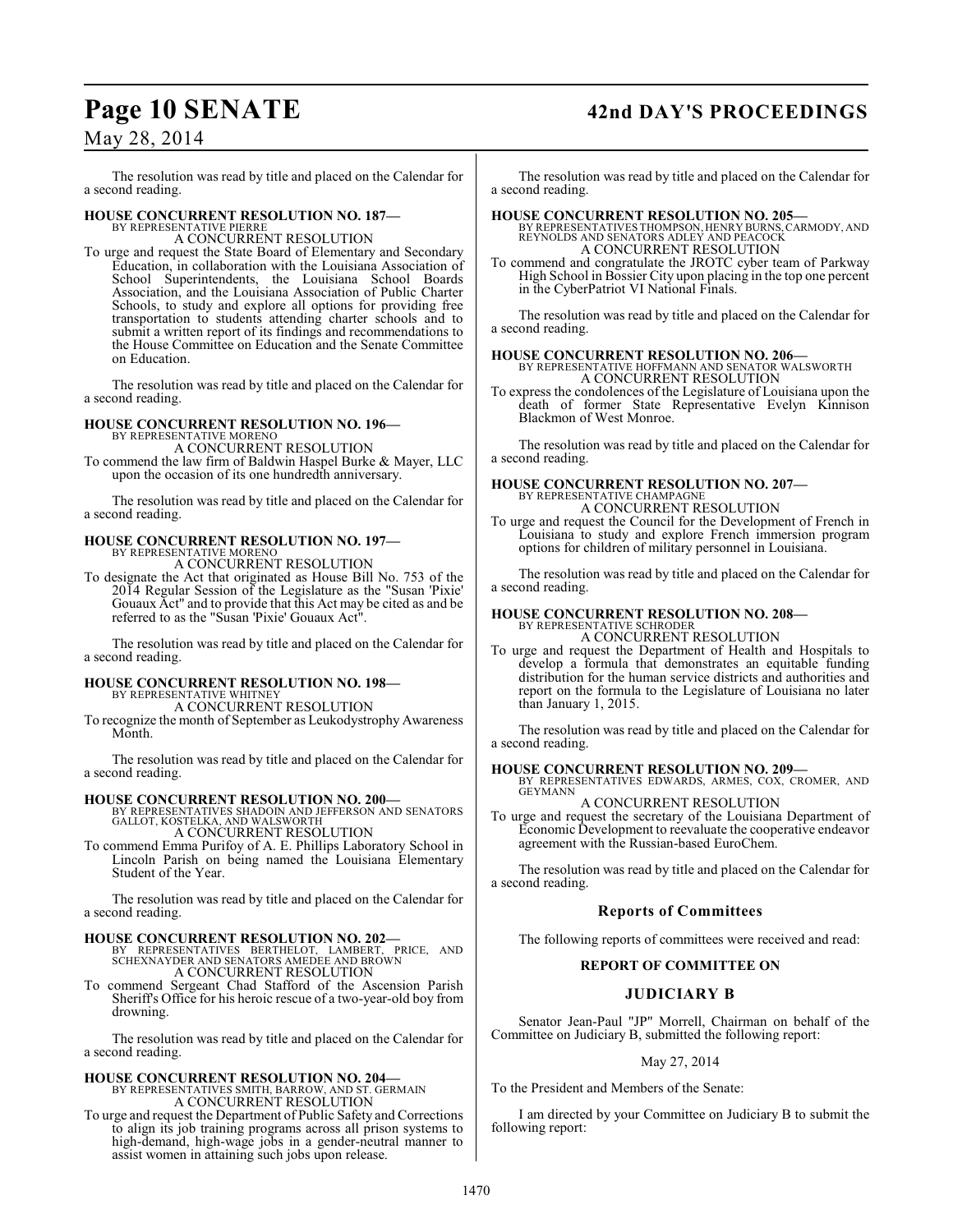## **42nd DAY'S PROCEEDINGS Page 11 SENATE**

#### **SENATE RESOLUTION NO. 150—**

BY SENATOR MORRELL A RESOLUTION

To establish and provide for the Pretrial Service Commission to review the state's pretrial service laws and policies and to make recommendations for policy and legislative changes on or before February 1, 2015, that will assist in providing more effective pretrial decision-making.

Reported with amendments.

#### **HOUSE BILL NO. 150—** BY REPRESENTATIVE GISCLAIR

AN ACT

To amend and reenact R.S. 32:58 and to enact R.S. 32:414(W), relative to careless operation of a motor vehicle; to provide relative to the prohibition on careless operation of a motor vehicle when the operator fails to maintain control of the vehicle by falling asleep; to provide for penalties relative to violations of such prohibitions; to provide for the suspension of driving privileges; and to provide for related matters.

Reported with amendments.

#### **HOUSE BILL NO. 155—** BY REPRESENTATIVE MACK

AN ACT

To enact R.S. 33:2218.2(A)(2)(d), relative to supplemental compensation for law enforcement officers; to provide for certain law enforcement officers to receive credit for years of service for purposes of supplemental compensation; and to provide for related matters.

Reported favorably.

# **HOUSE BILL NO. 328—** BY REPRESENTATIVE LOPINTO

AN ACT

To amend and reenact R.S. 44:4.1(B)(8) and to enact R.S. 15:569(E), relative to execution of a death sentence; to provide with respect to the confidentiality of information involving the manufacturing and compounding of a lethal injection; and to provide for related matters.

Reported with amendments.

## **HOUSE BILL NO. 562—** BY REPRESENTATIVE LOPINTO

AN ACT

To enact R.S. 15:824(B)(1)(e), relative to housing of inmates; to provide relative to the housing of persons committed to the custody ofthe Department of Public Safety and Corrections who are released on parole and are subsequently arrested; to require the department to reimburse sheriffs for the housing of these inmates in parish jails; to provide for effectiveness; and to provide for related matters.

Reported favorably.

Respectfully submitted, JEAN-PAUL "JP" MORRELL Chairman

#### **REPORT OF COMMITTEE ON**

#### **SENATE AND GOVERNMENTAL AFFAIRS**

Senator Lee "Jody" Amedee, Chairman on behalf of the Committee on Senate and Governmental Affairs, submitted the following report:

#### May 28, 2014

To the President and Members of the Senate:

# May 28, 2014

I am directed by your Committee on Senate and Governmental Affairs to submit the following report:

## **SENATE RESOLUTION NO. 168—** BY SENATOR AMEDEE

A RESOLUTION

To amend and readopt the introductory paragraph of Senate Rule No. 3.7(B) and (B)(4), Senate Rule Nos. 3.7(C)(2), 8.1, 9.4, 9.5(B), 9.6, 10.9, 10.10, 13.4(3), (5)(i), (6)(d) and (i), 15(j), 13.5.1, 13.5.2, and 13.95, to adopt Senate Rule No. 10.17.1 and to repeal Senate Rule Nos. 3.7(D)(5) and 14.7 of the Rules of Order of the Senate; to delete references to the interim calendar; to provide relative to the duties of the Secretary relative to the interim calendar; to provide for the distribution of the daily journal; to provide for the order or consideration of proposed floor amendments; to provide that resolutions may be read by title upon introduction and printed in the journal by title; to provide for the consideration of certain instruments under the "Bagneris Rule"; to change certain terminology referring to persons with disabilities and other exceptionalities; to provide for the recommital of certain legislative instruments; to provide for the committee documents which shall be maintained; and to provide for an effective date.

Reported with amendments.

#### **HOUSE BILL NO. 431—**

BY REPRESENTATIVE TIM BURNS AN ACT

To amend and reenact R.S. 18:1505.4(C), relative to Campaign Finance Disclosure; to provide relative to penalties applicable to certain political committees for participation in specified elections; and to provide for related matters.

Reported favorably.

- **HOUSE BILL NO. 694—**
	- BY REPRESENTATIVE TIM BURNS AN ACT
- To amend and reenact R.S. 42:1124.2(B)(2), relative to the filing of financial disclosure statements; to require additional notifications regarding federal tax return extensions from certain persons required to file financial disclosure statements; and to provide for related matters.

Reported favorably.

#### **HOUSE BILL NO. 695—**

BY REPRESENTATIVE TIM BURNS AN ACT

To enact R.S. 18:1511.2(C), relative to the Campaign Finance Disclosure Act; to provide relative to the authority of the supervisory committee and its staff; to provide for certain inquiries; and to provide for related matters.

Reported with amendments.

#### **HOUSE BILL NO. 1079—** BY REPRESENTATIVES TIM BURNS AND MILLER AN ACT

To amend and reenact R.S. 18:1491.7(B)(13) and 1495.5(B)(12), relative to expenditures of campaign funds; to require an explanation of the purpose of each expenditure; and to provide for related matters.

Reported with amendments.

#### **HOUSE BILL NO. 1207—**

BY REPRESENTATIVE PIERRE AN ACT

To amend and reenact R.S. 44:4.1(B)(11), relative to public records; to provide referencesin the Public Records Law for exemptions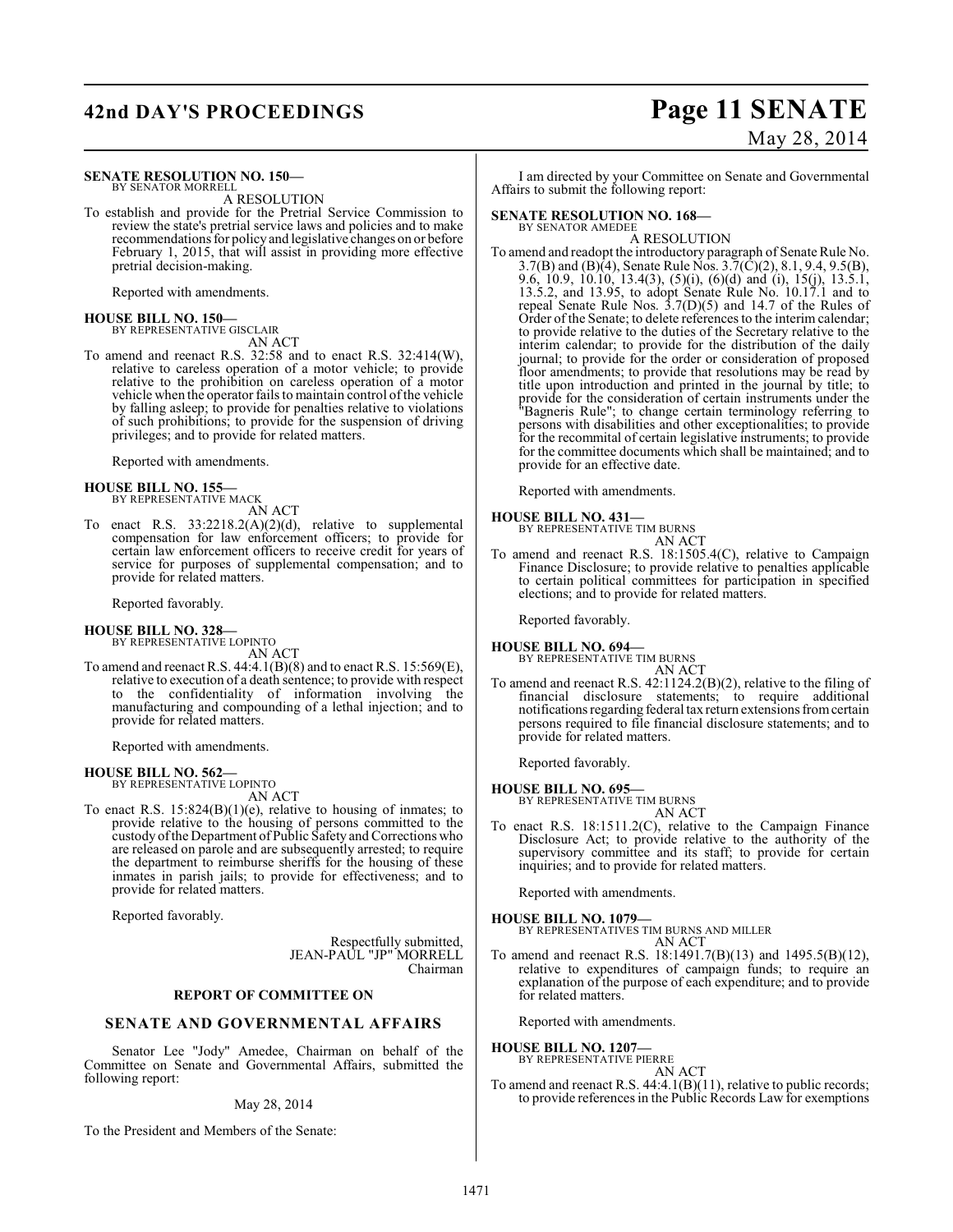applicable to certain records relative to insurance; and to provide for related matters.

Reported with amendments.

Respectfully submitted, LEE "JODY" AMEDEE Chairman

#### **REPORT OF COMMITTEE ON**

#### **FINANCE**

Senator Jack Donahue, Chairman on behalf of the Committee on Finance, submitted the following report:

#### May 27, 2014

To the President and Members of the Senate:

I am directed by your Committee on Finance to submit the following report:

## **HOUSE BILL NO. 2—** BY REPRESENTATIVE ROBIDEAUX

AN ACT

To provide with respect to the capital outlay budget and the capital outlay program for state government, state institutions, and other public entities; to provide for the designation of projects and improvements; to provide for the financing thereof making appropriations from certain sources; and to provide for related matters.

Reported with amendments.

#### **HOUSE BILL NO. 148—**

- BY REPRESENTATIVES CHAMPAGNE, LEGER, WESLEY BISHOP,<br>CONNICK, DOVE, GAROFALO, GEYMANN, GISCLAIR, GUILLORY,<br>HARRISON,HENSGENS,IVEY,KATRINAJACKSON,JONÉS,LEOPOLD,<br>LOPINTO,MILLER,STOKES,WHITNEY,AND PATRICK WILLIAMS<br>A JOINT RESO
- Proposing to add Article VII, Section 10.2(G) of the Constitution of Louisiana, to provide for the deposit of monies received by the state from violations of federal and state environmental and water quality laws associated with the Deepwater Horizon oil spill into the Coastal Protection and Restoration Fund; to provide for submission of the proposed amendment to the electors; and to provide for related matters.

Reported with amendments.

**HOUSE BILL NO. 249—** BY REPRESENTATIVES PRICE, JAMES, LEGER, PIERRE, AND SMITH AN ACT

To amend and reenact R.S. 36:474(A)(11) and to enact Chapter 14-D of Title 46 of the Louisiana Revised Statutes of 1950, to be comprised of R.S. 46:1443 through 1443.3, relative to child care assistance for homeless families; to provide for requirements of the Child Care and Development Fund state plan; to provide for duties of the Department of Children and Family Services; to provide findings, purposes, and definitions; and to provide for related matters.

Reported favorably.

**HOUSE BILL NO. 294—** BY REPRESENTATIVE STUART BISHOP

AN ACT

To amend and reenact R.S. 40:4.9(A)(1)(a) and (B), relative to certain food products prepared in the home for public consumption; to provide for application of the state Sanitary Code; to provide for preparation of cane syrup in the traditional manner for sale; and to provide for related matters.

Reported favorably.

## **Page 12 SENATE 42nd DAY'S PROCEEDINGS**

## **HOUSE BILL NO. 1255— (Substitute for House Bill No. 682**

**by Representative Jackson)**<br>BY REPRESENTATIVES KATRINA JACKSON, BADON, BURRELL, HONORE, AND NORTON AN ACT

To amend and reenact R.S. 15:574.2(C)(2)(a) and 574.4(B)(1), to enact R.S. 15:824.2, and to repeal R.S. 15:827.1(E)(3)(b), relative to parole; to provide relative to parole eligibility for persons convicted of crimes of violence; to change the number of votes required to grant parole for offenders convicted of a crime of violence who meet certain conditions; to provide relative to the eligibility to participate in reentry preparation programs; to create the Programs to Reduce Recidivism Fund; to provide for the purposes of the fund; to provide for the appropriation of monies into the fund; to provide for the administration of the fund; to provide for the distribution of monies from the fund; to provide relative to the calculation of savings realized by the Department of Public Safety and Corrections; and to provide for related matters.

Reported favorably.

Respectfully submitted, JACK DONAHUE Chairman

#### **House Bills and Joint Resolutions on Second Reading Just Reported by Committees**

Senator Adley asked for and obtained a suspension of the rules to take up House Bills and Joint Resolutions just reported by Committees.

**HOUSE BILL NO. 2—** BY REPRESENTATIVE ROBIDEAUX

AN ACT

To provide with respect to the capital outlay budget and the capital outlay program for state government, state institutions, and other public entities; to provide for the designation of projects and improvements; to provide for the financing thereof making appropriations from certain sources; and to provide for related matters.

Reported with amendments by the Committee on Finance.

#### **SENATE COMMITTEE AMENDMENTS**

Amendments proposed by Senate Committee on Finance to Re-Reengrossed House Bill No. 2 by Representative Robideaux

#### AMENDMENT NO. 1

In Senate Committee Amendment No. 15, proposed by the Senate Committee on Revenue and Fiscal Affairs and adopted by the Senate on May 26, 2014, on page 3, delete line 5, and insert the following:

"Payable from the balance of State General Fund (Direct) previously allocated under the authority of Act 20 of 1999 for Department of Military, Regional Hazard Mitigation Project, Planning and Construction (Statewide); and Act 20 of 1999 for Department of Military, Armory Backlog of Maintenance and Repair, Planning and Construction (Statewide)  $\frac{\$}{\$}$  251,102<br>Total  $\frac{\$}{\$}$  7.487.352  $\frac{1}{487.352}$ 

#### AMENDMENT NO. 2

In Senate Committee Amendment No. 47, proposed by the Senate Committee on Revenue and Fiscal Affairs and adopted by the Senate on May 26, 2014, on page 7, delete lines 24 and 25, and insert the following: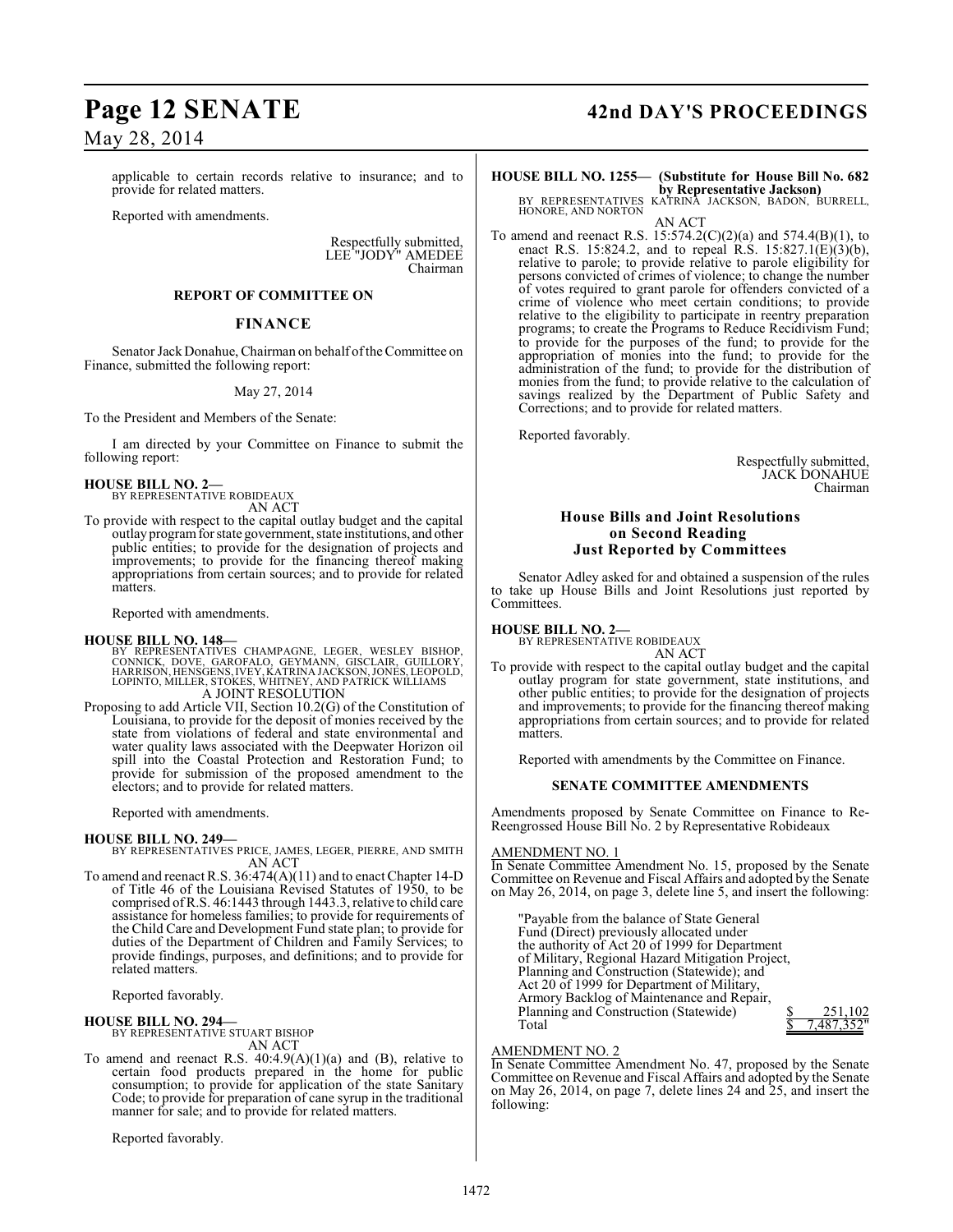## **42nd DAY'S PROCEEDINGS Page 13 SENATE**

| Payable from Fees and Self-Generated<br>Revenues<br>Total<br><b>AMENDMENT NO. 3</b>                                                                                                                                                  | 55,000,000<br>10.000.000"                  | "Priority 5<br>Payable from<br><b>Statutory D</b><br>Marshal Fui<br>Total            |
|--------------------------------------------------------------------------------------------------------------------------------------------------------------------------------------------------------------------------------------|--------------------------------------------|--------------------------------------------------------------------------------------|
| In Senate Committee Amendment No. 57, proposed by the Senate<br>Committee on Revenue and Fiscal Affairs and adopted by the Senate<br>on May 26, 2014, on page 8, delete lines 34 and 35, and insert the<br>following:                |                                            | On motion<br>adopted. The a<br>Legislative Bure                                      |
| Payable from Fees and Self Generated<br>Revenues<br>Total                                                                                                                                                                            | 14,000,000<br>15,000,000"                  | <b>HOUSE BILL N</b><br><b>BY REPRESI</b><br>CONNICK, D<br>HARRISON, F<br>LOPINTO, MI |
| <b>AMENDMENT NO. 4</b><br>In Senate Committee Amendment No. 77, proposed by the Senate<br>Committee on Revenue and Fiscal Affairs and adopted by the Senate<br>on May 26, 2014, on page 12, delete line 6, and insert the following: |                                            | Proposing to add<br>Louisiana, t<br>state from $\overline{ }$                        |
| "Priority 2                                                                                                                                                                                                                          | 2,995,000<br>S                             | water qualit<br>spill into t<br>provide for                                          |
| Payable from the Balance of State General Fund<br>(Direct) Non-Recurring Revenues previously<br>allocated under the authority of Act 23 of 2012                                                                                      |                                            | electors; and<br>Reported w                                                          |
| to the Port of South Louisiana, Warehouse,<br>Planning and Construction                                                                                                                                                              |                                            | SENA                                                                                 |
| (St. John the Baptist)<br>Total                                                                                                                                                                                                      | 1,500,000<br>S<br>4,495,000"               | Amendments pi<br>Reengrossed Ho                                                      |
| <b>AMENDMENT NO. 5</b><br>On page 32, delete line 10, and insert the following:                                                                                                                                                      |                                            | AMENDMENT                                                                            |
| "Payable from Transportation Trust Fund-<br>Regular                                                                                                                                                                                  | \$26,661,950"                              | On page 2, del<br>"Protection and<br>programs, projec<br>Louisiana as suc            |
| <b>AMENDMENT NO. 6</b><br>On page 35, delete line 4, and insert the following:                                                                                                                                                       |                                            | rule of the Unite<br>to the federal R                                                |
| "Total                                                                                                                                                                                                                               | \$708,675,673"                             | Opportunities, an<br>$\overline{$ of 2012."                                          |
| AMENDMENT NO. 7<br>On page 39, delete line 19, and insert the following:                                                                                                                                                             |                                            | <u>AMENDMENT</u><br>On page 2, at the<br>used exclusively                            |
| "Payable from Transportation Trust Fund-<br>Regular                                                                                                                                                                                  | \$28,462,190"                              | AMENDMENT<br>On page 2, line                                                         |
| AMENDMENT NO. 8<br>On page 49, delete line 11, and insert the following:                                                                                                                                                             |                                            | following: "for p<br>coastal zone and                                                |
| "Payable from Rockefeller Wildlife Refuge<br>and Game Preserve Fund                                                                                                                                                                  | 516,000"<br>\$                             | On motion<br>adopted. The a<br>Legislative Bure                                      |
| <b>AMENDMENT NO. 9</b><br>On page 73, delete line 29, and insert the following:                                                                                                                                                      |                                            | <b>HOUSE BILL N</b><br><b>BY REPRESE</b>                                             |
| "Priority 5<br>Payable from the WISE Fund<br>Total                                                                                                                                                                                   | \$<br>1,870,000<br>11.000.000<br>.870.000" | To amend and r<br>relative to<br>relative to                                         |
| <b>AMENDMENT NO. 10</b><br>On page 90, between lines 40 and 41, insert the following:                                                                                                                                                |                                            | vehicle whe<br>by falling as<br>of such pro                                          |
| "() Fire Station Repairs and Maintenance, Planning<br>and Construction                                                                                                                                                               |                                            | privileges; a                                                                        |
| (Jefferson)<br>Payable from State General Fund by Statutory                                                                                                                                                                          |                                            | Reported w                                                                           |
| Dedications out of the Fire Marshal Fund                                                                                                                                                                                             | 900,000                                    | SENA                                                                                 |
| Pending approval of a capital outlay budget request pursuant to the<br>provisions of R.S. $39:112"$                                                                                                                                  |                                            | Amendments pr<br>Reengrossed Ho                                                      |
| <u>AMENDMENT NO. 11</u><br>On page 131, delete lines 48 and 49, and insert the following:                                                                                                                                            |                                            | AMENDMENT<br>On page 2, line 1                                                       |

# May 28, 2014

| "Priority 5                           | 1,625,000  |
|---------------------------------------|------------|
| Payable from State General Fund By    |            |
| Statutory Dedications out of the Fire |            |
| Marshal Fund                          | 2.500,000  |
| Total                                 | 4.500.000" |

of Senator Donahue, the committee amendment was mended bill was read by title and referred to the au.

#### **NO. 148—**

BY REPRESENTATIVES CHAMPAGNE, LEGER, WESLEY BISHOP,<br>CONNICK, DOVE, GAROFALO, GEYMANN, GISCLAIR, GUILLORY,<br>HARRISON,HENSGENS,IVEY,KATRINAJACKSON,JONES,LEOPOLD,<br>LOPINTO,MILLER,STOKES,WHITNEY,AND PATRICK WILLIAMS<br>A JOINT RESO

Article VII, Section 10.2(G) of the Constitution of to provide for the deposit of monies received by the violations of federal and state environmental and ty laws associated with the Deepwater Horizon oil he Coastal Protection and Restoration Fund; to submission of the proposed amendment to the d to provide for related matters.

ith amendments by the Committee on Finance.

#### **STE COMMITTEE AMENDMENTS**

Amendments proposed by Senate Committee on Finance to Reengrossed House Bill No. 148 by Representative Champagne

#### $NO. 1$

lete lines 2 through 4 and insert the following: Restoration Fund and dedicated exclusively for ets, and activities that are within the coastal zone of h zone is defined by law and that are authorized by rule of the United States Department of Treasury adopted pursuant to the federal Resources and Ecosystems Sustainability, Tourist nd Revived Economies of the Gulf Coast States Act

#### $NO. 2$

le end of line 20, changed "for integrated" to "and used exclusively"

#### AMENDMENT NO. 3

On page 2, line 21, change "coastal protection efforts?" to the programs, projects, and activities that are within the are authorized by the federal RESTORE Act?"

of Senator Donahue, the committee amendment was mended bill was read by title and referred to the Legislative Bureau.

#### **NO. 150—**

**ENTATIVE GISCLAIR** AN ACT

reenact R.S.  $32:58$  and to enact R.S.  $32:414(W)$ , careless operation of a motor vehicle; to provide the prohibition on careless operation of a motor en the operator fails to maintain control of the vehicle sleep; to provide for penalties relative to violations hibitions; to provide for the suspension of driving and to provide for related matters.

ith amendments by the Committee on Judiciary B.

#### **STE COMMITTEE AMENDMENTS**

oposed by Senate Committee on Judiciary B to use Bill No. 150 by Representative Gisclair

 $NO.1$ , change "shall" to "may"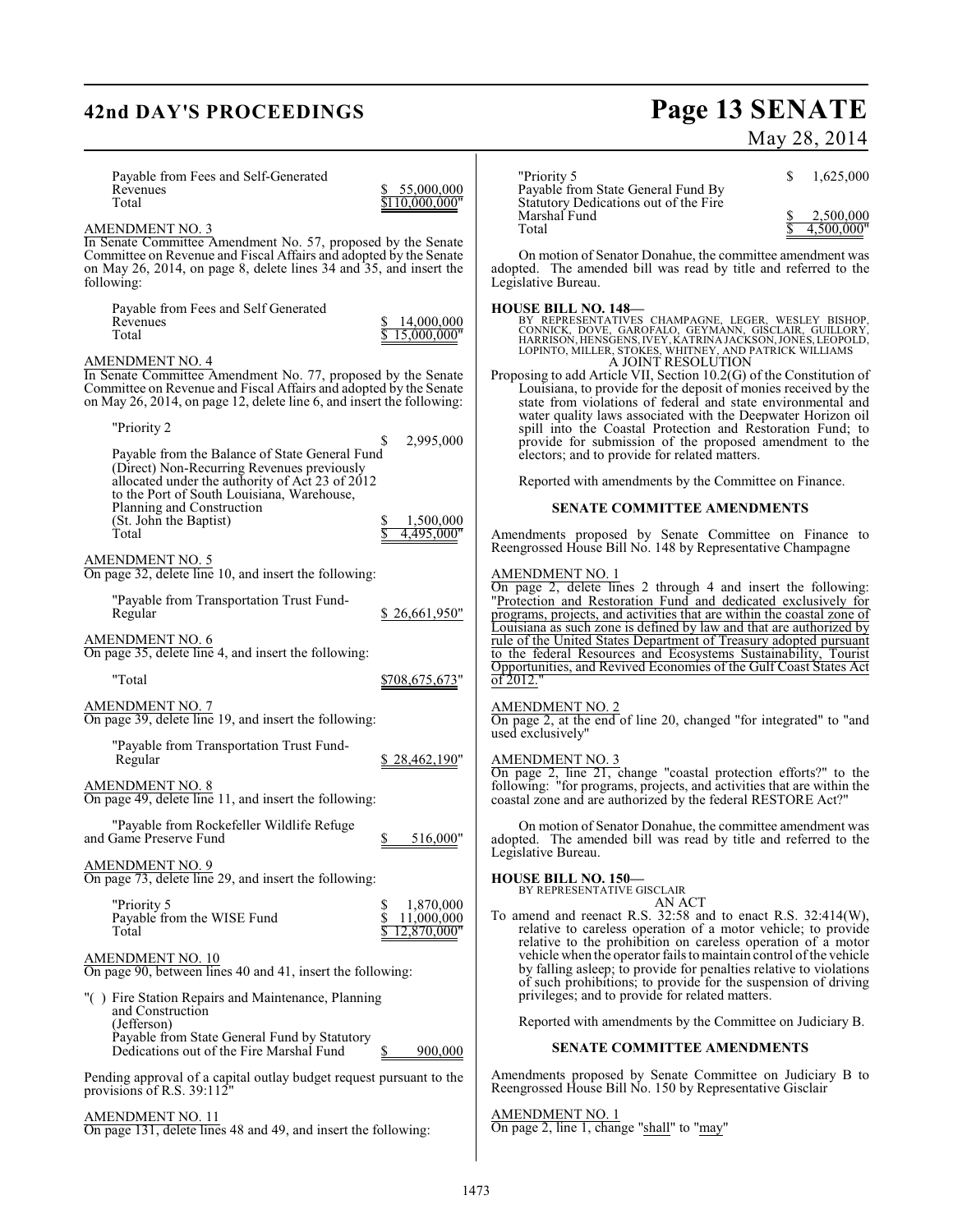## **Page 14 SENATE 42nd DAY'S PROCEEDINGS**

## AMENDMENT NO. 2

On page 2, line 6, change "shall" to "may"

On motion of Senator Morrell, the committee amendment was adopted. The amended bill was read by title and referred to the Legislative Bureau.

#### **HOUSE BILL NO. 155—**

BY REPRESENTATIVE MACK AN ACT

To enact R.S.  $33:2218.2(A)(2)(d)$ , relative to supplemental compensation for law enforcement officers; to provide for certain law enforcement officers to receive credit for years of service for purposes of supplemental compensation; and to provide for related matters.

Reported favorably by the Committee on Judiciary B. The bill was read by title and referred to the Legislative Bureau.

#### **HOUSE BILL NO. 249—**

BY REPRESENTATIVES PRICE, JAMES, LEGER, PIERRE, AND SMITH AN ACT

To amend and reenact R.S. 36:474(A)(11) and to enact Chapter 14-D of Title 46 of the Louisiana Revised Statutes of 1950, to be comprised of R.S. 46:1443 through 1443.3, relative to child care assistance for homeless families; to provide for requirements of the Child Care and Development Fund state plan; to provide for duties of the Department of Children and Family Services; to provide findings, purposes, and definitions; and to provide for related matters.

Reported favorably by the Committee on Finance. The bill was read by title and referred to the Legislative Bureau.

#### **HOUSE BILL NO. 294—**

BY REPRESENTATIVE STUART BISHOP AN ACT

To amend and reenact R.S.  $40:4.9(A)(1)(a)$  and (B), relative to certain food products prepared in the home for public consumption; to provide for application of the state Sanitary Code; to provide for preparation of cane syrup in the traditional manner for sale; and to provide for related matters.

Reported favorably by the Committee on Finance. The bill was read by title and referred to the Legislative Bureau.

#### **HOUSE BILL NO. 328—**

BY REPRESENTATIVE LOPINTO AN ACT

To amend and reenact R.S. 44:4.1(B)(8) and to enact R.S. 15:569(E), relative to execution of a death sentence; to provide with respect to the confidentiality of information involving the manufacturing and compounding of a lethal injection; and to provide for related matters.

Reported with amendments by the Committee on Judiciary B.

#### **SENATE COMMITTEE AMENDMENTS**

Amendments proposed by Senate Committee on Judiciary B to Reengrossed House Bill No. 328 by Representative Lopinto

AMENDMENT NO. 1

On page 1, line 2, after "reenact" insert "R.S. 37:1221(B) and  $1232(A)$  and"

AMENDMENT NO. 2 On page 1, line 2, after "R.S. 15:569(E)" insert "and 569.2"

AMENDMENT NO. 3

On page 1, line 7, after "R.S. 15:569(E)" delete "is" and insert "and 569.2 are"

#### AMENDMENT NO.

On page 1, after line 18 insert the following:

"\* \* \* §569.2. Execution; records

The Department of Public Safety and Corrections shall keep a record of the following for the purpose of review and evaluation of executions:

 $(1)$  All contacts and attempted contacts made with potential drug suppliers including but not limited to pharmacies, hospitals, manufacturers, and other state department of corrections.

(2) Information regarding the drugs used in the executions including but not limited to when they were obtained, who manufactured them, their strengths and composition, records of any tests performed on the drugs, where they are stored, and their expiration date.

(3) A record of all costs and payments associated with the purchase of lethal injection drugs.

Section 2. R.S.  $37:1221(B)$  and  $1232(A)$  are hereby amended and reenacted to read as follows:

§1221. Unlawful operation

\* \* \* B. No out-of-state pharmacy providing pharmacy services to residents of this state shall open, establish, operate, or maintain a pharmacy located out-of-state unless the pharmacy is issued a permit by the board. However, this requirement shall not apply to an out-ofstate pharmacy, licensed and in good standing in the state in which it is located, providing pharmacy services to the secretary of the Department of Public Safety and Corrections related to an execution order issued in accordance with R.S. 15:567 et seq.

\* \* \* §1232. Nonresident pharmacy

A. A pharmacy located outside this state which does business in this state within the meaning of this Chapter shall hold a current pharmacy permit as provided in this Chapter. The pharmacy shall be designated a "nonresident pharmacy" and the permit shall be designated a "nonresident pharmacy permit". However, this requirement shall not apply to an out-of-state pharmacy, licensed and in good standing in the state in which it is located, providing pharmacy services to the secretary of the Department of Public Safety and Corrections related to an execution order issued in accordance with R.S. 15:567 et seq. \* \* \*"

#### AMENDMENT NO. 5

On page 2, line 1, change "2" to "3"

On motion of Senator Morrell, the committee amendment was adopted. The amended bill was read by title and referred to the Legislative Bureau.

**HOUSE BILL NO. 431—** BY REPRESENTATIVE TIM BURNS AN ACT

To amend and reenact R.S. 18:1505.4(C), relative to Campaign Finance Disclosure; to provide relative to penalties applicable to certain political committees for participation in specified elections; and to provide for related matters.

Reported favorably by the Committee on Senate and Governmental Affairs. The bill was read by title and referred to the Legislative Bureau.

#### **HOUSE BILL NO. 562—**

BY REPRESENTATIVE LOPINTO AN ACT

To enact R.S.  $15:824(B)(1)(e)$ , relative to housing of inmates; to provide relative to the housing of persons committed to the custodyoftheDepartment of Public Safety and Corrections who are released on parole and are subsequently arrested; to require the department to reimburse sheriffs for the housing of these inmates in parish jails; to provide for effectiveness; and to provide for related matters.

Reported favorably by the Committee on Judiciary B. The bill was read by title and recommitted to the Committee on Finance.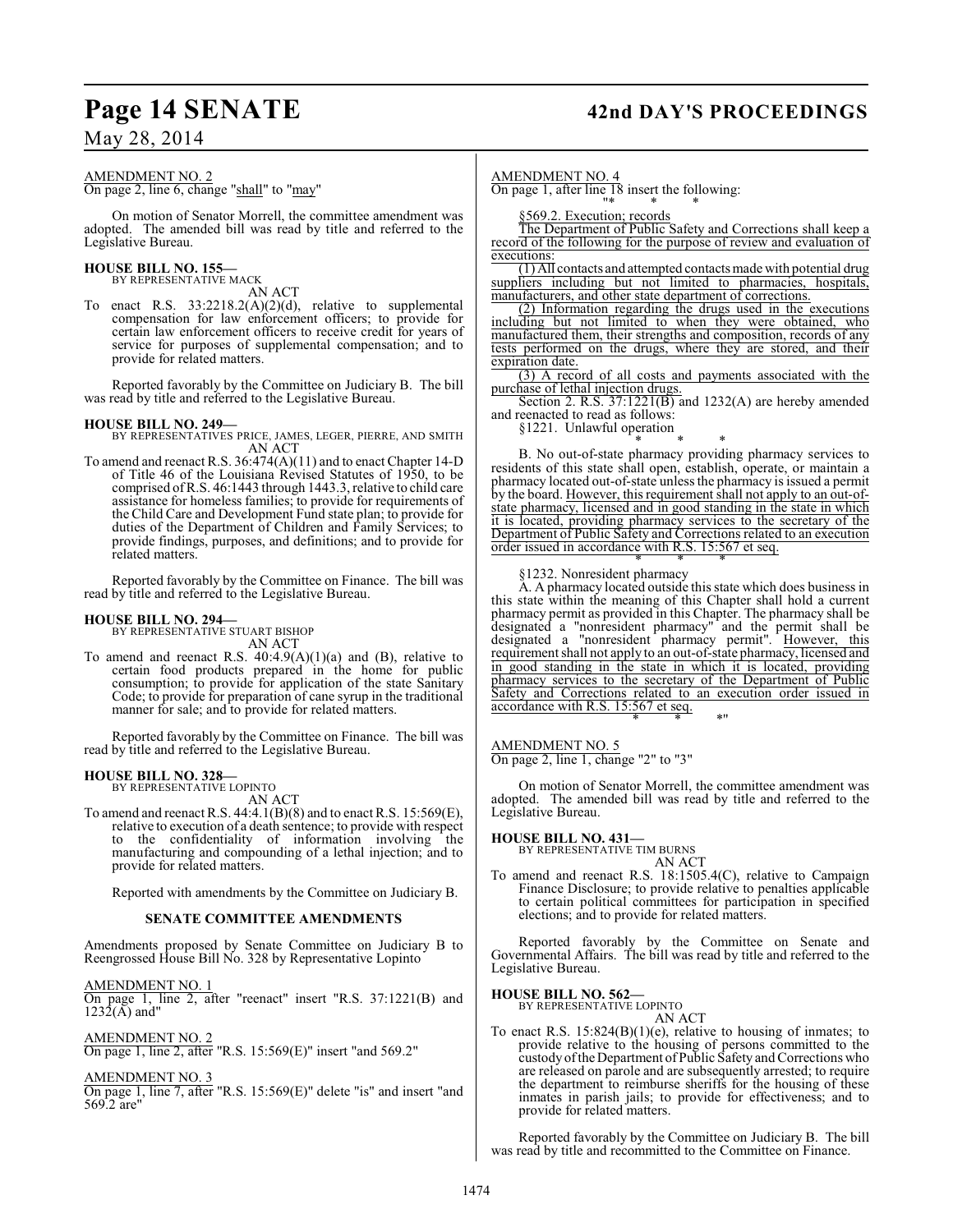## **42nd DAY'S PROCEEDINGS Page 15 SENATE**

# May 28, 2014

#### **HOUSE BILL NO. 694—**

BY REPRESENTATIVE TIM BURNS AN ACT

To amend and reenact R.S. 42:1124.2(B)(2), relative to the filing of financial disclosure statements; to require additional notifications regarding federal tax return extensions from certain persons required to file financial disclosure statements; and to provide for related matters.

Reported favorably by the Committee on Senate and Governmental Affairs. The bill was read by title and referred to the Legislative Bureau.

#### **HOUSE BILL NO. 695—**

BY REPRESENTATIVE TIM BURNS AN ACT

To enact R.S. 18:1511.2(C), relative to the Campaign Finance Disclosure Act; to provide relative to the authority of the supervisory committee and its staff; to provide for certain inquiries; and to provide for related matters.

Reported with amendments by the Committee on Senate and Governmental Affairs.

#### **SENATE COMMITTEE AMENDMENTS**

Amendments proposed by Senate Committee on Senate and Governmental Affairs to Engrossed House Bill No. 695 by Representative Tim Burns

#### AMENDMENT NO. 1

On page 1, line 12 after "Chapter," delete the remainder of the line and lines 13 and 14, and insert "regarding any information disclosed on a report or that is required to be disclosed on a report.

On motion of Senator Amedee, the committee amendment was adopted. The amended bill was read by title and referred to the Legislative Bureau.

#### **HOUSE BILL NO. 1079—**

BY REPRESENTATIVES TIM BURNS AND MILLER AN ACT

To amend and reenact R.S. 18:1491.7(B)(13) and 1495.5(B)(12), relative to expenditures of campaign funds; to require an explanation of the purpose of each expenditure; and to provide for related matters.

Reported with amendments by the Committee on Senate and Governmental Affairs.

#### **SENATE COMMITTEE AMENDMENTS**

Amendments proposed by Senate Committee on Senate and Governmental Affairs to Engrossed House Bill No. 1079 by Representative Tim Burns

#### AMENDMENT NO. 1

On page 1, line 14 after "period." delete the remainder of the line and lines 15 and 16 and on line 17, delete "R.S. 18:1505.2(I)" and insert "The amount, a brief description of the purpose"

#### AMENDMENT NO. 2

On page 2, line 15, after "period." delete the remainder of the line and lines 16 and 17 and on line 18, delete "R.S. 18:1505.2(I)" and insert "The amount, a brief description of the purpose"

On motion of Senator Amedee, the committee amendment was adopted. The amended bill was read by title and referred to the Legislative Bureau.

#### **HOUSE BILL NO. 1207—**

BY REPRESENTATIVE PIERRE

AN ACT To amend and reenact R.S. 44:4.1(B)(11), relative to public records; to provide references in the Public Records Law for exemptions applicable to certain records relative to insurance; and to provide for related matters.

Reported with amendments by the Committee on Senate and Governmental Affairs.

#### **SENATE COMMITTEE AMENDMENTS**

Amendments proposed by Senate Committee on Senate and Governmental Affairs to Engrossed House Bill No. 1207 by Representative Pierre

AMENDMENT NO. 1

On page 1, delete lines 15 through 18 and insert: "(11) R.S. 22:2, 14, 31<del>(B)</del>, 42.1, 88, 244, <u>263, 265</u>, 461, 550.7, 571, 572, 572.1, 574, 618, 639, 691.4, 691.5, 691.10, 732, 752, <del>753</del>,771, <u>834, 1008,</u> 1019.2<del>(B)(5)(a)</del>, 1203, 1460, <u>1464,</u> 1466, 1546,

1559,1644, 1656, 1723, 1796, 1801, 1927, 1929, 1983, 1984, 2036, 2056, 2085, 2091, 2293, 2303"

On motion of Senator Amedee, the committee amendment was adopted. The amended bill was read by title and referred to the Legislative Bureau.

## **HOUSE BILL NO. 1255— (Substitute for House Bill No. 682**

**by Representative Jackson)**<br>BY REPRESENTATIVES KATRINA JACKSON, BADON, BURRELL,<br>HONORE, AND NORTON

AN ACT To amend and reenact R.S.  $15:574.2(C)(2)(a)$  and  $574.4(B)(1)$ , to enact R.S. 15:824.2, and to repeal R.S. 15:827.1(E)(3)(b), relative to parole; to provide relative to parole eligibility for persons convicted of crimes of violence; to change the number of votes required to grant parole for offenders convicted of a crime of violence who meet certain conditions; to provide relative to the eligibility to participate in reentry preparation programs; to create the Programs to Reduce Recidivism Fund; to provide for the purposes of the fund; to provide for the appropriation of monies into the fund; to provide for the administration of the fund; to provide for the distribution of monies from the fund; to provide relative to the calculation of savings realized by the Department of Public Safety and Corrections; and to provide for related matters.

Reported favorably by the Committee on Finance. The bill was read by title and referred to the Legislative Bureau.

#### **Rules Suspended**

Senator Peacock asked for and obtained a suspension of the rules to recall House Concurrent Resolution No. 33 from the Committee on Retirement.

#### **HOUSE CONCURRENT RESOLUTION NO. 33—**

BY REPRESENTATIVE HENRY BURNS AND SENATORS PEACOCK AND GUILLORY

## A CONCURRENT RESOLUTION

To memorialize the United States Congress to take such actions as are necessary to review and consider eliminating provisions of federal law which reduce Social Security benefits for those receiving pension benefits from federal, state, or local government retirement or pension systems, plans, or funds.

The resolution was read by title. Senator Peacock moved to concur the House Concurrent Resolution.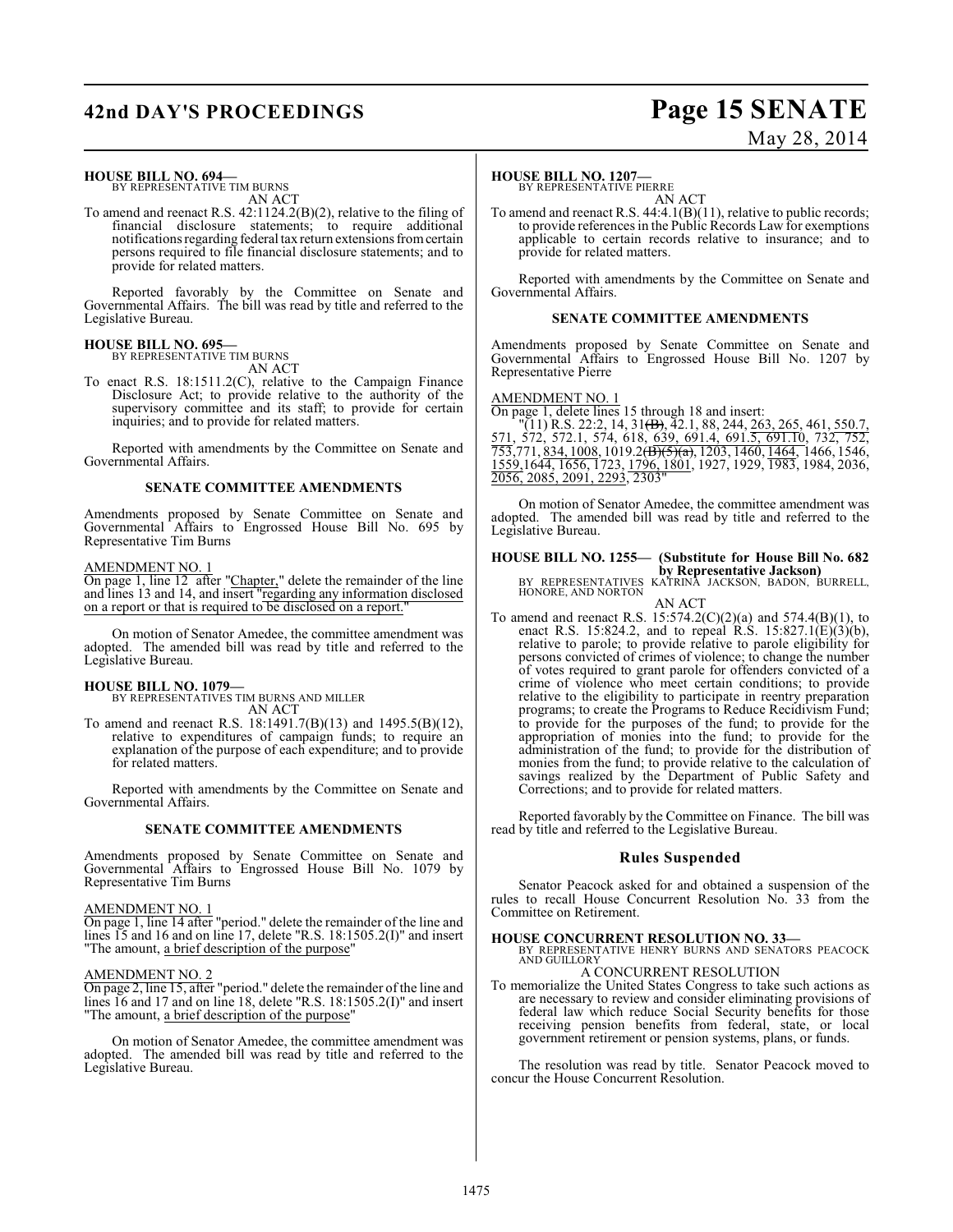# **Page 16 SENATE 42nd DAY'S PROCEEDINGS**

## May 28, 2014

### **ROLL CALL**

The roll was called with the following result:

#### YEAS

| Mr. President<br>Adley<br>Allain<br>Amedee<br>Appel<br><b>Broome</b><br><b>Brown</b><br><b>Buffington</b><br>Chabert<br>Claitor<br>Cortez<br>Crowe<br>Donahue<br>Total - 37 | Dorsey-Colomb<br>Erdey<br>Gallot<br>Guillory<br>Heitmeier<br>Johns<br>Kostelka<br>LaFleur<br>Long<br>Mills<br>Morrell<br>Morrish<br>Murray | <b>Nevers</b><br>Peacock<br>Perry<br>Riser<br>Smith, G.<br>Smith, J.<br>Tarver<br>Thompson<br>Walsworth<br>Ward<br>White |
|-----------------------------------------------------------------------------------------------------------------------------------------------------------------------------|--------------------------------------------------------------------------------------------------------------------------------------------|--------------------------------------------------------------------------------------------------------------------------|
|                                                                                                                                                                             | <b>NAYS</b>                                                                                                                                |                                                                                                                          |

Total - 0

Total - 2

Martiny Peterson

The Chair declared the Senate had concurred in the House Concurrent Resolution, and ordered it returned to the House.

ABSENT

#### **House Bills and Joint Resolutions on Third Reading and Final Passage**

#### **Rules Suspended**

Senator Morrell asked for and obtained a suspension of the rules to pass over advance to House Bill No. 94.

### **HOUSE BILL NO. 94—**

BY REPRESENTATIVE LEGER AN ACT

To amend and reenact R.S. 11:3384(A), (B), and (D) and 3386, relative to new members of the Firefighters' Pension and Relief Fund in the city of New Orleans; to provide relative to membership in the system for such members; to provide relative to retirement eligibility and benefits for such members; to provide relative to beneficiaries and survivors of certain such members; to provide for an effective date; and to provide for related matters.

The bill was read by title. Senator Morrell moved the final passage of the bill.

#### **ROLL CALL**

The roll was called with the following result:

#### YEAS

| Mr. President     | Dorsey-Colomb | <b>Nevers</b> |
|-------------------|---------------|---------------|
| Adley             | Erdey         | Peacock       |
| Allain            | Gallot        | Perry         |
| Amedee            | Guillory      | Peterson      |
| Appel             | Heitmeier     | Riser         |
| <b>Broome</b>     | Johns         | Smith, G.     |
| Brown             | Kostelka      | Smith, J.     |
| <b>Buffington</b> | LaFleur       | Tarver        |
| Chabert           | Long          | Thompson      |
| Claitor           | Mills         | Walsworth     |

| Cortez<br>Crowe                                                                                                                                                                                                                                                                                                                        | Morrell<br>Morrish                                    | Ward<br>White                                                                                                                         |  |
|----------------------------------------------------------------------------------------------------------------------------------------------------------------------------------------------------------------------------------------------------------------------------------------------------------------------------------------|-------------------------------------------------------|---------------------------------------------------------------------------------------------------------------------------------------|--|
| Donahue<br>Total - 38                                                                                                                                                                                                                                                                                                                  | Murray                                                |                                                                                                                                       |  |
|                                                                                                                                                                                                                                                                                                                                        | <b>NAYS</b>                                           |                                                                                                                                       |  |
| Total - 0                                                                                                                                                                                                                                                                                                                              |                                                       |                                                                                                                                       |  |
|                                                                                                                                                                                                                                                                                                                                        | <b>ABSENT</b>                                         |                                                                                                                                       |  |
| Martiny<br>Total - 1                                                                                                                                                                                                                                                                                                                   |                                                       |                                                                                                                                       |  |
|                                                                                                                                                                                                                                                                                                                                        | the bill was passed and laid the motion on the table. | The Chair declared the bill was passed and ordered it returned<br>to the House. Senator Morrell moved to reconsider the vote by which |  |
| <b>HOUSE BILL NO. 96-</b>                                                                                                                                                                                                                                                                                                              |                                                       | BY REPRESENTATIVE EDWARDS AND SENATOR LAFLEUR                                                                                         |  |
| A JOINT RESOLUTION<br>Proposing to amend Article V, Section 23 of the Constitution of<br>Louisiana, relative to judges; to remove provisions that establish<br>an age beyond which judges shall not remain in office; and to<br>specify an election for submission of the proposition to electors<br>and provide a ballot proposition. |                                                       |                                                                                                                                       |  |
| passage of the bill.                                                                                                                                                                                                                                                                                                                   |                                                       | The bill was read by title. Senator LaFleur moved the final                                                                           |  |
|                                                                                                                                                                                                                                                                                                                                        | <b>ROLL CALL</b>                                      |                                                                                                                                       |  |
|                                                                                                                                                                                                                                                                                                                                        | The roll was called with the following result:        |                                                                                                                                       |  |
|                                                                                                                                                                                                                                                                                                                                        | YEAS                                                  |                                                                                                                                       |  |
| Mr. President<br>Adley<br>Allain                                                                                                                                                                                                                                                                                                       | Dorsey-Colomb<br>Erdey<br>Gallot                      | Morrish<br>Murray<br>Nevers                                                                                                           |  |

| Auley      | Ergey         | Murray        |
|------------|---------------|---------------|
| Allain     | Gallot        | <b>Nevers</b> |
| Amedee     | Guillory      | Perry         |
| Appel      | Heitmeier     | Smith, G.     |
| Brown      | Johns         | Smith, J.     |
| Buffington | Kostelka      | Tarver        |
| Claitor    | LaFleur       | Thompson      |
| Cortez     | Long          | Ward          |
| Crowe      | Mills         | White         |
| Donahue    | Morrell       |               |
| Total - 32 |               |               |
|            | <b>NAYS</b>   |               |
| Peacock    | Riser         |               |
| Peterson   | Walsworth     |               |
| Total - 4  |               |               |
|            | <b>ABSENT</b> |               |
| Broome     | Chabert       | Martiny       |
| Total - 3  |               |               |
|            |               |               |

The Chair declared the bill was passed and ordered it returned to the House. Senator LaFleur moved to reconsider the vote by which the bill was passed and laid the motion on the table.

**HOUSE BILL NO. 489—** BY REPRESENTATIVE WESLEY BISHOP

A JOINT RESOLUTION

Proposing to amend Article VII, Section 14(B) of the Constitution of Louisiana, to authorize the governing authority of the city of New Orleans to donate or sell at a fixed price certain property; to provide for submission of the proposed amendment to the electors; and to provide for related matters.

#### **Floor Amendments**

Senator Crowe proposed the following amendments.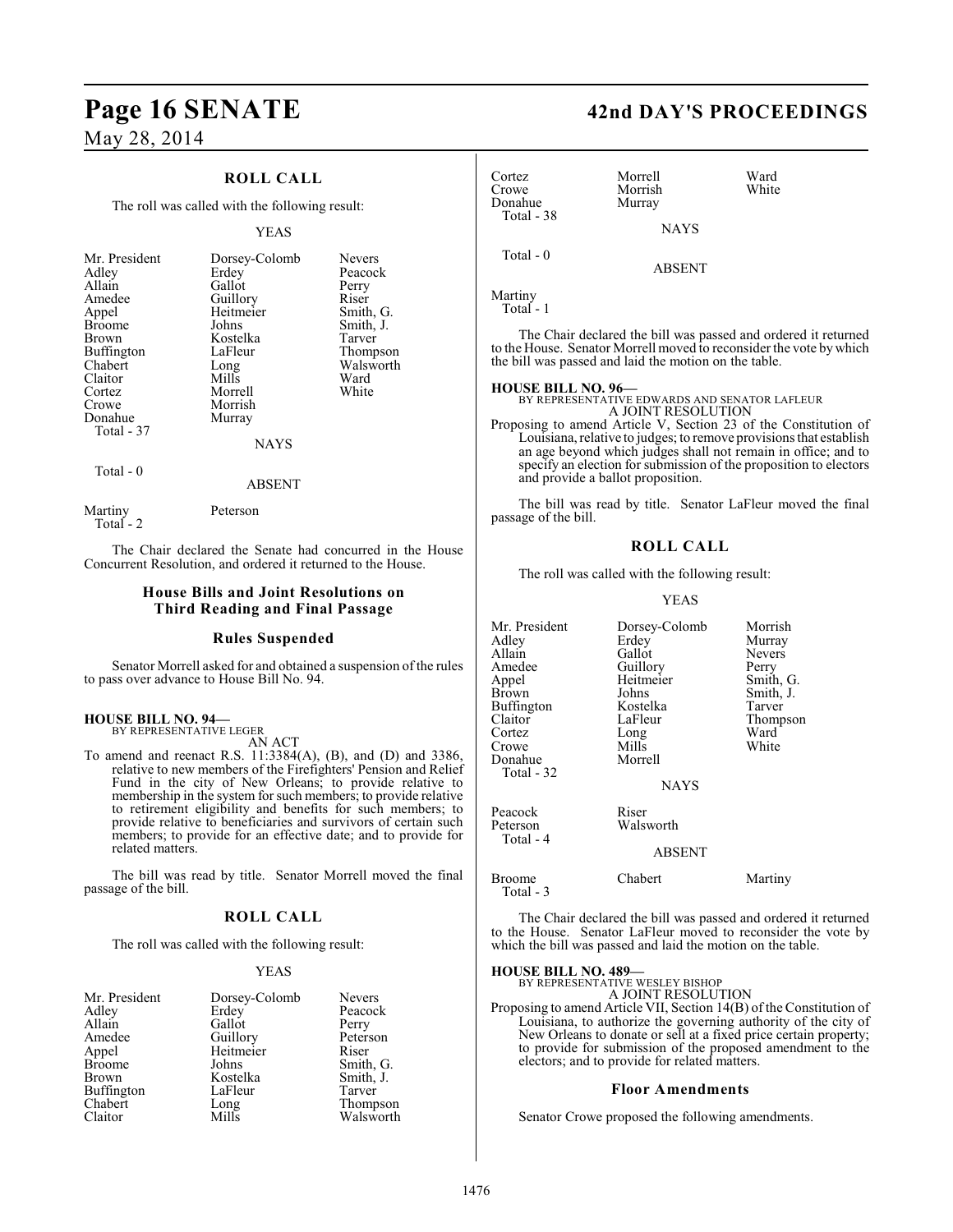# **42nd DAY'S PROCEEDINGS Page 17 SENATE**

#### **SENATE FLOOR AMENDMENTS**

Amendments proposed by Senator Crowe to Re-Reengrossed House Bill No. 489 by Representative Wesley Bishop

AMENDMENT NO. 1 On page 1, line 3, delete "donate or"

AMENDMENT NO. 2 On page 3, at the beginning of line 6, delete "donation or"

AMENDMENT NO. 3 On page 3, line 18, delete "donate or"

On motion of Senator Crowe, the amendments were adopted.

The bill was read by title. Senator Crowe moved the final passage of the amended bill.

#### **ROLL CALL**

The roll was called with the following result:

#### YEAS

| Mr. President | Dorsey-Colomb | Murray        |
|---------------|---------------|---------------|
| Adley         | Erdey         | <b>Nevers</b> |
| Allain        | Gallot        | Peacock       |
| Amedee        | Guillory      | Perry         |
| Appel         | Heitmeier     | Peterson      |
| <b>Broome</b> | Johns         | Riser         |
| Brown         | Kostelka      | Smith, G.     |
| Buffington    | LaFleur       | Smith, J.     |
| Chabert       | Long          | Tarver        |
| Claitor       | Mills         | Walsworth     |
| Cortez        | Morrell       | Ward          |
| Crowe         | Morrish       | White         |
| Total - 36    |               |               |
|               | <b>NAYS</b>   |               |
| Total - 0     |               |               |

#### ABSENT

| Donahue   | Martiny | Thompson |
|-----------|---------|----------|
| Total - 3 |         |          |

The Chair declared the amended bill was passed and ordered it returned to the House. Senator Crowe moved to reconsider the vote by which the bill was passed and laid the motion on the table.

### **HOUSE BILL NO. 575—**

BY REPRESENTATIVE ARNOLD AN ACT

To amend and reenact R.S. 13:5951(I)(4), relative to the Orleans Parish Juvenile Services Financing District; to provide with respect to taxes levied for the district and the duration of such levy; and to provide for related matters.

The bill was read by title. Senator Morrell moved the final passage of the bill.

#### **ROLL CALL**

The roll was called with the following result:

#### YEAS

| Mr. President | Erdey     | Peacock   |
|---------------|-----------|-----------|
| Adley         | Guillory  | Perry     |
| Allain        | Heitmeier | Peterson  |
| Amedee        | Johns     | Riser     |
| Appel         | Kostelka  | Smith, G. |
| <b>Broome</b> | LaFleur   | Smith, J. |
| Brown         | Long      | Tarver    |

May 28, 2014

Buffington Mills Thompson<br>
Chabert Morrell Walsworth Chabert Morrell Walsworth Claitor Morrish Ward Dorsey-Colomb Total - 35 Total - 0 Cortez Gallot<br>Donahue Martin Total - 4

Murray<br>Nevers

**NAYS** 

ABSENT

Martiny

The Chair declared the bill was passed and ordered it returned to the House. Senator Morrell moved to reconsider the vote by which the bill was passed and laid the motion on the table.

**HOUSE BILL NO. 663—** BY REPRESENTATIVE ROBIDEAUX AN ACT

To amend and reenact Section 3.(C), (G), and (I) and Section 4.A and to enact Section 3.(M) and (N) of Act No. 421 of the 2013 Regular Session of the Legislature, relative to the Louisiana Tax Delinquency Amnesty Act of 2013; to provide relative to the amount of penalties and interest waived during certain amnesty periods; to provide with respect to the taxes eligible for amnesty; to provide for the doubling of penalties under certain circumstances; to prohibit certain forms of payment of delinquent tax, interest, penalty, or fees pursuant to the Amnesty Program; to authorize installment agreements for certain taxes; to provide for certain requirements and limitations for installment agreements; to authorize the procurement of collection services under certain circumstances; to provide with respect to amnesty administration services and for the procurement of such services; to authorize the promulgation of rules; to prohibit the implementation of future amnesty programs for a certain period of time; and to provide for related matters.

#### **Floor Amendments**

Senator Thompson proposed the following amendments.

#### **SENATE FLOOR AMENDMENTS**

Amendments proposed by Senator Thompson to Reengrossed House Bill No. 663 by Representative Robideaux

#### AMENDMENT NO. 1

Page 1, line 2, after "Section 4.A" insert "and 4.B(1)

#### AMENDMENT NO. 2

Page 1, line 16, after "Section 4.A" insert "and 4.B(1)"

AMENDMENT NO. 3

On page 7, between lines 20 and 21, insert:

"B.(1) After satisfaction of the requirements of Subsection A of this Section, all remaining monies collected pursuant to this Act shall be paid into the state treasury. After compliance with the requirements of Article VII, Section 9(B) of the Constitution of Louisiana relative to the Bond Security and Redemption Fund and prior to any monies being placed into the state general fund or any other fund, an amount equal to the remaining collections shall be credited by the state treasurer as follows:

(a) For Fiscal Year 2013-2014, the monies shall be credited to a special fund hereby created in the state treasury to be known as the 2013 Amnesty Collections Fund, hereinafter referred to as "fund". The monies in the fund shall be available for appropriation for any public purpose in that fiscal year.

(b) For Fiscal Year 2014-2015: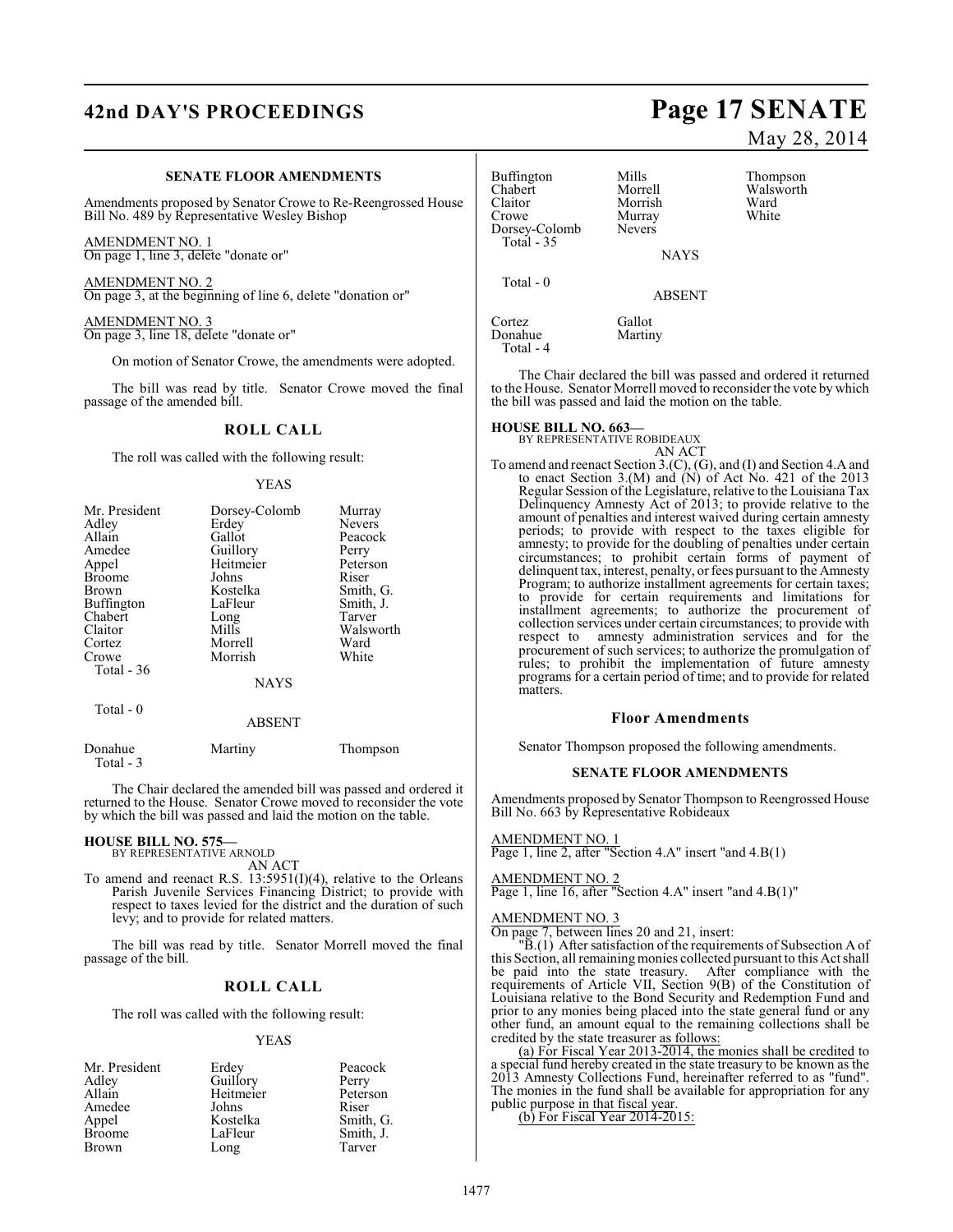## **Page 18 SENATE 42nd DAY'S PROCEEDINGS**

May 28, 2014

(i) One hundred million dollars of such monies shall be credited to the fund and shall be available for appropriation for any public purpose

(ii) Of the monies in excess of one hundred million dollars, four million dollars shall be appropriated to the Department of Economic Development to be allocated to the Louisiana Regional Leadership Council to be used for purposes of regional economic development and workforce development.

(iii) Any remaining monies after the allocations in Items (i) and (ii) of this Subparagraph shall be credited to the fund and shall be available for appropriation for any public purpose.

Senator Thompson moved the adoption of the amendments.

Senator Adley objected.

#### **ROLL CALL**

The roll was called with the following result:

#### YEAS

| Allain<br>Appel<br><b>Brown</b><br>Chabert<br>Cortez<br>Crowe<br>Erdey<br>Gallot<br>Guillory<br>Total $-26$ | Johns<br>Kostelka<br>LaFleur<br>Long<br>Mills<br>Morrell<br>Morrish<br>Nevers<br>Peacock<br><b>NAYS</b> | Perry<br>Peterson<br>Riser<br>Smith, G.<br>Smith, J.<br>Thompson<br>Walsworth<br>White |
|-------------------------------------------------------------------------------------------------------------|---------------------------------------------------------------------------------------------------------|----------------------------------------------------------------------------------------|
| Mr. President<br>Adley<br>Amedee<br>Broome<br>Total - 11                                                    | <b>Buffington</b><br>Claitor<br>Donahue<br>Dorsey-Colomb<br>ABSENT                                      | Heitmeier<br>Murray<br>Ward                                                            |
| Martiny<br>Total - 2                                                                                        | Tarver                                                                                                  |                                                                                        |

The Chair declared the amendments were adopted.

#### **Floor Amendments**

Senator Peterson proposed the following amendments.

#### **SENATE FLOOR AMENDMENTS**

Amendments proposed by Senator Peterson to Reengrossed House Bill No. 663 by Representative Robideaux

#### AMENDMENT NO. 1

Delete Amendment No. 3 of the set of amendments proposed by Senator Thompson and adopted by the Senate on May 28, 2014 (SFAHB663 BOUDREAR 5240)

#### AMENDMENT NO. 2

On page 7, between lines 20 and 21, insert:

"B.(1) After satisfaction of the requirements of Subsection A of this Section, all remaining monies collected pursuant to this Act shall be paid into the state treasury. After compliance with the requirements of Article VII, Section 9(B) of the Constitution of Louisiana relative to the Bond Security and Redemption Fund and prior to any monies being placed into the state general fund or any other fund, an amount equal to the remaining collections shall be credited by the state treasurer as follows:

(a) For Fiscal Year 2013-2014, the monies shall be credited to a special fund hereby created in the state treasury to be known as the 2013 Amnesty Collections Fund, hereinafter referred to as "fund".

The monies in the fund shall be available for appropriation for any public purpose in that fiscal year.

(b) For Fiscal Year 2014-2015:

(i) One hundred million dollars of such monies shall be credited to the fund and shall be available for appropriation for any public purpose.

(ii) Of the monies in excess of one hundred million dollars, four million dollars shall be appropriated to the Department of Economic Development to be allocated to the Louisiana Regional Leadership Council to be used for the purposes of regional economic development and workforce development.

(iii) Of the monies in excess of one hundred and four million dollars, twenty-five million dollars shall be appropriated to the Board of Regents for ordinary operating expenses.

(iv) Any remaining monies after the allocations in Items (i), (ii) and (iii) of this Subparagraph shall be credited to the fund and shall be available for appropriation for any public purpose.

Senator Peterson moved the adoption of the amendments.

Senator Adley objected.

### **ROLL CALL**

The roll was called with the following result:

#### YEAS

| Brown<br>Crowe<br>Dorsey-Colomb<br>Erdey<br>Gallot<br>Heitmeier<br>Long<br>Total - 19 | Mills<br>Morrell<br>Morrish<br>Murray<br>Nevers<br>Peacock<br>Peterson<br><b>NAYS</b> | Riser<br>Smith, J.<br>Thompson<br>Walsworth<br>Ward |
|---------------------------------------------------------------------------------------|---------------------------------------------------------------------------------------|-----------------------------------------------------|
| Mr. President<br>Adley<br>Allain<br>Appel<br><b>Broome</b><br>Total - 14              | <b>Buffington</b><br>Chabert<br>Claitor<br>Guillory<br>Johns<br><b>ABSENT</b>         | Kostelka<br>Perry<br>Tarver<br>White                |
| Amedee<br>Cortez<br>Total - 6                                                         | Donahue<br>LaFleur                                                                    | Martiny<br>Smith, G.                                |

The Chair declared the amendments were adopted.

#### **Floor Amendments**

Senator Adley proposed the following amendments.

#### **SENATE FLOOR AMENDMENTS**

Amendments proposed by Senator Adley to Reengrossed House Bill No. 663 by Representative Robideaux

#### AMENDMENT NO. 1

Delete Amendments No. 3 of the set of amendments proposed by Senator Peterson and adopted by the Senate on May 28, 2014 (SFAHB663 BAXTERJ 5283)

#### AMENDMENT NO. 2

On page 7, between lines 20 and 21, insert:

"B.(1) After satisfaction of the requirements of Subsection A of this Section, all remaining monies collected pursuant to this Act shall be paid into the state treasury. After compliance with the requirements of Article VII, Section 9(B) of the Constitution of Louisiana relative to the Bond Security and Redemption Fund and prior to any monies being placed into the state general fund or any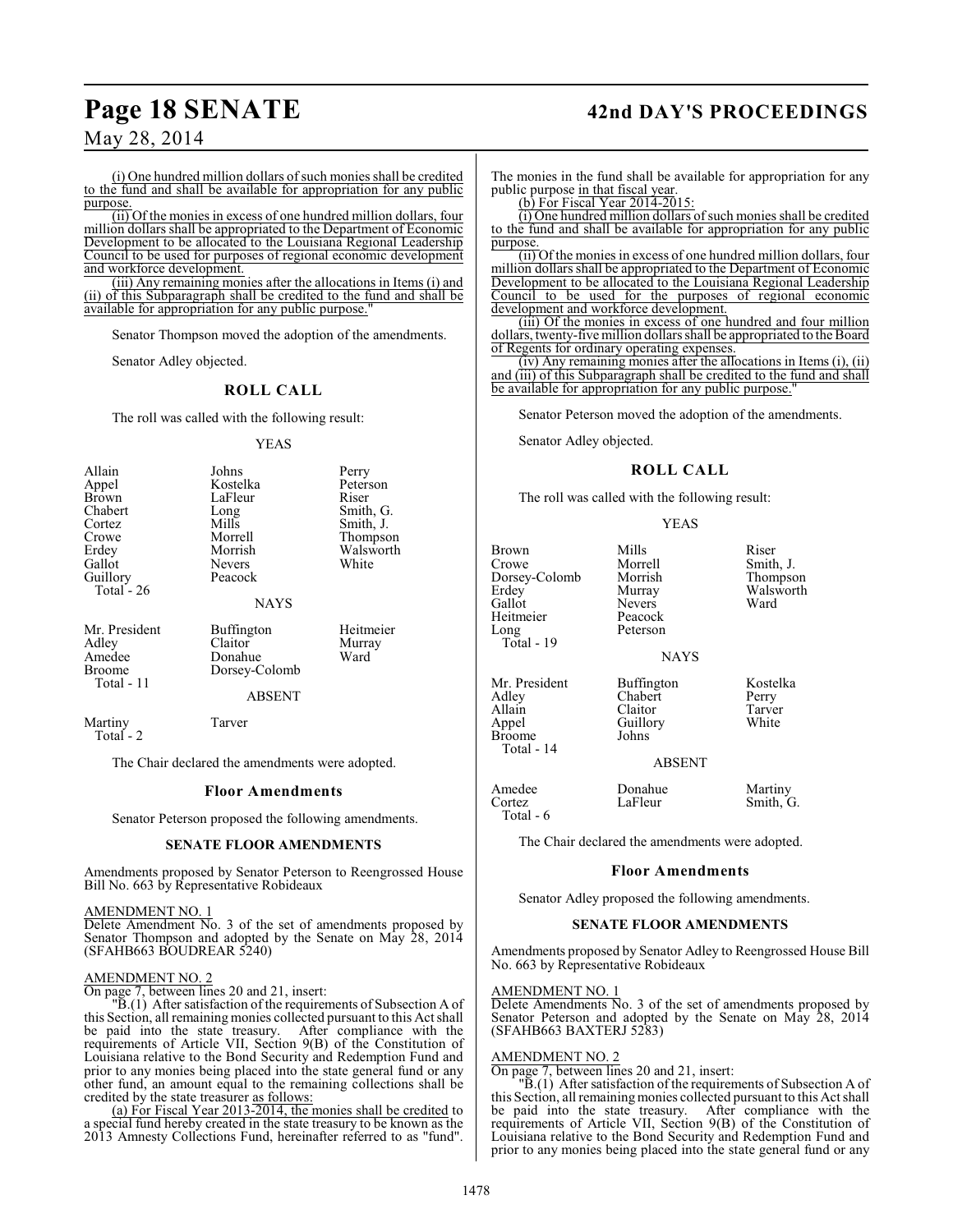# **42nd DAY'S PROCEEDINGS Page 19 SENATE**

# May 28, 2014

other fund, an amount equal to the remaining collections shall be credited by the state treasurer as follows:

(a) For Fiscal Year 2013-2014, the monies shall be credited to a special fund hereby created in the state treasury to be known as the 2013 Amnesty Collections Fund, hereinafter referred to as "fund". The monies in the fund shall be available for appropriation for any public purpose in that fiscal year.

(b) For Fiscal Year 2014-2015:

(i) One hundred million dollars of such monies shall be credited to the fund and shall be available for appropriation for any public purpose.

(ii) All monies in excess of one hundred million dollars shall be appropriated to the Transportation Trust Fund."

Senator Adley moved the adoption of the amendments.

Senator Thompson objected.

#### **ROLL CALL**

The roll was called with the following result:

#### YEAS

| Adley<br>Allain<br>Amedee<br>Claitor<br>Total - 11                                                                                 | LaFleur<br>Morrell<br><b>Nevers</b><br>Peacock<br><b>NAYS</b>                                               | Riser<br>Smith, G.<br>Walsworth                                       |
|------------------------------------------------------------------------------------------------------------------------------------|-------------------------------------------------------------------------------------------------------------|-----------------------------------------------------------------------|
| Mr. President<br>Appel<br><b>Broome</b><br>Brown<br><b>Buffington</b><br>Chabert<br>Cortez<br>Dorsey-Colomb<br>Erdey<br>Total - 25 | Gallot<br>Guillory<br>Heitmeier<br>Johns<br>Kostelka<br>Long<br>Mills<br>Morrish<br>Murray<br><b>ABSENT</b> | Perry<br>Peterson<br>Smith, J.<br>Tarver<br>Thompson<br>Ward<br>White |
| Crowe                                                                                                                              | Donahue                                                                                                     | Martiny                                                               |

Total - 3

The Chair declared the amendments were rejected.

The bill was read by title. Senator Riser moved the final passage of the amended bill.

#### **ROLL CALL**

The roll was called with the following result:

#### YEAS

| Mr. President | Dorsey-Colomb | Murray        |
|---------------|---------------|---------------|
| Adley         | Erdey         | <b>Nevers</b> |
| Allain        | Gallot        | Peacock       |
| Amedee        | Guillory      | Perry         |
| Appel         | Heitmeier     | Riser         |
| <b>Broome</b> | Johns         | Smith, G.     |
| Brown         | Kostelka      | Smith, J.     |
| Buffington    | LaFleur       | Tarver        |
| Chabert       | Long          | Thompson      |
| Claitor       | Mills         | Walsworth     |
| Cortez        | Morrell       | Ward          |
| Crowe         | Morrish       | White         |
| Total - 36    |               |               |
|               | NAYS          |               |

Peterson Total - 1

#### ABSENT

Donahue Martiny Total - 2

The Chair declared the amended bill was passed and ordered it returned to the House. Senator Riser moved to reconsider the vote by which the bill was passed and laid the motion on the table.

#### **HOUSE BILL NO. 712—** BY REPRESENTATIVE GREENE



To enact R.S. 47:1624.1, relative to refunds; to provide with respect to the refund of overpayment of severance taxes; to prohibit certain taxpayers from earning interest on refunds; to provide for certain limitations; to provide for effectiveness; and to provide for related matters.

The bill was read by title. Senator Riser moved the final passage of the bill.

#### **ROLL CALL**

The roll was called with the following result:

#### YEAS

Peacock Perry Peterson Riser Smith, G. Smith, J.<br>Tarver

Thompson Walsworth<br>Ward

| Mr. President | Erdey         | Peacod |
|---------------|---------------|--------|
| Adley         | Gallot        | Perry  |
| Allain        | Guillory      | Peters |
| Amedee        | Heitmeier     | Riser  |
| Appel         | Johns         | Smith, |
| <b>Broome</b> | Kostelka      | Smith. |
| Brown         | LaFleur       | Tarver |
| Buffington    | Long          | Thomp  |
| Chabert       | Mills         | Walsw  |
| Claitor       | Morrell       | Ward   |
| Cortez        | Morrish       | White  |
| Crowe         | Murray        |        |
| Dorsey-Colomb | <b>Nevers</b> |        |
| Total - 37    |               |        |
|               | <b>NAYS</b>   |        |
| Total - 0     | <b>ABSENT</b> |        |
|               |               |        |

Donahue Martiny Total - 2

The Chair declared the bill was passed and ordered it returned to the House. Senator Riser moved to reconsider the vote by which the bill was passed and laid the motion on the table.

#### **HOUSE BILL NO. 733—**

BY REPRESENTATIVES KATRINA JACKSON, WESLEY BISHOP,<br>BROADWATER, HENRY BURNS, CARMODY, CARTER, IVEY,<br>JEFFERSON,PRICE,REYNOLDS,RICHARD,ANDSMITH AN ACT

To enact R.S.  $17:81(X)$  and  $3996(B)(34)$ , relative to instruction in public schools regarding sexual abuse and assault awareness and prevention; to require and provide guidelines for such instruction; to provide relative to rules and regulations; and to provide for related matters.

#### **Floor Amendments**

Senator Broome proposed the following amendments.

#### **SENATE FLOOR AMENDMENTS**

Amendments proposed by Senator Broome to Engrossed House Bill No. 733 by Representative Katrina Jackson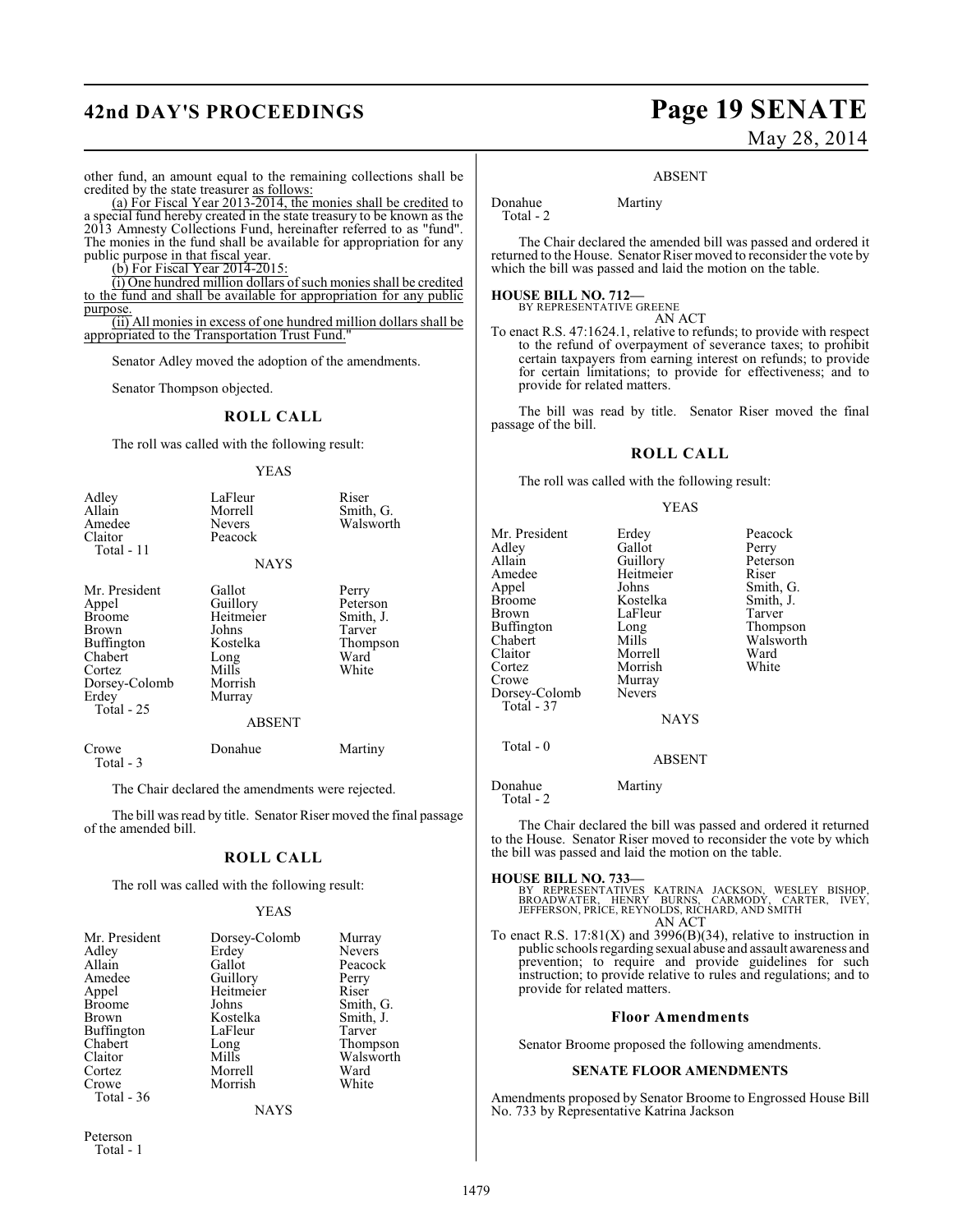#### AMENDMENT NO. 1

On page 1, at the end of line 12, insert "Such instruction shall be limited to education on what constitutes abuse or an assault, and how students may safely and confidentially report to a school official the circumstances surrounding any such abuse or assaults."

On motion of Senator Broome, the amendments were adopted.

The bill was read by title. Senator Broome moved the final passage of the amended bill.

#### **ROLL CALL**

The roll was called with the following result:

#### YEAS

| Mr. President<br>Adley<br>Allain<br>Amedee<br>Appel<br><b>Broome</b><br>Brown<br>Buffington<br>Chabert<br>Claitor<br>Cortez<br>Crowe<br>Total $-36$ | Dorsey-Colomb<br>Erdey<br>Gallot<br>Guillory<br>Heitmeier<br>Johns<br>Kostelka<br>LaFleur<br>Long<br>Mills<br>Morrell<br>Morrish | Murray<br><b>Nevers</b><br>Peacock<br>Perry<br>Peterson<br>Riser<br>Smith, G.<br>Smith, J.<br>Tarver<br>Thompson<br>Walsworth<br>Ward |
|-----------------------------------------------------------------------------------------------------------------------------------------------------|----------------------------------------------------------------------------------------------------------------------------------|---------------------------------------------------------------------------------------------------------------------------------------|
|                                                                                                                                                     | NAYS                                                                                                                             |                                                                                                                                       |
| Total $-0$                                                                                                                                          | <b>ABSENT</b>                                                                                                                    |                                                                                                                                       |
| Donahue<br>Total - 3                                                                                                                                | Martiny                                                                                                                          | White                                                                                                                                 |

The Chair declared the amended bill was passed and ordered it returned to the House. Senator Broome moved to reconsider the vote by which the bill was passed and laid the motion on the table.

#### **HOUSE BILL NO. 788—**

BY REPRESENTATIVES LEGER, WESLEY BISHOP, STOKES, AND WILLMOTT

AN ACT To amend and reenact Sections 4 (introductory paragraph), 4D, 4G, 4M, 20A, and 23 and to enact Section 20F of Act No. 305 of the 1978 Regular Session of the Legislature, as amended by Act No. 657 of the 1979 Regular Session of the Legislature, Act No. 99 of the 1980 Regular Session of the Legislature, Act No. 9 of the 1980 Second Extraordinary Session of the Legislature, Act No. 287 of the 1982 Regular Session of the Legislature, Act No. 572 of the 1984 Regular Session of the Legislature, Act No. 390 of the 1987 Regular Session of the Legislature, Act No. 43 of the 1992 Regular Session of the Legislature, Act No. 1013 of the 1993 Regular Session of the Legislature, Act Nos. 13 and 42 of the 1994 Regular Session of the Legislature, Act Nos. 1174 and 1176 of the 1997 Regular Session of the Legislature, and Act No. 72 of the 2002 First Extraordinary Session of the Legislature, all relative to the Ernest N. Morial-New Orleans Exhibition Hall Authority, to grant additional powers to the authority, to provide for the issuance of bonds and other obligations of the authority to finance expansion projects; to provide for additional bonding capacity of the authority; to provide an effective date; and to provide for related matters.

The bill was read by title. Senator Murray moved the final passage of the bill.

## **Page 20 SENATE 42nd DAY'S PROCEEDINGS**

#### **ROLL CALL**

The roll was called with the following result:

#### YEAS

| Mr. President                      | Erdey         | Peacock   |
|------------------------------------|---------------|-----------|
| Adley                              | Gallot        | Perry     |
| Allain                             | Guillory      | Peterson  |
| Amedee                             | Heitmeier     | Riser     |
| Appel                              | Johns         | Smith, G. |
| <b>Broome</b>                      | Kostelka      | Smith, J. |
| Brown                              | LaFleur       | Tarver    |
| Buffington                         | Long          | Thompson  |
| Chabert                            | Mills         | Walsworth |
| Claitor                            | Morrell       | Ward      |
| Cortez                             | Morrish       | White     |
| Crowe                              | Murray        |           |
| Dorsey-Colomb                      | <b>Nevers</b> |           |
| Total - 37                         |               |           |
|                                    | <b>NAYS</b>   |           |
| Total $-0$                         |               |           |
|                                    | <b>ABSENT</b> |           |
| Donahue<br>$T \sim 1 \quad \Omega$ | Martiny       |           |

The Chair declared the bill was passed and ordered it returned to the House. Senator Murray moved to reconsider the vote by which the bill was passed and laid the motion on the table.

#### **HOUSE BILL NO. 799—**

Total - 2

BY REPRESENTATIVE STUART BISHOP AN ACT

To amend and reenact R.S. 42:262, relative to legal representation of state entities; to prohibit the state entities from retaining any special attorney or counsel on a contingency fee basis in the absence of express statutory authority; to provide that attorney fees recovered by the state belong to the state; to provide for record-keeping and hourly rates of a special attorney or counsel representing the state; to require certain entities to obtain approval prior to employment of any special attorney or counsel; to provide for certain requirements relative to the contract, application and resolution; to provide for exceptions; to provide for a preference in hiring certain attorneys; to provide transparency relative to approval and ratification of a contract by the attorney general and governor; to provide for prospective application; and to provide for related matters.

#### **Floor Amendments**

Senator LaFleur proposed the following amendments.

#### **SENATE FLOOR AMENDMENTS**

Amendments proposed by Senator LaFleur to Reengrossed House Bill No. 799 by Representative Stuart Bishop

#### AMENDMENT NO. 1

In Senate Committee Amendment No. 4 proposed by the Senate Committee on Finance to the Reengrossed House Bill No. 799 by Representative Bishop and adopted by the Senate on May 26, 2014, on page 1, line 30, after "education initiatives." insert "Monies in the fund may also be used to defray the expense of employees hired, including attorneys and support staff, and to pay related expenses to represent the state."

On motion of Senator LaFleur, the amendments were adopted.

The bill was read by title. Senator Claitor moved the final passage of the amended bill.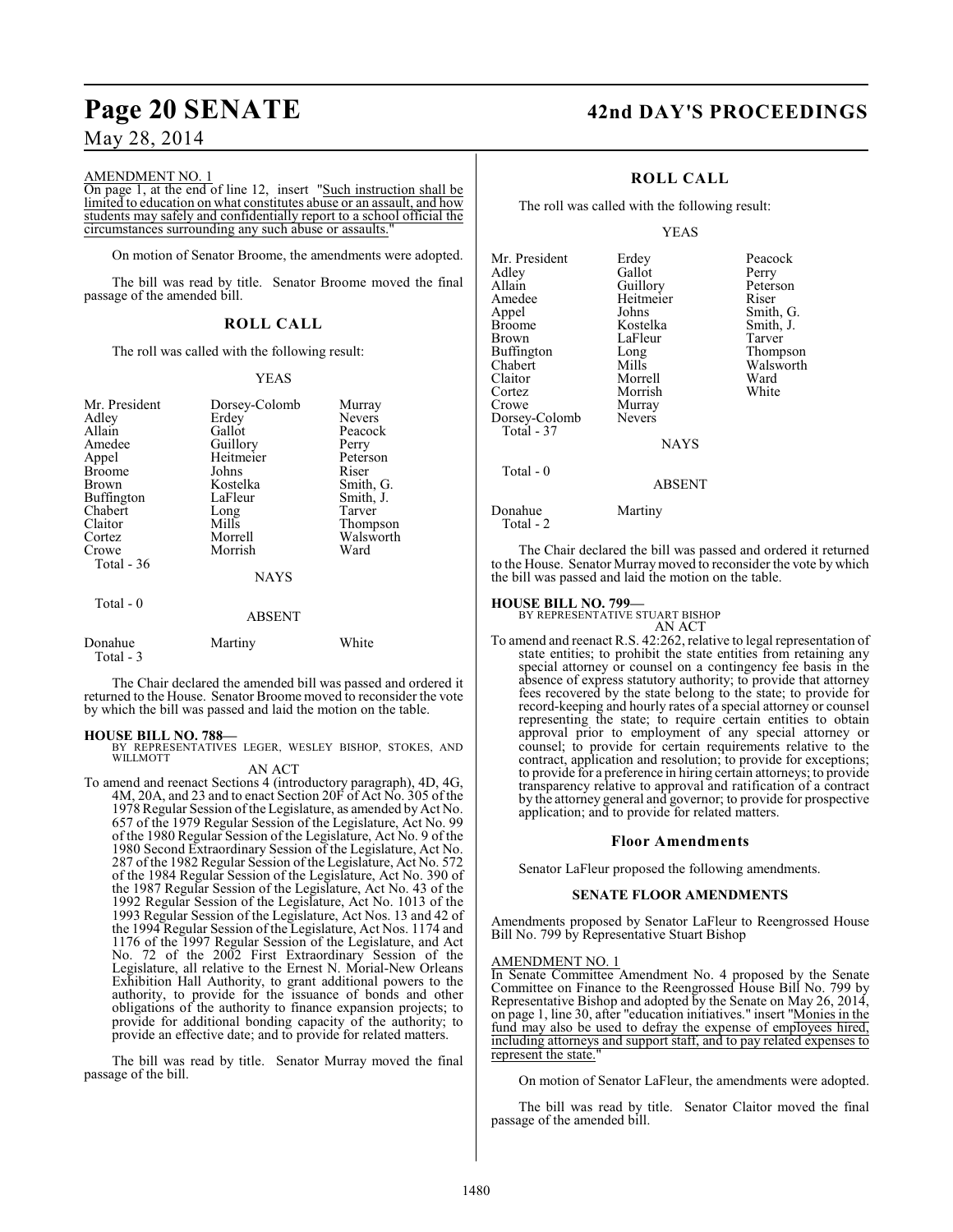## **42nd DAY'S PROCEEDINGS Page 21 SENATE**

#### **ROLL CALL**

The roll was called with the following result:

#### YEAS

| Mr. President<br>Adley<br>Allain<br>Amedee<br>Appel<br><b>Broome</b><br>Brown<br>Buffington<br>Chabert<br>Claitor<br>Cortez<br>Total $-31$ | Crowe<br>Erdey<br>Guillory<br>Heitmeier<br>Johns<br>LaFleur<br>Long<br>Mills<br>Morrell<br>Morrish<br>Peacock<br><b>NAYS</b> | Perry<br>Riser<br>Smith, G.<br>Smith, J.<br>Tarver<br>Thompson<br>Walsworth<br>Ward<br>White |
|--------------------------------------------------------------------------------------------------------------------------------------------|------------------------------------------------------------------------------------------------------------------------------|----------------------------------------------------------------------------------------------|
| Dorsey-Colomb<br>Gallot<br>Total - 5                                                                                                       | Kostelka<br>Murray<br><b>ABSENT</b>                                                                                          | Peterson                                                                                     |
| Donahue<br>Total - 3                                                                                                                       | Martiny                                                                                                                      | <b>Nevers</b>                                                                                |

The Chair declared the amended bill was passed and ordered it returned to the House. Senator Claitor moved to reconsider the vote by which the bill was passed and laid the motion on the table.

## **HOUSE BILL NO. 872—** BY REPRESENTATIVE IVEY

AN ACT

To amend and reenact R.S. 32:862(G)(4), 863(A)(1) and (3)(a), and  $(B)(2)(b)$ , 863.1(I)(3), 864, and 865(A) and (B)(1) and to enact R.S. 32:868, relative to increasing the penalties for operating a motor vehicle without the required motor vehicle liability security; to require increased penalties for failing to provide required proof of compliance; to require suspension, revocation or cancellation of driver's license and registration for violations; to remove limits on the maximum amount of penalties and reinstatement fees that are assessed; to increase the administrative reinstatement fee; to dedicate revenue from the increased penalties to fund a real-time database for automobile liability insurance; and to provide for related matters.

The bill was read by title. Senator Riser moved the final passage of the bill.

#### **ROLL CALL**

The roll was called with the following result:

#### YEAS

| Mr. President<br>Adley<br>Allain<br>Amedee<br>Appel<br><b>Broome</b><br><b>Brown</b><br>Buffington<br>Chabert<br>Claitor<br>Cortez<br>Crowe | Erdey<br>Gallot<br>Guillory<br>Heitmeier<br>Johns<br>Kostelka<br>LaFleur<br>Long<br>Mills<br>Morrell<br>Morrish<br>Murray | Peacock<br>Perry<br>Peterson<br>Riser<br>Smith, G.<br>Smith, J.<br>Tarver<br>Thompson<br>Walsworth<br>Ward<br>White |
|---------------------------------------------------------------------------------------------------------------------------------------------|---------------------------------------------------------------------------------------------------------------------------|---------------------------------------------------------------------------------------------------------------------|
|                                                                                                                                             |                                                                                                                           |                                                                                                                     |
| Dorsey-Colomb<br>Total - 37                                                                                                                 | <b>Nevers</b>                                                                                                             |                                                                                                                     |
|                                                                                                                                             | NAYS                                                                                                                      |                                                                                                                     |

# May 28, 2014

Peacock Perry Peterson Riser Smith, G. Smith, J.<br>Tarver

Thompson Walsworth<br>Ward

#### ABSENT

Donahue Martiny Total - 2

The Chair declared the bill was passed and ordered it returned to the House. Senator Riser moved to reconsider the vote by which the bill was passed and laid the motion on the table.

#### **HOUSE BILL NO. 912—**

BY REPRESENTATIVE BARROW AN ACT

To amend and reenact Act No. 818 of the 2012 Regular Session of the Legislature, relative to the payment of refunds by the Department of Revenue for overpayments of tax; to provide with respect to the activation of debit cards; to provide for effectiveness; and to provide for related matters.

The bill was read by title. Senator Riser moved the final passage of the bill.

#### **ROLL CALL**

The roll was called with the following result:

#### YEAS

| Mr. President | Erdey         | Peacod |
|---------------|---------------|--------|
| Adley         | Gallot        | Perry  |
| Allain        | Guillory      | Peters |
| Amedee        | Heitmeier     | Riser  |
| Appel         | Johns         | Smith, |
| <b>Broome</b> | Kostelka      | Smith. |
| Brown         | LaFleur       | Tarver |
| Buffington    | Long          | Thomp  |
| Chabert       | Mills         | Walsw  |
| Claitor       | Morrell       | Ward   |
| Cortez        | Morrish       | White  |
| Crowe         | Murray        |        |
| Dorsey-Colomb | <b>Nevers</b> |        |
| Total - 37    |               |        |
|               | <b>NAYS</b>   |        |
| Total - 0     |               |        |
|               | <b>ABSENT</b> |        |
|               |               |        |

Donahue Martiny Total - 2

The Chair declared the bill was passed and ordered it returned to the House. Senator Riser moved to reconsider the vote by which the bill was passed and laid the motion on the table.

**HOUSE BILL NO. 920—** BY REPRESENTATIVE ST. GERMAIN AN ACT

- To enact R.S. 30:2373(G), relative to the Hazardous Materials
	- Information Development, Preparedness, and Response Act; to provide for the Right-to-Know Law; to provide for settlements of civil penalties assessments; to provide for beneficial emergency planning, preparedness, and response projects; to provide for review by the attorney general; to provide for an effective date; and to provide for related matters.

#### **Floor Amendments**

Senator Walsworth proposed the following amendments.

#### **SENATE FLOOR AMENDMENTS**

Amendments proposed by Senator Walsworth to Reengrossed House Bill No. 920 by Representative St. Germain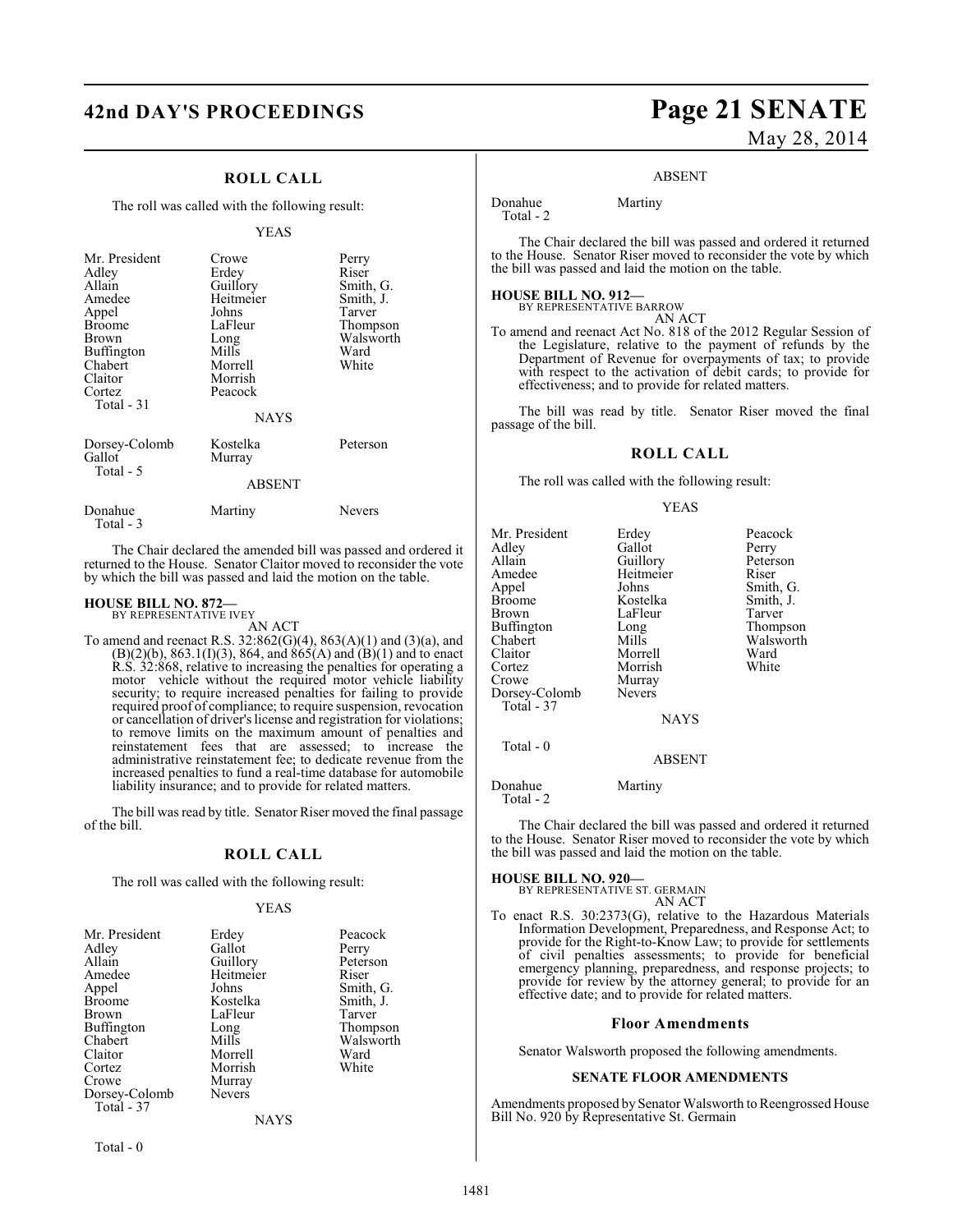#### AMENDMENT NO. 1

In Senate Committee Amendment No. 2, proposed by the Senate Committee on Environmental Quality to Reengrossed House Bill No. 920 by Representative St. Germain on May 26, 2014, designated as SCAHB920 JEFFERSH 4740, on page 1, line 5, after "threats" change "of" to "to"

On motion of Senator Walsworth, the amendments were adopted.

The bill was read by title. Senator Brown moved the final passage of the amended bill.

#### **ROLL CALL**

The roll was called with the following result:

#### YEAS

| Mr. President<br>Adley<br>Allain<br>Amedee<br>Appel<br>Broome<br>Brown<br>Buffington<br>Chabert<br>Claitor<br>Cortez<br>Crowe<br>Dorsey-Colomb<br>Total - 37 | Erdey<br>Gallot<br>Guillory<br>Heitmeier<br>Johns<br>Kostelka<br>LaFleur<br>Long<br>Mills<br>Morrell<br>Morrish<br>Murray<br><b>Nevers</b><br><b>NAYS</b> | Peacock<br>Perry<br>Peterson<br>Riser<br>Smith, G.<br>Smith, J.<br>Tarver<br>Thompson<br>Walsworth<br>Ward<br>White |
|--------------------------------------------------------------------------------------------------------------------------------------------------------------|-----------------------------------------------------------------------------------------------------------------------------------------------------------|---------------------------------------------------------------------------------------------------------------------|
| Total - 0                                                                                                                                                    | ABSENT                                                                                                                                                    |                                                                                                                     |
| Donahue<br>Total - 2                                                                                                                                         | Martiny                                                                                                                                                   |                                                                                                                     |

The Chair declared the amended bill was passed and ordered it returned to the House. Senator Brown moved to reconsider the vote by which the bill was passed and laid the motion on the table.

#### **HOUSE BILL NO. 953—**

BY REPRESENTATIVES LEGER, BADON, BROADWATER, BURRELL,<br>CARMODY, DIXON, HARRISON, HUNTER, JEFFERSON, PIERRE,<br>REYNOLDS, SMITH, ST. GERMAIN, AND WOODRUFF AN ACT

To amend and reenact R.S.  $17:24.4(A)(4)$  and  $(F)(1)$  and to enact R.S. 17:24.4(F)(2), relative to statewide content standards and assessments for required subjects; to provide relative to the definition and establishment of such standards; to provide for the collection and sharing of student assessment results and information by the State Board of Elementary and Secondary Education; to provide for the use of such results and information for specified purposes including for purposes of distributing school and district letter grades; to provide for the promulgation of rules by the State Board of Elementary and Secondary Education relative to measuring student growth; to require the State Board of Elementary and Secondary Education to establish an academic support plan and determine interventions for certain failing public schools; and to provide for related matters.

#### **Floor Amendments**

Senator Crowe proposed the following amendments.

#### **SENATE FLOOR AMENDMENTS**

Amendments proposed by Senator Crowe to Reengrossed House Bill No. 953 by Representative Leger

## **Page 22 SENATE 42nd DAY'S PROCEEDINGS**

AMENDMENT NO. 1 On page 3, line 1, after "on" delete the rest of the line and insert "<sub>state"</sub>

AMENDMENT NO. 2 On page 3, line 3, after "workplace", delete the rest of the line and delete line 4

AMENDMENT NO. 3 On page 4, line 13, after "on" delete the rest of the line

AMENDMENT NO. 4 On page 4, line 14, before "competitive" insert "state established"

Senator Crowe moved the adoption of the amendments.

Senator Appel objected.

#### **ROLL CALL**

The roll was called with the following result:

#### YEAS

| Adlev<br>Amedee<br>Cortez<br>Crowe<br>Erdey<br>Total - 13                                                    | Guillory<br>Kostelka<br>Long<br><b>Nevers</b><br>Peacock<br><b>NAYS</b>                           | Perry<br>Smith, J.<br>White                                               |  |  |
|--------------------------------------------------------------------------------------------------------------|---------------------------------------------------------------------------------------------------|---------------------------------------------------------------------------|--|--|
| Mr. President<br>Appel<br>Broome<br>Brown<br>Buffington<br>Chabert<br>Claitor<br>Dorsey-Colomb<br>Total - 23 | Gallot<br>Heitmeier<br>Johns<br>LaFleur<br>Mills<br>Morrell<br>Morrish<br>Murray<br><b>ABSENT</b> | Peterson<br>Riser<br>Smith, G.<br>Tarver<br>Thompson<br>Walsworth<br>Ward |  |  |
| $\lambda$ llain                                                                                              | Donghua                                                                                           | Mortiny                                                                   |  |  |

Allain Donahue Martiny Total - 3

The Chair declared the amendments were rejected.

#### **Explanation of Vote**

Senator Riser stated he intended to vote yea on the amendment by Senator Crowe to House Bill No. 953, and asked that the Official Journal so state.

The bill was read by title. Senator Appel moved the final passage of the bill.

#### **ROLL CALL**

The roll was called with the following result:

#### YEAS

| Mr. President | Guillory      | Peters |
|---------------|---------------|--------|
| Adley         | Heitmeier     | Riser  |
| Appel         | Johns         | Smith, |
| <b>Broome</b> | LaFleur       | Smith, |
| Buffington    | Long          | Tarver |
| Chabert       | Mills         | Thomp  |
| Claitor       | Morrell       | Walsw  |
| Donahue       | Morrish       | Ward   |
| Dorsey-Colomb | Murray        | White  |
| Gallot        | <b>Nevers</b> |        |
| Total - 29    |               |        |

Peterson<br>Riser Smith, G. Smith, J.<br>Tarver Thompson Walsworth<br>Ward White

1482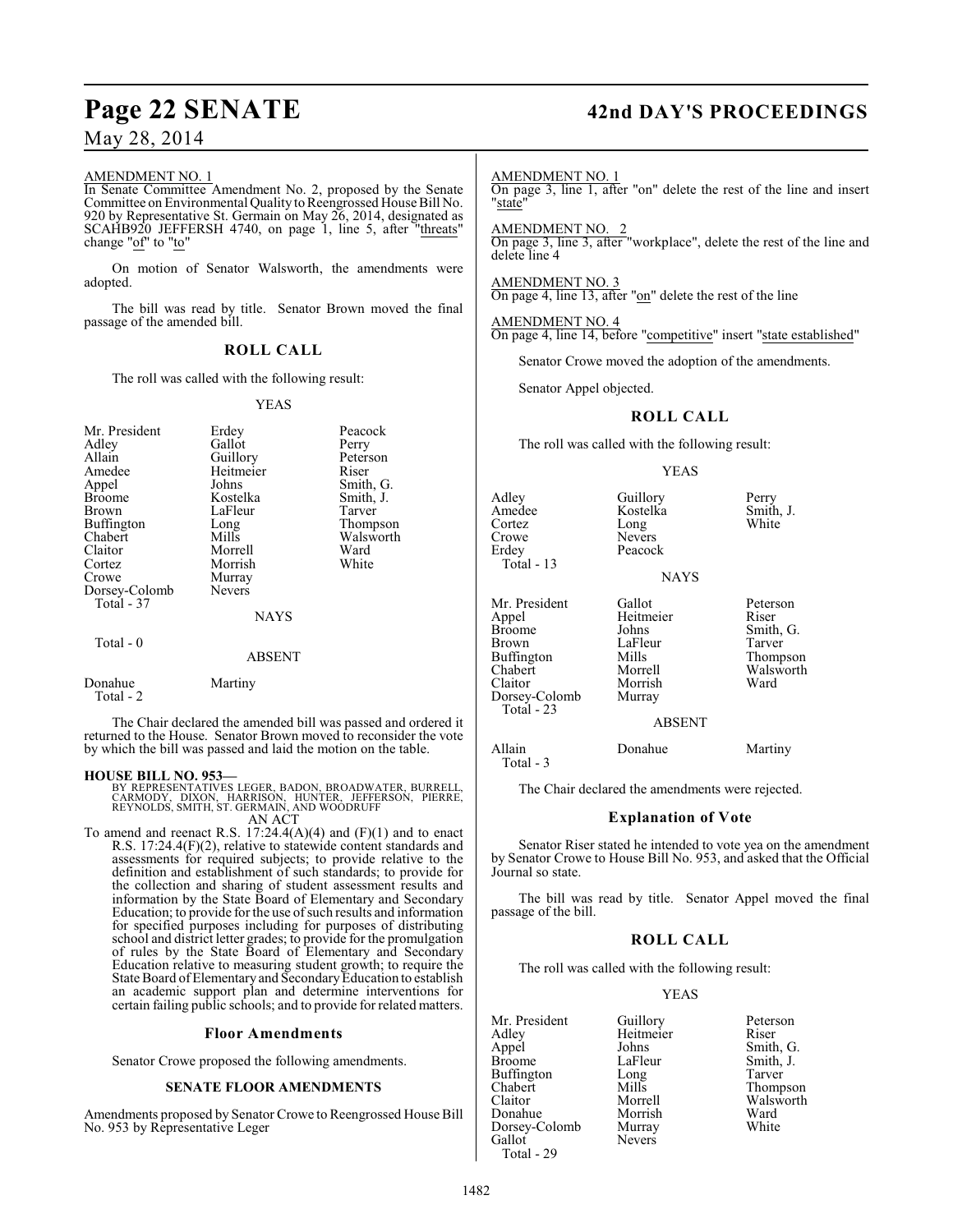## **42nd DAY'S PROCEEDINGS Page 23 SENATE**

#### NAYS

ABSENT

Amedee Crowe Peacock<br>Brown Erdey Perry Brown Erdey<br>Cortez Kostel Total - 8

Total - 2

Allain Martiny

Kostelka

The Chair declared the bill was passed and ordered it returned to the House. Senator Appel moved to reconsider the vote by which the bill was passed and laid the motion on the table.

#### **Explanation of Vote**

Senator Riser stated he intended to vote nay on House Bill No. 953, and asked that the Official Journal so state.

#### **HOUSE BILL NO. 968—** BY REPRESENTATIVE LEGER

AN ACT

To amend and reenact R.S. 17:221.4(A) and to enact R.S. 17:221.6, relative to the dropout prevention and recovery program; to provide with respect to the requirements for such a program; to provide with respect to a development of an individual graduation plan for each eligible student enrolled in such a program; to provide for funding through the minimum foundation program formula; to provide for definitions; and to provide for related matters.

#### **Floor Amendments**

Senator Appel proposed the following amendments.

#### **SENATE FLOOR AMENDMENTS**

Amendments proposed by Senator Appel to Reengrossed House Bill No. 968 by Representative Leger

#### AMENDMENT NO. 1

Delete Senate Committee Amendment No. 3 proposed by the Senate Committee on Education and adopted by the Senate on May 26, 2014.

#### AMENDMENT NO. 2

On page 3, at the end of line 23, insert "All contracts entered into by a city, parish, or other local public school board for the provision of student dropout recovery programs shall include requirements for the protection of all personally identifiable student information that shall comply with all applicable state and federal law and regulations.

On motion of Senator Appel, the amendments were adopted.

The bill was read by title. Senator LaFleur moved the final passage of the amended bill.

#### **ROLL CALL**

The roll was called with the following result:

#### YEAS

| Mr. President     | Dorsey-Colomb | Nevers    |
|-------------------|---------------|-----------|
| Adley             | Erdey         | Peacock   |
| Allain            | Gallot        | Perry     |
| Amedee            | Guillory      | Peterson  |
| Appel             | Heitmeier     | Riser     |
| <b>Broome</b>     | Johns         | Smith, G. |
| Brown             | Kostelka      | Smith, J. |
| <b>Buffington</b> | LaFleur       | Tarver    |
| Chabert           | Long          | Thompson  |
| Claitor           | Mills         | Walsworth |

# May 28, 2014

Cortez Morrell Ward Crowe Morrish<br>
Donahue Murray Murray Total - 38 **NAYS**  Total - 0 ABSENT

Martiny

Total - 1

The Chair declared the amended bill was passed and ordered it returned to the House. Senator LaFleur moved to reconsider the vote by which the bill was passed and laid the motion on the table.

## **HOUSE BILL NO. 988—** BY REPRESENTATIVE SCHRODER

AN ACT To amend and reenact R.S. 17:24.4(E), relative to education standards and curriculum; to authorize public school governing authorities to develop and implement curriculum, content, and methodology for required subjects instead of implementing curriculum, content, and methodology recommended by the state Department of Education or the State Board of Elementary and Secondary Education; and to provide for related matters.

The bill was read by title. Senator Claitor moved the final passage of the bill.

### **ROLL CALL**

The roll was called with the following result:

#### YEAS

| Mr. President<br>Adlev<br>Allain<br>Amedee<br>Appel<br>Broome<br>Brown<br>Buffington<br>Chabert<br>Claitor<br>Cortez | Dorsey-Colomb<br>Erdey<br>Gallot<br>Guillory<br>Heitmeier<br>Johns<br>Kostelka<br>LaFleur<br>Long<br>Mills<br>Morrell | <b>Nevers</b><br>Peacock<br>Perry<br>Peterson<br>Riser<br>Smith, G.<br>Smith, J.<br>Tarver<br>Thompson<br>Walsworth<br>Ward |
|----------------------------------------------------------------------------------------------------------------------|-----------------------------------------------------------------------------------------------------------------------|-----------------------------------------------------------------------------------------------------------------------------|
|                                                                                                                      |                                                                                                                       |                                                                                                                             |
| Crowe<br>Donahue<br>Total - 38                                                                                       | Morrish<br>Murray                                                                                                     | White                                                                                                                       |
|                                                                                                                      | <b>NAYS</b>                                                                                                           |                                                                                                                             |
|                                                                                                                      |                                                                                                                       |                                                                                                                             |

Total - 0

ABSENT

Martiny Total - 1

The Chair declared the bill was passed and ordered it returned to the House. Senator Claitor moved to reconsider the vote by which the bill was passed and laid the motion on the table.

**HOUSE BILL NO. 1001—** BY REPRESENTATIVE WESLEY BISHOP AN ACT

To enact Chapter 13-A of Title 33 of the Louisiana Revised Statutes of 1950, to be comprised of R.S. 33:4720.11, relative to the city of New Orleans; to require the city to sell certain property in the Lower Ninth Ward for a specified price under certain circumstances; to provide for conditions and limitations; to require rules and regulations; to provide for the duration of the requirement; and to provide for related matters.

The bill was read by title. Senator Crowe moved the final passage of the bill.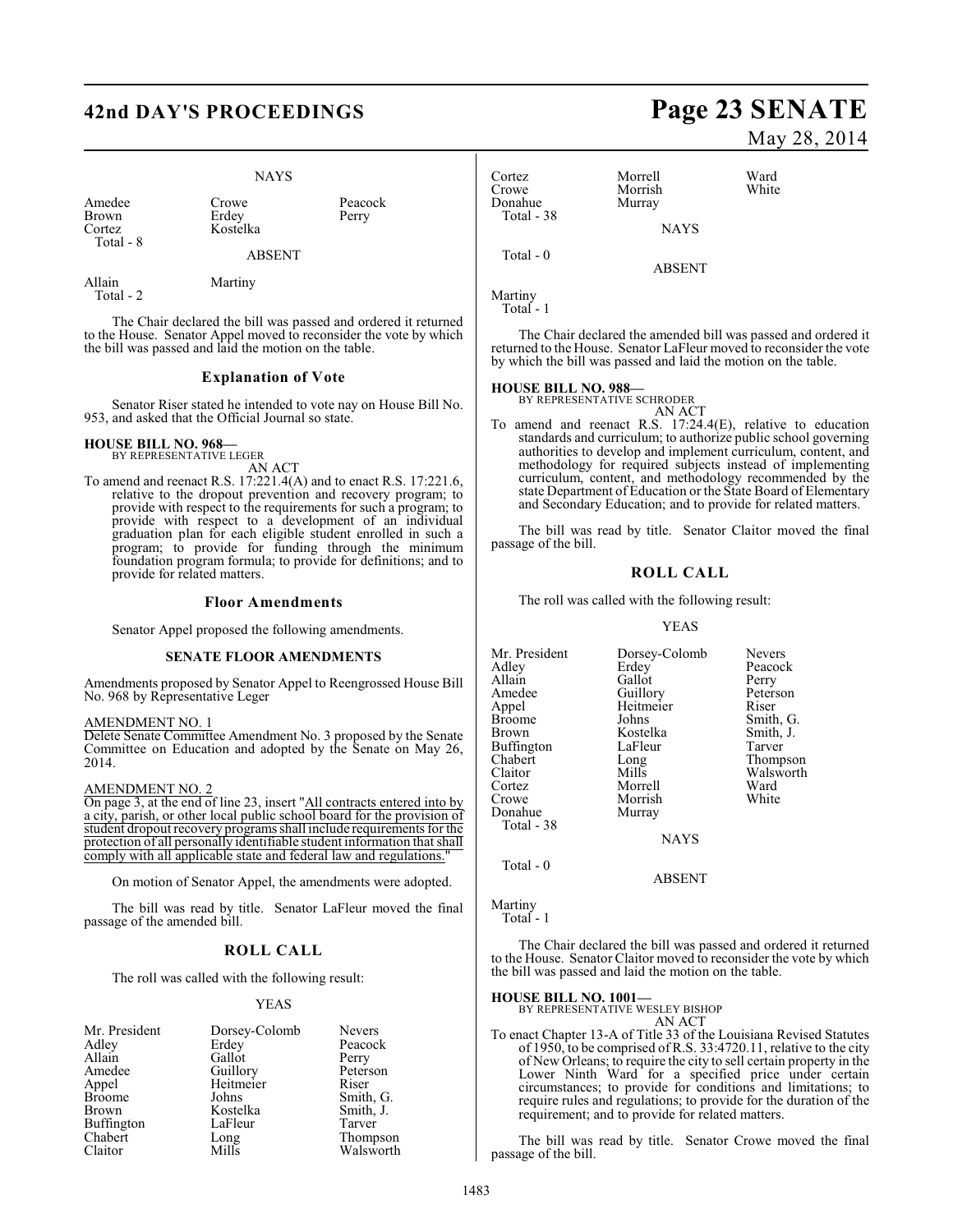### **ROLL CALL**

The roll was called with the following result:

#### YEAS

| Dorsey-Colomb<br>Erdey<br>Gallot<br>Guillory<br>Heitmeier<br>Johns<br>Kostelka<br>LaFleur<br>Long<br>Mills<br>Morrell<br>Morrish<br>Murray | <b>Nevers</b><br>Peacock<br>Perry<br>Peterson<br>Riser<br>Smith, G.<br>Smith, J.<br>Tarver<br>Thompson<br>Walsworth<br>Ward<br>White |
|--------------------------------------------------------------------------------------------------------------------------------------------|--------------------------------------------------------------------------------------------------------------------------------------|
|                                                                                                                                            |                                                                                                                                      |
|                                                                                                                                            | <b>NAYS</b>                                                                                                                          |

Total - 0

Martiny Total - 1

The Chair declared the bill was passed and ordered it returned to the House. Senator Crowe moved to reconsider the vote by which the bill was passed and laid the motion on the table.

ABSENT

#### **HOUSE BILL NO. 1015—**

BY REPRESENTATIVE SCHRODER AND SENATOR CLAITOR AND<br>REPRESENTATIVES ABRAMSON, ADAMS, ANDERS, ARMES,<br>ARNOLD, BADON, BARRAS, BARROW, BERTHELOT, BILLIOT,<br>STUARTBISHOP,BROADWATER,BROWN,BURFORD,HENRYBURNS, TIM BURNS, BURRELL, CARMODY, CARTER, CHAMPAGNE,<br>CONNICK, COX, CROMER, DIXON, DOVE, EDWARDS, FOIL,<br>FRANKLIN, GUILLORY, HARRIS, HARRISON, HAVARDS, FOIL,<br>HENRY,HENSGENS,HILL,HODGES,HOFFMANN,HOLLIS,HONGRE,<br>HOWARD,HUNTER,IVEY,K

### AN ACT

To amend and reenact R.S. 17:24.4(H), 183.2(B)(1) and (C), 183.3(B)(3) and (D)(1)(introductory paragraph), (a), and (b)(i) and (ii), and  $2925(A)(2)$  and to enact R.S. 17:24.4(K) and  $183.3(D)(1)(b)(iii)(dd)$  and (E), relative to students with exceptionalities; to provide for a student's Individualized Education Program team to determine promotion to the next grade under certain circumstances as it relates to the student's achievement level on required state assessments; to provide for certain actions to be taken by the Individualized Education Program team under certain circumstances; to provide for participation by a student's Individualized Education Program team relative to requirements for Individual Graduation Plans and graduation; to provide relative to criteria for pursuing a career major curriculum; to provide for the issuance of a high school diploma; to provide for rules of the State Board of Elementary and Secondary Education; to provide for the calculation of school performance scores with respect to certain students with exceptionalities; to require the state Department of Education to track the performance of students with exceptionalities and to develop and implement a monitoring and corrective action system for school systems with high rates of students with exceptionalities performing below expected levels; and to provide for related matters.

The bill was read by title. Senator Claitor moved the final passage of the bill.

## **Page 24 SENATE 42nd DAY'S PROCEEDINGS**

## **ROLL CALL**

The roll was called with the following result:

#### YEAS

| Mr. President | Dorsey-Colomb | Peacock   |
|---------------|---------------|-----------|
| Adley         | Erdey         | Perry     |
| Allain        | Gallot        | Peterson  |
| Amedee        | Heitmeier     | Riser     |
| Appel         | Johns         | Smith, G. |
| <b>Broome</b> | Kostelka      | Smith, J. |
| Brown         | LaFleur       | Tarver    |
| Buffington    | Long          | Thompson  |
| Chabert       | Mills         | Walsworth |
| Claitor       | Morrell       | Ward      |
| Cortez        | Morrish       | White     |
| Crowe         | Murray        |           |
| Donahue       | <b>Nevers</b> |           |
| Total - 37    |               |           |
|               | <b>NAYS</b>   |           |
| Total - 0     |               |           |
|               | <b>ABSENT</b> |           |
|               |               |           |

Guillory Martiny Total - 2

The Chair declared the bill was passed and ordered it returned to the House. Senator Claitor moved to reconsider the vote by which the bill was passed and laid the motion on the table.

#### **Rules Suspended**

Senator Amedee asked for and obtained a suspension of the rules to advance to:

#### **House Bills and Joint Resolutions on Third Reading and Final Passage, Subject to Call**

#### **Called from the Calendar**

Senator Cortez asked that House Bill No. 1013 be called from the Calendar.

#### **HOUSE BILL NO. 1013—**

BY REPRESENTATIVE SCHEXNAYDER

AN ACT To amend and reenact R.S. 17:374(A)(2)(introductory paragraph) and R.S. 49:968(B)(3)(c) and to repeal Part XV of Chapter 5 of Title 3 of the Louisiana Revised Statutes of 1950, to be comprised of R.S. 3:558.1 through 558.13, R.S. 17:7(25) and Chapter 14 of Title 17 of the Louisiana Revised Statutes of 1950, to be comprised of R.S. 17:2751 through 2759, R.S. 25:933(2), 941, 1226.1(7), 1226.2, 1226.4(B)(1), and Chapter 29 of Title 25 of the Louisiana Revised Statutes of 1950, to be comprised of R.S. 25:1251 through 1255, R.S. 32:1751, R.S. 36:4(L)(2), 209(M)(2), (S), and (T), 610(M), 629(R), 651(D)(6), and 802.17, Part IV of Chapter 3 of Title 51 of the Louisiana Revised Statutes of 1950, to be comprised of R.S. 51:955.1 through 955.4, and Part III of Chapter 2 of Title 56 of the Louisiana Revised Statutes of 1950, to be comprised of R.S. 56:901, relative to boards, commissions, authorities, districts, and like entities; to provide relative to the functional organization of state government by abolishing certain boards, commissions, councils, authorities, and like entities; to transfer certain powers, functions, and duties; to remove references to certain abolished entities; to remove references to, provisions for, and the powers, functions, and duties of the Atchafalaya Trace Heritage Area Development Zone Review Board, Broadband Advisory Council, Catfish Promotion and Research Program and Board, Coastal Land Stewardship Authority,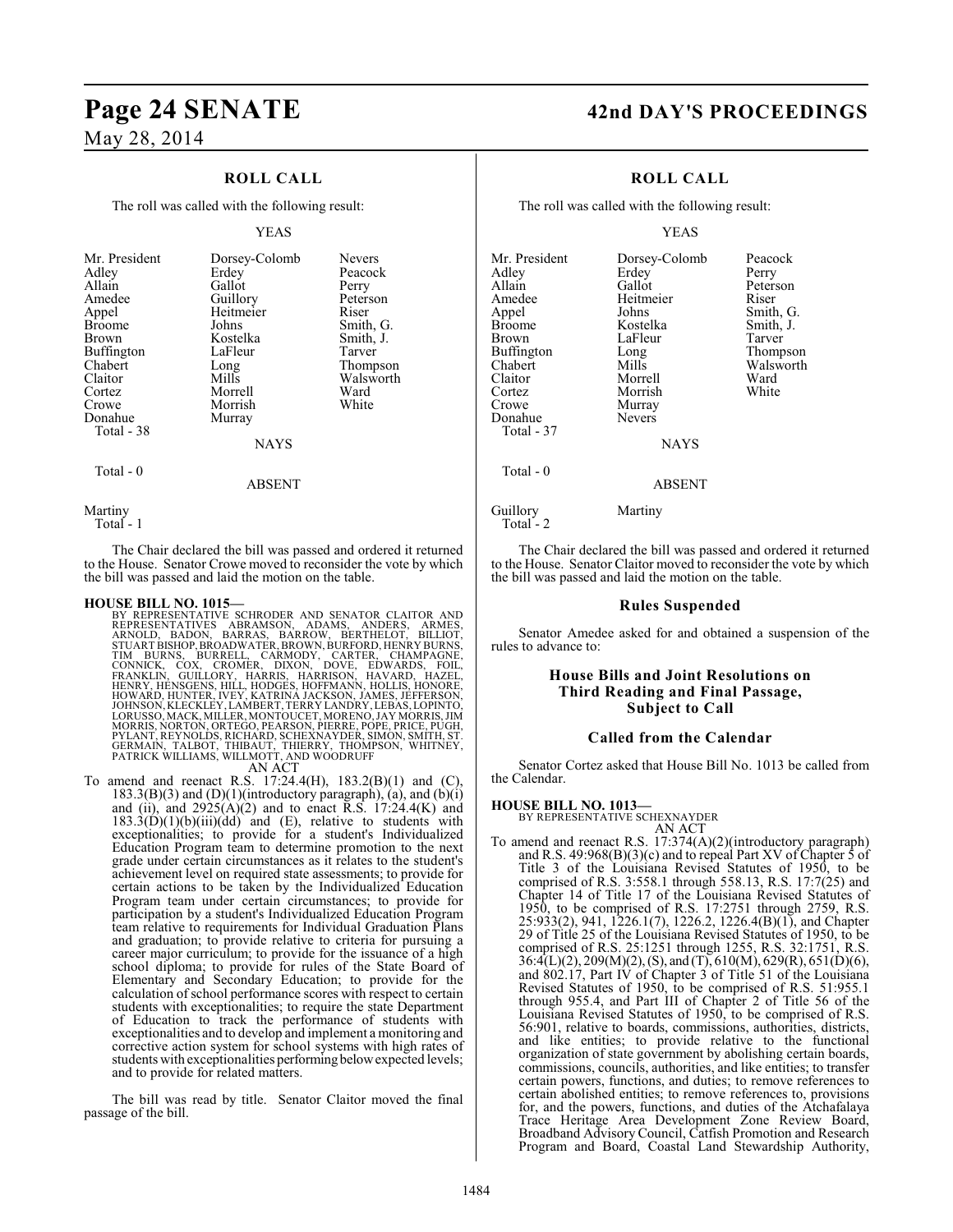## **42nd DAY'S PROCEEDINGS Page 25 SENATE**

Historic Cemetery Trust Advisory Board, Mississippi River Road Commission, Systemic Initiatives Program Council, and Tri-State Corridor Commission; and to provide for related matters.

#### **Floor Amendments**

Senator Cortez proposed the following amendments.

#### **SENATE FLOOR AMENDMENTS**

Amendments proposed by Senator Cortez to Engrossed House Bill No. 1013 by Representative Schexnayder

#### AMENDMENT NO. 1

On page 1, line 2, after "(introductory paragraph)" and before "and R.S." insert ", R.S. 25:652(A),"

#### AMENDMENT NO. 2

On page 2, line 2, after "Commission" and before "and to provide" insert the following: "to provide for membership of the Council for the Development of French in Louisiana;"

#### AMENDMENT NO. 3

On page 4, between lines 24 and 25, insert the following:

"Section 9. R.S. 25:652(A) is hereby amended and reenacted to read as follows:<br>§652.Membership;

appointment; terms; vacancies; compensation

A. The council shall be composed of twenty-three members as follows:

(1) Two members appointed by the governor.

 $(2)$  Four Three members appointed by the Louisiana section of the Assemblée des Parlementaires Francophones.

(3) Two members appointed by the council's Consortium of Louisiana Colleges and Universities.

(4) One member appointed by the Le Centre International de Lafayette.

(5) One member appointed by the Louisiana Cultural Economy Foundation.

(6) The mayor of New Orleans, or his designee.

(7) One member appointed by the French-American Chamber of Commerce, Louisiana Chapter.

(8) One member appointed by the Louisiana Educational Television Authority.

(9) One member appointed by La Fondation Louisiane.

(10) Four members appointed by the Louisiana Consortium of

Immersion Schools. (11) Two members One member appointed by the American Association of Teachers of French, Louisiana Chapter.

(12) One member appointed by the United Houma Nation.

(13) One member appointed by the Association Louisiane-Acadie.

(14) One member appointed by the Louisiana State Bar Association, Francophone Section.

(15) One member appointed by the African-American Museum of St. Martinville.

(16) One member appointed by CREOLE, Inc. \* \* \*"

#### AMENDMENT NO. 4

On page 4, at the beginning of line 25, change "Section 9." to "Section 10." "Section 10.

#### AMENDMENT NO. 5

On page 4, at the beginning of line 26, change "Section 10." to "Section 11."

#### AMENDMENT NO. 6

On page 5, at the beginning of line 1, change "Section 11." to "Section 12."

On motion of Senator Cortez, the amendments were adopted.

# May 28, 2014

The bill was read by title. Senator Amedee moved the final passage of the amended bill.

#### **ROLL CALL**

The roll was called with the following result:

#### YEAS

| Mr. President<br>Adley | Donahue<br>Dorsey-Colomb | <b>Nevers</b><br>Peacock |
|------------------------|--------------------------|--------------------------|
| Allain                 | Erdey                    | Perry                    |
| Amedee                 | Gallot                   | Riser                    |
| Appel                  | Guillory                 | Smith, G.                |
| <b>Broome</b>          | Heitmeier                | Smith, J.                |
| Brown                  | Johns                    | Tarver                   |
| Buffington             | Kostelka                 | Thompson                 |
| Chabert                | Long                     | Walsworth                |
| Cortez                 | Mills                    | Ward                     |
| Crowe                  | Morrish                  | White                    |
| Total - 33             |                          |                          |
|                        | <b>NAYS</b>              |                          |

Morrell Murray

ABSENT

Claitor Martiny<br>LaFleur Petersor Peterson Total - 4

The Chair declared the amended bill was passed and ordered it returned to the House. Senator Amedee moved to reconsider the vote by which the bill was passed and laid the motion on the table.

#### **House Bills and Joint Resolutions on Third Reading and Final Passage, Resumed**

**HOUSE BILL NO. 1019—**

Total - 2

BY REPRESENTATIVE GAROFALO AN ACT

To enact Subpart B-31 of Part IV of Chapter 1 of Title 33 of the Louisiana Revised Statutes of 1950, to be comprised of R.S. 33:130.591.1 through 130.591.9, to create the St. Bernard Parish Economic Development Commission; to provide relative to the territorial jurisdiction, purposes, and powers and duties of the commission; to provide relative to commission funding, including the authority to levy ad valorem taxes; and to provide for related matters.

#### **Floor Amendments**

Senator Morrell proposed the following amendments.

#### **SENATE FLOOR AMENDMENTS**

Amendments proposed by Senator Morrell to Engrossed House Bill No. 1019 by Representative Garofalo

AMENDMENT NO. 1

On page 6, between lines 6 and 7, insert:

Any contract or agreement entered into by the board shall comply with state law and public policy.

D. No action or work undertaken by the board or contract or agreement entered into by the board shall violate the master plan of the Coastal Protection and Restoration Authority or any statewide drainage and flood control plan administered by the Department of Transportation and Development.

On motion of Senator Morrell, the amendments were adopted.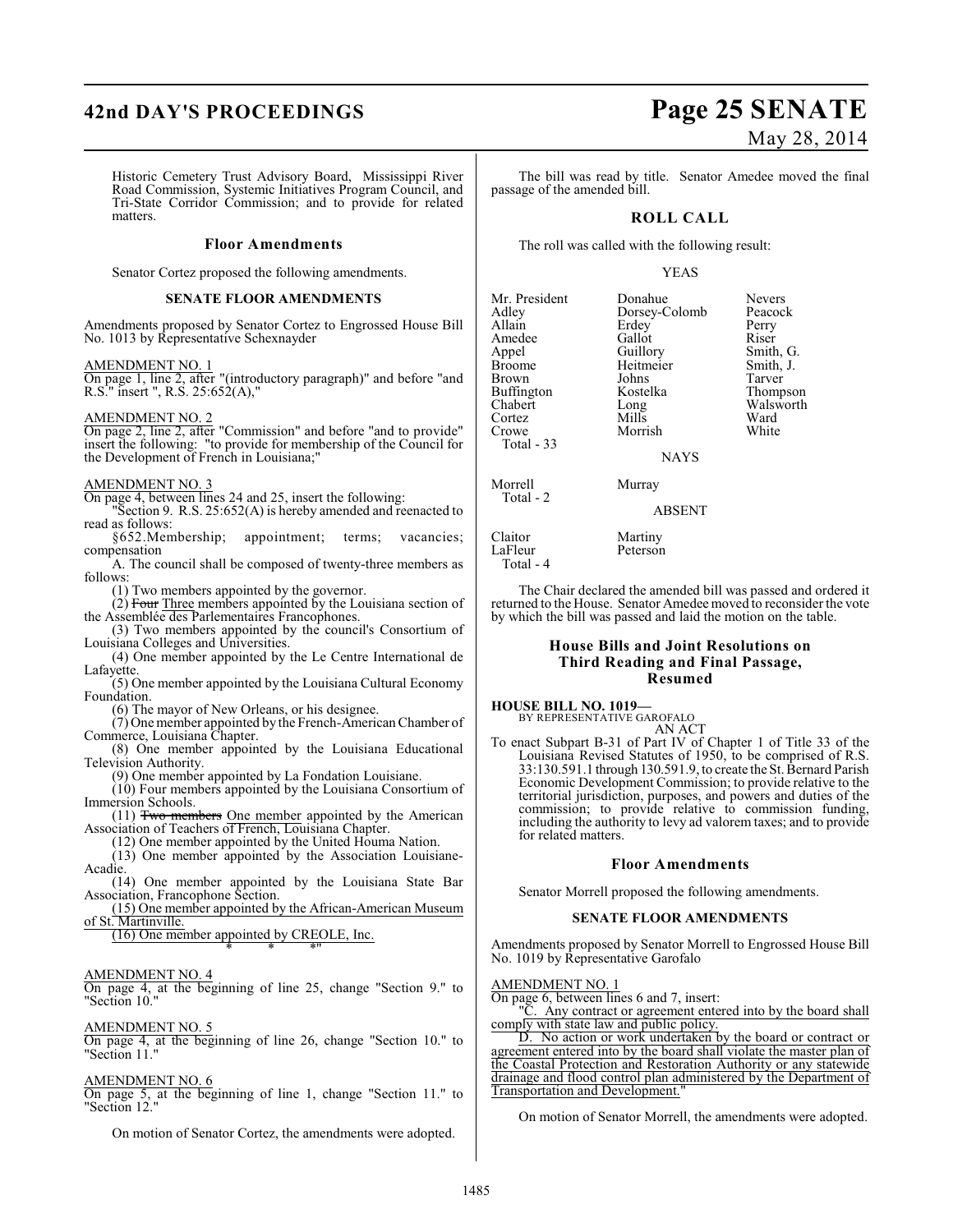The bill was read by title. Senator Morrell moved the final passage of the amended bill.

#### **ROLL CALL**

The roll was called with the following result:

#### YEAS

| Mr. President<br>Adley<br>Allain<br>Amedee<br>Appel<br><b>Broome</b><br>Brown<br>Buffington<br>Chabert<br>Claitor<br>Cortez<br>Crowe | Dorsey-Colomb<br>Erdey<br>Gallot<br>Guillory<br>Heitmeier<br>Johns<br>Kostelka<br>LaFleur<br>Long<br>Mills<br>Morrell<br>Morrish | <b>Nevers</b><br>Peacock<br>Perry<br>Peterson<br>Riser<br>Smith, G.<br>Smith, J.<br>Tarver<br>Thompson<br>Ward<br>White |
|--------------------------------------------------------------------------------------------------------------------------------------|----------------------------------------------------------------------------------------------------------------------------------|-------------------------------------------------------------------------------------------------------------------------|
| Donahue<br>Total - 37                                                                                                                | Murray<br><b>NAYS</b>                                                                                                            |                                                                                                                         |
| Total $-0$                                                                                                                           | <b>ABSENT</b>                                                                                                                    |                                                                                                                         |
| Martiny                                                                                                                              | Walsworth                                                                                                                        |                                                                                                                         |

Total - 2

The Chair declared the amended bill was passed and ordered it returned to the House. Senator Morrell moved to reconsider the vote by which the bill was passed and laid the motion on the table.

HOUSE BILL NO. 1025—<br>
BY REPRESENTATIVES ABRAMSON, ADAMS, ANDERS, ARMES, ARNOLD, BADON, BARRAS, BARROW, BERTHELOT, BILLIOT,<br>
STUART BISHOP, WESLEY BISHOP, BROADWATER, BROSSETT,<br>
BROWN, BURFORD, HENRY BURNS, TIM BURNS, BURR

#### AN ACT

To amend and reenact R.S.  $14:46.2(A)(1)$ ,  $(C)(2)$ , and  $(D)$ , 46.3(A)(1), (C)(3), and (E), 81.1(B)(3), (4), (5), (6), (7), and (8), 81.3(A)(3) and (D), 82(G), 83.3(D), 83.4(C), 86(C), 89(C), and  $89.2(D)(1)$ , R.S. 15:539.1(A) and (E)(introductory paragraph), 539.2(B), 539.3(A)(introductory paragraph), 541(2)(o), (12)(b),  $(24)(a)$ , and  $(25)(c)$  through (n), and  $1352(A)$ (introductory paragraph), R.S. 46:1802(10)(a), 1805(A), 1809(B)(4)(a), and  $1844(W)($ introductory paragraph),  $(1)(a)$  and  $(b)$ ,  $(2)$ , and  $(3)$ , Code of Evidence Article  $4\overline{12}(\overline{A}), (\overline{B}), (\overline{C})(1),$  and  $(\overline{E})(1),$  Code of Criminal Procedure Articles 851 and 853, and Children's Code Articles  $603(2)(b)$  and (c) and 725.2, to enact R.S. 14:46.2(C)(3) and (4) and (F), 81.1(B)(9), (10), and (11), 81.3(A)(4), 82.1(D)(4) and (F), 82.2, 83(B)(4), 83.1(B)(4), 83.2(B)(4), 84(B)(4), 85(B)(4), 89.2(D)(5), 104(B)(4),  $105(B)(4)$ , and  $282(B)(4)$ , R.S. 15:243, 541(2)(p) and (q),  $130\&(\hat{A})(2)(s)$ , and  $1352(\hat{A})(52)$ , (53), (54), (55), (56), (57), (58), (59), (60), (61), and (62), R.S. 40:2405.7, R.S. 46:1805(B)(3), 2161(C), and 2161.1, Code of Evidence Article 412.3, Code of Criminal Procedure Article 855.1, and Children's Code Articles  $603(9.1)$  and  $606(A)(7)$ , and to repeal R.S. 15:541(25)(o), relative to human trafficking, trafficking of children for sexual purposes, and commercial sexual exploitation; to provide relative to the crimes of human

## **Page 26 SENATE 42nd DAY'S PROCEEDINGS**

trafficking and trafficking of children for sexual purposes; to provide relative to crimes involving the commercial sexual exploitation of persons; to create the crime of unlawful purchase of commercial sexual activity; to provide penalties for the offense; to require certain persons convicted of the offense to register and provide notification as a sex offender; to amend provisions relative to the registration and notification requirements for persons convicted of certain offenses involving commercial sexual exploitation; to clarify the definition of "coercion" relative to human trafficking, pornography involving juveniles, and computer-aided solicitation of a minor; to expand the definition of human trafficking and trafficking of children for sexual purposes; to provide relative to the confidentiality of victims of human trafficking-related offense; to provide relative to the admissibility of evidence of the past sexual behavior of a victim of human trafficking or trafficking of children for sexual purposes; to provide relative to statements made by a victim of human trafficking or trafficking of children for sexual purposes during the course of an investigation; to authorize victims of trafficking to file a motion for a new trial for certain offenses; to provide relative to a victim's access to and eligibility for services; to expand eligibility for services to certain child victims; to provide for a special effective date for such expansion; to require private service providers who contract with the state to provide annual reports on their operations; to provide relative to victims of trafficking referred to the Department of Children and Family Services; to expand the definition of "racketeering activity" to include certain offenses involving commercial sexual exploitation; to provide for an affirmative defense to prosecution for victims of human trafficking; to provide that such victims are eligible for services; to expand the crime of computer-aided solicitation of a minor to include soliciting the person to engage in commercial sexual activity; to clarify the definition of "victim" for purposes of victim's reparations; to authorize the interception of wire, electronic, or oral communications in investigations of offenses involving commercial sexual exploitation; to provide relative to the forfeiture of assets used in the commission of certain trafficking-related offenses; to provide relative to the uses of monies deposited into the Exploited Children's Special Fund; to provide for law enforcement training; to require mandatory restitution for persons convicted of certain offenses involving commercial sexual exploitation; to authorize the establishment of certain diversion programs; to provide relative to the monies collected from such programs; and to provide for related matters.

The bill was read by title. Senator Long moved the final passage of the bill.

#### **ROLL CALL**

The roll was called with the following result:

#### YEAS

Mr. President Dorsey-Colomb Nevers<br>Adley Erdey Peacoc Adley Erdey Peacock<br>Allain Gallot Perry Allain Gallot<br>Amedee Guillorv Amedee Guillory Peterson<br>
Appel Heitmeier Riser Appel Heitmeier<br>Broome Johns Broome Johns Smith, G.<br>Brown Kostelka Smith, J. Kostelka Smith,<br>LaFleur Tarver Buffington LaFle<br>Chabert Long Chabert Long Thompson Claitor Mills Walsworth Cortez Morrell Ward Morrish<br>Murray Donahue Total - 38

NAYS

Total - 0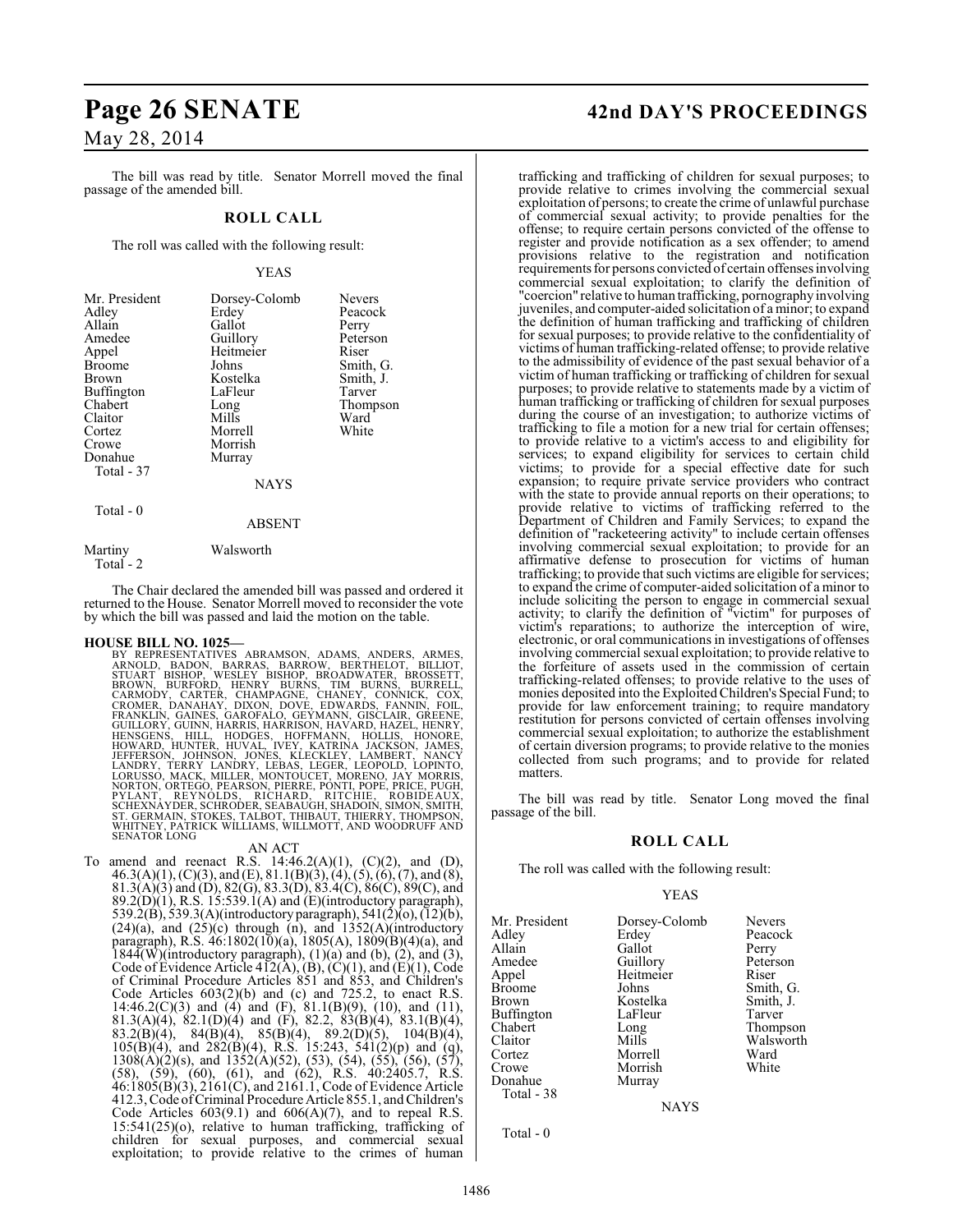## **42nd DAY'S PROCEEDINGS Page 27 SENATE**

#### ABSENT

Martiny

Total - 1

The Chair declared the bill was passed and ordered it returned to the House. Senator Long moved to reconsider the vote by which the bill was passed and laid the motion on the table.

**HOUSE BILL NO. 1—** BY REPRESENTATIVE FANNIN

AN ACT

Making annual appropriations for Fiscal Year 2014-2015 for the ordinary expenses of the executive branch of state government, pensions, public schools, public roads, public charities, and state institutions and providing with respect to the expenditure of said appropriations.

On motion of Senator Murray, the bill was read by title and returned to the Calendar, subject to call.

# **HOUSE BILL NO. 3—** BY REPRESENTATIVE ROBIDEAUX

AN ACT

To enact the Omnibus Bond Authorization Act of 2014, relative to the implementation of a five-year capital improvement program; to provide for the repeal of certain prior bond authorizations; to provide for new bond authorizations; to provide for authorization and sale of such bonds by the State Bond Commission; and to provide for related matters.

On motion of Senator Murray, the bill was read by title and returned to the Calendar, subject to call.

#### **HOUSE BILL NO. 262—** BY REPRESENTATIVE FANNIN

AN ACT

To provide for the establishment and reestablishment of agency ancillary funds, to be specifically known as internal service funds, auxiliary accounts, or enterprise funds for certain state institutions, officials, and agencies; to provide for appropriation of funds; and to regulate the administration of said funds.

On motion of Senator Murray, the bill was read by title and returned to the Calendar, subject to call.

#### **Privilege Report of the Legislative Bureau**

May 28, 2014

To the President and Members of the Senate:

I am directed by your Legislative Bureau to submit the following report:

The following instruments are approved as to construction and duplication. We advise and suggest the following amendments:

#### **HOUSE BILL NO. 2—**

BY REPRESENTATIVE ROBIDEAUX AN ACT

To provide with respect to the capital outlay budget and the capital outlay program for state government, state institutions, and other public entities; to provide for the designation of projects and improvements; to provide for the financing thereof making appropriations from certain sources; and to provide for related matters.

Reported without amendments.

Respectfully submitted, JODY "LEE" AMEDEE Vice Chairman

# May 28, 2014

**Adoption of Legislative Bureau Report**

On motion of Senator Amedee, the Bills and Joint Resolutions were read by title and passed to a third reading.

#### **Rules Suspended**

Senator Donahue asked for and obtained a suspension of the rules to take up at this time:

### **House Bills and Joint Resolutions on Third Reading and Final Passage, Subject to Call**

#### **Called from the Calendar**

Senator Donahue asked that House Bill No. 1 be called from the Calendar.

**HOUSE BILL NO. 1—** BY REPRESENTATIVE FANNIN

AN ACT

Making annual appropriations for Fiscal Year 2014-2015 for the ordinary expenses of the executive branch of state government, pensions, public schools, public roads, public charities, and state institutions and providingwith respect to the expenditure of said appropriations.

#### **Floor Amendments**

Senator Donahue proposed the following amendments.

#### **SENATE FLOOR AMENDMENTS**

Amendments proposed by Senator Donahue to Reengrossed House Bill No. 1 by Representative Fannin

#### AMENDMENT NO. 1

In Senate Committee Amendment No. 10 proposed by the Senate Committee on Finance and adopted by the Senate on May 26, 2014, on page 2, line 18, delete "\$138,708,426" and insert "\$133,308,426"

#### AMENDMENT NO. 2

In Senate Committee Amendment No. 13 proposed by the Senate Committee on Finance and adopted by the Senate on May 26, 2014, on page 2, line 24, delete "\$803,904,333" and insert "\$798,504,333"

#### AMENDMENT NO. 3

In Senate Committee Amendment No. 14 proposed by the Senate Committee on Finance and adopted by the Senate on May 26, 2014, on page 2, line 26, delete "\$73,307,906" and insert "\$67,907,906"

#### AMENDMENT NO. 4

In Senate Committee Amendment No. 18 proposed by the Senate Committee on Finance and adopted by the Senate on May 26, 2014, on page 2, line 34, delete "\$793,209,534" and insert "\$787,809,534"

#### AMENDMENT NO. 5

Delete Senate Committee Amendment No. 33 proposed by the Senate Committee on Finance and adopted by the Senate on May 26, 2014.

#### AMENDMENT NO. 6

Delete Senate Committee Amendment Nos. 40 through 47 proposed by the Senate Committee on Finance and adopted by the Senate on May 26, 2014.

#### AMENDMENT NO. 7

Delete Senate Committee Amendment No. 78, proposed by the Senate Committee on Finance and adopted by the Senate on May 26, 2014.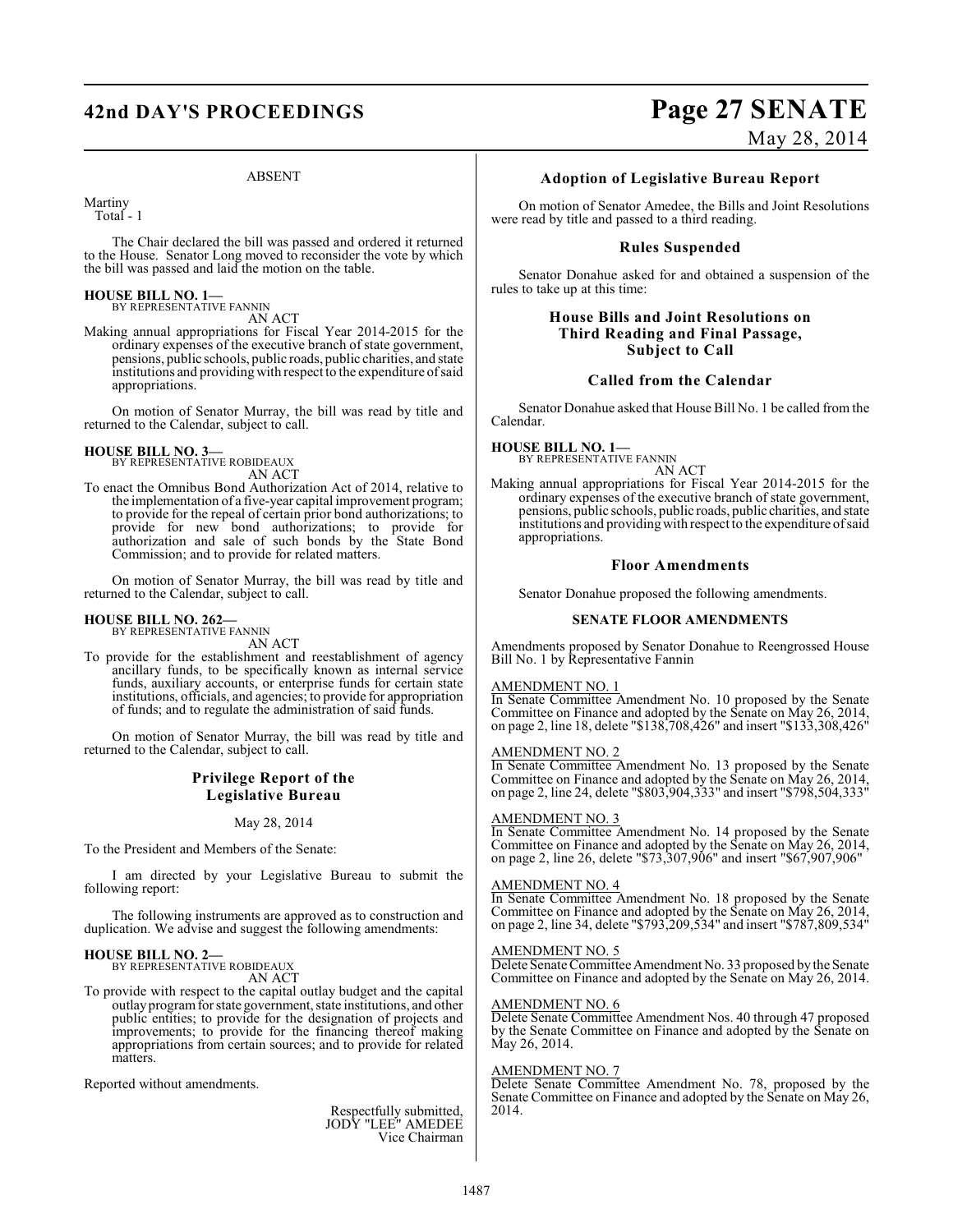AMENDMENT NO. 8

# **Page 28 SENATE 42nd DAY'S PROCEEDINGS**

#### AMENDMENT NO. 21

In Senate Committee Amendment No. 79, proposed by the Senate Committee on Finance and adopted by the Senate on May 26, 2014, on page 8, line 15, delete "(Direct)" and insert "by Statutory Dedications out of the Louisiana Mega-Project Development Fund"

## AMENDMENT NO. 9

In Senate Committee Amendment No. 79, proposed by the Senate Committee on Finance and adopted by the Senate on May 26, 2014, on page 8, delete lines 21 through 22

#### AMENDMENT NO. 10

Delete Senate Committee Amendment No. 128 proposed by the Senate Committee on Finance and adopted by the Senate on May 26, 2014.

#### AMENDMENT NO. 11

Delete Senate Committee Amendment Nos. 134 and 135 proposed by the Senate Committee on Finance and adopted by the Senate on May 26, 2014.

#### AMENDMENT NO. 12

Delete Senate Committee Amendment No. 156 proposed by the Senate Committee on Finance and adopted by the Senate on May 26, 2014.

#### AMENDMENT NO. 13

In Senate Committee Amendment No. 157 proposed by the Senate Committee on Finance and adopted by the Senate on May 26, 2014, on page 15, at the end of line 19, delete "\$47,100,000" and insert "\$52,346,081" and on line 23, delete "\$47,100,000" and insert "\$52,346,081"

#### AMENDMENT NO. 14

Delete Senate Committee Amendment No. 183 proposed by the Senate Committee on Finance and adopted by the Senate on May 26, 2014.

#### AMENDMENT NO. 15

In Senate Committee Amendment No. 266 proposed by the Senate Committee on Finance and adopted by the Senate on May 26, 2014, Committee on Finance and adopted by the Senate on May 26, 2014, on page 25, at the end of line 43, delete "\$2,700,000" and insert "\$2,400,000"

#### AMENDMENT NO. 16

Delete Senate Committee Amendment No. 311, proposed by the Senate Committee on Finance and adopted by the Senate on May 26, 2014.

#### AMENDMENT NO. 17

In Senate Committee Amendment No. 336, proposed by the Senate Committee on Finance and adopted by the Senate on May 26, 2014, on page 34, at the end of line 21, delete "\$16,000,000" and insert "\$25,000,000"

#### AMENDMENT NO. 18

In Senate Committee Amendment No. 336, proposed by the Senate Committee on Finance and adopted by the Senate on May 26, 2014, on page 34, at the end of line 24, delete "\$16,000,000" and insert "\$25,000,000"

#### AMENDMENT NO. 19

In Senate Committee Amendment No. 340 proposed by the Senate Committee on Finance and adopted by the Senate on May 26, 2014, on page 34, line 32, delete "delete "\$2,314,436" and insert "\$2,242,580"" and insert "delete "\$2,314,439" and insert "\$2,242,583""

#### AMENDMENT NO. 20

In Senate Committee Amendment No. 341 proposed by the Senate Committee on Finance and adopted by the Senate on May 26, 2014, on page 34, line 34, delete "\$758,151" and insert "\$756,151"

# In Senate Committee Amendment No. 344 proposed by the Senate

Committee on Finance and adopted by the Senate on May 26, 2014, on page 35, line 4, delete "delete "\$2,314,436" and insert "\$2,242,580"" and insert "delete "\$2,314,439" and insert "\$2,242,583""

### AMENDMENT NO. 22

In Senate Committee Amendment No. 346 proposed by the Senate Committee on Finance and adopted by the Senate on May 26, 2014, on page 35, line 8, delete "\$758,151" and insert "\$756,151"

#### AMENDMENT NO. 23

On page 3, line 28, delete "Governmental" and insert "Government"

AMENDMENT NO. 24 On page 5, line 20, delete "Services" and insert "Service"

AMENDMENT NO. 25 On page 29, delete lines 1 through 22

#### AMENDMENT NO. 26

On page 33, between lines 26 and 27, insert the following:

"Provided, however, that out of the funds appropriated herein for the New Orleans Council on Aging, \$250,000 shall be allocated to the Treme Community Education Program, Inc. for the Harmony House Senior Citizens Center."

#### AMENDMENT NO. 27

On page 44, between lines 20 and 21, insert the following:

"Payable out of the State General Fund by Fees and Self-generated Revenues to the Elections Program  $\qquad \qquad$  \$ 200,000"

#### AMENDMENT NO. 28 On page 49 between lines 8 and 9, insert the following:

"Payable out of the State General Fund (Direct) to the Civil Law Program  $\qquad \qquad$  \$ 2,000,000"

#### AMENDMENT NO. 29

On page 65, between lines 19 and 20, insert the following:

"Payable out of the State General Fund (Direct) to the Business Development Program for economic development in support of communities that are impacted by the mission and population fluctuations at military installations affected by the Federal Base Realignment and Closure Commission including, but not limited to, Fort Polk, Barksdale Air Force Base, the Naval Air Station Joint Reserve Base and Marine Forces Reserve located in Belle Chasse  $$525,000$ 

Provided, however, that the Department of Economic Development shall report to the Special Committee on Military and Veterans Affairs no later than January 15, 2015 on the expenditure of the funds."

#### AMENDMENT NO. 30

On page 65, at the end of line 26, delete "\$764,601" and insert "\$1,264,601"

#### AMENDMENT NO. 31

On page 66, at the end of line 17, delete "\$5,773,746" and insert "\$6,273,746"

#### AMENDMENT NO. 32

On page 66, at the end of line 22, delete "\$2,940,487" and insert "\$3,440,487"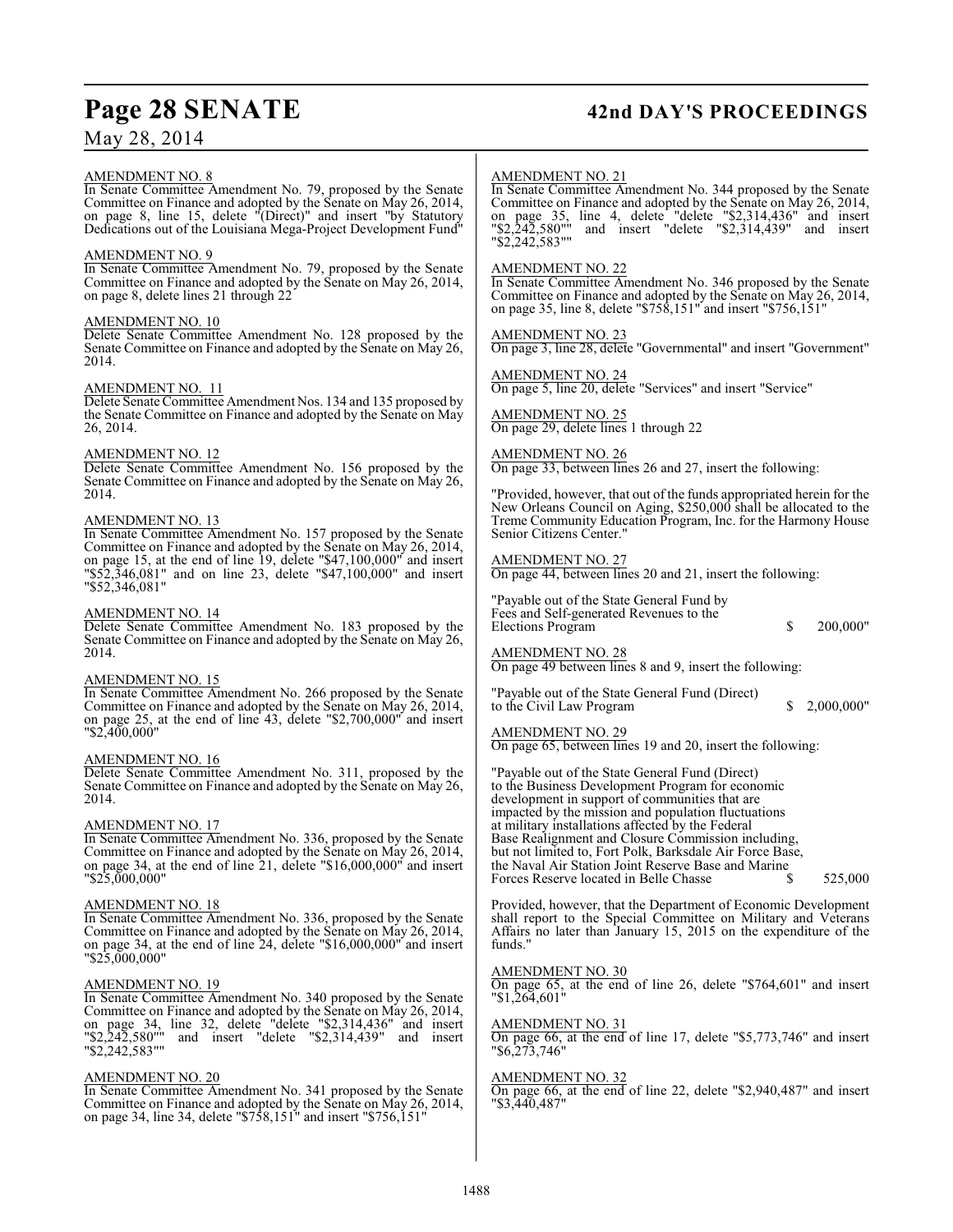## **42nd DAY'S PROCEEDINGS**

# **Page 29 SENATE**<br>May 28, 2014

| On page 66, at the end of line 29, delete "\$5,433,916" and insert<br>"\$5,933,916"<br>"19,662,375"                                                                                                                                                                           | On page 80, at the end of line 20, delete "\$19,611,425" and insert                                                                                                                               |
|-------------------------------------------------------------------------------------------------------------------------------------------------------------------------------------------------------------------------------------------------------------------------------|---------------------------------------------------------------------------------------------------------------------------------------------------------------------------------------------------|
| AMENDMENT NO. 34<br>On page 72, after line 38, insert the following:<br><b>AMENDMENT NO. 51</b><br>"\$3,105,308"                                                                                                                                                              | On page 80, at the end of line 25, delete "\$3,086,068" and insert                                                                                                                                |
| "Payable out of the State General Fund (Direct)<br>\$<br>to the Marketing Program for the Bayou Classic<br>250,000<br><b>AMENDMENT NO. 52</b>                                                                                                                                 | On page 80, at the end of line 35, delete "\$25,106,650" and insert                                                                                                                               |
| Payable out of the State General Fund (Direct)<br>"\$25,534,165"<br>to the Marketing Program for the New Day<br>Foundation for expenses incurred hosting the<br><b>AMENDMENT NO. 53</b><br>\$<br>100,000"<br>2014 National Baptist Convention, U.S.A., Inc.<br>"\$30.442.299" | On page 81, at the end of line 18, delete "\$29,995,544" and insert                                                                                                                               |
| AMENDMENT NO. 35<br>On page 77, at the end of line 28, delete "\$8,296,483" and insert<br><b>AMENDMENT NO. 54</b><br>"\$14,292,392"                                                                                                                                           | On page 81, between lines 21 and 22, insert the following:                                                                                                                                        |
| <b>AMENDMENT NO. 36</b><br>"Interagency Transfers<br>On page 77, at the end of line 44, delete "\$49,734,000" and insert<br>$"\$4\overline{3},7\overline{3}8,091"$<br>AMENDMENT NO. 55                                                                                        | 164,099"                                                                                                                                                                                          |
| "\$4,908,134"<br><b>AMENDMENT NO. 37</b><br>On page 79, at the end of line 2, delete "\$69,359,804" and insert<br>$"\$6\overline{3}.\overline{363}.\overline{895"$<br><b>AMENDMENT NO. 56</b>                                                                                 | On page 81, at the end of line 29, delete "\$4,888,894" and insert                                                                                                                                |
| <b>AMENDMENT NO. 38</b><br>On page 79, at the end of line 7, delete "\$69,467,120" and insert                                                                                                                                                                                 | On page 82, between lines 35 and 36, insert the following:<br>"Payable out of the State General Fund by                                                                                           |
| "\$63,471,211"<br><b>AMENDMENT NO. 39</b><br>On page 79, at the end of line 9, delete "\$11,754,792" and insert<br>for the purchase of supplies<br>"\$12,295,846"                                                                                                             | Interagency Transfers from the Governor's<br>Office of Homeland Security and Emergency<br>Preparedness to the Administration Program<br>\$<br>16,694                                              |
| AMENDMENT NO. 40<br>On page 79, at the end of line 11, delete "\$2,360,355" and insert<br>$"\$7,815,210"$<br>for the purchase of supplies                                                                                                                                     | Payable out of the State General Fund by<br>Interagency Transfers from the Governor's<br>Office of Homeland Security and Emergency<br>Preparedness to the Incarceration Program<br>\$<br>336,806" |
| <b>AMENDMENT NO. 41</b><br>On page 79, at the end of line 14, delete "\$16,160,980" and insert<br><b>AMENDMENT NO. 57</b><br>$"\$22,156,889"$                                                                                                                                 | On page 83, between lines 33 and 34, insert the following:                                                                                                                                        |
| <b>AMENDMENT NO. 42</b><br>On page 79, at the end of line 19, delete "\$14,066,395" and insert<br>$"\$1\overline{4}$ , 117, 345"<br>for $1,576$ beds                                                                                                                          | "Payable out of the State General Fund (Direct)<br>to the Purchase of Correctional Services Program<br>for a 1.4% Consumer Price Index (CPI) adjustment<br>247,048"<br>\$                         |
| <b>AMENDMENT NO. 43</b><br>On page 79, at the end of line 29, delete "\$113,503,805" and insert<br><b>AMENDMENT NO. 58</b><br>"\$115,402,879"                                                                                                                                 | On page 84, between lines 20 and 21, insert the following:                                                                                                                                        |
| <b>AMENDMENT NO. 44</b><br>On page 80, at the end of line 8, delete "\$133,115,230" and insert<br>"\$135,065,254"<br>for $1,576$ beds                                                                                                                                         | "Payable out of the State General Fund (Direct)<br>to the Purchase of Correctional Services Program<br>for a 1.4% Consumer Price Index (CPI) adjustment<br>S<br>246,682"                          |
| AMENDMENT NO. 45<br>On page 80, at the end of line 10, delete " $$106,216,824"$ and insert<br>"\$111,175,884"                                                                                                                                                                 | AMENDMENT NO. 59<br>On page 85, between lines 29 and 30, insert the following:                                                                                                                    |
| <b>AMENDMENT NO. 46</b><br>On page 80, at the end of line 12, delete "\$5,512,931" and insert<br>"\$2,452,945"                                                                                                                                                                | "Payable out of the State General Fund by<br>Interagency Transfers from the Governor's<br>Office of Homeland Security and Emergency<br>Preparedness to the Incarceration Program                  |
| <b>AMENDMENT NO. 47</b><br>for the purchase of supplies<br>On page 80, at the end of line 14, delete "\$113,503,805" and insert<br>"\$115,402,879"<br>AMENDMENT NO. 60                                                                                                        | \$<br>628,563"<br>On page 86, after line 54, insert the following:                                                                                                                                |
| <b>AMENDMENT NO. 48</b><br>On page 80, at the end of line 16, delete " $$14,020,298$ " and insert<br>"\$14,066,395"                                                                                                                                                           | "Payable out of the State General Fund by<br>Interagency Transfers from the Governor's                                                                                                            |
| AMENDMENT NO. 49<br>On page 80, at the end of line 18, delete "\$46,097" and insert<br>for the purchase of supplies<br>"\$50,950"                                                                                                                                             | Office of Homeland Security and Emergency<br>Preparedness to the Incarceration Program<br>\$<br>808,748"                                                                                          |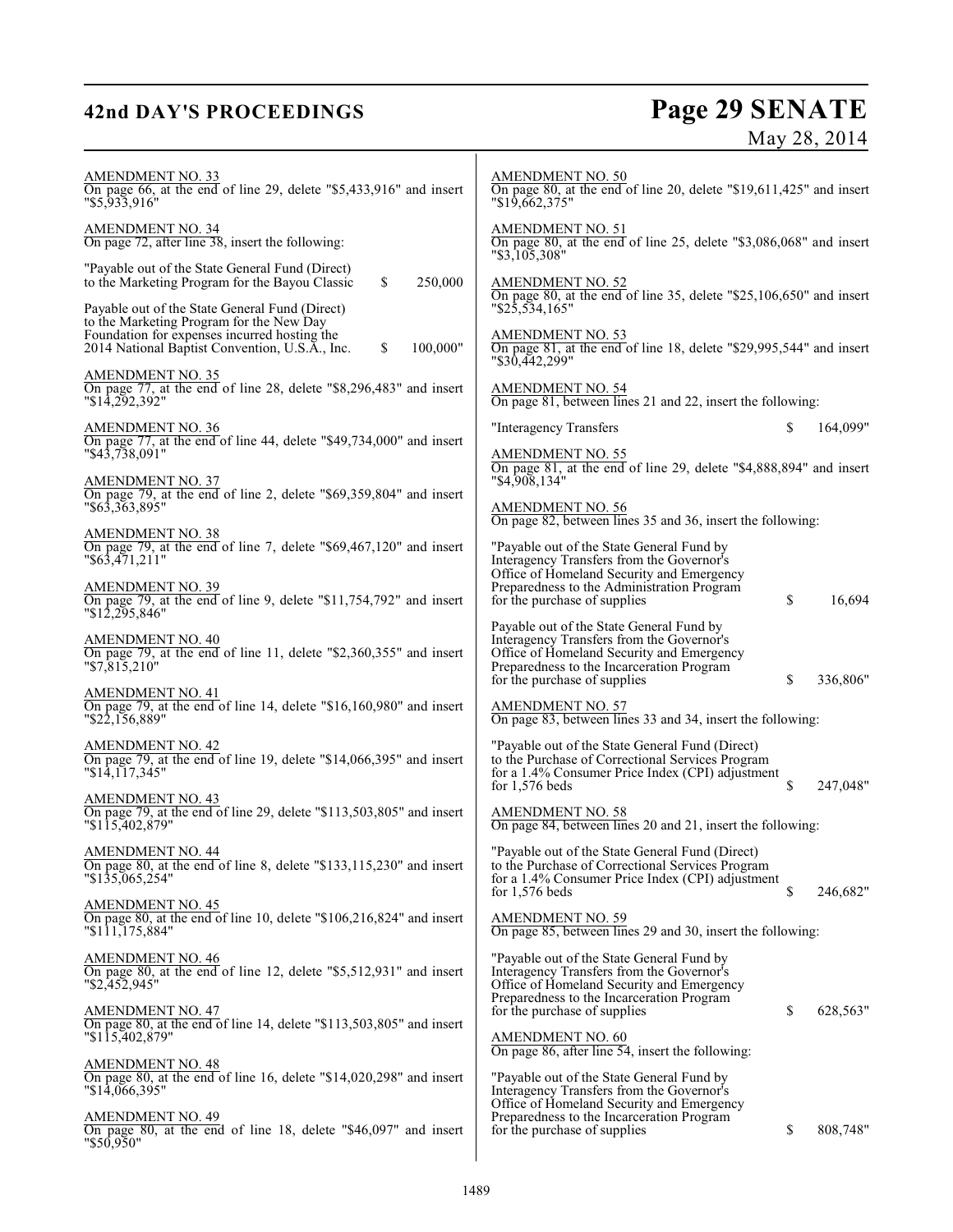# **Page 30 SENATE 42nd DAY'S PROCEEDINGS**

|  |  | May 28, 2014 |
|--|--|--------------|
|--|--|--------------|

| <b>AMENDMENT NO. 61</b><br>On page 88, between lines 6 and 7, insert the following:                                                                                                                      |         |                                 | TOTAL MEANS OF FINANCING                                                                                                                                                                                                                                                   |          | \$18,445,323"      |
|----------------------------------------------------------------------------------------------------------------------------------------------------------------------------------------------------------|---------|---------------------------------|----------------------------------------------------------------------------------------------------------------------------------------------------------------------------------------------------------------------------------------------------------------------------|----------|--------------------|
| "Payable out of the State General Fund by                                                                                                                                                                |         |                                 | <b>AMENDMENT NO. 67</b><br>On page 119, between lines 11 and 12, insert the following:                                                                                                                                                                                     |          |                    |
| Interagency Transfers from the Governor's<br>Office of Homeland Security and Emergency<br>Preparedness to the Administration Program<br>for the purchase of supplies                                     | \$      | 21,756                          | "Payable out of the State General Fund (Direct)<br>for the Louisiana Rural Health Information<br>Exchange (LaRHIX)                                                                                                                                                         | \$       | 250,000"           |
| Payable out of the State General Fund by<br>Interagency Transfers from the Governor's<br>Office of Homeland Security and Emergency                                                                       |         |                                 | <b>AMENDMENT NO. 68</b><br>On page 127, delete lines 24 through 32, and insert the following:                                                                                                                                                                              |          |                    |
| Preparedness to the Incarceration Program<br>for the purchase of supplies                                                                                                                                | \$      | 435,281                         | "Provided, however, that the Department of Health and Hospitals,<br>Bureau of Primary Care and Rural Health shall work with the<br>Louisiana Primary Care Association to determine the allocation of                                                                       |          |                    |
| Payable out of the State General Fund (Direct)<br>for operational expenses                                                                                                                               | \$      | 250,000"                        | such funding to the Federally Qualified Health Centers based on the<br>number of uninsured patient visits for each clinic qualified to receive<br>such funding. Provided, further, that these funds shall be reimbursed                                                    |          |                    |
| <b>AMENDMENT NO. 62</b><br>On page 89, between lines 3 and 4, insert the following:                                                                                                                      |         |                                 | on, at least, a quarterly basis until exhausted. Federally Qualified<br>Health Centers receiving funding through the Greater New Orleans<br>Community Health Connection (GNOCHC) shall not be eligible for                                                                 |          |                    |
| "Payable out of the State General Fund by<br>Interagency Transfers from the Governor's<br>Office of Homeland Security and Emergency                                                                      |         |                                 | the allocation of funding provided for herein."<br><b>AMENDMENT NO. 69</b><br>On page 170 after line 42, insert the following:                                                                                                                                             |          |                    |
| Preparedness to the Field Services Program<br>for the purchase of supplies                                                                                                                               | \$      | 578,299"                        | "17-565 BOARD OF TAX APPEALS                                                                                                                                                                                                                                               |          |                    |
| AMENDMENT NO. 63<br>On page 90, between lines 6 and 7, insert the following:                                                                                                                             |         |                                 | <b>EXPENDITURES:</b><br>Administrative - Authorized Positions (5)                                                                                                                                                                                                          |          |                    |
| "Payable out of the State General Fund by<br>Interagency Transfers from the Governor's<br>Office of Homeland Security and Emergency                                                                      |         |                                 | Nondiscretionary Expenditures<br>Discretionary Expenditures                                                                                                                                                                                                                | \$<br>\$ | 3,105<br>575,233   |
| Preparedness to the Incarceration Program<br>for the purchase of supplies<br><b>AMENDMENT NO. 64</b>                                                                                                     | \$      | 391,612"                        | Program Description: Provides an appeals board to hear and decide<br>on disputes and controversies between taxpayers and the Department<br>of Revenue; reviews and makes recommendations on tax refund<br>claims, claims against the state, industrial tax exemptions, and |          |                    |
| On page 94, between lines 35 and 36, insert the following:                                                                                                                                               |         |                                 | business tax credits.                                                                                                                                                                                                                                                      |          |                    |
| "Payable out of the State General Fund by<br>Fees and Self-generated Revenues for a<br>state trooper pay raise, in the event that                                                                        |         |                                 | <b>Objective:</b> Process cases and conduct hearings as requested by<br>parties.                                                                                                                                                                                           |          |                    |
| House Bill No. 872 of the 2014 Regular<br>Session of the Legislature is enacted into Law                                                                                                                 | S       | 18,000,000                      | <b>Performance Indicators:</b><br>Percentage of taxpayer cases processed within 30 days of receipt<br>$90\%$                                                                                                                                                               |          |                    |
| Payable out of the State General Fund by<br>Fees and Self-generated Revenues to the<br>Operational Support Program for operational                                                                       |         |                                 | Percentage of judgments signed 60 days from hearing<br>70%                                                                                                                                                                                                                 |          |                    |
| expenses of the Acadiana Criminalistics<br>Laboratory                                                                                                                                                    | \$      | 800,000"                        | TOTAL EXPENDITURES                                                                                                                                                                                                                                                         |          | 578,338            |
| AMENDMENT NO. 65<br>On page 103, line 22, between "Schedule," and "including", insert the<br>following:                                                                                                  |         |                                 | Local Tax Division Program - Authorized Positions (2)<br>Nondiscretionary Expenditures<br>Discretionary Expenditures                                                                                                                                                       | Ъ<br>\$  | - U<br>187,500     |
| "excluding the implementation of a Medicaid triage reimbursement<br>rate for the non-emergency use of hospital emergency rooms or a<br>Medicaid sub-acute care reimbursement rate for inpatient hospital |         |                                 | <b>Program Description:</b> Provides an appeals division to hear and<br>decide on disuputes and controversies between taxpayers and the<br>various parish sales and use tax collectors; reviews and makes<br>recommendations on tax refund claims.                         |          |                    |
| services and"                                                                                                                                                                                            |         |                                 | <b>TOTAL EXPENDITURES</b>                                                                                                                                                                                                                                                  | \$       | 187,500            |
| AMENDMENT NO. 66<br>On page 117, delete lines 5 through 10, and insert the following:                                                                                                                    |         |                                 | MEANS OF FINANCE (NONDISCRETIONARY):<br>State General Fund (Direct)                                                                                                                                                                                                        |          | 3,105              |
| "EXPENDITURES:<br>Uncompensated Care Costs Program<br>for the Greater New Orleans Community                                                                                                              |         |                                 | TOTAL MEANS OF FINANCING<br>(NONDISCRETIONARY)                                                                                                                                                                                                                             |          | 3,105              |
| Health Connection (GNOCHC)<br><b>TOTAL EXPENDITURES</b>                                                                                                                                                  | S.      | 18,445,323<br><u>18,445,323</u> | MEANS OF FINANCE (DISCRETIONARY):<br>State General Fund (Direct)                                                                                                                                                                                                           | \$       | 496,054            |
| <b>MEANS OF FINANCE:</b><br>State General Fund by:                                                                                                                                                       |         |                                 | State General Fund by:<br><b>Interagency Transfers</b><br>Fees $\&$ Self-generated Revenues                                                                                                                                                                                | \$       | 132,000<br>134,679 |
| <b>Interagency Transfers</b><br>Federal Funds                                                                                                                                                            | S<br>\$ | 7,000,000<br>11,445,323         |                                                                                                                                                                                                                                                                            |          |                    |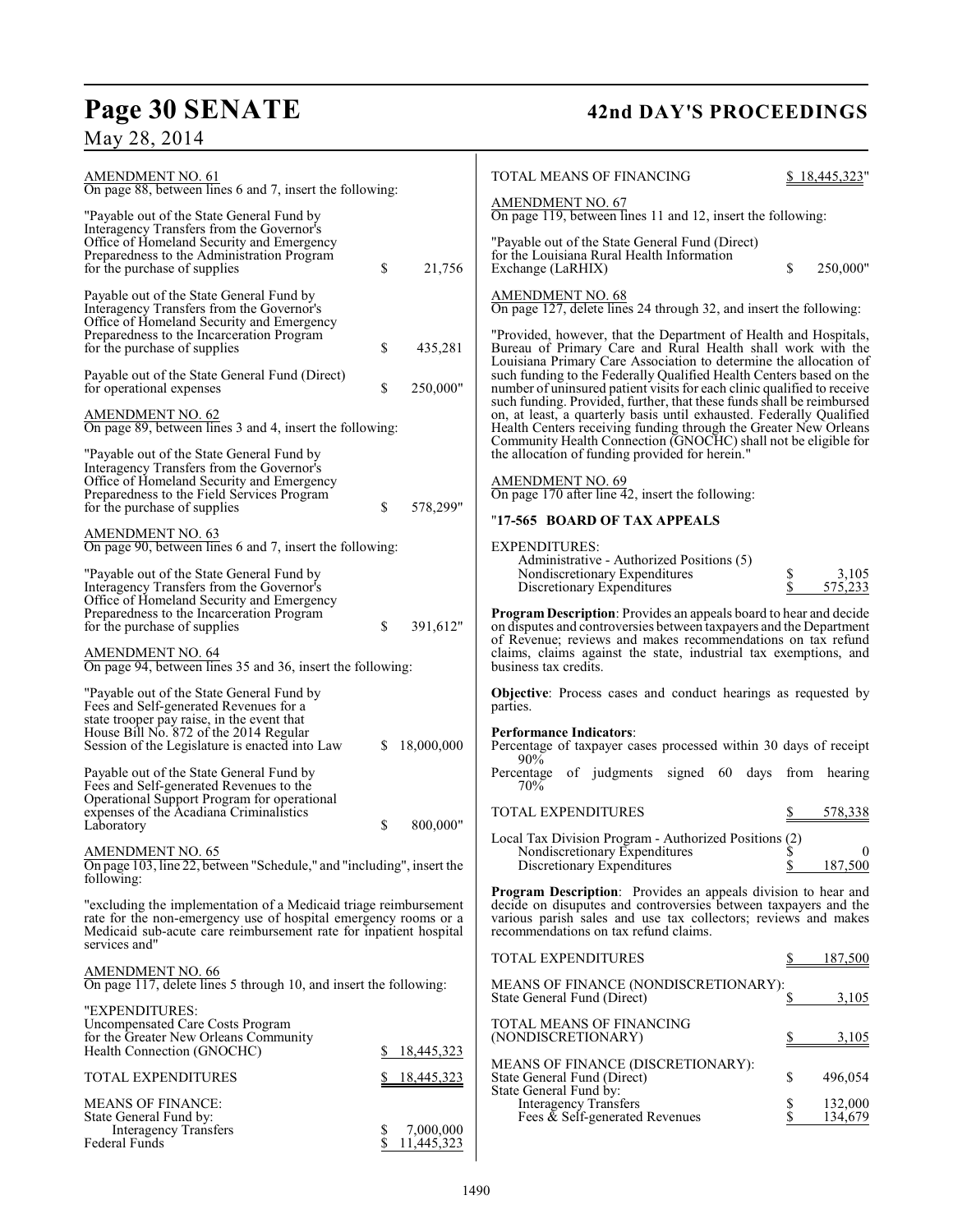## **42nd DAY'S PROCEEDINGS Page 31 SENATE**

# May 28, 2014

| TOTAL MEANS OF FINANCING<br>(DISCRETIONARY)<br>762,733<br>Z.                                                                                                                                                                                                                                                                                 | Dollars is he<br>Louisiana f                                                               |
|----------------------------------------------------------------------------------------------------------------------------------------------------------------------------------------------------------------------------------------------------------------------------------------------------------------------------------------------|--------------------------------------------------------------------------------------------|
| Payable out of the State General Fund by<br>Interagency Transfers from the Department<br>of Revenue to the Administrative Program<br>\$<br>88,000<br>for operating expenses                                                                                                                                                                  | Retirement<br>2015 to be u<br>Probation a<br>Legislature'<br>the Ninetee:<br>state of Lou  |
| Provided, however, that the creation of Schedule 17-565 and the<br>amount funded herein shall be contingent upon House Bill No. 863<br>of the 2014 Regular Session of the Legislature being enacted into<br>law.                                                                                                                             | Section<br>judgments,<br>state, if such<br>of R.S. 49:1<br>in the total                    |
| Provided, however, that the creation of the Local Tax Division<br>Program and the amount funded herein shall be contingent upon<br>House Bill No. 863 of the 2014 Regular Session of the Legislature<br>being enacted into law."                                                                                                             | No/100 (\$8<br>specifically<br>all judgmer<br>principal, in                                |
| <b>AMENDMENT NO. 70</b><br>On page 174, at the end of line 9, insert the following:                                                                                                                                                                                                                                                          | said judgme<br>any judgme<br>Bill or this                                                  |
| "Provided, further, the distribution from the Board of Regents shall<br>include the following: \$1,500,000 for the Pennington Biomedical<br>Research Center; $$1,000,000$ for the College of Engineering &<br>Science at Louisiana Tech University; and \$1,000,000 for the School<br>of Pharmacy at the University of Louisiana at Monroe." | Any other<br>conflict with<br>shall be maq<br>state treasu<br>Further, all<br>to have beer |
| AMENDMENT NO. 71<br>On page 191, after line 53, insert the following:                                                                                                                                                                                                                                                                        | cease to run<br>B. The<br>Hundred Th                                                       |
| "Payable out of the State General Fund (Direct)<br>to the Southern University Board of Supervisors for<br>\$<br>300,000"<br>Southern University - New Orleans                                                                                                                                                                                | it more or 1<br>Louisiana f<br>consent jud<br>against the                                  |
| <u>AMENDMENT NO. 72</u><br>On page 232, between lines 6 and 7, insert the following:                                                                                                                                                                                                                                                         | are delineat<br>Regular Ses                                                                |
| "Provided, however, that of the State General Fund (Direct)<br>appropriated above, the amount of \$250,000 shall be allocated to the<br>Do-Re-ME! Program to continue a pilot arts-integrated curriculum<br>using the fine and performing arts as an approach to education."                                                                 | House<br>House<br>House<br>House<br>House                                                  |
| AMENDMENT NO. 73<br>On page 234, after line 33, insert the following:                                                                                                                                                                                                                                                                        | House<br>House<br>House                                                                    |
| "Provided, however, that of the funding provided herein for Jobs for<br>America's Graduates (JAG), \$1,000,000 shall be allocated to<br>THRIVE Baton Rouge for educational programs for TANF-eligible<br>at-risk students."                                                                                                                  | House<br>House<br>House<br>House<br>House                                                  |
| <b>AMENDMENT NO. 74</b><br>"\$156,026,552" and insert<br>On page 242, line 18, delete<br>"\$152,526,552"                                                                                                                                                                                                                                     | House<br>House<br>House<br>House                                                           |
| <b>AMENDMENT NO. 75</b><br>$\overline{\text{line}}$ 58,<br>delete "\$177,441,823" and insert<br>On page 242,<br>$"\$17\overline{3},9\overline{4}1,823"$                                                                                                                                                                                      | House<br>House<br>House<br>House                                                           |
| AMENDMENT NO. 76<br>On page 243, line 2, delete "\$175, 110, 273" and insert "\$171, 610, 273"                                                                                                                                                                                                                                               | House<br>House<br>House                                                                    |
| AMENDMENT NO. 77<br>On page 243, line 3, delete "\$175, 110, 273" and insert "\$171, 610, 273"                                                                                                                                                                                                                                               | House<br>House<br>House                                                                    |
| AMENDMENT NO. 78<br>On page 256, delete lines 9 through 16                                                                                                                                                                                                                                                                                   | House<br>House<br>House<br>House                                                           |
| <b>AMENDMENT NO. 79</b><br>On page 258, between lines 36 and 37, insert the following:                                                                                                                                                                                                                                                       | C. The<br>is hereby a                                                                      |
|                                                                                                                                                                                                                                                                                                                                              |                                                                                            |

#### "**20-950 JUDGMENTS**

Section 19. The sum of Three Million Seven Hundred Twenty-Two Thousand Three Hundred Fifteen andNo/100(\$3,722,315.00)

ereby appropriated out of the General Fund of the state of or deposit into the Adult Probation and Parole Officers Fund, established by R.S. 11:546, for Fiscal Year 2014sed to satisfy the judgment in the suit entitled "Louisiana" nd Parole Officers Association v. The Louisiana State , bearing Number 623,068, Section 23, on the docket of nth Judicial District Court, parish of East Baton Rouge, isiana.

1 20.1.A. For the satisfaction and payment of consent stipulated judgments, and other judgments against the i judgments are final, and notwithstanding the provisions I2, the provisions of this Section contain appropriations amount of Eight Million Five Hundred Thousand and  $(500,000,00)$  Dollars, be it more or less estimated, as specifically provided in each Subsection. Provided, however, that all judgments provided for in this Section shall be paid as to terest, court costs, and expert witness fees as provided in nts, it being the intent herein that when the provisions of int conflict with the provisions of the respective House Bill or this Act, the provisions of the judgment shall be controlling. Any other provision of any such House Bill or this Act, not in h the provisions of such judgment, shall control. Payment shall be made as to any such judgment only after presentation to the state treasurer of documentation required by the state treasurer. judgments provided for in this Section shall be deemed n paid on the effective date of the Act, and interest shall as of that date.

B. There is hereby appropriated the sum of Four Million Four Hundred Thirty Thousand and No/100 (\$4,430,000.00) Dollars, be less estimated, out of the General Fund of the state of for Fiscal Year 2014-2015 to be allocated to pay the consent judgments, stipulated judgments, and other judgments against the state, if such judgments are final and if such judgments ted in the following House Bills introduced in the 2014 ssion of the Legislature:

Bill No. 48 by Representative Tim Burns Bill No. 50 by Representative Geymann Bill No. 51 by Representative Greene Bill No. 53 by Representative Hazel Bill No. 57 by Representative Lorusso Bill No. 58 by Representative Lorusso Bill No. 59 by Representative Lorusso Bill No. 60 by Representative Miller Bill No. 69 by Representative Chaney Bill No. 73 by Representative Howard Bill No. 91 by Representative Kleckley Bill No. 117 by Representative Greene Bill No. 120 by Representative Kleckley House Bill No. 122 by Representative Robideaux House Bill No. 147 by Representative Leger House Bill No. 166 by Representative Foil Bill No. 182 by Representative Greene Bill No. 189 by Representative Lorusso Bill No. 207 by Representative Geymann Bill No. 266 by Representative Miller Bill No. 1031 by Representative Fannin Bill No. 1032 by Representative Dixon House Bill No. 1039 by Representative Hazel House Bill No. 1040 by Representative Garofalo Bill No. 1043 by Representative Guillory Bill No. 1047 by Representative Robideaux Bill No. 1063 by Representative Dove Bill No. 1078 by Representative Whitney Bill No. 1106 by Representative Leger Bill No. 1111 by Representative Foil Bill No. 1116 by Representative Johnson

e sum of Ten Thousand and No/100 (\$10,000.00) Dollars appropriated out of the General Fund of the state of Louisiana for Fiscal Year 2014-2015 to be used to pay the consent judgment in the suit entitled "Norwood Hollier v. the State of Louisiana through the Department of Transportation and Development", bearing Number 2002-3856 on the docket of the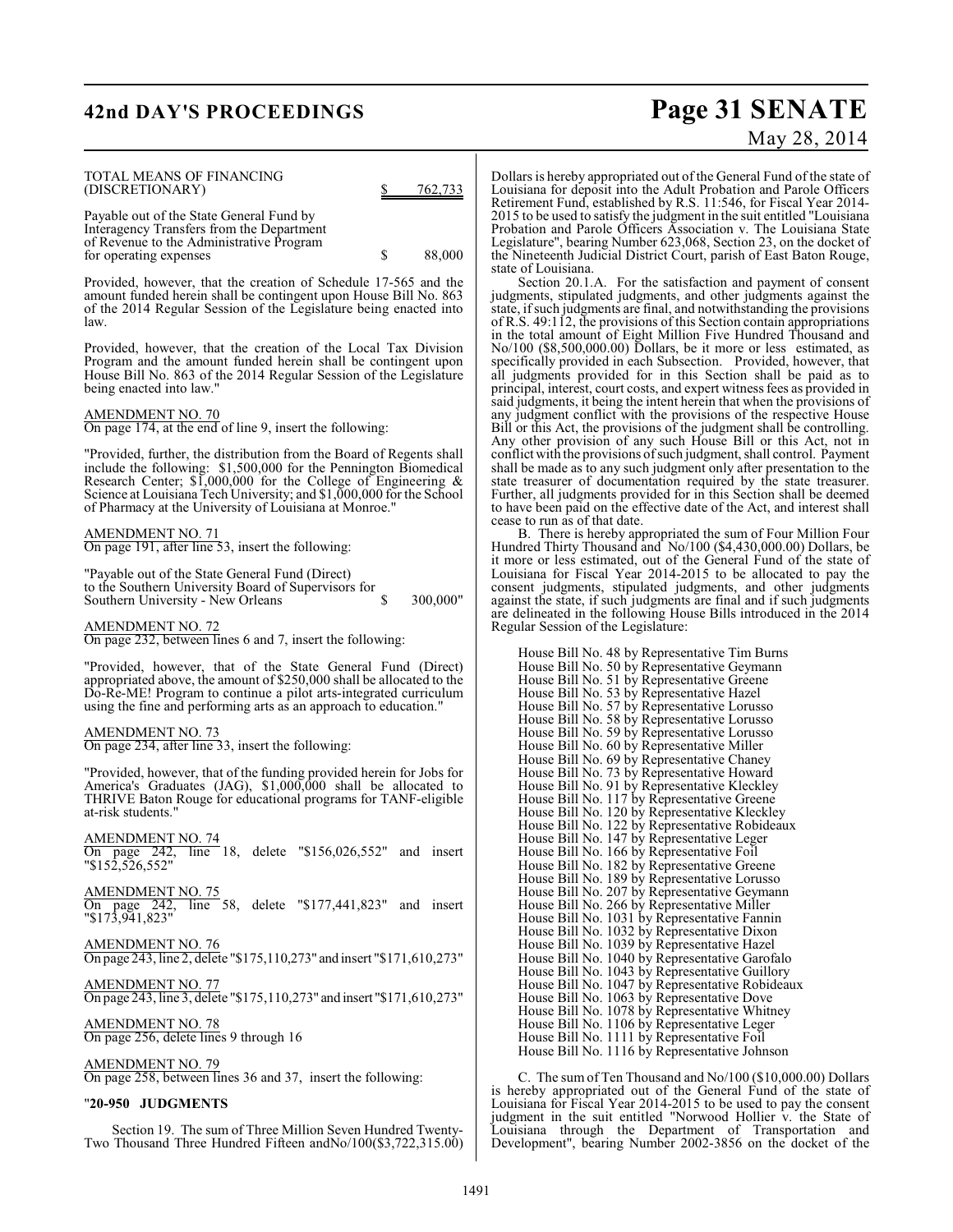# **Page 32 SENATE 42nd DAY'S PROCEEDINGS**

## May 28, 2014

Fifteenth Judicial District Court, parish of Lafayette, state of Louisiana.

D. The sum of Three Thousand Six Hundred Sixty-Eight and No/100 (\$3,668.00) Dollars in favor of Betty Mouton and the sum of Five Thousand One Hundred and No/100 (\$5,100.00) Dollars in favor of Shawana Mouton, are hereby appropriated out of the General Fund of the state of Louisiana for Fiscal Year 2014-2015 to be used to pay the consent judgment in the suit entitled "Betty Mouton and Shawana Mouton v. Allstate Insurance Company, Chatra Carter, Lafayette Consolidated Government, and the State of Louisiana through the Department of Transportation and Development", bearing Number 2008-1654-I on the docket of the Fifteenth Judicial District Court, parish of Lafayette, state of Louisiana.

E. The sum of Four Thousand Nine Hundred Forty-Four and 14/100 (\$4,944.14) Dollars is hereby appropriated out of the General Fund of the state of Louisiana for Fiscal Year 2014-2015 to be used to pay the consent judgment in the suit entitled "State Farm Mutual Automobile Insurance Company v. Stephen L. Jones, OCALA, LLC d/b/a Baton Rouge Ready Mix, Yearn Thomas, National Liability & Fire Insurance Company, State of Louisiana through the Department of Transportation and Development and the Louisiana Office of Risk Management", bearing Number 129,688, consolidated with 129,701, Division "A", on the docket of the Twenty-First Judicial District Court, parish of Livingston, state of Louisiana.

F. The sum of Seventy-Five Thousand and No/100 (\$75,000.00) Dollars is hereby appropriated out of the General Fund of the state of Louisiana for Fiscal Year 2014-2015 to be used to pay the consent judgment in the suit entitled "Kyle and Michelle Walker, et al v. Louisiana Department of Transportation and Development", bearing Number 66,705, Division "E", on the docket of the Twenty-Ninth Judicial District Court, parish of St. Landry, state of Louisiana.

G. The sum of Fifteen Thousand and No/100 (\$15,000.00) Dollars is hereby appropriated out of the General Fund of the state of Louisiana for Fiscal Year 2014-2015 to be used to pay the consent judgment in the suit entitled "Casey M. Watts and Arthur S. Watts v. State of Louisiana through the Department of Transportation and Development", bearing Number  $17,016$  on the docket of the Twenty-First Judicial District Court, parish of Livingston, state of Louisiana.

H. The sum of Twenty-Six Thousand and No/100 (\$26,000.00) Dollars is hereby appropriated out of the General Fund of the state of Louisiana for Fiscal Year 2014-2015 to be used to pay the consent judgment in the suit entitled "Stanley James, et ux v. State of Louisiana, through the Department of Transportation and Development", bearing Number 55,304 on the docket of the Eleventh Judicial District Court, parish of Sabine, state of Louisiana.

I. The sum of Seventy-Five Thousand and No/100 (\$75,000.00) Dollars is hereby appropriated out of the General Fund of the state of Louisiana for Fiscal Year 2014-2015 to be used to pay the consent judgment against the Department of Transportation and Development in the suit entitled "James and Alba Allen v. Parish of St. Charles, et al", bearing Number 67,701, Division "E", on the docket of the Twenty-Ninth Judicial District Court, parish of St. Charles, state of Louisiana.

J. The sum of Fifty Thousand and No/100 (\$50,000.00) Dollars is hereby appropriated out of the General Fund of the state of Louisiana for Fiscal Year 2014-2015 to be used to pay the consent judgment in the suit entitled "Angela Harris, et al v. State of Louisiana, Department of Transportation and Development", bearing Number 26989, on the docket of the Thirty-Seventh Judicial District Court, parish of Caldwell, state of Louisiana.

K. The sum of Two Thousand Five Hundred and No/100 (\$2,500.00) Dollars is hereby appropriated out of the General Fund of the state of Louisiana for Fiscal Year 2014-2015 to be used to pay the consent judgment in the suit entitled "Stephanie McDaniel v. Louisiana Board of Trustees for State Colleges and Universities, DOTD and the City of Lake Charles", bearing Number 2007-4759, on the docket of the Fourteenth Judicial District Court, parish of Calcasieu, state of Louisiana.

L. The sum of Fifty Thousand and No/100 (\$50,000.00) Dollars is hereby appropriated out of the General Fund of the state of Louisiana for Fiscal Year 2014-2015 to be used to pay the consent judgment against the DOTD in the suit entitled "Jacqueline Gallien, individually and as the Natural Tutrix of her minor child, Christina Gallien v. Čity of Lake Charles", bearing Number 2011-000568 E, on

the docket of the Fourteenth Judicial District Court, parish of Calcasieu, state of Louisiana.

Section 20.2. The sum of One Hundred Forty-Six Thousand Four Hundred Thirteen and 26/100 (\$146,413.26) Dollars is hereby appropriated out of the General Fund of the state of Louisiana for Fiscal Year 2014-2015 to be used to pay the judgment related to bonus, rent and royalty payments pursuant to State Lease No. 19295, in the suit entitled "Philip E. Henderson and Daniel R. Henderson v. The State Mineral and Energy Board of Louisiana", bearing Number 627902, Section 22, on the docket of the Nineteenth Judicial District Court, parish of East Baton Rouge, state of Louisiana.

Section 20.3 The sum of Two Hundred Ninety-Four Thousand Fifty-Four and 53/100 (\$294,054.53) Dollars is hereby appropriated out of the General Fund of the state of Louisiana for Fiscal Year 2014-2015 to be used to pay legal fees and expenses incurred by Murphy J. Painter in his successful defense of criminal charges brought against him for actions in his official capacity as the Commissioner of the Louisiana Office of Alcohol and Tobacco Control in the matter of "United States of America v. Murphy J. Painter", Criminal Docket No. 12-87-JOB-SCR before the United States District Court, Middle District of Louisiana.

Section 20.4.A. The sum of One Hundred Four Thousand Seven Hundred Sixty-One and 50/100 (\$104,761.50) Dollars is hereby appropriated out of the General Fund of the state of Louisiana for Fiscal Year 2014-2015 to the Louisiana Department of Revenue (12- 440) to be used to satisfy the judgment rendered by the Board of Tax Appeals in the claim against the state entitled "KCS Holdings I, Inc. v. Cynthia Bridges, Secretary, Department of Revenue", bearing Number 7755 on the docket of the Board of Tax Appeals, state of Louisiana.

B. The sum of One Hundred Seven Thousand Six Hundred Seventy-Seven and 50/100 (\$107,677.50) Dollars is hereby appropriated out of the General Fund of the state of Louisiana for Fiscal Year 2014-2015 to the Louisiana Department of Revenue (12- 440) to be used to satisfy the judgment rendered by the Board of Tax Appeals in the claim against the state entitled "KCS Holdings I, Inc. v. Cynthia Bridges, Secretary, Department of Revenue", bearing Number 8764 on the docket of the Board of Tax Appeals, state of Louisiana.

C. The sum of One Hundred Four Thousand Eight Hundred Thirty-Five and No/100 (\$104,835.00) Dollars is hereby appropriated out of the General Fund of the state of Louisiana for Fiscal Year 2014-2015 to the Louisiana Department of Revenue (12-440) to be used to satisfy the judgment rendered by the Board of Tax Appeals in the claim against the state entitled "KCS Holdings I, Inc. v. Cynthia Bridges, Secretary, Department of Revenue", bearing Number 8864 on the docket of the Board of Tax Appeals, state of Louisiana.

D. The sum of One Million Fifty-Eight Thousand Four Hundred Seven and 30/100 (\$1,058,407.30) Dollars is hereby appropriated out of the General Fund of the state of Louisiana for Fiscal Year 2014- 2015 to the Louisiana Department of Revenue (12-440) to be used to satisfy the judgment rendered by the Board of Tax Appeals in the claim against the state entitled "AEP Resources, Inc. v. The State of Louisiana", bearing Number 8854 on the docket of the Board of Tax Appeals, state of Louisiana.

Section 20.5. The sum of One Million Five Hundred Ninety-Five Thousand Seven Hundred Seventy-One and 08/100 (\$1,595,771.08) Dollars, plus interest from March 9, 2010, and the sum of Thirty-Eight Thousand Nine Hundred Twenty-One and 15/100 (\$38,921.15) Dollars, plus interest from September 16, 2013, are hereby appropriated out of the General Fund of the state of Louisiana for Fiscal Year 2014-2015 to be used to pay the judgment in the suit entitled "Tiffany Williams, as the Natural Tetrix of Gavin Williams, Minor Son of Henry L. White, III v. the Board of Supervisors of the University ofLouisiana System, also known as the Board of Trustees for State Colleges and Universities and Grambling State University", bearing Number 539,174B on the docket of the First Judicial District Court, parish of Caddo, state of Louisiana.

All judgments provided for in Sections 20 through 20.5 shall be paid as to principal, interest, court costs, and expert witness fees as provided in said judgments, it being the intent herein that when the provisions of any judgment conflict with the provisions of this Act, the provisions of the judgment shall be controlling. Any other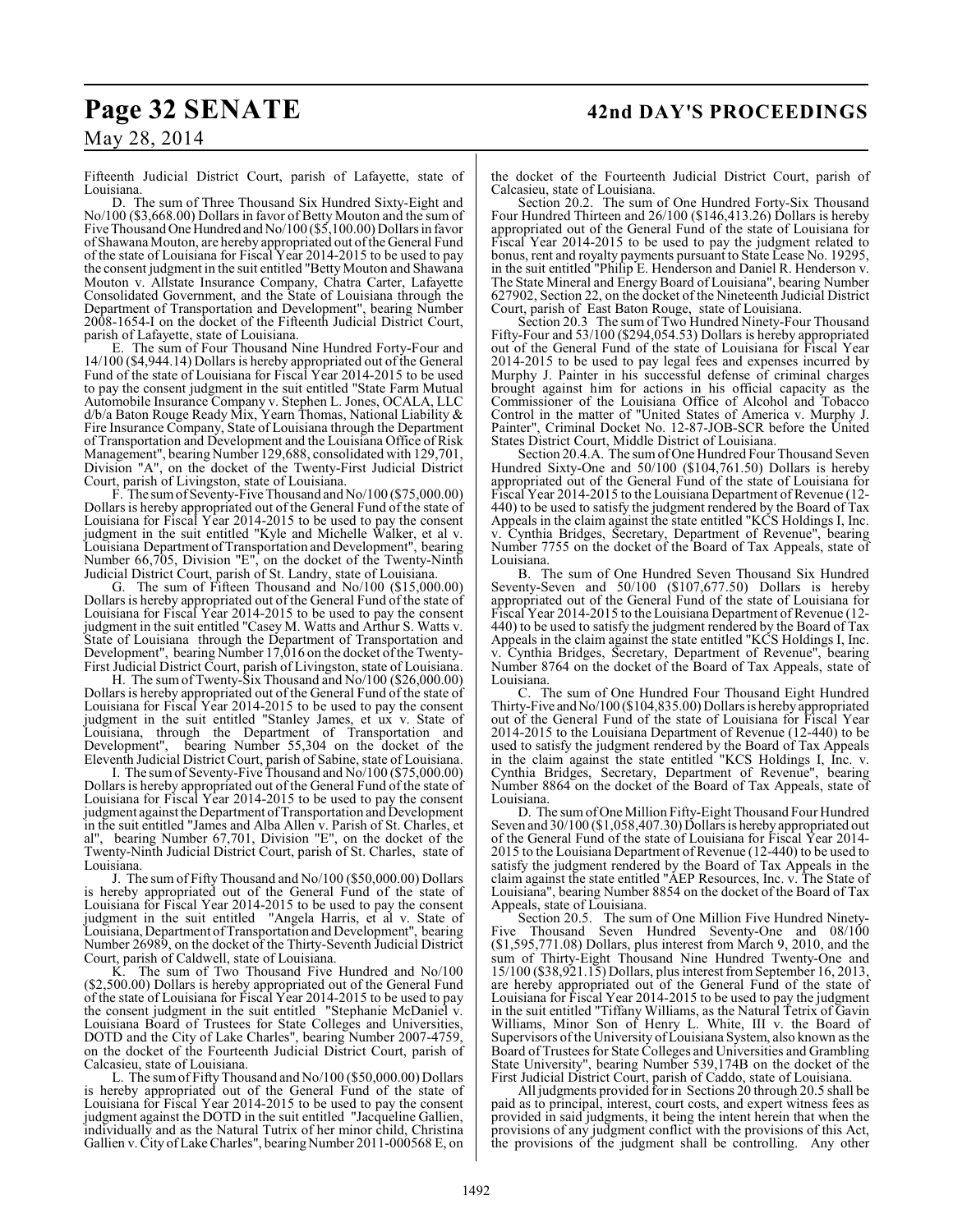# **42nd DAY'S PROCEEDINGS Page 33 SENATE**

# May 28, 2014

provision of this Act, not in conflict with the provisions of such judgment, shall control. Payment shall be made as to any such judgment only after presentation to the state treasurer of documentation required by the state treasurer."

AMENDMENT NO. 80 On page 258, line 38, change "Section 19" to "Section 21"

AMENDMENT NO. 81 On page 267, line 33, change "Section 20" to "Section 22"

On motion of Senator Donahue, the amendments were adopted.

Senator Donahue moved to adopt the **Preamble**.

Without objection, the **Preamble** was adopted.

On motion of Senator Donahue, **Schedule 01** was considered.

Senator Donahue moved to adopt **Schedule 01**.

Without objection, **Schedule 01** was adopted.

Senator Donahue moved to reconsider the vote by which **Schedule 01** was adopted and laid that motion on the table.

On motion of Senator Donahue, **Schedule 03** was considered.

Senator Donahue moved to adopt **Schedule 03**.

Without objection, **Schedule 03** was adopted.

Senator Donahue moved to reconsider the vote by which **Schedule 03** was adopted and laid that motion on the table.

On motion of Senator Donahue, **Schedule 04** was considered.

#### **Floor Amendments**

Senator Heitmeier proposed the following amendments.

#### **SENATE FLOOR AMENDMENTS**

Amendments proposed by Senator Heitmeier to Reengrossed House Bill No. 1 by Representative Fannin

AMENDMENT NO. 1 On page 52, between lines 11 and 12, insert

"Payable out of the State General Fund by Statutory Dedications out of the Crescent City Amnesty Refund Fund for implementation, in the event that Senate Bill No. 500 of the 2014 Regular Session of the Legislature is enacted into law  $\qquad \qquad$  \$ 128,681"

On motion of Senator Heitmeier, the amendments were adopted.

#### **Floor Amendments**

Senator Allain proposed the following amendments.

#### **SENATE FLOOR AMENDMENTS**

Amendments proposed by Senator Allain to Reengrossed House Bill No. 1 by Representative Fannin

AMENDMENT NO. 1

On page 54, at the end of line 37, delete "\$5,077,407" and insert "\$5,276,663"

AMENDMENT NO. 2 On page 54, at the end of line 38, delete "\$11,778,684" and insert "\$12,581,475"

AMENDMENT NO. 3 On page 56, at the end of line 11, delete "\$11,053,666" and insert "\$11,747,191"

AMENDMENT NO. 4 On page 57, at the end of line 1, delete "72" and insert "73"

AMENDMENT NO. 5 On page 57, at the end of line 3, delete "\$7,028,442" and insert "\$7,128,442"

AMENDMENT NO. 6 On page 57, at the end of line 46, delete "158" and insert "157"

AMENDMENT NO. 7 On page 57, at the end of line 49, delete "\$15,882,606" and insert "\$16,036,777"

AMENDMENT NO. 8 On page 59, at the end of line 19, delete "\$74,993,774" and insert "\$76,943,517" and at the end of line 23, delete "\$46,490" and insert "\$245,746"

AMENDMENT NO. 9 On page 59, at the end of line 30, delete "\$14,990,494" and insert "\$15,189,750"

AMENDMENT NO. 10 On page 59, at the end of line 35, delete "\$6,918,248" and insert "\$8,668,735"

AMENDMENT NO. 11 On page 59, at the end of line 54, delete "\$60,003,280" and insert "\$61,753,767"

On motion of Senator Allain, the amendments were adopted.

Senator Donahue moved to adopt amended **Schedule 04**.

Without objection, amended **Schedule 04** was adopted.

Senator Donahue moved to reconsider the vote by which **Schedule 04** was adopted and laid that motion on the table.

On motion of Senator Donahue, **Schedule 05** was considered.

Senator Donahue moved to adopt **Schedule 05**.

Without objection, **Schedule 05** was adopted.

Senator Donahue moved to reconsider the vote by which **Schedule 05** was adopted and laid that motion on the table.

On motion of Senator Donahue, **Schedule 06** was considered.

Senator Donahue moved to adopt **Schedule 06**.

Without objection, **Schedule 06** was adopted.

Senator Donahue moved to reconsider the vote by which **Schedule 06** was adopted and laid that motion on the table.

On motion of Senator Donahue, **Schedule 07** was considered.

Senator Donahue moved to adopt **Schedule 07**.

Without objection, **Schedule 07** was adopted.

Senator Donahue moved to reconsider the vote by which **Schedule 07** was adopted and laid that motion on the table.

On motion of Senator Donahue, **Schedule 08** was considered.

Senator Donahue moved to adopt **Schedule 08**.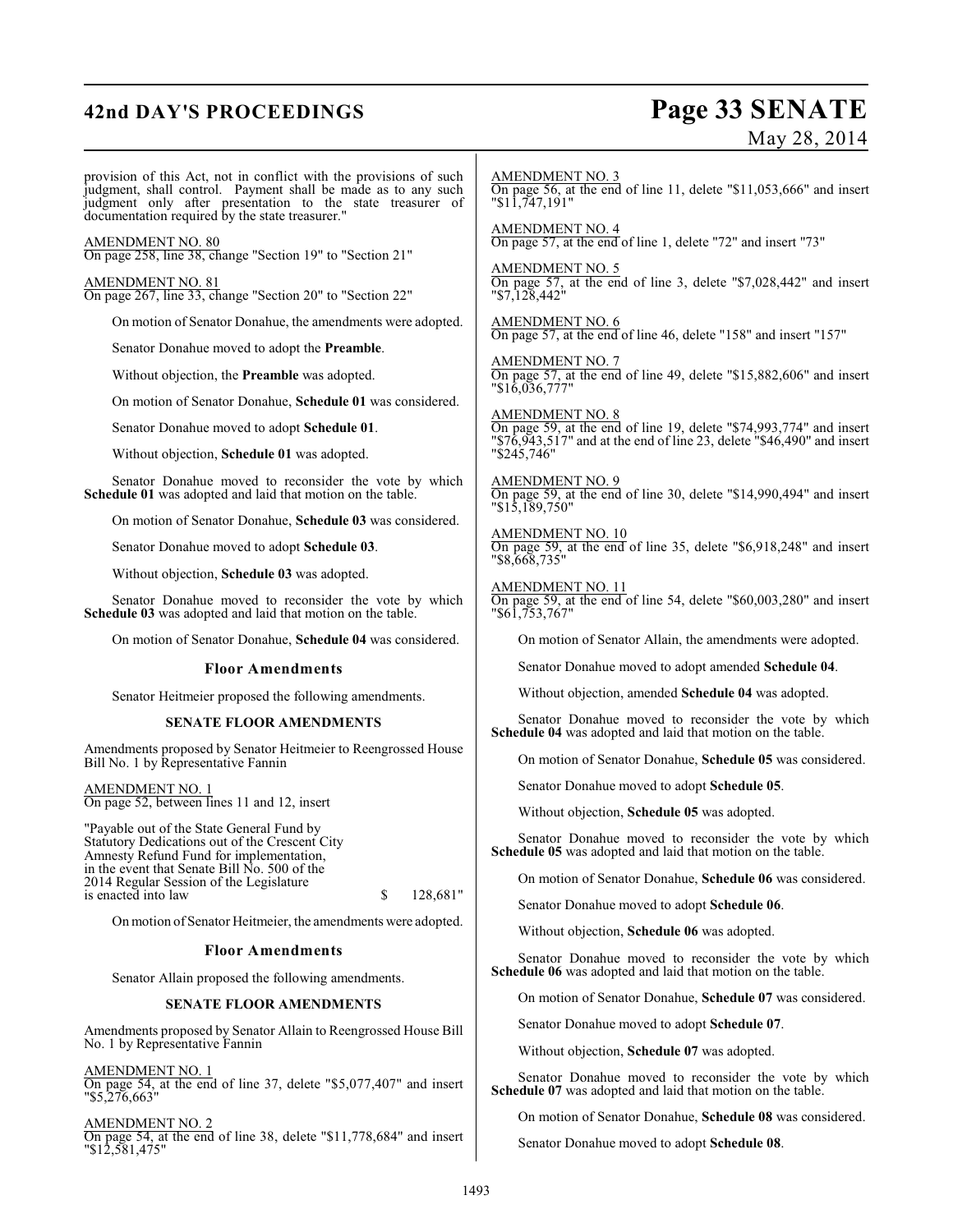## **Page 34 SENATE 42nd DAY'S PROCEEDINGS**

## May 28, 2014

Without objection, **Schedule 08** was adopted.

Senator Donahue moved to reconsider the vote by which **Schedule 08** was adopted and laid that motion on the table.

On motion of Senator Donahue, **Schedule 09** was considered.

Senator Donahue moved to adopt **Schedule 09**.

Without objection, **Schedule 09** was adopted.

Senator Donahue moved to reconsider the vote by which **Schedule 09** was adopted and laid that motion on the table.

On motion of Senator Donahue, **Schedule 10** was considered.

Senator Donahue moved to adopt **Schedule 10**.

Without objection, **Schedule 10** was adopted.

Senator Donahue moved to reconsider the vote by which **Schedule 10** was adopted and laid that motion on the table.

On motion of Senator Donahue, **Schedule 11** was considered.

Senator Donahue moved to adopt **Schedule 11**.

Without objection, **Schedule 11** was adopted.

Senator Donahue moved to reconsider the vote by which **Schedule 11** was adopted and laid that motion on the table.

On motion of Senator Donahue, **Schedule 12** was considered.

Senator Donahue moved to adopt **Schedule 12**.

Without objection, **Schedule 12** was adopted.

Senator Donahue moved to reconsider the vote by which **Schedule 12** was adopted and laid that motion on the table.

On motion of Senator Donahue, **Schedule 13** was considered.

Senator Donahue moved to adopt **Schedule 13**.

Without objection, **Schedule 13** was adopted.

Senator Donahue moved to reconsider the vote by which **Schedule 13** was adopted and laid that motion on the table.

On motion of Senator Donahue, **Schedule 14** was considered.

Senator Donahue moved to adopt **Schedule 14**.

Without objection, **Schedule 14** was adopted.

Senator Donahue moved to reconsider the vote by which **Schedule 14** was adopted and laid that motion on the table.

On motion of Senator Donahue, **Schedule 16** was considered.

Senator Donahue moved to adopt **Schedule 16**.

Without objection, **Schedule 16** was adopted.

Senator Donahue moved to reconsider the vote by which **Schedule 16** was adopted and laid that motion on the table.

On motion of Senator Donahue, **Schedule 17** was considered.

#### **Floor Amendments**

Senator Donahue proposed the following amendments.

#### **SENATE FLOOR AMENDMENTS**

Amendments proposed by Senator Donahue to Reengrossed House Bill No. 1 by Representative Fannin

#### AMENDMENT NO. 1

In the set of amendments proposed by Senator Donahue and adopted by the Senate on May 28, 2014, designated as SFAHB1 GASCONR 5105, on page 8, line 27, delete "\$3,105" and insert "\$17,983"

#### AMENDMENT NO. 2

In the set of amendments proposed by Senator Donahue and adopted by the Senate on May 28, 2014, designated as SFAHB1 GASCONR 5105, on page 8, line 28, delete "\$575,233" and insert "\$563,305"

#### AMENDMENT NO. 3

In the set of amendments proposed by Senator Donahue and adopted by the Senate on May 28, 2014, designated as SFAHB1 GASCONR 5105, on page 8, delete line 37

## AMENDMENT NO. 4

In the set of amendments proposed by Senator Donahue and adopted by the Senate on May 28, 2014, designated as SFAHB1 GASCONR 5105, on page 8, line 45, delete "\$187,500" and insert "\$768,788"

#### AMENDMENT NO. 5

In the set of amendments proposed by Senator Donahue and adopted by the Senate on May 28, 2014, designated as SFAHB1 GASCONR 5105, on page 9, line 1, delete "\$3,105" and insert "\$17,983"

#### AMENDMENT NO. 6

In the set of amendments proposed by Senator Donahue and adopted by the Senate on May 28, 2014, designated as SFAHB1 GASCONR 5105, on page 9, line 2, delete "\$3,105" and insert "\$17,983"

#### AMENDMENT NO. 7

In the set of amendments proposed by Senator Donahue and adopted by the Senate on May 2, 2014, designated as SFAHB1 GASCONR 5105, on page 9, line 4, delete "\$496,054" and insert "\$520,898"

#### AMENDMENT NO. 8

In the set of amendments proposed by Senator Donahue and adopted by the Senate on May 28, 2014, designated as SFAHB1 GASCONR 5105, on page 9, line 7, delete "\$134,679" and insert "\$97,907"

#### AMENDMENT NO. 9

In the set of amendments proposed by Senator Donahue and adopted by the Senate on May 28, 2014, designated as SFAHB1 GASCONR 5105, on page 9, line 8, delete "\$762,733" and insert "\$750,805"

On motion of Senator Donahue, the amendments were adopted.

Senator Donahue moved to adopt amended **Schedule 17**.

Without objection, amended **Schedule 17** was adopted.

Senator Donahue moved to reconsider the vote by which **Schedule 17** was adopted and laid that motion on the table.

On motion of Senator Donahue, **Schedule 19** was considered.

Senator Donahue moved to adopt **Schedule 19**.

Without objection, **Schedule 19** was adopted.

Senator Donahue moved to reconsider the vote by which **Schedule 19** was adopted and laid that motion on the table.

On motion of Senator Donahue, **Schedule 20** was considered.

#### **Floor Amendments**

Senator Broome proposed the following amendments.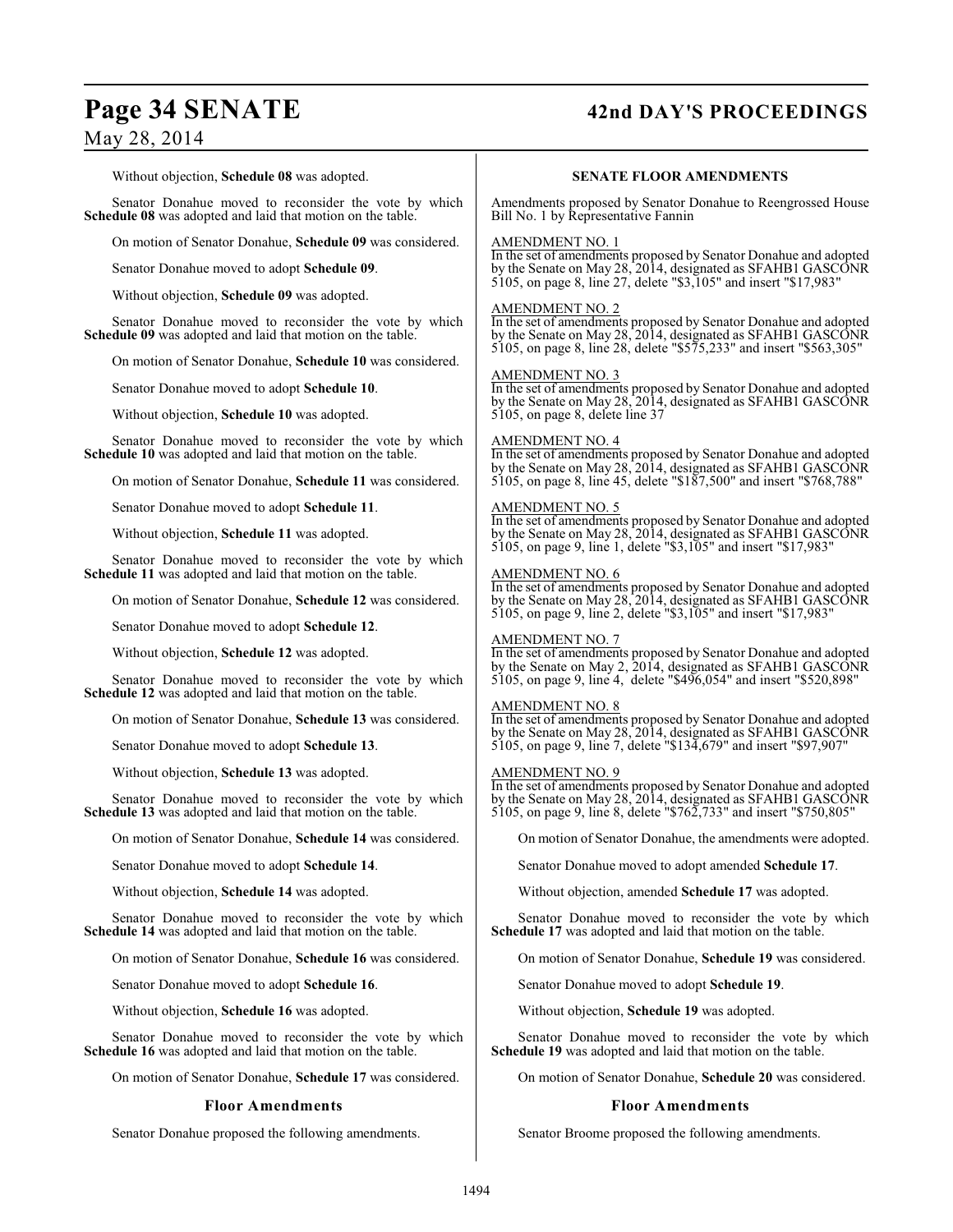# **42nd DAY'S PROCEEDINGS Page 35 SENATE**

#### **SENATE FLOOR AMENDMENTS**

Amendments proposed by Senator Broome to Reengrossed House Bill No. 1 by Representative Fannin

AMENDMENT NO. 1

In the set of Senate Committee Amendments proposed by the Senate Committee on Finance and adopted by the Senate on May 26, 2014, in Amendment No. 322, on page 33, delete lines 5 through 8.

Senator Broome moved the adoption of the amendments.

Senator White objected.

#### **ROLL CALL**

The roll was called with the following result:

#### YEAS

Nevers<br>Peterson

Smith, J.<br>Tarver

Walsworth<br>White

| Adley         |  |
|---------------|--|
| Amedee        |  |
| <b>Broome</b> |  |
| <b>Brown</b>  |  |
| Total - 12    |  |
|               |  |

Dorsey-Colomb Murray<br>
Gallot Nevers Kostelka Peters<br>Long Ward Long

#### **NAYS**

Erdey Riser<br>
Heitmeier Smith, G.

Mills Thompson<br>Morrell Walsworth

| Mr. President |
|---------------|
| Allain        |
| Appel         |
| Buffington    |
| Chabert       |
| Claitor       |
| Cortez        |
| Crowe         |
| Donahue       |
| Total - 25    |

Heitmeier<br>Johns

LaFleur<br>Mills

Morrish Peacock Perry

Guillory Martiny Total - 2

The Chair declared the amendments were rejected.

#### **Floor Amendments**

ABSENT

Senator Peterson proposed the following amendments.

#### **SENATE FLOOR AMENDMENTS**

Amendments proposed by Senator Peterson to Reengrossed House Bill No. 1 by Representative Fannin

AMENDMENT NO. 1 On page 253 between lines 7 and 8 insert the following:

"Payable out of the state general fund by Statutory Dedications out of the Louisiana Mega-Projects Development Fund to the Debt Service and State Commitments Program for the New Orleans Police and Justice Foundation  $\frac{1}{2}$  1,000,000

The commissioner of administration is hereby authorized and directed to adjust the means of finance for the Debt Service and State Commitments Program by reducing the appropriation out of the Louisiana Mega-Projects Development Fund by \$1,000,000"

Senator Peterson moved the adoption of the amendments.

Senator Donahue objected.

# May 28, 2014

## **ROLL CALL**

The roll was called with the following result:

#### YEAS

Dorsey-Colomb Morrell Peterson Total - 5

Murray

Mr. President Donahue Peacock<br>Adley Erdey Perry Adley Erdey Perry Allain Guillory Riser<br>Amedee Heitmeier Smith, G. Amedee Heitmeier<br>
Appel Johns Appel Johns Smith, J.<br>Brown Kostelka Tarver Buffington LaFle<br>Chabert Long Claitor Mills Ward<br>Cortez Morrish White Cortez Morrish<br>Crowe Nevers Total - 32

**Nevers** 

Kostelka Tarver<br>LaFleur Thompson Long Walsworth<br>
Mills Ward

ABSENT

Broome Martiny Total - 2

The Chair declared the amendments were rejected.

Senator Donahue moved to adopt **Schedule 20**.

Without objection, **Schedule 20** was adopted.

Senator Donahue moved to reconsider the vote by which **Schedule 20** was adopted and laid that motion on the table.

The bill was read by title. Senator Donahue moved the final passage of the amended bill.

#### **ROLL CALL**

The roll was called with the following result:

#### YEAS

| Mr. President     | Dorsey-Colomb | <b>Nevers</b> |
|-------------------|---------------|---------------|
| Adley             | Erdey         | Peacock       |
| Allain            | Gallot        | Perry         |
| Amedee            | Guillory      | Riser         |
| Appel             | Heitmeier     | Smith, G.     |
| <b>Broome</b>     | Johns         | Smith, J.     |
| Brown             | Kostelka      | Tarver        |
| <b>Buffington</b> | LaFleur       | Thompson      |
| Chabert           | Long          | Walsworth     |
| Claitor           | Mills         | Ward          |
| Cortez            | Morrell       | White         |
| Crowe             | Morrish       |               |
| Donahue           | Murray        |               |
| Total - 37        |               |               |
|                   | <b>NAYS</b>   |               |
| Peterson          |               |               |

Total - 1

ABSENT

Martiny Total - 1

The Chair declared the amended bill was passed and ordered it returned to the House. Senator Donahue moved to reconsider the vote by which the bill was passed and laid the motion on the table.

# NAYS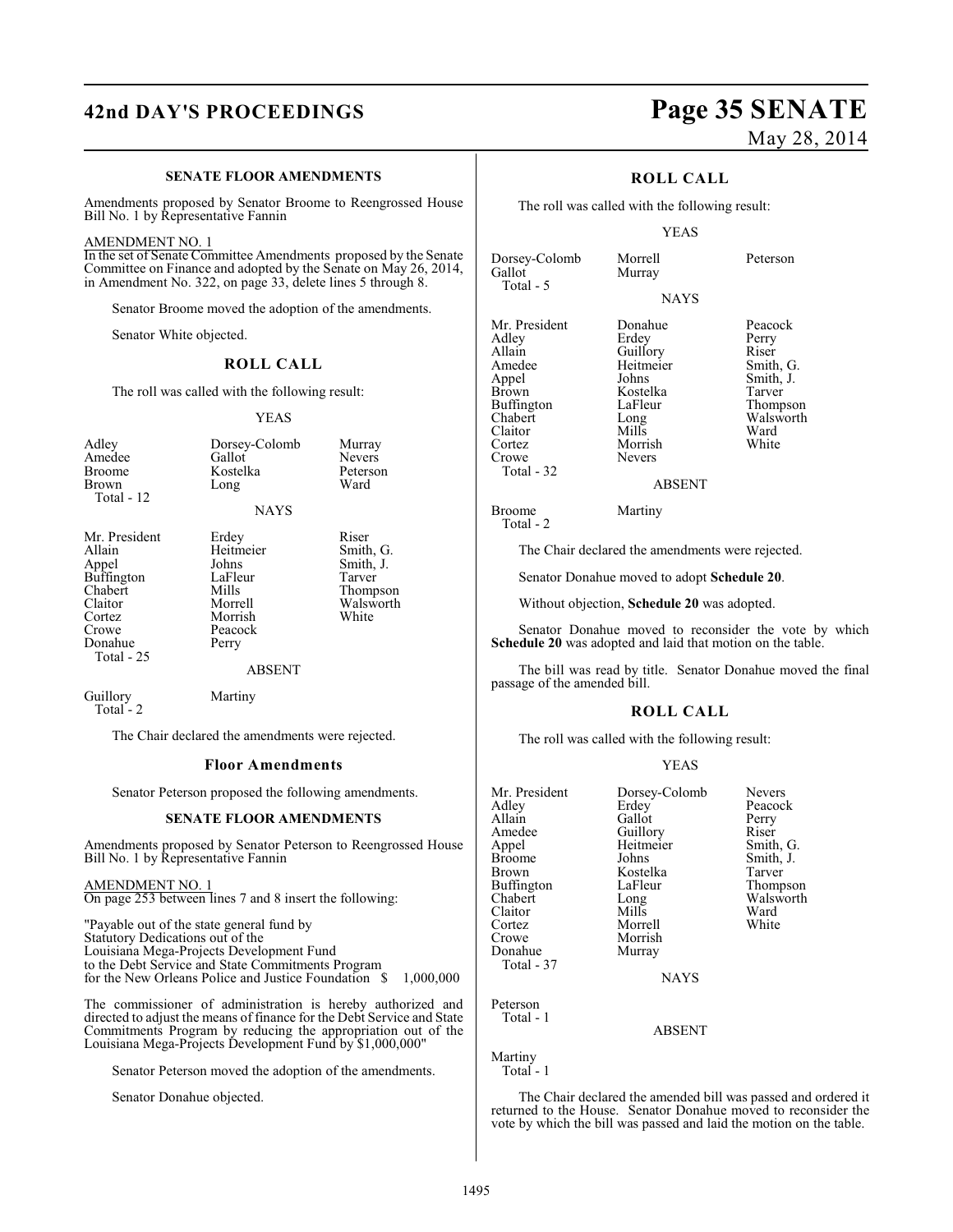## **Page 36 SENATE 42nd DAY'S PROCEEDINGS**

#### **Called from the Calendar**

Senator Donahue asked that House Bill No. 262 be called from the Calendar.

#### **HOUSE BILL NO. 262—** BY REPRESENTATIVE FANNIN

AN ACT

To provide for the establishment and reestablishment of agency ancillary funds, to be specifically known as internal service funds, auxiliary accounts, or enterprise funds for certain state institutions, officials, and agencies; to provide for appropriation of funds; and to regulate the administration of said funds.

The bill was read by title. Senator Donahue moved the final passage of the bill.

## **ROLL CALL**

The roll was called with the following result:

#### YEAS

| Mr. President     | Donahue       | Murray    |
|-------------------|---------------|-----------|
| Adley             | Dorsey-Colomb | Nevers    |
| Allain            | Erdey         | Peacock   |
| Amedee            | Gallot        | Perry     |
| Appel             | Heitmeier     | Riser     |
| <b>Broome</b>     | Johns         | Smith, G. |
| <b>Brown</b>      | Kostelka      | Smith, J. |
| <b>Buffington</b> | LaFleur       | Tarver    |
| Chabert           | Long          | Thompson  |
| Claitor           | Mills         | Walsworth |
| Cortez            | Morrell       | Ward      |
| Crowe             | Morrish       | White     |
| Total - 36        |               |           |
|                   | NAYS          |           |

Peterson Total - 1

### ABSENT

Guillory Martiny Total - 2

The Chair declared the bill was passed and ordered it returned to the House. Senator Donahue moved to reconsider the vote by which the bill was passed and laid the motion on the table.

#### **House Bills and Joint Resolutions on Third Reading and Final Passage, Resumed**

**HOUSE BILL NO. 1095—**

BY REPRESENTATIVES FANNIN AND KLECKLEY AND SENATORS ALARIO AND DONAHUE

AN ACT

To appropriate funds to defray the expenses of the Louisiana Judiciary, including the Supreme Court, Courts of Appeal, District Courts, Criminal District Court of Orleans Parish, and other courts; and to provide for related matters.

#### **Floor Amendments**

Senator Donahue proposed the following amendments.

#### **SENATE FLOOR AMENDMENTS**

Amendments proposed by Senator Donahue to Engrossed House Bill No. 1095 by Representative Fannin AMENDMENT NO. 1

Delete Senate Committee Amendment Nos. 1 and 2 proposed by the Senate Committee on Finance and adopted by the Senate on May 26, 2014.

AMENDMENT NO. 2

On page 12, line 12, delete "Eleven" and insert "Three"

AMENDMENT NO. 3 On page 12, line 13, delete "(\$11,116,190.00)" and insert "(\$3,116,190.00)"

On motion of Senator Donahue, the amendments were adopted.

The bill was read by title. Senator Donahue moved the final passage of the amended bill.

#### **ROLL CALL**

The roll was called with the following result:

#### YEAS

| Mr. President<br>Adlev<br>Allain<br>Amedee<br>Appel<br>Broome<br>Brown<br>Buffington<br>Chabert<br>Claitor<br>Cortez<br>Crowe<br>Donahue<br>Total - 38 | Dorsey-Colomb<br>Erdey<br>Gallot<br>Guillory<br>Heitmeier<br>Johns<br>Kostelka<br>LaFleur<br>Long<br>Mills<br>Morrell<br>Morrish<br>Murray<br><b>NAYS</b> | <b>Nevers</b><br>Peacock<br>Perry<br>Peterson<br>Riser<br>Smith, G.<br>Smith, J.<br>Tarver<br>Thompson<br>Walsworth<br>Ward<br>White |
|--------------------------------------------------------------------------------------------------------------------------------------------------------|-----------------------------------------------------------------------------------------------------------------------------------------------------------|--------------------------------------------------------------------------------------------------------------------------------------|
|                                                                                                                                                        |                                                                                                                                                           |                                                                                                                                      |
| Total $-0$                                                                                                                                             | <b>ABSENT</b>                                                                                                                                             |                                                                                                                                      |

Martiny Total - 1

The Chair declared the amended bill was passed and ordered it returned to the House. Senator Donahue moved to reconsider the vote by which the bill was passed and laid the motion on the table.

#### **HOUSE BILL NO. 1096—**

BY REPRESENTATIVE FANNIN

AN ACT To provide with respect to the Revenue Sharing Fund and the allocation and distribution thereof for Fiscal Year 2014-2015; and to provide for related matters.

The bill was read by title. Senator Donahue moved the final passage of the bill.

### **ROLL CALL**

The roll was called with the following result:

#### YEAS

| Mr. President | Dorsey-Colomb | Peacock   |
|---------------|---------------|-----------|
|               |               |           |
| Adlev         | Erdey         | Perry     |
| Allain        | Gallot        | Peterson  |
| Amedee        | Guillory      | Riser     |
| Appel         | Heitmeier     | Smith, G. |
| Broome        | Johns         | Smith, J. |
| Brown         | Kostelka      | Tarver    |
| Buffington    | LaFleur       | Thompson  |
| Chabert       | Long          | Walsworth |
| Claitor       | Morrell       | Ward      |
| Cortez        | Morrish       | White     |
| Crowe         | Murray        |           |
| Donahue       | <b>Nevers</b> |           |
| Total - 37    |               |           |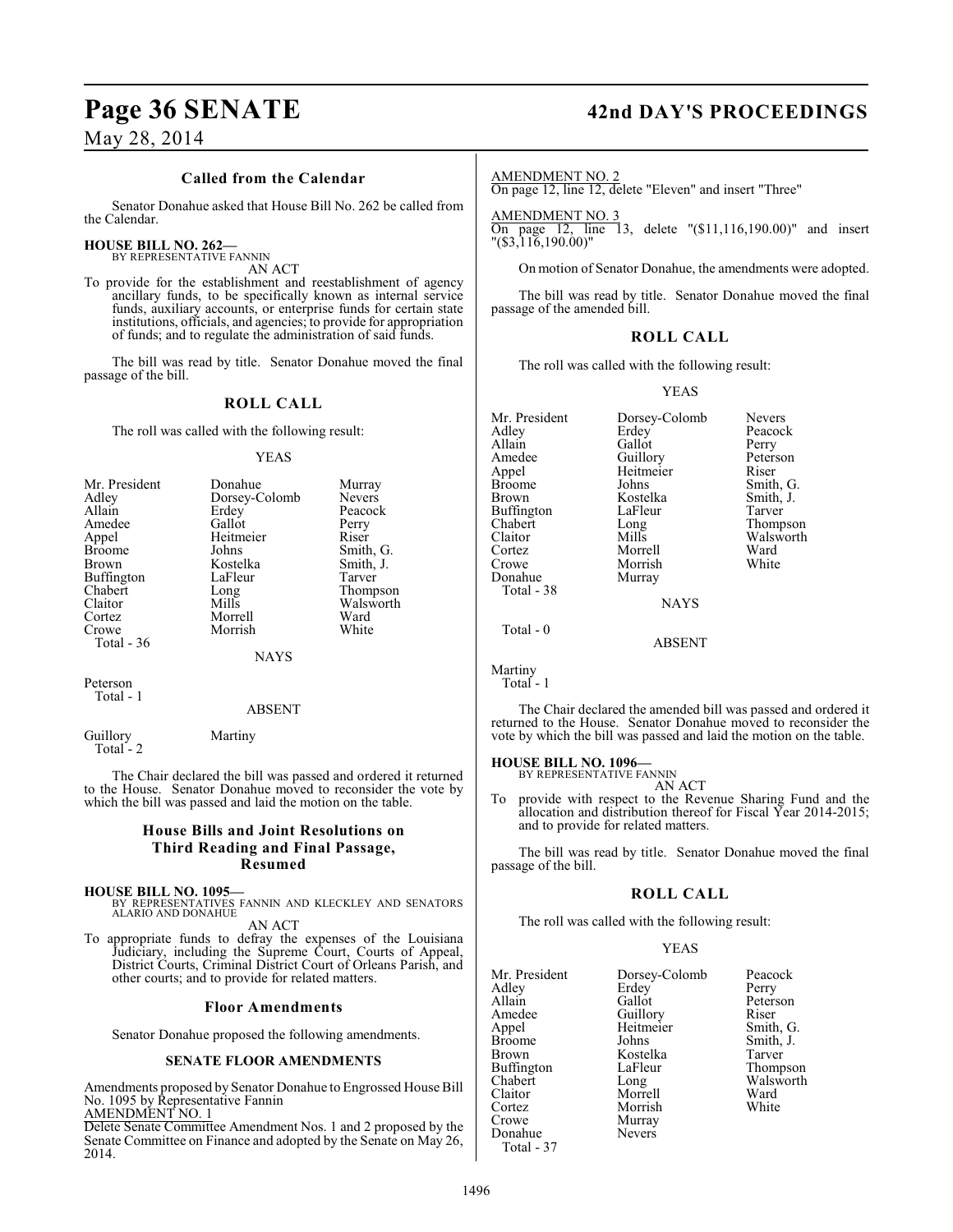# **42nd DAY'S PROCEEDINGS Page 37 SENATE**

#### NAYS

Total - 0

ABSENT

Martiny Mills Total - 2

The Chair declared the bill was passed and ordered it returned to the House. Senator Donahue moved to reconsider the vote by which the bill was passed and laid the motion on the table.

# **HOUSE BILL NO. 1194—** BY REPRESENTATIVE KLECKLEY

AN ACT

- 
- To appropriate funds for Fiscal Year 2014-2015 to defray the expenses of the Louisiana Legislature, including the expenses of the House of Representatives and the Senate, of legislative service agencies, and of the Louisiana State Law Institute; to provide for the salary, expenses, and allowances of members, officers, staff, and agencies of the Legislature; to provide with respect to the appropriations and allocations herein made; and to provide for related matters.

The bill was read by title. Senator Donahue moved the final passage of the bill.

### **ROLL CALL**

The roll was called with the following result:

#### YEAS

| Mr. President        | Dorsey-Colomb | <b>Nevers</b> |
|----------------------|---------------|---------------|
| Adley                | Erdey         | Peacock       |
| Allain               | Gallot        | Peterson      |
| Amedee               | Guillory      | Riser         |
| Appel                | Heitmeier     | Smith, G.     |
| <b>Broome</b>        | Johns         | Smith, J.     |
| Brown                | Kostelka      | Tarver        |
| Buffington           | LaFleur       | Thompson      |
| Chabert              | Long          | Walsworth     |
| Claitor              | Mills         | Ward          |
| Cortez               | Morrell       | White         |
| Crowe                | Morrish       |               |
| Donahue              | Murray        |               |
| Total - 37           |               |               |
|                      | <b>NAYS</b>   |               |
| Total - 0            |               |               |
|                      | <b>ABSENT</b> |               |
| Martiny<br>Total - 2 | Perry         |               |

The Chair declared the bill was passed and ordered it returned to the House. Senator Donahue moved to reconsider the vote by which the bill was passed and laid the motion on the table.

# **HOUSE BILL NO. 1129—** BY REPRESENTATIVE THIERRY

AN ACT

To amend and reenact R.S. 17:3885, relative to professional development for teachers; to authorize public school governing authorities to provide certain components of professional development and assistance to certain teachers according to their years of service and other criteria; to provide relative to the compensation of certain teachers; to provide relative to definitions; and to provide for related matters.

On motion of Senator Appel, the bill was recommitted to the Committee on Education.

# May 28, 2014

#### **Rules Suspended**

Senator Donahue asked for and obtained a suspension of the rules to revert to the Morning Hour.

#### **Message from the House**

#### **HOUSE CONFEREES APPOINTED**

May 28, 2014

To the Honorable President and Members of the Senate:

I am directed to inform your honorable body that the Speaker of the House of Representatives has appointed the following members, on the part of the House of Representatives, to confer, with a like committee from the Senate, on the disagreement to **House Bill No. 466** by Representative H. Burns:

Representatives H. Burns, Ponti and Lorusso.

Respectfully submitted, ALFRED W. SPEER Clerk of the House of Representatives

#### **Message from the House**

#### **HOUSE CONFEREES APPOINTED**

May 28, 2014

To the Honorable President and Members of the Senate:

I am directed to inform your honorable body that the Speaker of the House of Representatives has appointed the following members, on the part of the House of Representatives, to confer, with a like committee from the Senate, on the disagreement to **Senate Bill No. 560** by Senator Gallot:

Representatives Brown, Arnold and Broadwater.

Respectfully submitted, ALFRED W. SPEER Clerk of the House of Representatives

#### **Message from the House**

#### **HOUSE CONFEREES APPOINTED**

May 28, 2014

To the Honorable President and Members of the Senate:

I am directed to inform your honorable body that the Speaker of the House of Representatives has appointed the following members, on the part of the House of Representatives, to confer, with a like committee from the Senate, on the disagreement to **House Bill No. 940** by Representative Abramson:

Representatives Abramson, Badon and Garofalo.

Respectfully submitted, ALFRED W. SPEER Clerk of the House of Representatives

#### **Message from the House**

#### **HOUSE CONFEREES APPOINTED**

#### May 28, 2014

To the Honorable President and Members of the Senate: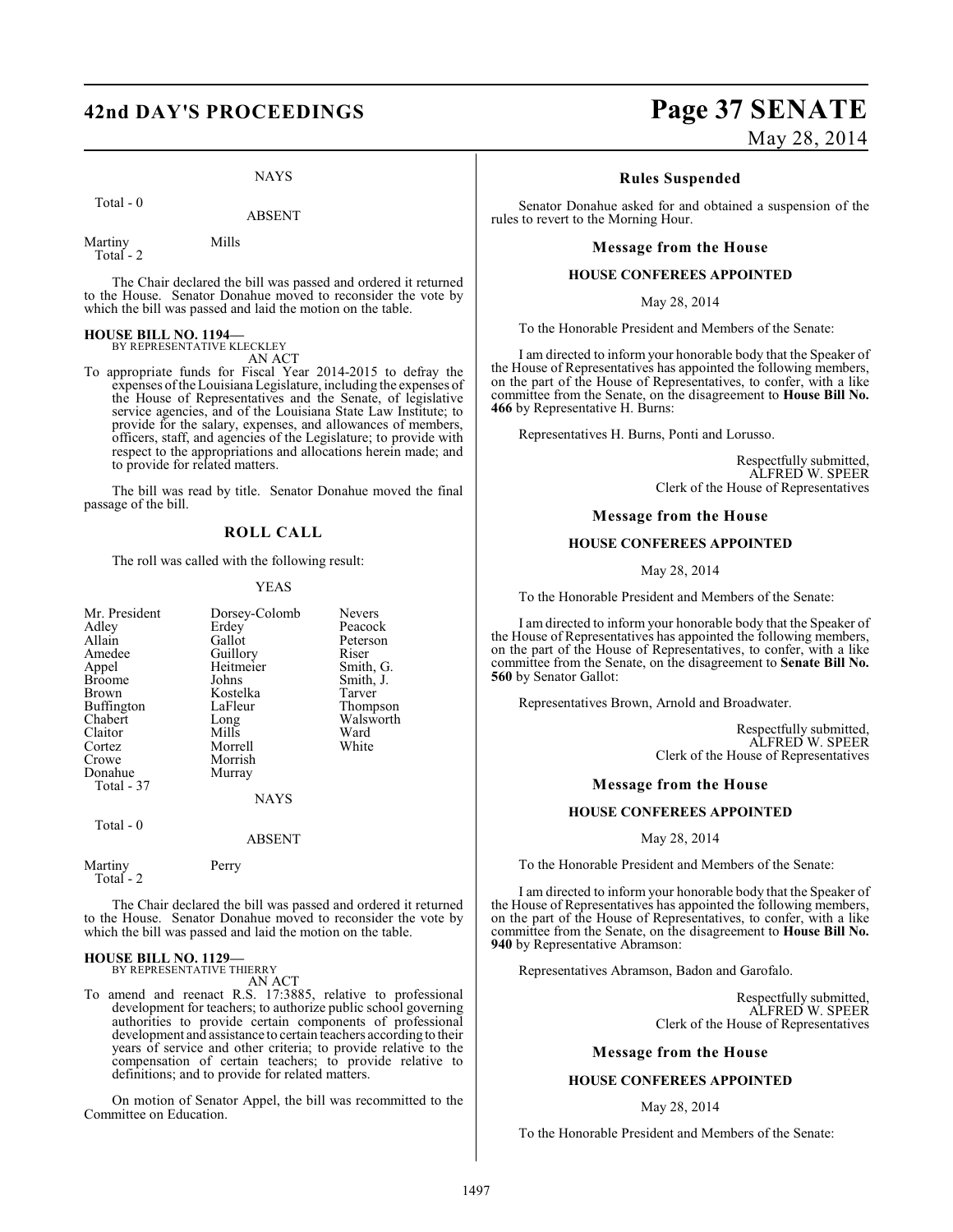# **Page 38 SENATE 42nd DAY'S PROCEEDINGS**

May 28, 2014

I am directed to inform your honorable body that the Speaker of the House of Representatives has appointed the following members, on the part of the House of Representatives, to confer, with a like committee from the Senate, on the disagreement to **House Bill No. 1249** by Representative Montoucet:

Representatives Montoucet, Ponti and S. Bishop.

Respectfully submitted, ALFRED W. SPEER Clerk of the House of Representatives

#### **Message from the House**

#### **DISAGREEMENT TO HOUSE BILL**

May 28, 2014

To the Honorable President and Members of the Senate:

I am directed to inform your honorable body that the House of Representatives has refused to concur in the proposed Senate Amendment(s) to **House Bill No. 68** by Representative Tim Burns, and ask the President to appoint on the part of the Senate a committee to confer with a like committee from the House on the disagreement.

> Respectfully submitted, ALFRED W. SPEER Clerk of the House of Representatives

#### **Message from the House**

#### **DISAGREEMENT TO HOUSE BILL**

#### May 28, 2014

To the Honorable President and Members of the Senate:

I am directed to inform your honorable body that the House of Representatives has refused to concur in the proposed Senate Amendment(s) to **House Bill No. 236** by Representative Broadwater, and ask the President to appoint on the part of the Senate a committee to confer with a like committee from the House on the disagreement.

> Respectfully submitted, ALFRED W. SPEER Clerk of the House of Representatives

#### **Message from the House**

#### **DISAGREEMENT TO HOUSE BILL**

#### May 28, 2014

To the Honorable President and Members of the Senate:

I am directed to inform your honorable body that the House of Representatives has refused to concur in the proposed Senate Amendment(s) to **House Bill No. 285** by Representative St. Germain, and ask the President to appoint on the part of the Senate a committee to confer with a like committee from the House on the disagreement.

> Respectfully submitted, ALFRED W. SPEER Clerk of the House of Representatives

#### **Message from the House**

#### **DISAGREEMENT TO HOUSE BILL**

May 28, 2014

To the Honorable President and Members of the Senate:

I am directed to inform your honorable body that the House of Representatives has refused to concur in the proposed Senate Amendment(s) to **House Bill No. 824** by Representative Leger, and ask the President to appoint on the part of the Senate a committee to confer with a like committee from the House on the disagreement.

> Respectfully submitted, ALFRED W. SPEER Clerk of the House of Representatives

#### **Message from the House**

#### **DISAGREEMENT TO HOUSE BILL**

May 28, 2014

To the Honorable President and Members of the Senate:

I am directed to inform your honorable body that the House of Representatives has refused to concur in the proposed Senate Amendment(s) to **House Bill No. 869** by Representative Ponti, and ask the President to appoint on the part of the Senate a committee to confer with a like committee from the House on the disagreement.

> Respectfully submitted, ALFRED W. SPEER Clerk of the House of Representatives

#### **Message from the House**

#### **DISAGREEMENT TO HOUSE BILL**

May 28, 2014

To the Honorable President and Members of the Senate:

I am directed to inform your honorable body that the House of Representatives has refused to concur in the proposed Senate Amendment(s) to **House Bill No. 1140** by Representative Gaines, and ask the President to appoint on the part of the Senate a committee to confer with a like committee from the House on the disagreement.

> Respectfully submitted, ALFRED W. SPEER Clerk of the House of Representatives

#### **Message from the House**

#### **DISAGREEMENT TO HOUSE BILL**

May 28, 2014

To the Honorable President and Members of the Senate:

I am directed to inform your honorable body that the House of Representatives has refused to concur in the proposed Senate Amendment(s) to **House Bill No. 1253** by Representative Nancy Landry, and ask the President to appoint on the part of the Senate a committee to confer with a like committee from the House on the disagreement.

> Respectfully submitted, ALFRED W. SPEER Clerk of the House of Representatives

#### **Message from the House**

**PASSED SENATE BILLS AND JOINT RESOLUTIONS**

May 28, 2014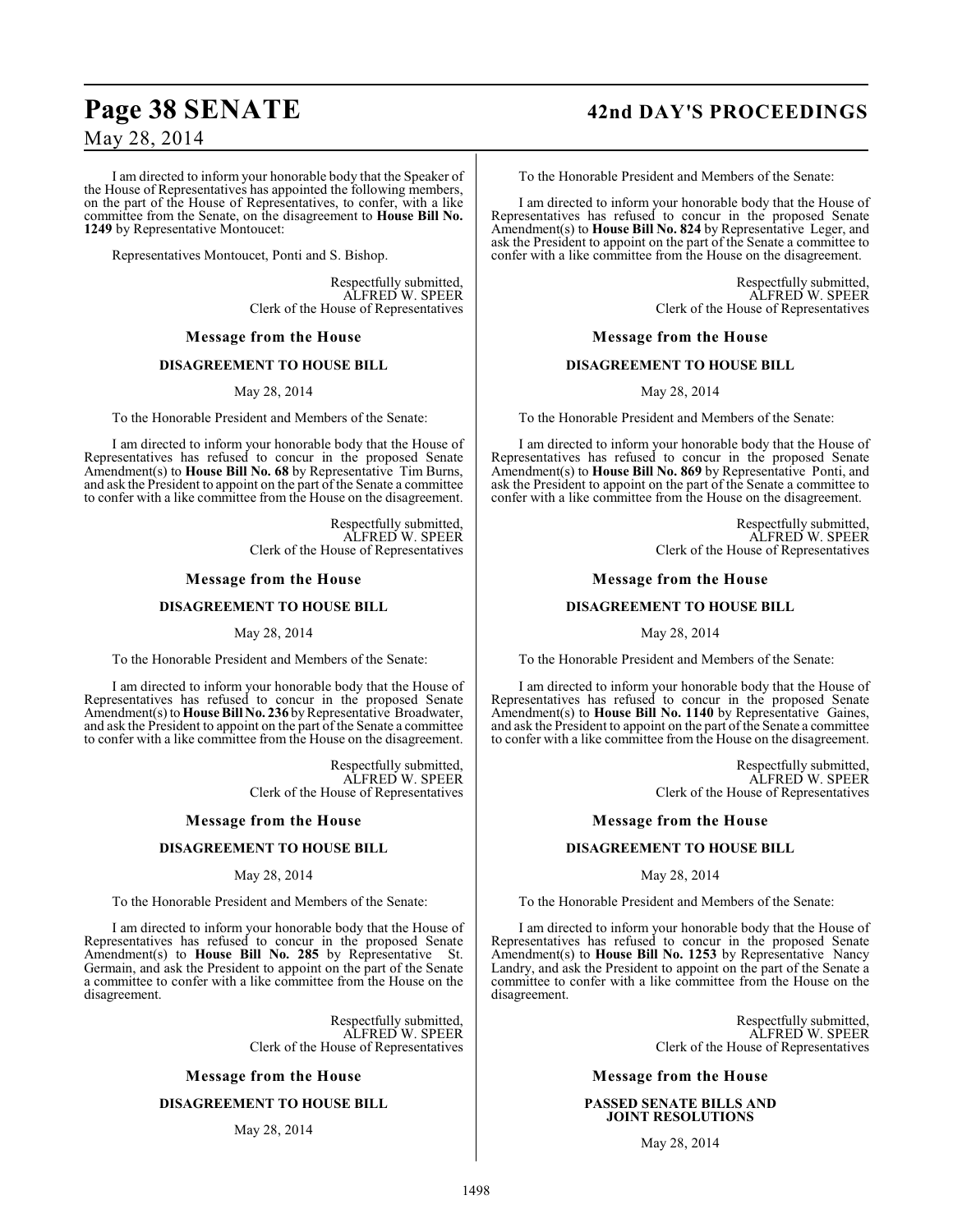# **42nd DAY'S PROCEEDINGS Page 39 SENATE**

# May 28, 2014

To the Honorable President and Members of the Senate:

I am directed to inform your honorable body that the House of Representatives has finally passed the following Senate Bills and Joint Resolutions:

# **SENATE BILL NO. 582—** BY SENATOR CLAITOR

AN ACT

To amend and reenact R.S.  $32:412(A)(4)(a)$  and the introductory paragraph of (b) and (7)(a) and the introductory paragraph of (b),  $\overline{B}$  $\overline{C}$  $\overline{D}$  $\overline{D}$  $\overline{D}$   $\overline{D}$  and the introductory paragraph of (ii),  $\overline{D}$  $\overline{D}$  and the introductory paragraph of  $(ii)$ ,  $(c)(i)$  and the introductory paragraph of  $(ii)$ ,  $(d)(i)$  and the introductory paragraph of  $(ii)$ ,  $(e)(i)(aa)$ , the introductory paragraph of  $(bb)$ , and  $(dd)$  and (ii)(aa), (bb), and (dd), and (C), relative to motor vehicles; to provide for the duration of a driver's license; and to provide for related matters.

Reported with amendments.

### **SENATE BILL NO. 661—**

BY SENATOR ERDEY

AN ACT To enact R.S. 32:155, relative to motor vehicles; to provide authority to remove vehicles, cargo, or other personal property from roadways; to provide for reopening roadway lanes during peak traffic hours; and to provide for related matters.

Reported with amendments.

**SENATE BILL NO. 680— (Substitute of Senate Bill No. 552 by Senator Adley)** BY SENATORS ADLEY AND GARY SMITH

AN ACT

To enact R.S. 38:2225.2.4, relative to public contracts; to authorize use of the construction management at risk method for public contracts; and to provide for related matters.

Reported with amendments.

#### **SENATE BILL NO. 61—** BY SENATOR NEVERS

AN ACT

To enact Chapter 43-A of Title 17 of the Louisiana Revised Statutes of 1950, to be comprised of R.S. 17:4035 through 4035.1, relative to elementary and secondary education; to provide for public school choice; to provide for eligibility criteria for students and schools; to provide for restrictions; to provide relative to student transportation; to provide relative to funding; to provide relative to the responsibilities of public school systems; and to provide for related matters.

Reported with amendments.

#### **SENATE BILL NO. 126—** BY SENATOR NEVERS

AN ACT

To amend and reenact R.S. 17:3048.5(B)(1), (D), (F) and (G), relative to the TOPS-Tech Early Start Award; to provide for purpose; to provide for eligibility; to provide for reporting; and to provide for related matters.

Reported with amendments.

#### **SENATE BILL NO. 167—** BY SENATOR MARTINY

AN ACT

To amend and reenact R.S. 37:751(A), 775(A)(2) and (9) and (B), and  $776(A)(14)$  and to enact R.S.  $37:780(B)(5)$ , relative to the Louisiana State Board of Dentistry; to provide for definitions; to provide for dental advertisements; to provide relative to unprofessional conduct; to provide for fines; to provide for terms, procedures, and conditions; and to provide for related matters.

Reported with amendments.

- **SENATE BILL NO. 199—** BY SENATOR MURRAY AND REPRESENTATIVE MILLER AN ACT
- To enact R.S. 42:1124.1(D), relative to personal financial disclosure; to provide for the assessment and collection of late fees; to provide civil proceedings to collect such assessment; and to provide for related matters.

Reported with amendments.

**SENATE BILL NO. 272—**

BY SENATOR MURRAY AND REPRESENTATIVE MILLER AN ACT

To amend and reenact R.S. 18:1511.2(A)(5) and R.S. 42:1124(C), the introductory paragraph of 1124.2(C), the introductory paragraph of  $1124.2.1(\tilde{C})$ , and the introductory paragraph of  $112\tilde{4}.3(\tilde{C})$  and to enact R.S. 18:1511.2(C) and R.S. 42:1124(B)(3), relative to the Supervisory Committee on Campaign Finance and the Board of Ethics; to provide for the approval of forms and reports by the Senate Committee on Senate and Governmental Affairs and the House Committee on House and Governmental Affairs; and to provide for related matters.

Reported with amendments.

# **SENATE BILL NO. 274—** BY SENATOR CORTEZ

To amend and reenact R.S. 42:1170(E)(2) and to enact R.S.  $42:1170(C)(4)$ , relative to mandatory ethics education and training; to designate local representatives; to set a compliance deadline; and to provide for related matters.

AN ACT

Reported with amendments.

### **SENATE BILL NO. 394**

BY SENATOR MORRELL AN ACT

To enact R.S. 42:2.1(C) and (D), relative to boards and commissions; to prohibit certain individuals from serving on boards and commissions; to provide for definitions; and to provide for related matters.

Reported with amendments.

#### **SENATE BILL NO. 75—**

BY SENATORS MORRELL, BUFFINGTON AND PEACOCK AN ACT

To enact R.S. 40:4.15, relative to public water systems; to provide with respect to certain disinfectant levels; to provide for exemptions; to provide for an annual report; and to provide for related matters.

Reported with amendments.

#### **SENATE BILL NO. 108—** BY SENATOR APPEL

- 
- AN ACT To amend and reenact R.S. 17:3123.1(C), relative to the commissioner of higher education; to delete the requirement that the salary of the commissioner of higher education be approved by the Joint Legislative Committee on the Budget; and to provide for related matters.

Reported with amendments.

**SENATE BILL NO. 122—** BY SENATOR MORRISH

AN ACT

To enact R.S. 42:1123(43), relative to the Code of Governmental Ethics; to provide for an exception to the prohibition of a public servant from doing business with a person who has a business relationship with the agency of the public servant under certain circumstances; and to provide for related matters.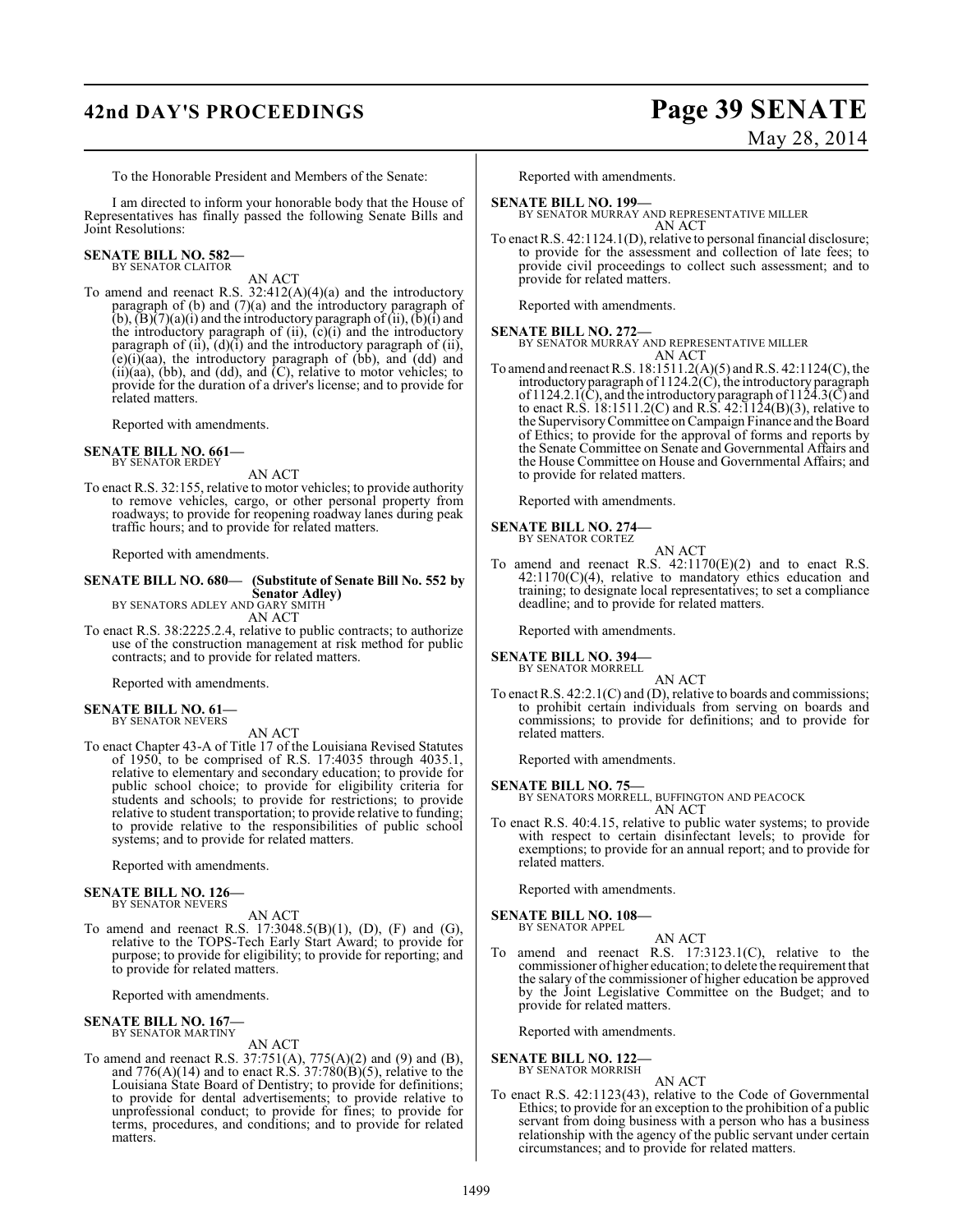# **Page 40 SENATE 42nd DAY'S PROCEEDINGS**

## May 28, 2014

Reported with amendments.

- **SENATE BILL NO. 135—** BY SENATOR LONG
- AN ACT To amend and reenact R.S.  $22:1806.3(A)(3)$  and to enact R.S.  $22:1806.3(A)(4)$ , relative to home service contracts; to provide with respect to requirements for doing business; to require

solvency; and to provide for related matters.

Reported with amendments.

#### **SENATE BILL NO. 179—** BY SENATOR MORRISH

AN ACT

To amend and reenact R.S. 17:4002.3(2) and (3), 4002.4(A)(1), (2)(a), (C), and (D), 4002.5(A) and (F), and 4002.6, and to repeal R.S. 17:4002.5(C) and (E), relative to the course choice program; to provide with respect to definitions; to provide with respect to student eligibility, course approval, and enrollment; to provide with respect to course amounts, funding, and reimbursement; to provide relative to teacher reciprocity; to provide with respect to a course catalogue; to provide with respect to the duties of the State Board of Elementary and Secondary Education and public school governing authorities; to provide for rules; and to provide for related matters.

Reported with amendments.

#### **SENATE BILL NO. 184—** BY SENATOR MILLS

#### AN ACT

To authorize and provide for the transfer of certain state property; to authorize the transfer of certain state property in St. Martin Parish; to provide for the property description; to provide for reservation of mineral rights; to provide terms and conditions; to provide an effective date; and to provide for related matters.

Reported with amendments.

**SENATE BILL NO. 194—** BY SENATOR MILLS AND REPRESENTATIVE HAZEL

AN ACT

To amend and reenact R.S. 37:1102(A), 1103(7), the introductory paragraph of (10), (11), and (12),  $1105(A)$ , (E), and (G),  $1106(A)(1)(a)$ , (c), (g), and (j) and (D)(1),  $1107(A)$ , (F), and (G), the introductory paragraph of  $1110(A)$ ,  $(A)(4)$  through  $(7)$ and (B) through (E), 1111(A), 1114, 1116(B)(3), (C), and (D), 1119, 1121, 1122(A), and 1123(A)(6), to enact R.S. 37:1103(13) and  $(14)$ , and to repeal R.S. 37:1113 $(6)$  and 1117 $(D)$ , relative to mental health counselors; to provide for a provisional license as a provisional licensed marriage and family therapist; to provide for a provisional license as a provisional licensed professional counselor; to define a provisional licensed marriage and family therapist and a provisional licensed professional counselor; to provide for quorum of the Louisiana Licensed Professional Counselors Board of Examiners; to provide with respect to a fee schedule; to provide for requirements for licensure of a professional counselor; to provide for a provisional license; to provide for a temporary license and a temporary provisional license; to provide for disciplinary authority; to provide with respect to penalties; to provide for privileged communications; to provide a provisional licensure for provisional marriage and family therapist; to provide for a temporary provisional marriage and family therapist license; to provide for the renewal of a provisional marriage and family counselor license; to provide for prohibited acts; to provide for authorization to obtain criminal history record information; and to provide for related matters.

Reported with amendments.

#### **SENATE BILL NO. 209—**

BY SENATOR WARD

AN ACT To amend and reenact R.S.  $30:4(M)(6)(b)$  and to enact R.S. 30:4(M)(6)(c), relative to certain permits for solution mining injection wells and solution mined caverns; to provide for certain permit requirements; to require compensation to property owners whose property lies in an area under a mandatory or forced evacuation; to provide terms, conditions, and requirements; and to provide for related matters.

Reported with amendments.

#### **SENATE BILL NO. 244—** BY SENATOR MORRISH

AN ACT

To amend and reenact R.S.  $44:4.1(B)(11)$  and to enact R.S. 22:972(D), relative to the approval and disapproval of forms and filing of rates; to provide with respect to the exemption from disclosure of all policy forms and premium rates filed with the commissioner; to provide for exemptions to Public Records Law; and to provide for related matters.

Reported with amendments.

#### **SENATE BILL NO. 245—**

- BY SENATOR MORRISH AN ACT
- enact R.S.  $42:1113(A)(1)(c)$ , relative to the Code of Governmental Ethics; to provide relative to certain prohibited appointments; to prohibit certain immediate family members from serving on the same board or commission; and to provide for related matters.

Reported with amendments.

**SENATE BILL NO. 71—**

BY SENATOR MORRELL

AN ACT To amend and reenact R.S. 37:3708 and 3715(6), relative to the Behavior Analyst Practice Act; to provide for registration of line technicians; to provide for persons and practices not affected by the practice act; and to provide for related matters.

Reported without amendments.

**SENATE BILL NO. 258—** BY SENATOR JOHNS

AN ACT

To amend and reenact the introductory paragraph of R.S. 40:4(A)(2), relative to the Sanitary Code; to provide relative to the rules and regulations of the Sanitary Code; to provide for the reporting of cases of communicable diseases and conditions; and to provide for related matters.

Reported without amendments.

#### **SENATE BILL NO. 270—** BY SENATOR AMEDEE

AN ACT

To amend and reenact R.S. 18:1495.7(A) and R.S. 42:1114(C)(1) and (E) and to enact R.S.  $42:1124.3(\text{C})(3)$ , (4), and (5), relative to personal financial disclosure; to require certain information on certain financial disclosure forms; to provide for enforcement of penalties for the failure to file financial disclosures; and to provide for related matters.

Reported without amendments.

**SENATE BILL NO. 290—** BY SENATOR JOHNS

- AN ACT
- To amend and reenact Children's Code Articles 603(27), 612(A)(2), 615(B)(2), 619, 620, 624(A), (C)(1) and (D), the introductory paragraph of 625(A), 627(E) and (F), and 632(A) and (C) and to enact Children's Code Articles 626(E) and 627(G), relative to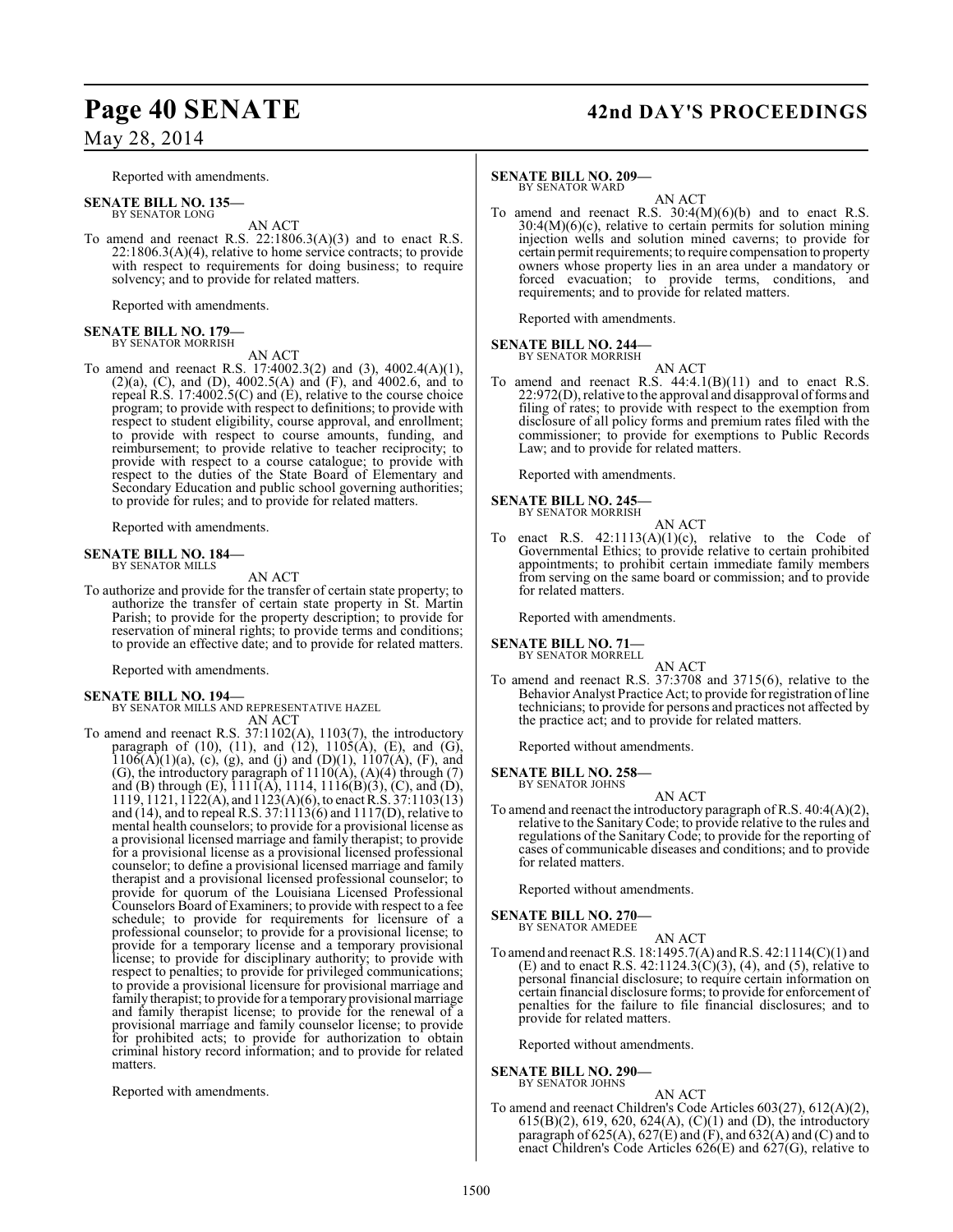# **42nd DAY'S PROCEEDINGS Page 41 SENATE**

#### child in need of care; to provide relative to terms and definitions; to provide relative to child abuse reporting and investigation; to provide with respect to assignment of reports for investigation and assessment; to provide with respect to disposition of reports; to provide relative to procedures for protection of a child; to provide with respect to instanter orders of custody; to provide relative to continued custody hearing and custody order; to provide relative to rights and responsibilities of certain person; to provide relative time for filing of petition; to provide relative to grounds for continued safety plan; and to provide for related matters.

Reported without amendments.

#### **SENATE BILL NO. 556—**

BY SENATORS JOHNS AND THOMPSON

AN ACT To amend and reenact R.S. 40:1006(B), relative to the reporting of prescription monitoring information; to provide for reporting at a frequency to be determined by the Louisiana Board of Pharmacy; and to provide for related matters.

Reported without amendments.

#### **SENATE BILL NO. 54—** BY SENATOR BROOME

AN ACT

To amend and reenact Children's Code Articles 793.1, 793.3 and 793.4, relative to early intervention programs; to authorize the program in East Baton Rouge Parish; to provide certain procedures, terms, conditions and fees; to provide for a method of collecting and depositing fees to fund such early intervention program; and to provide for related matters.

Reported without amendments.

#### **SENATE BILL NO. 185—** BY SENATOR MILLS

AN ACT

To amend and reenact R.S. 28:53(F), relative to emergency certificates; to provide for the use of a copy of the emergency certificate transmitted by facsimile or other electronic device; and to provide for related matters.

Reported without amendments.

#### **SENATE BILL NO. 191—**

BY SENATORS MORRISH AND NEVERS AN ACT

To amend and reenact R.S. 17:2928(B), relative to the school and district accountability system; to require that International Baccalaureate, Advanced Placement, and dual enrollment courses be given equal status and recognition for purposes of determining school performance scores and letter grades; and to provide for related matters.

Reported without amendments.

#### **SENATE BILL NO. 309—**

BY SENATOR BROOME AND REPRESENTATIVES BURFORD, COX,<br>FRANKLIN, HILL, KATRINA JACKSON, LEBAS, JAY MORRIS, SIMON,<br>STOKES, WHITNEY AND WILLMOTT

AN ACT

To amend and reenact R.S. 40:1091, relative to blood samples during pregnancy; to provide for rescreening for HIV and syphilis in the third trimester of pregnancy; to provide obligations of the physician; to provide for an effective date; and to provide for related matters.

Reported without amendments.

# May 28, 2014

#### **SENATE BILL NO. 353** BY SENATOR PEACOCK

AN ACT

To enact R.S. 44:4(48), relative to public records; to exempt certain jury selection records from public records; to exempt personal information of jurors from public records; and to provide for related matters.

Reported without amendments.

#### **SENATE BILL NO. 403—** BY SENATOR MILLS

AN ACT

To enact R.S. 22:1080, relative to third party premium payments; to provide with respect to insurers acceptance of third party premium payments; to require acceptance of premium payments from certain state, federal, or tribal programs or publicly supported charities; and to provide for related matters.

Reported without amendments.

Respectfully submitted, ALFRED W. SPEER Clerk of the House of Representatives

#### **Introduction of Senate Resolutions**

# **SENATE RESOLUTION NO. 175—** BY SENATOR CORTEZ

A RESOLUTION

To urge and request the Louisiana Motor Vehicle Commission to review the application process for each type of license and make necessary changes to streamline the application process that will enhance efficiency while maintaining the integrity of each license granted by the commission.

The resolution was read by title and placed on the Calendar for a second reading.

# **SENATE RESOLUTION NO. 176—** BY SENATOR MORRELL

A RESOLUTION

To commend Leonard Galmon upon receipt of a prestigious Ron Brown Scholarship and upon his acceptance by and plans to attend Yale University.

The resolution was read by title and placed on the Calendar for a second reading.

#### **SENATE RESOLUTION NO. 177—**

BY SENATOR GARY SMITH A RESOLUTION

To commend Larry Bourgeois Jr., upon his retirement after thirtyfour years of extraordinary service at St. Joan of Arc Catholic School in LaPlace, Louisiana.

The resolution was read by title and placed on the Calendar for a second reading.

#### **SENATE RESOLUTION NO. 178—**

BY SENATORS ALLAIN, CORTEZ, GUILLORY, LAFLEUR, MILLS AND PERRY A RESOLUTION

#### To create and provide for the Task Force on Funding the Acadiana Criminalistics Laboratory.

The resolution was read by title and placed on the Calendar for a second reading.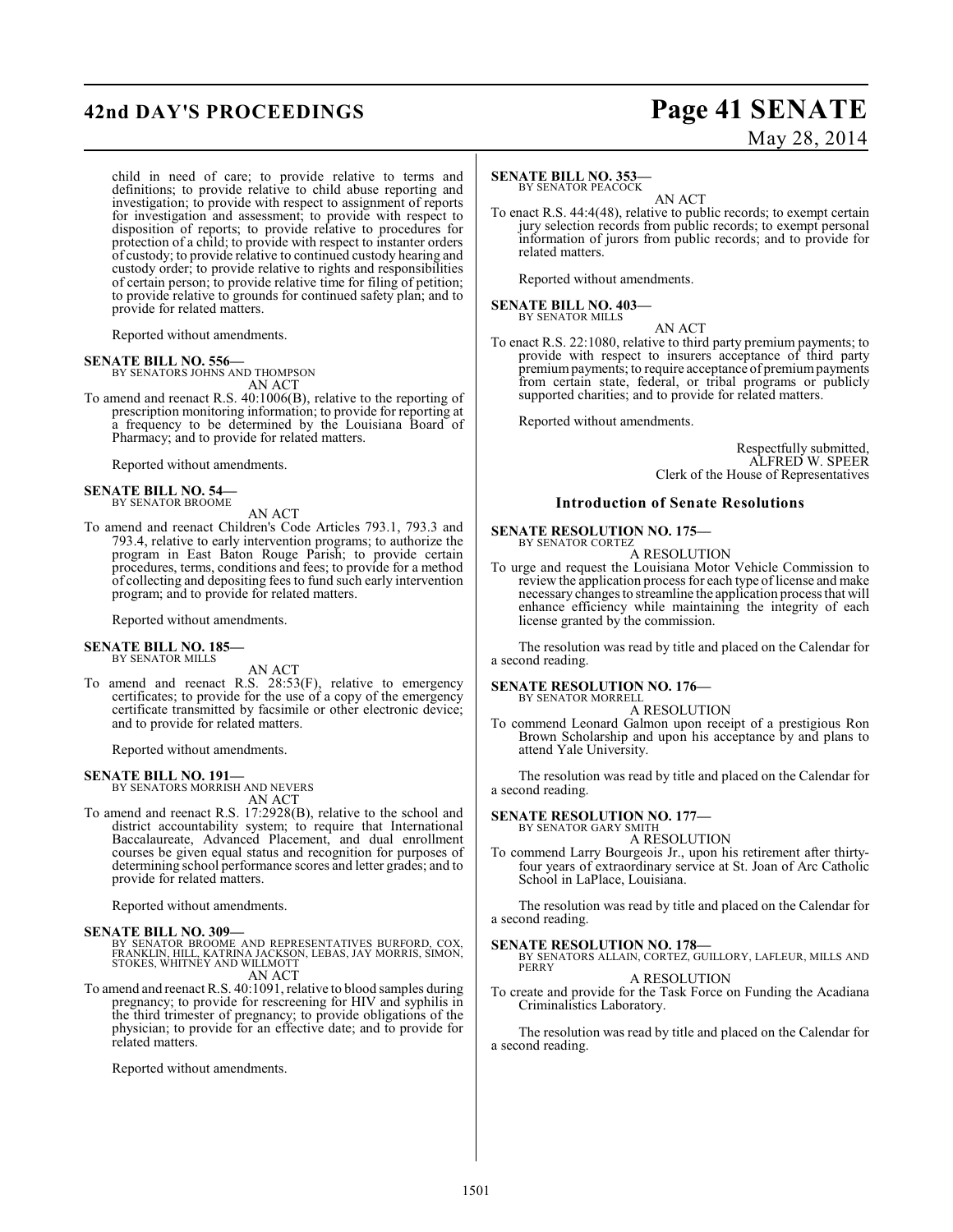## **Introduction of Senate Concurrent Resolutions**

#### **SENATE CONCURRENT RESOLUTION NO. 174—** BY SENATOR ALARIO

A CONCURRENT RESOLUTION

To express the sincere and heartfelt condolences of the Legislature of Louisiana upon the passing of former Louisiana state representative, Terry Wayne Gee Sr.

The resolution was read by title and placed on the Calendar for a second reading.

## **SENATE CONCURRENT RESOLUTION NO. 175—**

BY SENATOR ALARIO A CONCURRENT RESOLUTION

To express the sincere and heartfelt condolences of the Legislature of Louisiana upon the passing of John Maginnis, legendary Louisiana political journalist, publisher, and author.

The resolution was read by title and placed on the Calendar for a second reading.

## **Senate Concurrent Resolutions to be Adopted, Subject to Call**

### **Called from the Calendar**

Senator Guillory asked that Senate Concurrent Resolution No. 171 be called from the Calendar.

### **SENATE CONCURRENT RESOLUTION NO. 171—**

BY SENATOR GUILLORY A CONCURRENT RESOLUTION

To commend posthumously Al J. Ransome for his service to the state of Louisiana and as a pioneer in the field of unemployment compensation cost control management.

The concurrent resolution was read by title. Senator Guillory moved to adopt the Senate Concurrent Resolution.

#### **ROLL CALL**

The roll was called with the following result:

#### YEAS

| Mr. President<br>Adley<br>Allain<br>Amedee<br>Appel<br><b>Broome</b><br>Brown<br><b>Buffington</b><br>Chabert<br>Cortez<br>Erdey<br>Gallot<br>Total - 34<br>Total - 0 | Guillory<br>Heitmeier<br>Johns<br>Kostelka<br>LaFleur<br>Long<br>Mills<br>Morrell<br>Morrish<br>Murray<br><b>Nevers</b><br>Peacock<br><b>NAYS</b><br><b>ABSENT</b> | Perry<br>Peterson<br>Riser<br>Smith, G.<br>Smith, J.<br>Tarver<br>Thompson<br>Walsworth<br>Ward<br>White |
|-----------------------------------------------------------------------------------------------------------------------------------------------------------------------|--------------------------------------------------------------------------------------------------------------------------------------------------------------------|----------------------------------------------------------------------------------------------------------|
| Claitor<br>Crowe<br>Total - 5                                                                                                                                         | Donahue<br>Dorsey-Colomb                                                                                                                                           | Martiny                                                                                                  |

The Chair declared the Senate adopted the Senate Concurrent Resolution and ordered it sent to the House.

# **Page 42 SENATE 42nd DAY'S PROCEEDINGS**

#### **Message from the House**

#### **PASSED SENATE BILLS AND JOINT RESOLUTIONS**

May 28, 2014

To the Honorable President and Members of the Senate:

I am directed to inform your honorable body that the House of Representatives has finally passed the following Senate Bills and Joint Resolutions:

#### **SENATE BILL NO. 401—** BY SENATOR MILLS

AN ACT To enact R.S. 22:1857.1, relative to pharmacies; to provide with respect to third party contracts with pharmacies; and to provide for related matters.

Reported with amendments.

**SENATE BILL NO. 432—**<br>BY SENATORS BUFFINGTON, ADLEY, ALARIO, ALLAIN, AMEDEE,<br>APPEL, BROOME, CLAITOR, CORTEZ, CROWE, DORSEY-COLOMB,<br>ERDEY, GUILLORY, HEITMEIER, JOHNS, KOSTELKA, LAFLEUR,<br>LONG, MARTINY, MILLS, MORRELL, MURRA

AN ACT

To amend and reenact Chapter 23 of Title 46 of the Louisiana Revised Statutes of 1950, comprised of R.S. 46:1951 through 1959, relative to service dogs for persons with disabilities; to provide for definitions; to provide relative to the full and equal use of public and commercial facilities by persons with disabilities and their service dogs; to provide relative to full and equal use of housing accommodations by persons with disabilities and their service dogs; to provide relative to service dog trainers and their rights and liabilities; to provide relative to penalties for the injury or interference with a service dog; and to provide for related matters.

Reported with amendments.

# **SENATE BILL NO. 456—** BY SENATOR ALLAIN

AN ACT

To amend and reenact R.S. 42:1119(B)(2)(b)(i), relative to the Code of Governmental Ethics; to provide for the applicability of the nepotism provisions to hospital service districts; and to provide for related matters.

Reported with amendments.

## **SENATE BILL NO. 516—**

BY SENATORS BUFFINGTON, DORSEY-COLOMB, GUILLORY AND MILLS AND REPRESENTATIVE STUART BISHOP AN ACT

To enact Part VII of Chapter 15 of Title 37 of the Louisiana Revised Statutes of 1950, to be comprised of R.S. 37:1360.81 through 1360.91, relative to direct primary care; to provide for definitions; to provide for prohibitions on discrimination; to provide for direct fees; to provide for prohibited and authorized practices; to provide for acceptance and discontinuation of patients; to provide exemptions from state insurance laws; to provide for business conduct; to provide for annual reports; to provide for violations and penalties; to provide for rules and regulations; and to provide for related matters.

Reported with amendments.

#### **SENATE BILL NO. 532—**

BY SENATORS GUILLORY, ADLEY, ALARIO, APPEL, BROOME,<br>BROWN, BUFFINGTON, CLAITOR, CORTEZ, CROWE, DORSEY-<br>COLOMB, ERDEY, JOHNS, LONG, MARTINY, MILLS, MORRELL,<br>MORRISH, MURRAY, NEVERS, PÉACOCK, PÉRRY, RISER, GARY<br>SMITH, JOHN S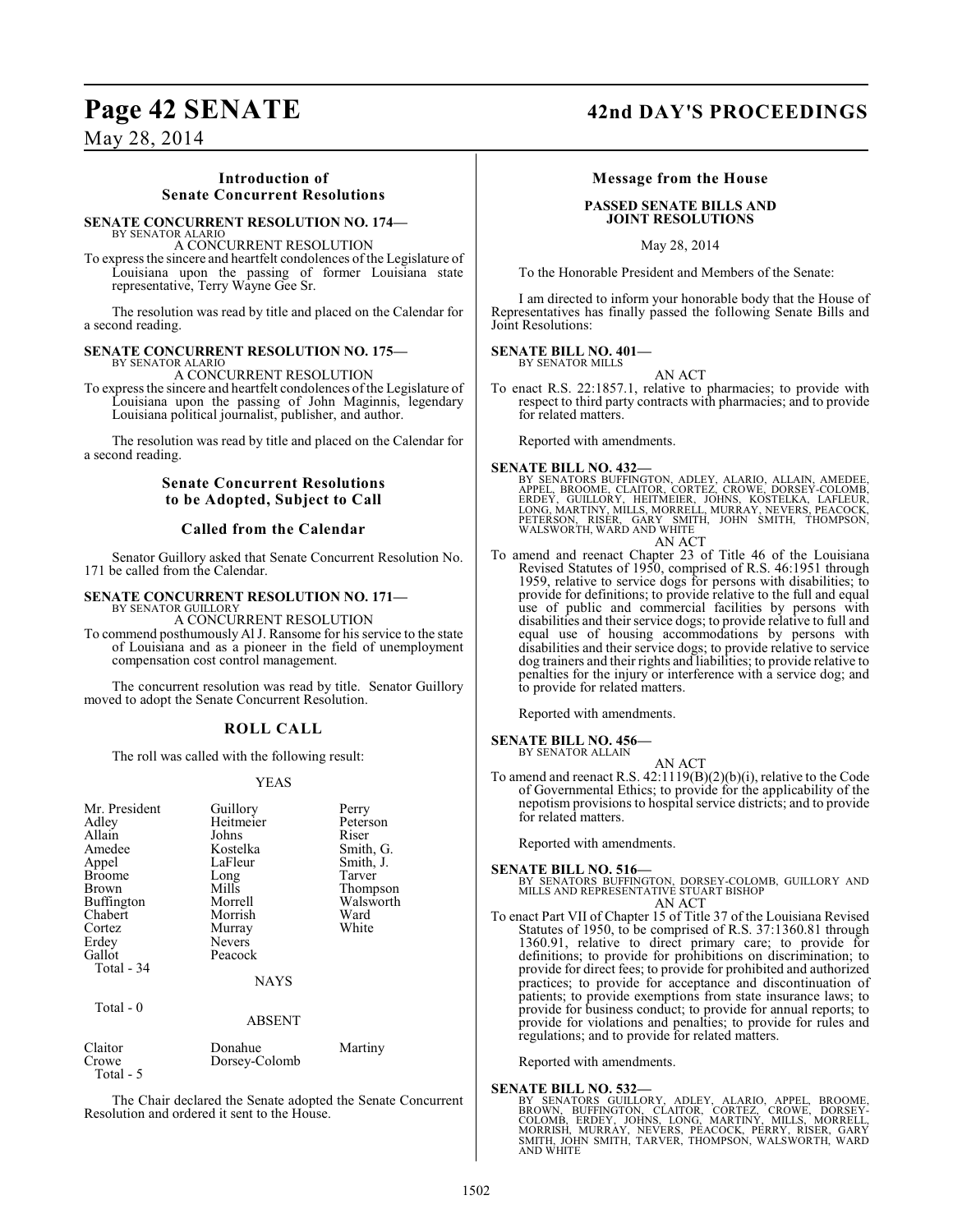# **42nd DAY'S PROCEEDINGS Page 43 SENATE**

#### AN ACT

To enact Chapter 33-B of Title 13 of the Louisiana Revised Statutes of 1950, to be comprised of R.S. 13:5361 through 5367, to provide relative to the Veterans Court program; to provide for the creation; to provide for the goals; to provide definitions; to provide for the Veterans Court probation program; to provide for veteran indicator documents; and to provide for related matters.

Reported with amendments.

# **SENATE BILL NO. 585—** BY SENATOR MILLS

AN ACT

To enact R.S. 30:4(N), relative to solution-mined cavern permits; to require public notice for certain solution-mined cavern permits in Vermilion and Iberia parishes; to require a public hearing for permits to drill, expand, operate, convert, or alter certain solution-mined caverns; to provide terms, conditions, and requirements; and to provide for related matters.

Reported with amendments.

## **SENATE BILL NO. 586—**

BY SENATORS DORSEY-COLOMB, BROOME, BUFFINGTON AND JOHNS

AN ACT

To amend and reenact Children's Code Articles 1217, 1239, 1255, 1282.3, 1283.14, 1284.3, 1285.14 and R.S. 15:87.1(C)(1) and to enact R.S. 14:46.4, relative to children; to provide relative to adoptions; to prohibit the re-homing of a child; to provide certain definitions, terms, conditions, procedures, prohibitions, crimes, penalties, and effects; and to provide for related matters.

Reported with amendments.

Respectfully submitted, ALFRED W. SPEER Clerk of the House of Representatives

#### **Petitions, Memorials and Communications**

The following petitions, memorials and communications were received and read:

#### **STATE OF LOUISIANA DIVISION OF ADMINISTRATION OFFICE OF THE COMMISSIONER**

#### May 12, 2014

The Honorable John A. Alario Jr., President Louisiana State Senate Post Office Box 94183 Baton Rouge, LA 70804-9183

Dear Senator Alario:

In accordance with Louisiana Revised Statute 42:803, I have appointed Ms. Susan T. West as

Interim Chief Executive Officer of the Office of Group Benefits.

In that regard, I hereby acknowledge the following appointment to the Division of Administration and submit to you the name for consideration of Senate confirmation as required by law.

INTERIM CHIEF EXECUTIVE OFFICER (Effective January 24, 2014) Ms. Susan T. West 7389 Florida Blvd., Suite 400 Baton Rouge, LA 70806

# May 28, 2014

Thank you in advance for your attention to this important matter, and please contact me should you have any questions or need additional information.

> Sincerely, KRISTY H. NICHOLS Commissioner of Administration

#### **LOUISIANA DEPARTMENT OF AGRICULTURE & FORESTRY**

April 7, 2014

The Honorable John Alario President of the Louisiana Senate P.O. Box 94183 Baton Rouge, LA 70804

Re: Appointment of Member to the Louisiana Board of Animal Health

Dear President Alario:

Pursuant to the authority granted to me as set forth in Louisiana Revised Statute 3:2091, I have appointed the following individual to the Louisiana Board of Animal Health and, therefore, respectfully request the consent of the Senate.

Mr. Thomas B. Early 11225 Highway 1077 Folsom, LA 70437 LA Thoroughbred Breeders Association APPOINTED: March 6, 2014 TERM: Concurrent VICE: McFadden

I am confident that Mr. Early meets the qualifications required by law and will serve the State of Louisiana and the Louisiana Board of Animal Health. Hence, I submit his name for consideration of confirmation by the Senate. Thank you.

> Respectfully yours, MIKE STRAIN DVM Commissioner

#### **LOUISIANA DEPARTMENT OF AGRICULTURE & FORESTRY**

April 2, 2014

The Honorable John Alario President of the Louisiana Senate P.O. Box 94183 Baton Rouge, LA 70804

Re: Appointment of Members to the Boll Weevil Eradication Commission

Dear President Alario:

Pursuant to the authority granted to me as set forth in La. R.S. 3:1604, I have appointed Luke Randall Sayes as an alternate member of the Boll Weevil Eradication Commission and, therefore, respectfully request the consent of the Senate.

Mr. Luke Randall Sayes 2928 Effie Highway Deville, La 71328 LA Cotton & Grain Assoc. Alternate APPOINTED: July 17, 2013 TERM: Concurrent VICE: W. Gutherie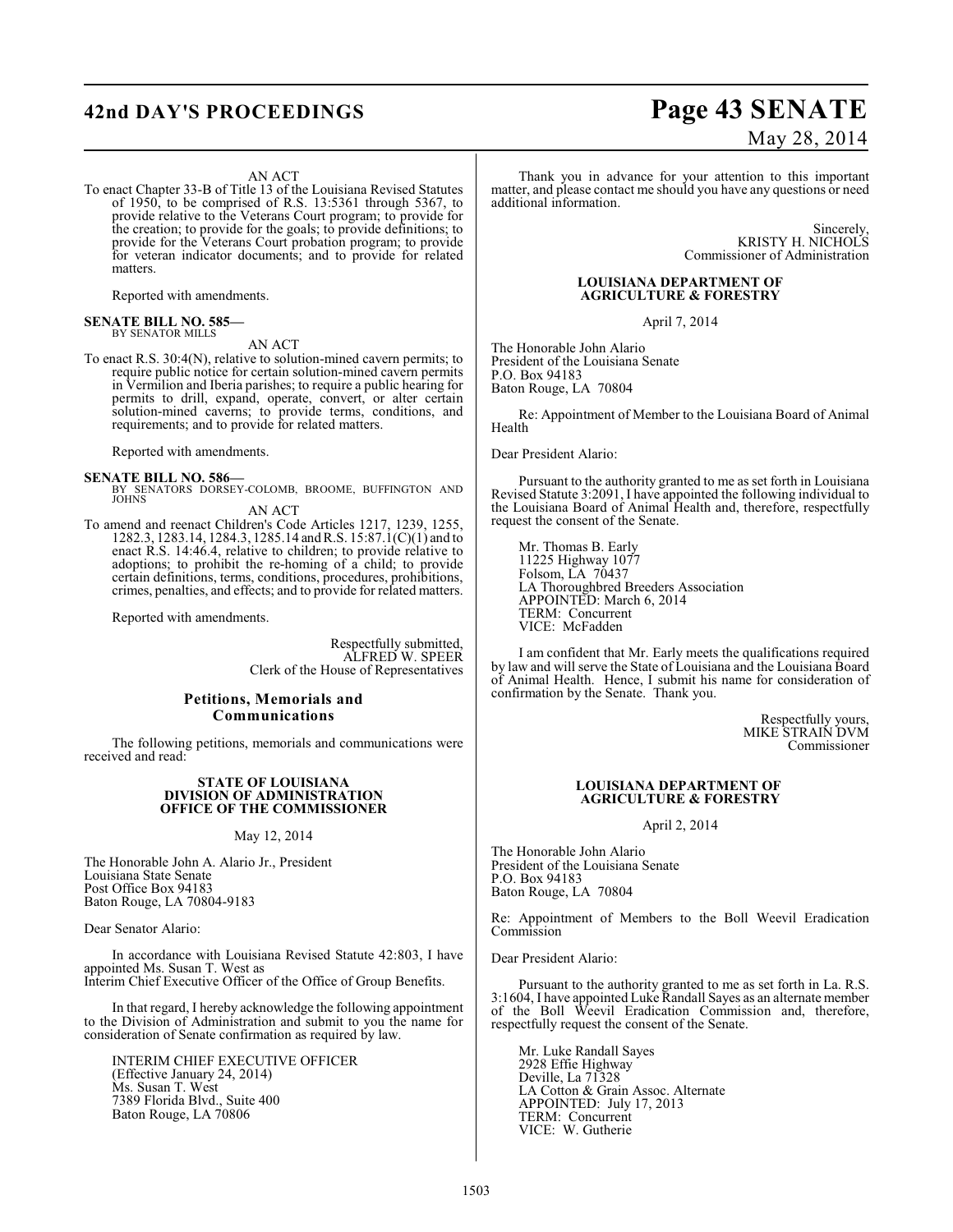# **Page 44 SENATE 42nd DAY'S PROCEEDINGS**

## May 28, 2014

I am confident that Mr. Sayes meets the qualifications required by law and will serve the State of Louisiana and the Boll Weevil Eradication Commission honorably. Hence, I submit his name for consideration of confirmation by the Senate. Thank you.

> Respectfully yours, MIKE STRAIN DVM Commissioner

#### **LOUISIANA DEPARTMENT OF AGRICULTURE & FORESTRY**

April 7, 2014

The Honorable John Alario President, Louisiana State Senate P.O. Box 94183 Baton Rouge, LA 70804

Re: Appointment of Members to the Louisiana Horticulture Commission

Dear President Alario:

Pursuant to the authority granted to me as set forth in La. R.S. 3:3801, I have appointed the following individuals as members of the Louisiana Horticulture Commission.

Mr. Harold Tani 902 Beau Chene Drive Mandeville, La 70471 Wholesale Florist APPOINTED: March 24, 2014 TERM: December 31, 2017 VICE: self

Mr. Chad Danos 376 Riverlon Avenue Baton Rouge, LA 70806 Landscape Architect APPOINTED: March 24, 2014 TERM: December 31, 2017 VICE: self

I am confident that each individual meets the qualifications required by law and will serve the State of Louisiana and this board or commission honorably. Hence, I submit their names for consideration of confirmation by the Senate. Thank you.

> Respectfully yours, MIKE STRAIN DVM Commissioner

#### **LOUISIANA DEPARTMENT OF AGRICULTURE & FORESTRY**

#### April 15, 2014

The Honorable John Alario President of the Senate-State of Louisiana P.O. Box 94183 Baton Rouge, LA 70804

Re: Appointment of the Director of the Commission of Weights and Measures

Dear President Alario:

In accordance with the authority granted to me as set forth in La. R.S. 3:4603(I), I have appointed Dr. Stephen O. Sessums as Director of the Commission of Weights and Measures within the Louisiana Department of Agriculture and Forestry and, therefore, respectfully request the required consent of the Senate.

Stephen O. Sessums, M.D. 7763 Copperfield Court Baton Rouge, LA 70808

I am confident that this gentleman meets the qualifications required by law and will serve the State of Louisiana and the Department of Agriculture and Forestry honorably. Hence, I submit his name for consideration of confirmation by the Senate. Thank you.

> Respectfully yours, MIKE STRAIN DVM Commissioner

#### **UNITED HOUMA NATION**

June 7, 2013

The Honorable John A. Alario President, Louisiana Senate Post Office Box 94183 Baton Rouge, LA 70804

Dear Senator Alario and Members of the Louisiana Senate:

Pursuant to RS25:652 of the Regular Session concerning the restructuring of CODOFIL, the United Houma Nation has appointed Jamie Billiot to serve on the CODOFIL board.

In that regard, I hereby acknowledge the following appointment and submit to you the name for consideration of Senate confirmation as required by law.

(EFFECTIVE June 7, 2013) Jamie Billiot 6789 Shrimpers Row Dulac, LA 70353

Thank you in advance for your attention to this important matter, and please contact me should you have any questions or need additional information.

> Sincerely, THOMAS DARDAR JR. Principal Chief

#### **LAFAYETTE CONSOLIDATED GOVERNMENT LE CENTRE INTERNATIONAL DE LAFAYETTE**

June 13, 2013

The Honorable John A. Alario President, Louisiana Senate Post Office Box 94183 Baton Rouge, LA 70804

Dear Senator Alario and Members of the Louisiana Senate,

Pursuant to RS25:652 of the Regular Session concerning the restructuring of CODOFIL, Le Centre International de Lafayette would like to submit his appointment to you.

We had previously appointed Zachary Richard to serve on the CODOFIL board. However, Mr. Richard recently tendered his resignation to the Chairman of CODOFIL.

Therefore, I hereby acknowledge the following appointment and submit to you the name for consideration of Senate confirmation as required by law.

(EFFECTIVE June 13, 2013) Rachel DeCuir 506 Cedar St. Lafayette, Louisiana 70501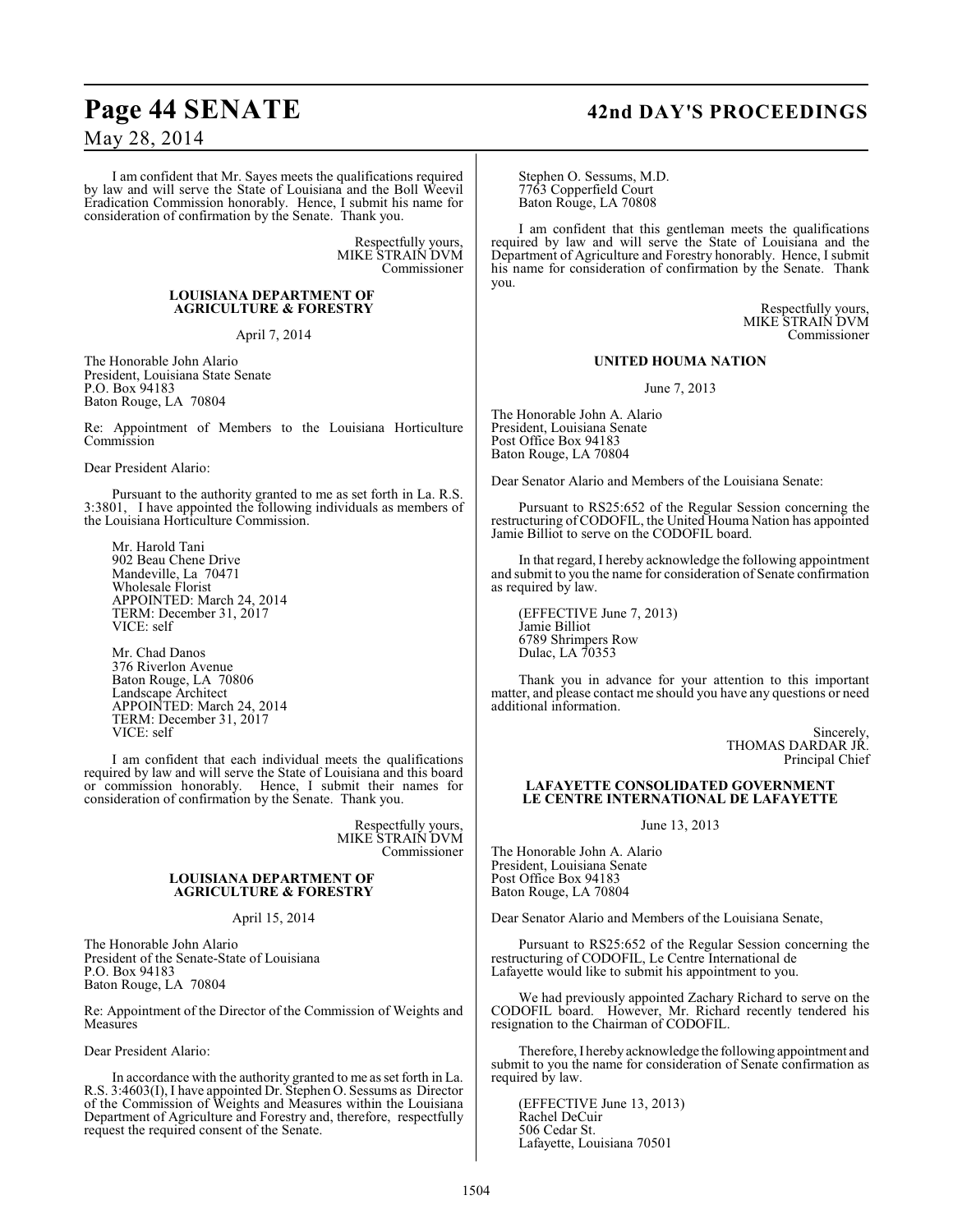# **42nd DAY'S PROCEEDINGS Page 45 SENATE**

# May 28, 2014

Thank you in advance for your attention to this important matter. Please contact me should you have any questions or need additional information.

> Sincerely, PHILIPPE GUSTIN Director

#### **LOUISIANA CULTURAL ECONOMY FOUNDATION**

June 25, 2013

The Honorable John A. Alario President, Louisiana Senate P.O. Box 94183 Baton Rouge, LA 70804

Dear Senator Alario and Members of the Louisiana Senate,

Pursuant to RS25:652 of the Regular Session concerning the restructuring of CODOFIL, the Louisiana Cultural Economy Foundation has appointed Mavis Frugé to serve on the CODOFIL board.

In that regard, I hereby acknowledge the following appointment and submit to you the name for consideration of Senate confirmation as required by law.

(Effective June 25, 2013) Mavis Frugé 860 Seven Arpents Rd. Arnaudville LA 70512

Thank you in advance for your attention to this important matter, and please contact me should youhave any questions or need additional information.

> Sincerely, AIMEE SMALLWOOD CEO

## **LOUISIANA STATE BAR ASSOCIATION**

July 12, 2013

The Honorable John A. Alario President, Louisiana Senate P.O. Box 94183 Baton Rouge, LA 70804

Dear Senator Alario and Members of the Louisiana Senate,

Pursuant to RS25:652 of the Regular Session concerning the restructuring of CODOFIL, the Francophone Section of the Louisiana State Bar Association has appointed John Hernandez to serve on the CODOFIL board.

In that regard, I hereby acknowledge the following appointment and submit to you the name for consideration of Senate confirmation as required by law.

(EFFECTIVE July 10, 2013) John Hernandez Jr. 321 W. Main St. Lafayette, LA 70501

Thank you in advance for your attention to this important matter, and please contact me should you have any questions or need additional information.

> Sincerely, WARREN A. PERRIN Chairman, Francophone Section

#### **THE CITY OF NEW ORLEANS**

June 7, 2013

The Honorable John A. Alario President, Louisiana Senate P.O. Box 94183 Baton Rouge, LA 70804

Dear President Alario and Members of the Louisiana Senate:

Pursuant to RS25:652 of the Regular Session concerning the restructuring of CODOFIL, the Mayor of New Orleans has appointed Brooke Smith to serve on the CODOFIL board.

In that regard, I hereby acknowledge the following appointment and submit to you the name for consideration of Senate confirmation as required by law.

Brooke Smith Office of Mayor Mitch Landrieu 1300 Perdido St., Ste. 2E04 New Orleans, LA 70112

Thank you in advance for your attention to this important matter, and please contact me should you have any questions or need additional information.

> Sincerely, MITCHELL J. LANDRIEU Mayor

#### **STATE OF LOUISIANA SENATE**

June 7, 2013

The Honorable John A. Alario Jr., President Louisiana State Senate Post Office Box 94183 Baton Rouge, LA 70804-9183

Dear Senator Alario and members of the Louisiana State Senate:

Pursuant to R.S. 25:651 et seq., the Louisiana section of the Assemblée des Parlementaires Francophones has appointed Ms. Susan Spillman, Mr. Tony Zaunbrecher, to serve on the CODOFIL board.

In that regard, I hereby acknowledge the following appointments and submit to you the names for consideration of Senate confirmation as required by law.

Dr. Susan Spillman Department of French Xavier University One Drexel Dr. New Orleans, LA 70125

Mr. Anthony "Tony" Zaunbrecher P.O. Box 27 Hayes, LA 70646

Thank you in advance for your attention to this important matter. Please contact me should you have any questions or need additional information.

> Sincerely, ERIC LAFLEUR Senator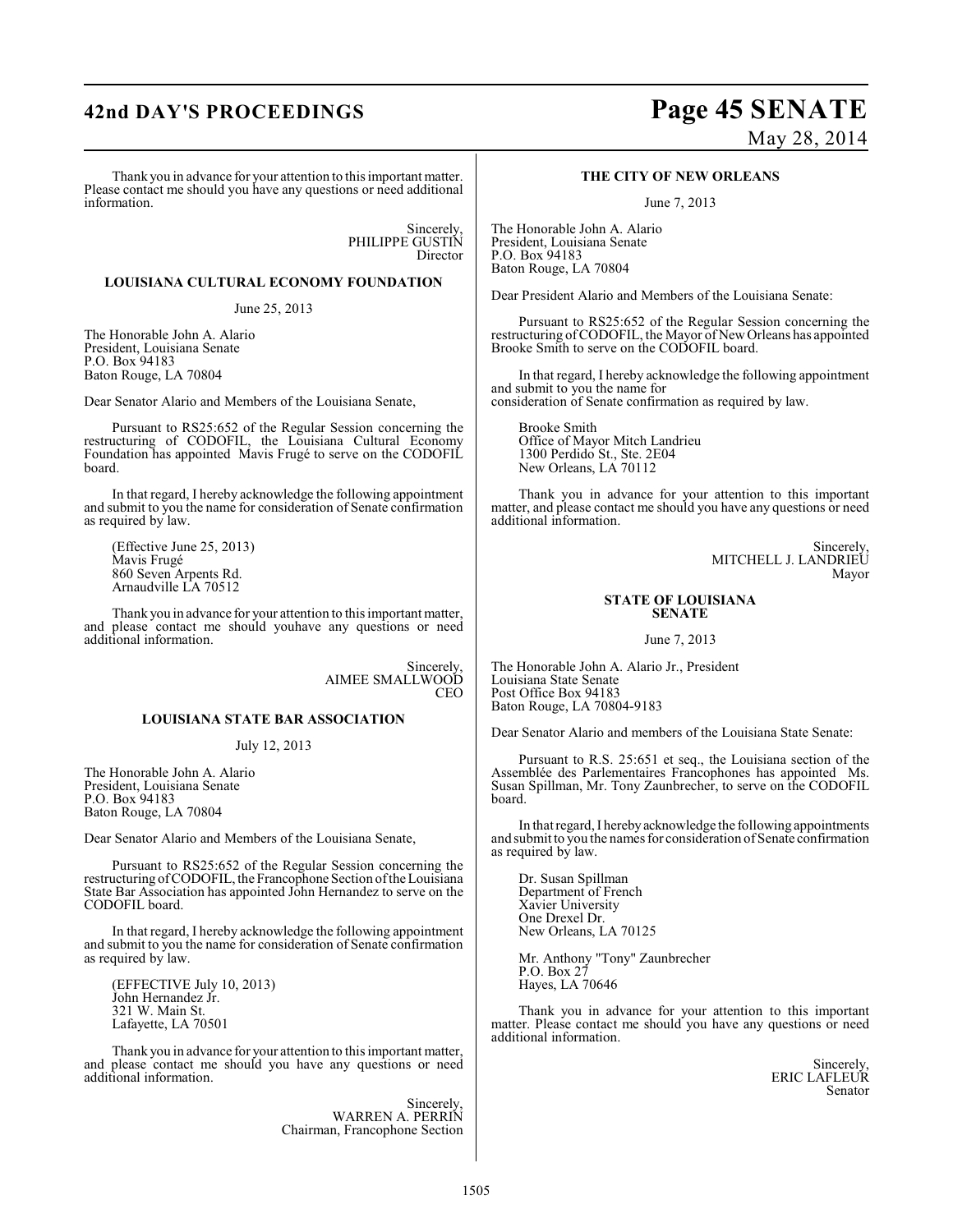# **Page 46 SENATE 42nd DAY'S PROCEEDINGS**

May 28, 2014

#### **FLORIDA PARISHES JUVENILE JUSTICE COMMISSION**

August 2, 2013

Honorable John A. Alario Jr., President Louisiana State Senate Post Office Box 94183 Baton Rouge, LA 70804-9183

Re: Florida Parishes Juvenile Justice Commission

Dear Senator Alario:

Pursuant to R. S. 15:1094.1(A), Gregg Briese was appointed by the judges of the Twenty-Second Judicial District to serve as a commissioner on the Florida Parishes Juvenile Justice Commission.

In that regard, I hereby acknowledge the following appointment and submit to you the name for consideration of Senate confirmation as required by law.

Gregg Briese 25355 Fairgrounds Blvd. Bush, LA 70431 Appointed by 22nd JD Judges Appointed: June 7, 2013 Term: June 6, 2017 Vice: Ronald Bell

Thank you in advance for your attention to this important matter. Please contact me should you have any questions or need additional information.

> Sincerely, TONIA DELEON Secretary

### **FLORIDA PARISHES JUVENILE JUSTICE COMMISSION**

August 2, 2013

Honorable John A. Alario Jr., President Louisiana State Senate Post Office Box 94183 Baton Rouge, LA 70804-9183

Re: Florida Parishes Juvenile Justice Commission

Dear Senator Alario:

Pursuant to R. S. 15:1094.1(A), Bo Coxen was appointed by the judges of the Twenty-First Judicial District to serve as a commissioner on the Florida Parishes Juvenile Justice Commission.

In that regard, I hereby acknowledge the following appointment and submit to you the name for consideration of Senate confirmation as required by law.

Bo Coxen P.O. Box 788 Amite, LA 70422 Appointed by 21st Judicial Judges Appointed: June 7, 2013 Term: June 6, 2017 Vice: Peggy Hoover

Thank you in advance for your attention to this important matter. Please contact me should you have any questions or need additional information.

> Sincerely, TONIA DELEON **Secretary**

#### **FLORIDA PARISHES JUVENILE JUSTICE COMMISSION**

August 2, 2013

Honorable John A. Alario Jr., President Louisiana State Senate Post Office Box 94183 Baton Rouge, LA 70804-9183

Re: Florida Parishes Juvenile Justice Commission

Dear Senator Alario:

Pursuant to R. S. 15:1094.1(A), David M. Duke was appointed jointly by the judges of the city courts of the municipalities of Bogalusa and Slidell to serve as a commissioner on the Florida Parishes Juvenile Justice Commission.

In that regard, I hereby acknowledge the following appointment and submit to you the name for consideration of Senate confirmation as required by law.

David M. Duke P.O. Box 1179 Bogalusa, LA 70429 Appointed jointly by Bogalusa and Slidell City Courts Appointed: June 7, 2013 Term: June 6, 2017 Vice: Joseph P. Harvin

Thank you in advance for your attention to this important matter. Please contact me should you have any questions or need additional information.

> Sincerely, TONIA DELEON Secretary

#### **FLORIDA PARISHES JUVENILE JUSTICE COMMISSION**

August 2, 2013

Honorable John A. Alario Jr., President Louisiana State Senate Post Office Box 94183 Baton Rouge, LA 70804-9183

Re: Florida Parishes Juvenile Justice Commission

Dear Senator Alario:

Pursuant to R. S. 15:1094.1(A), Michael B. Forbes was appointed by the district attorneyof the Twenty-First Judicial District to serve as a commissioner on the Florida Parishes Juvenile Justice Commission.

In that regard, I hereby acknowledge the following appointment and submit to you the name for consideration of Senate confirmation as required by law.

Michael B. Forbes 217 East Charles St. Hammond, LA 70401 Appointed by 21st JD District Attorney Appointed: June 7, 2013 Term: June 6, 2017 Vice: Self

Thank you in advance for your attention to this important matter. Please contact me should you have any questions or need additional information.

> Sincerely, TONIA DELEON Secretary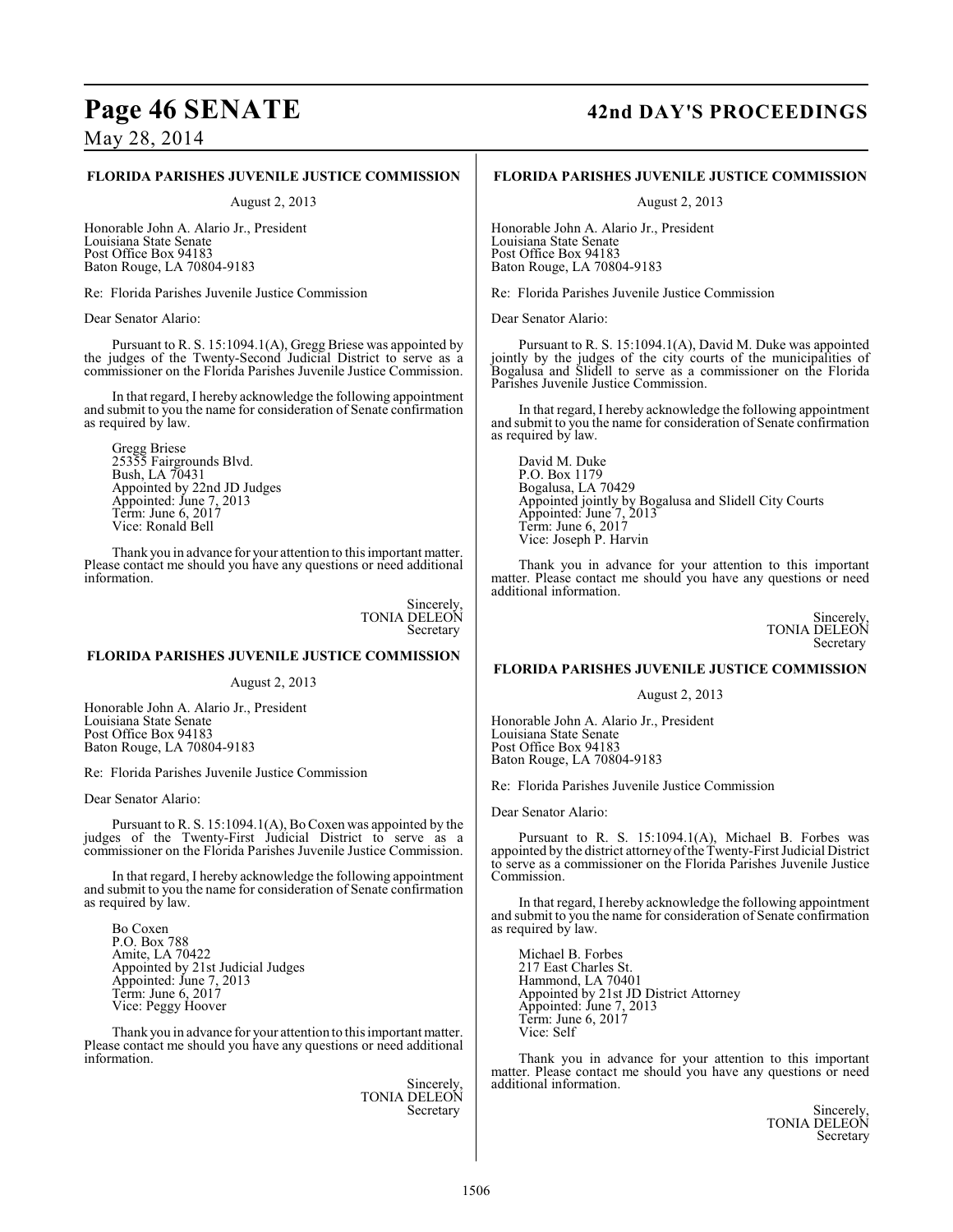# **42nd DAY'S PROCEEDINGS Page 47 SENATE**

# May 28, 2014

#### **FLORIDA PARISHES JUVENILE JUSTICE COMMISSION**

August 2, 2013

Honorable John A. Alario Jr., President Louisiana State Senate Post Office Box 94183 Baton Rouge, LA 70804-9183

Re: Florida Parishes Juvenile Justice Commission

Dear Senator Alario:

Pursuant to R. S. 15:1094.1(A), Alton B. Lewis was appointed by the judges of the Twenty-First Judicial District to serve as a commissioner on the Florida Parishes Juvenile Justice Commission.

In that regard, I hereby acknowledge the following appointment and submit to you the name for consideration of Senate confirmation as required by law.

Alton B. Lewis P.O. Box 2009 Hammond, LA 70404 Appointed by 21st Judicial Judges Appointed: June 7, 2013 Term: June 06, 2017 Vice: Paul Johnson

Thank you in advance for your attention to this important matter. Please contact me should you have any questions or need additional information.

> Sincerely, TONIA DELEON Secretary

#### **FLORIDA PARISHES JUVENILE JUSTICE COMMISSION**

August 2, 2013

Honorable John A. Alario Jr., President Louisiana State Senate Post Office Box 94183 Baton Rouge, LA 70804-9183

Re: Florida Parishes Juvenile Justice Commission

Dear Senator Alario:

Pursuant to R. S. 15:1094.1(A), Erica D. Williams was appointed jointly by the judges of the city courts of the municipalities of Denham Springs and Hammond to serve as a commissioner on the Florida Parishes Juvenile Justice Commission.

In that regard, I hereby acknowledge the following appointment and submit to you the name for consideration of Senate confirmation as required by law.

Erica D. Williams P.O. Box 1794 Hammond, LA 70404 Appointed jointly by Denham Springs and Hammond City **Courts** Appointed: June 7, 2013 Term: June 6, 2017 Vice: Kay Easley

Thank you in advance for your attention to this important matter. Please contact me should you have any questions or need additional information.

> Sincerely, TONIA DELEON Secretary

#### **ST. LANDRY PARISH COUNCIL**

May 23, 2013

The Honorable John A. Alario Jr., President Louisiana State Senate Post Office Box 94183 Baton Rouge, LA 70804-9183

Dear Senator Alario,

In accordance with Louisiana R.S. 34:1451, the governing authority of the St. Landry Parish Government has appointed Mr. Senic M. Batiste as a member of the Greater Krotz Springs Commission.

In that regard, I hereby acknowledge the following appointment and submit to you the name for consideration of Senate confirmation as required by law.

(Effective June 7, 2013) Mr. Senic M. Batiste 831 S. Market St. Opelousas, LA 70570 Vice: Alphonse Frilot Term: Pleasure

Thank you in advance for your attention to this important matter, and please contact me should you have any questions or need additional information.

> Sincerely, ARLISSA TAYLOR Clerk

#### **ST. LANDRY PARISH COUNCIL**

May 23, 2013

The Honorable John A. Alario Jr., President Louisiana State Senate Post Office Box 94183 Baton Rouge, LA 70804-9183

Dear Senator Alario,

In accordance with Louisiana R.S. 34:1451, the governing authority of the St. Landry Parish Government has appointed Mr. Dallas Leger as a member of the Greater Krotz Springs Commission.

In that regard, I hereby acknowledge the following appointment and submit to you the name for consideration of Senate confirmation as required by law.

(Effective June 7, 2013) Mr. Dallas Leger P.O. Box 331 Washington, LA 70589 Vice: Arlen Lafleur Term: Pleasure

Thank you in advance for your attention to this important matter, and please contact me should you have any questions or need additional information.

> Sincerely, ARLISSA TAYLOR Clerk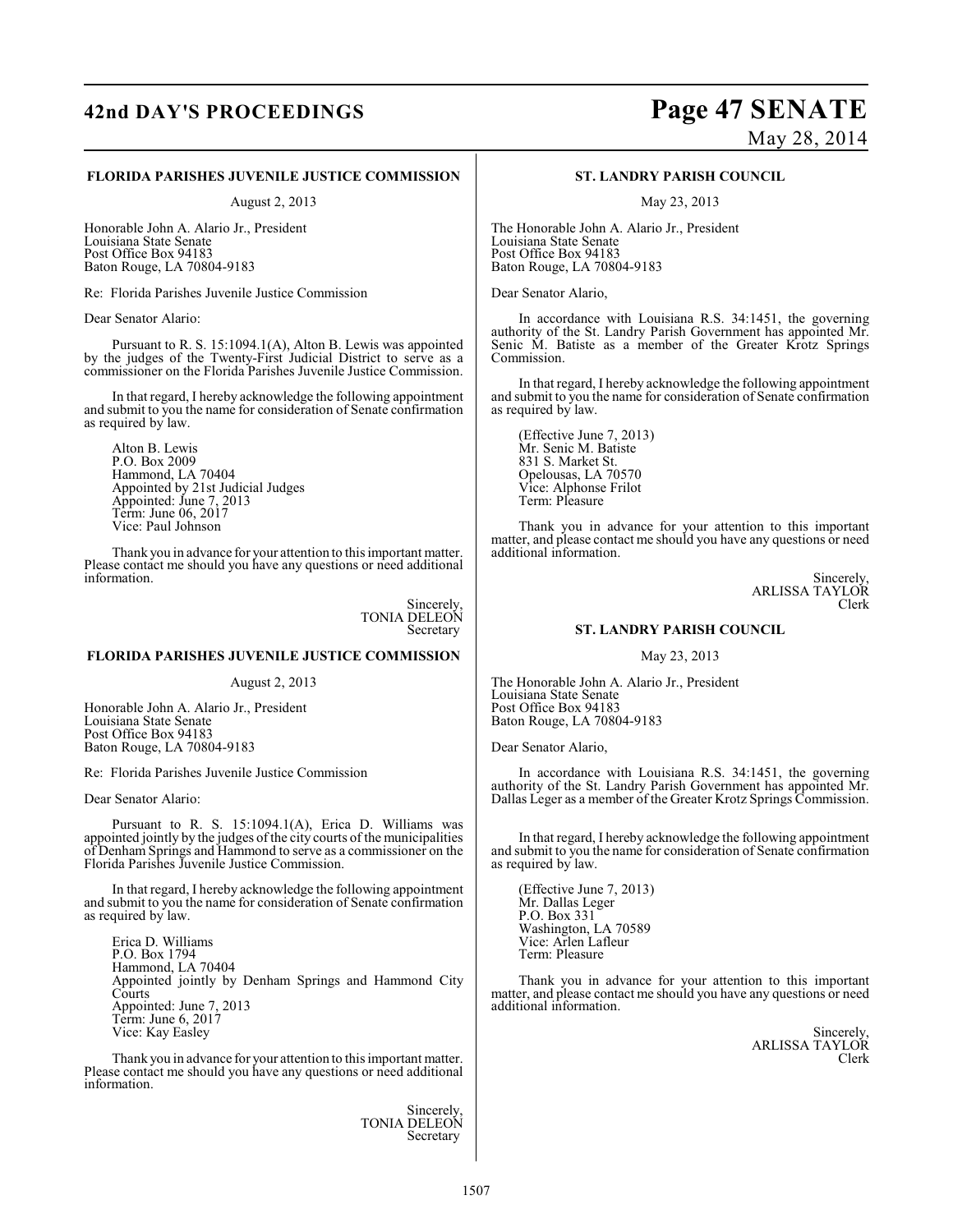## **Page 48 SENATE 42nd DAY'S PROCEEDINGS**

May 28, 2014

#### **ST. LANDRY PARISH COUNCIL**

May 23, 2013

The Honorable John A. Alario Jr., President Louisiana State Senate Post Office Box 94183 Baton Rouge, LA 70804-9183

Dear Senator Alario:

In accordance with Louisiana R.S. 34:1451, the governing authority of the St. Landry Parish Government has appointed Mr. Malcolm Tommy McMillan as a member of the Greater Krotz Springs Commission.

In that regard, I hereby acknowledge the following appointment and submit to you the name for consideration of Senate confirmation as required by law.

(Effective June 7, 2013) Mr. Malcolm Tommy McMillan 140 Matte Ln. Opelousas, LA 70570 Vice: self Term: Pleasure

Thank you in advance for your attention to this important matter, and please contact me should you have any questions or need additional information.

> Sincerely, ARLISSA TAYLOR Clerk

#### **ST. LANDRY PARISH MUNICIPAL ASSOCIATION**

#### May 28, 2013

The Honorable John A. Alario Jr., President Louisiana State Senate Post Office Box 94183 Baton Rouge, LA 70804-9183

Dear Senator Alario:

In accordance with Louisiana R.S. 34:1451, the governing authority of the St. Landry Parish Municipal Association has appointed Mr. John Kirtley Soileau as a member of the Greater Krotz Springs Port Commission.

In that regard, I hereby acknowledge the following appointment and submit to you the name for consideration of Senate confirmation as required by law.

(Effective June 7, 2013) Mr. John Kirtley Soileau P.O. Box 292 Washington, LA 70589 Vice: Self Term: Pleasure

Thank you in advance for your attention to this important matter, and please contact me should you have any questions or need additional information.

> Sincerely, CARROLL SNYDER President

#### **ST. LANDRY PARISH MUNICIPAL ASSOCIATION**

#### May 28, 2013

The Honorable John A. Alario Jr., President Louisiana State Senate

Post Office Box 94183 Baton Rouge, LA 70804-9183

Dear Senator Alario:

In accordance with Louisiana R.S. 34:1451, the governing authority of the St. Landry Parish Municipal Association has appointed Mr. Michael Thibodeaux as a member of the Greater Krotz Springs Port Commission.

In that regard, I hereby acknowledge the following appointment and submit to you the name for consideration of Senate confirmation as required by law.

(Effective June 7, 2013) Mr. Michael Thibodeaux 530 Perry Ln. Opelousas, LA 70570 Vice: Self Term: Pleasure

Thank you in advance for your attention to this important matter, and please contact me should you have any questions or need additional information.

> Sincerely, CARROLL SNYDER President

#### **CITY OF EUNICE**

May 28, 2013

The Honorable John A. Alario Jr., President Louisiana State Senate Post Office Box 94183 Baton Rouge, LA 70804-9183

Dear Senator Alario:

In accordance with Louisiana R.S. 34:1451, the governing authority of the City of Eunice has reappointed Ms. Cheryl Carter as a member of the Greater Krotz Springs Port Commission.

In thatregard, I hereby acknowledge the following appointment and submit to you the name for consideration of Senate confirmation as required by law.

(Effective June 8, 2013) Ms. Cheryl Carter 650 Nimitz St. Eunice, LA 70535 Vice: Self Term: Pleasure

Thank you in advance for your attention to this important matter, and please contact me should you have any questions or need additional information.

> Sincerely, CLAUD "RUSTY" MOODY Mayor

#### **CITY OF EUNICE**

#### May 28, 2013

The Honorable John A. Alario Jr., President Louisiana State Senate Post Office Box 94183 Baton Rouge, LA 70804-9183

Dear Senator Alario:

In accordance with Louisiana R.S. 34:1451, the governing authority of the City of Eunice has reappointed Mr. William Allen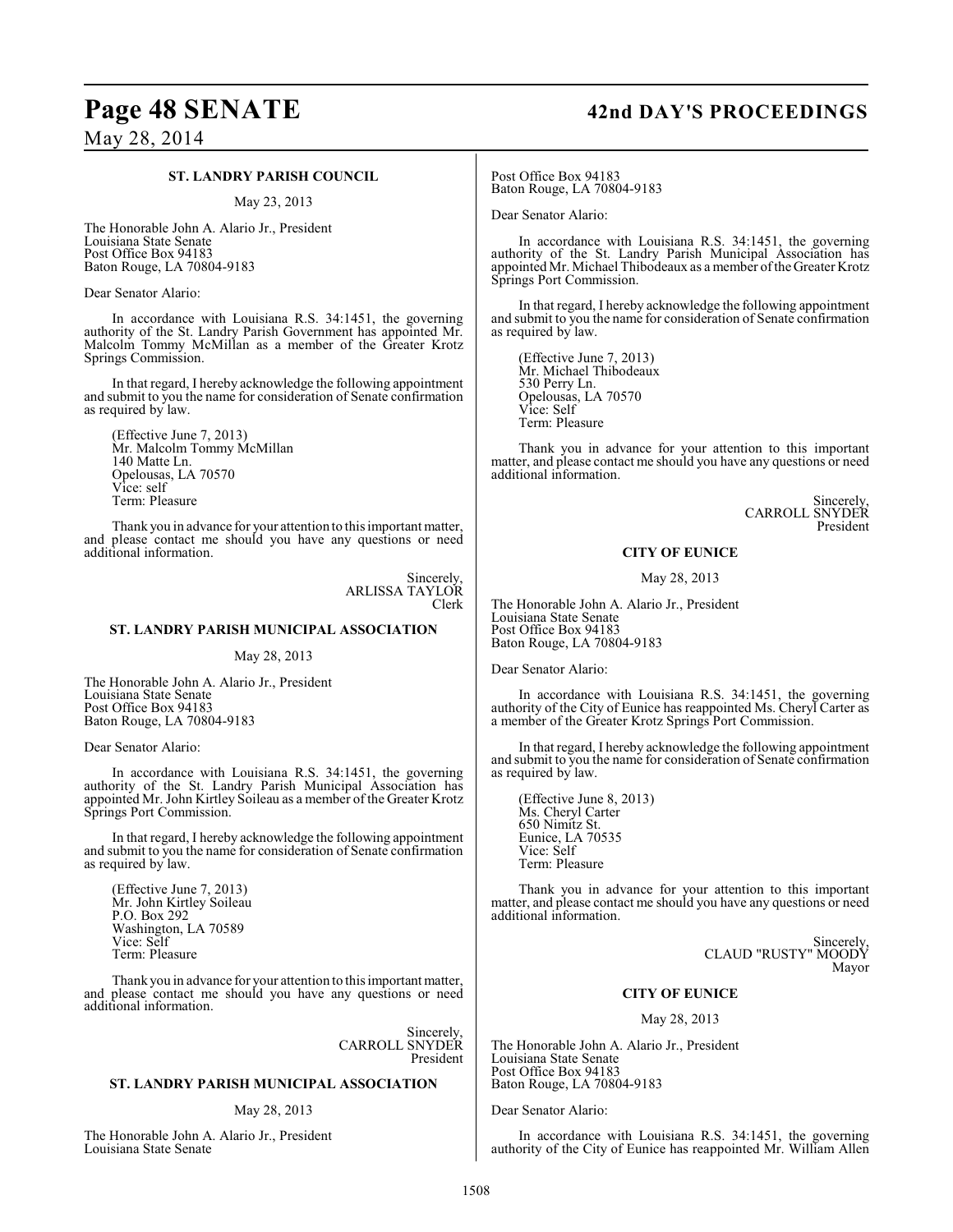# **42nd DAY'S PROCEEDINGS Page 49 SENATE**

# May 28, 2014

Thompson as a member of the Greater Krotz Springs Port Commission.

In that regard, I hereby acknowledge the following appointment and submit to you the name for consideration of Senate confirmation as required by law.

(Effective June 8, 2013) Mr. William Allen Thompson 411 Harold St. Eunice, LA 70535 Vice: Self Term: Pleasure

Thank you in advance for your attention to this important matter, and please contact me should you have any questions or need additional information.

> Sincerely, CLAUD "RUSTY" MOODY Mayor

### **THE CITY OF OPELOUSAS**

#### June 17, 2013

The Honorable John A. Alario Jr., President Louisiana State Senate Post Office Box 94183 Baton Rouge, LA 70804-9183

#### Dear Senator Alario:

In accordance with Louisiana R.S. 34:1451, the governing authority of the City of Opelousas has appointed Mr. Joseph Diesi as a member of the Greater Krotz Springs Port Commission.

In that regard, I hereby acknowledge the following appointment and submit to you the name for consideration of Senate confirmation as required by law.

(Effective June 7, 2013) Mr. Joseph Diesi 143 St. John Ave. Opelousas, LA 70570 Vice: Salvadore Di Term: Pleasure

Thank you in advance for your attention to this important matter, and please contact me should you have any questions or need additional information.

> Sincerely, DONALD R. CRAVINS SR. Mayor

#### **THE CITY OF OPELOUSAS**

#### May 28, 2013

The Honorable John A. Alario Jr., President Louisiana State Senate Post Office Box 94183 Baton Rouge, LA 70804-9183

Dear Senator Alario:

In accordance with Louisiana R.S. 34:1451, the governing authority of the City of Opelousas has appointed Mr. Vernon Haynes as a member of the Greater Krotz Springs Port Commission.

In that regard, I hereby acknowledge the following appointment and submit to you the name for consideration of Senate confirmation as required by law.

(Effective June 7, 2013)

Mr. Vernon Haynes P. O. Box 1335 Opelousas, LA 70571 Vice: Self Term: Pleasure

Thank you in advance for your attention to this important matter, and please contact me should you have any questions or need additional information.

> Sincerely, DONALD CRAVINS SR. Mayor

#### **TOWN OF KROTZ SPRINGS**

May 21, 2013

The Honorable John A. Alario Jr., President Louisiana State Senate Post Office Box 94183 Baton Rouge, LA 70804-9183

Dear Senator Alario:

In Accordance with Louisiana R.S. 34:1451, the governing authority of the Town of Krotz Springs has reappointed Ms. Monita Reed as a member of the Greater Krotz Springs Port Commission.

In that regard, I hereby acknowledge the following appointment and submit to you the name for consideration of Senate confirmation as required by law.

(Effective June 7, 2013) Ms. Monita Reed P.O. Box 234 Krotz Springs, LA 70750 Vice: Self Term: Pleasure

Thank you in advance for your attention to this important matter, and please contact me should you have any questions or need additional information.

> Sincerely, CARROLL SNYDER Mayor

#### **TOWN OF KROTZ SPRINGS**

May 21, 2013

The Honorable John A. Alario Jr., President Louisiana State Senate Post Office Box 94183 Baton Rouge, LA 70804-9183

Dear Senator Alario:

In accordance with Louisiana R.S. 34:1451, the governing authority of the Town Of Krotz Springs has reappointed Mr. Mr. James Soileau as a member of the Greater Krotz Springs Port Commission.

In that regard, I hereby acknowledge the following appointment and submit to you the name for consideration of Senate confirmation as required by law.

(Effective June 7, 2013) Mr. James Soileau P.O. Box 234 Krotz Springs, LA 70750 Vice: Self Term: Pleasure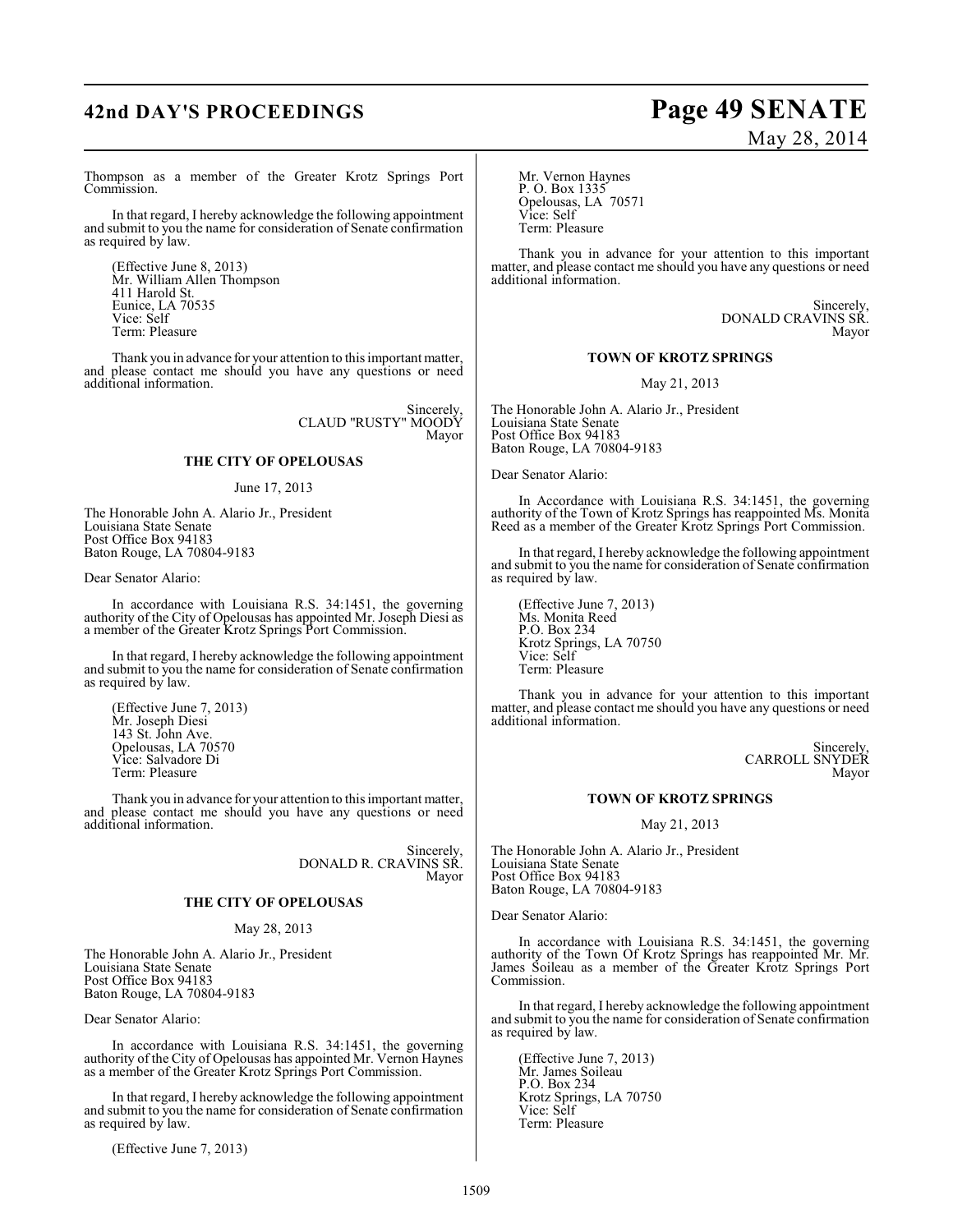Thank you in advance for your attention to this important matter, and please contact me should you have any questions or need additional information.

> Sincerely, CARROLL SNYDER Mayor

#### **STATE OF LOUISIANA GOVERNOR'S OFFICE OF HOMELAND SECURITY AND EMERGENCY PREPAREDNESS**

February 3, 2014

The Honorable John A. Alario Jr., President Louisiana State Senate Post Office Box 94183 Baton Rouge, LA 70804-9183

Dear Senator Alario:

In accordance with Louisiana Revised Statute 29:725, I have appointed Ms. Christina Dayries as deputy director of the Governor's Office of Homeland Security and Emergency Preparedness.

In that regard, I hereby acknowledge the following appointment to the Governor's Office of Homeland Security and Emergency Preparedness and submit to you the name for consideration of Senate confirmation as required by law.

DEPUTY DIRECTOR Effective August 4, 2013 Ms. Christina Dayries 7667 Independence Blvd. Baton Rouge, LA 70806

Thank you in advance for your attention to this important matter, and please contact me should you have any questions or need additional information.

> Sincerely, KEVIN C. DAVIS Director

#### **LOUISIANA HOUSING CORPORATION**

April 22, 2014

The Honorable John A. Alario Jr., President Louisiana State Senate Post Office Box 94183 Baton Rouge, LA 70804-9183

Dear Senator Alario:

Please allow this correspondence to serve as a request to begin the process to confirm Frederick Tombar III as Executive Director of the Louisiana Housing Corporation (LHC) pursuant to La. R.S. 40:600.90(A). Mr. Tombar was unanimously appointed to the position by the LHC Board of Directors. Mr. Tombar's personal contact information is included below for your reference:

Frederick Tombar III 132 South Murat Street New Orleans, LA 70119 Appointed: June 24, 2013

Thank you for your attention to this matter. Should you require additional information, please contact Barry E. Brooks, Confidential Assistant to the Executive Director, at (225) 763-8773 or via e-mail at bbrooks@lhc.la.gov.

> Sincerely, MICHAEL L. AIRHART Chairman LHC Board of Directors

# **Page 50 SENATE 42nd DAY'S PROCEEDINGS**

#### **LOUISIANA DEPARTMENT OF INSURANCE**

May 23, 2014

The Honorable John A. Alario Jr. President Louisiana Senate Post Office Box 94183 Baton Rouge, LA 70804-9183

Dear President Alario and Members of the Senate:

In accordance with Louisiana Revised Statue 22:2294(A)(1), I hereby reappoint Ms. Denise Brignac as my designee to the Board of Directors of the Louisiana Citizens Property Insurance Corporation.

In that regard, I hereby acknowledge the following appointment to the Board of Directors of the Louisiana Citizen's Property Insurance Corporation and submit her name to you for consideration of Senate confirmation as required by law.

Effective: 06/07/13 Ms. Denise Brignac 12247 Highway 67 N Clinton, LA 70722 Vice: Self Seat: Designee of the Commissioner of the Department of Insurance Term: Ex-Offico

If further information is needed, please do not hesitate to contact me.

With best wishes and kindest personal regards, I remain

Very truly yours, JAMES J. DONELON Commissioner of Insurance

#### **LOUISIANA DEPARTMENT OF INSURANCE**

November 4, 2013

The Honorable John A. Alario Jr. President of the Senate Louisiana State Senate Post Office Box 94183 Baton Rouge, LA 70804-9183

Dear Senator Alario:

In accordance with La. R.S. 36:681 et seq., I have made the following appointment:

Warren E. Byrd II Title: Deputy Commissioner for the Office of Property & Casualty Department of Insurance Mailing Address: 1702 North Third St., Baton Rouge, LA 70802 Appointment Effective: November 4, 2013

In that regard, I hereby acknowledge and submit the above listed appointment for Senate confirmation as required by law. Please contact Pamela Croxton, Human Resources Director, to coordinate Senate confirmation.

If further information is needed, please do not hesitate to contact me.

> With best wishes and kindest personal regards, I remain Very truly yours, JAMES J. DONELON Commissioner of Insurance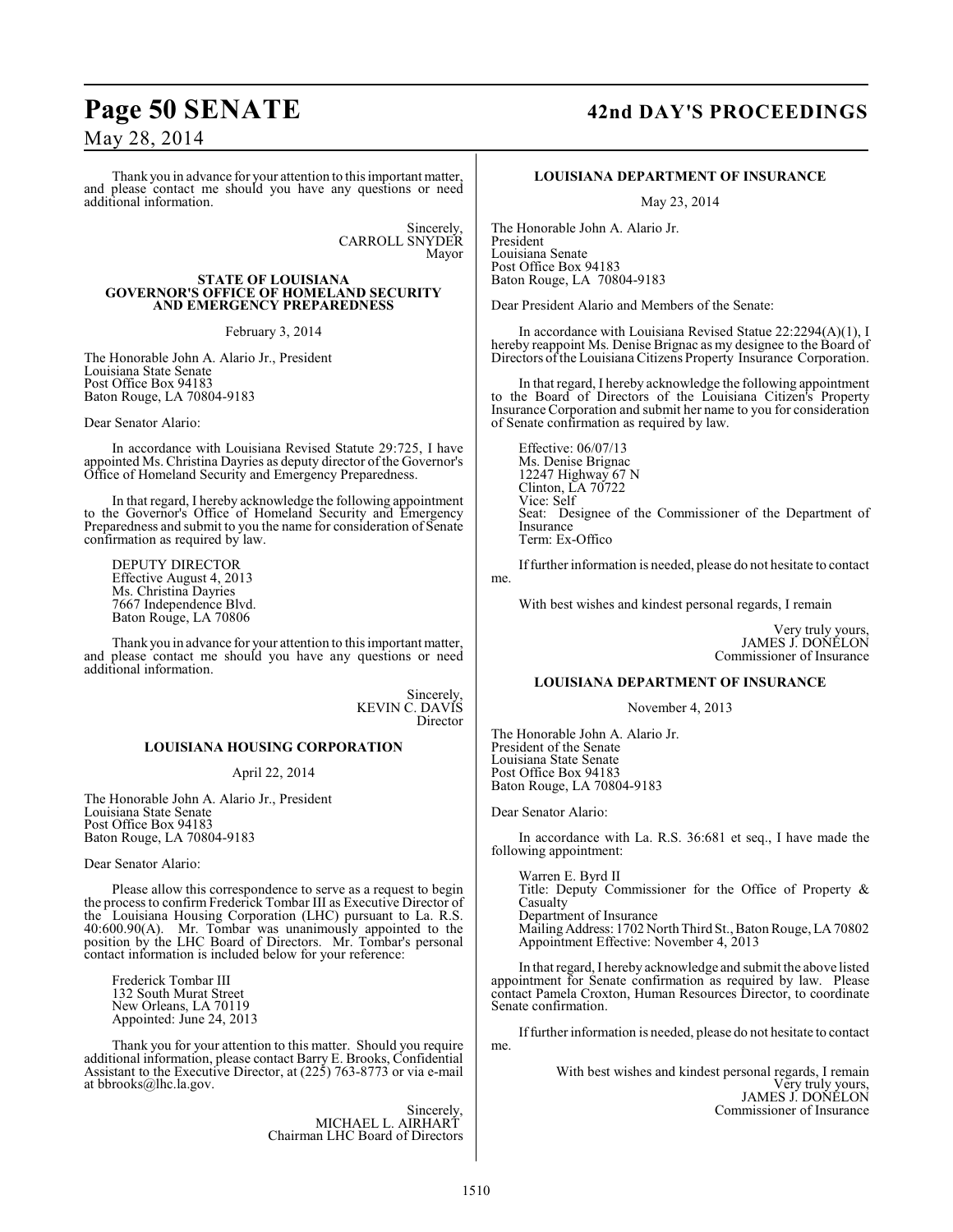# **42nd DAY'S PROCEEDINGS Page 51 SENATE**

# May 28, 2014

#### **LOUISIANA DEPARTMENT OF INSURANCE**

February 11, 2014

The Honorable John A. Alario Jr. President of the Senate Louisiana State Senate Post Office Box 94183 Baton Rouge, LA 70804-9183

Dear Senator Alario:

In accordance with La. R.S. 36:681 et seq., I am appointing Mr. Korey Harvey as Deputy Commissioner for the Office of Health Insurance for the Louisiana Department of Insurance. Mr. Harvey is replacing Ms. Emma L. Fontenot, who retired January 5, 2014. His information is as follows:

Korey D. Harvey Title: Deputy Commissioner, Office of Health Insurance Department of Insurance Mailing Address: 1702 North Third St., Baton Rouge, LA 70802 Appointment Effective: January 15, 2014

In that regard, I hereby acknowledge and submit the above listed appointment for Senate confirmation as required by law. Please contact Pamela Croxton, Human Resources Director, to coordinate Senate confirmation.

If further information is needed, please do not hesitate to contact me.

> With best wishes and kindest personal regards, I remain Very truly yours, JAMES J. DONELON Commissioner

#### **LOUISIANA DEPARTMENT OF INSURANCE**

November 4, 2013

The Honorable John A. Alario Jr. President of the Senate Louisiana State Senate Post Office Box 94183 Baton Rouge, LA 70804-9183

Dear Senator Alario:

In accordance with La. R.S. 36:681 et seq., I have made the following appointment:

Arlene D. Knighten Title: Executive Counsel Department of Insurance Mailing Address: 1702 North Third St., Baton Rouge, LA 70802 Appointment Effective: November 4, 2013

In that regard, I hereby acknowledge and submit the above listed appointment for Senate confirmation as required by law. Please contact Pamela Croxton, Human Resources Director, to coordinate Senate confirmation.

If further information is needed, please do not hesitate to contact me.

> With best wishes and kindest personal regards, I remain Very truly yours, JAMES J. DONELON Commissioner of Insurance

#### **LOUISIANA DEPARTMENT OF INSURANCE**

August 8, 2013

The Honorable John A. Alario Jr. President of the Senate Louisiana State Senate Post Office Box 94183 Baton Rouge, LA 70804-9183

Dear Senator Alario:

In accordance with La. R.S. 36:681 et seq., I have made the following appointment:

Matthew B. Stewart Title: Deputy Commissioner for Insurance Fraud Department of Insurance Mailing Address: 721 Saint Landry St., Baton Rouge, LA 70806 Appointment Effective: August 1, 2013

In that regard, I hereby acknowledge and submit the above listed appointment for Senate confirmation as required by law. Please contact Pamela Croxton, Human Resources Director, to coordinate Senate confirmation.

If further information is needed, please do not hesitate to contact me.

> With best wishes and kindest personal regards, I remain Very truly yours, JAMES J. DONELON Commissioner of Insurance

#### **LOUISIANA DEPARTMENT OF INSURANCE**

October 29, 2013

The Honorable John A. Alario Jr. President of the Senate Post Office Box 94183 Baton Rouge, LA 70804

Dear Senator Alario:

The Louisiana Health Care Commission was created in 1992; each of its members serves a term of two years. The new study period for the two-year term began July 1, 2013 and continues through June 30, 2015. Pursuant to the authority granted to me as set forth in La. R.S. 22:2161, I have appointed the following individual as a member of the Louisiana Health Care Commission.

Ms. Robelynn Abadie Vice: Sherry Soileau 10616 Timberlake Dr. Baton Rouge, LA 70810 Appointed: 10/28/13 Term: 06/30/2015 Seat: NAIFA Louisiana (formerly Louisiana Association of Insurance and Financial Advisors)

I hereby submit the above listed appointment for Senate confirmation as required by law.

If further information is needed, please call me or have a member of your staff contact Crystal Marchand Campbell, Executive Director of the Louisiana Health Care Commission to coordinate Senate confirmation.

> With best wishes and kindest personal regards, I remain Very truly yours, JAMES J. DONELON Commissioner of Insurance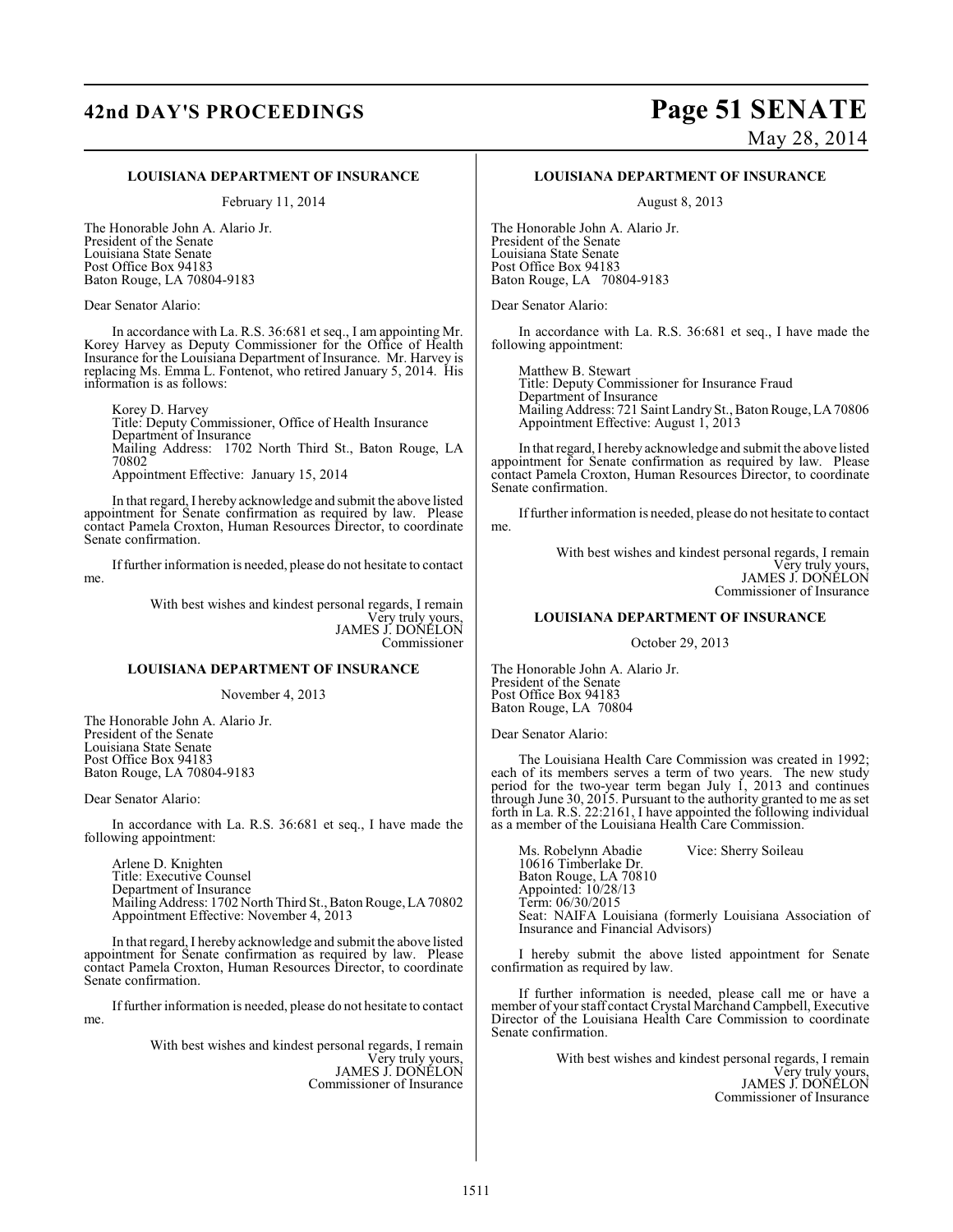#### **LOUISIANA DEPARTMENT OF INSURANCE**

September 25, 2013

The Honorable John A. Alario Jr. President of the Senate Post Office Box 94183 Baton Rouge, LA 70804

Dear Senator Alario:

The Louisiana Health Care Commission was created in 1992; each of its members serves a term of two years. The new study period for the two-year term began July 1, 2013 and continues through June 30, 2015. Pursuant to the authority granted to me as set forth in La. R.S. 22:2161, I have appointed the following individual as a member of the Louisiana Health Care Commission.

| Ms. Amy David              | Vice: (Vacant) Tommy |  |
|----------------------------|----------------------|--|
|                            | Teague               |  |
| 19421 N. Muirfield Cir.    |                      |  |
| Baton Rouge, LA 70810      |                      |  |
| Appointed: 09/25/13        |                      |  |
| Term: 06/30/2015           |                      |  |
| Seat: At-Large Appointment |                      |  |

I hereby submit the above listed appointment for Senate confirmation as required by law.

If further information is needed, please call me or have a member of your staff contact Crystal Marchand Campbell, Executive Director of the Louisiana Health Care Commission to coordinate Senate confirmation.

> With best wishes and kindest personal regards, I remain Very truly yours, JAMES J. DONELON Commissioner of Insurance

#### **LOUISIANA DEPARTMENT OF INSURANCE**

December 10, 2013

The Honorable John A. Alario Jr. President of the Senate Post Office Box 94183 Baton Rouge, LA 70804

#### Dear Senator Alario:

The Louisiana Health Care Commission was created in 1992; each of its members serves a term of two years. The new study period for the two-year term began July 1, 2013 and continues through June 30, 2015. Pursuant to the authority granted to me as set forth in La. R.S. 22:2161, I have appointed the following individuals as members of the Louisiana Health Care Commission.

| Andrew Muhl             | Vice: Vacant (Kerry Everitt)                     |
|-------------------------|--------------------------------------------------|
| 301 Main St., Ste. 1012 |                                                  |
| Baton Rouge, LA 70825   |                                                  |
| Appointed: 12/05/13     |                                                  |
| Term: 06/30/15          |                                                  |
| Seat: AARP Louisiana    |                                                  |
|                         |                                                  |
| Brenda Hatfield PhD     | Vice: Bobby Savoie                               |
| 14392 Brentwood Ct.     |                                                  |
| Gonzales, LA 70737      |                                                  |
| Appointed: 12/05/13     |                                                  |
| Term: 06/30/15          |                                                  |
|                         | Seat: AARP Louisiana, a volunteer representative |
|                         |                                                  |

I hereby submit the above listed appointments for Senate confirmation as required by law.

If further information is needed, please call me or have a member of your staff contact Crystal Marchand Campbell, Executive

# **Page 52 SENATE 42nd DAY'S PROCEEDINGS**

Director of the Louisiana Health Care Commission to coordinate Senate confirmation.

> With best wishes and kindest personal regards, I remain Very truly yours, JAMES J. DONELON Commissioner of Insurance

#### **LOUISIANA DEPARTMENT OF INSURANCE**

February 6, 2014

The Honorable John A. Alario Jr. President of the Senate Post Office Box 94183 Baton Rouge, LA 70804

Dear Senator Alario:

The Louisiana Health Care Commission was created in 1992; each of its members serves a term of two years. The new study period for the two-year term began July 1, 2013 and continues through June 30, 2015. Pursuant to the authority granted to me as set forth in La. R.S. 22:2161, I have appointed the following individual as a member of the Louisiana Health Care Commission.

Mr. Korey M. Patty Vice: Allen Cassidy 543 Spanish Town Rd. Baton Rouge, LA 70802 Appointed: 02/06/14 Term: 06/30/2015 Seat: Louisiana Independent Pharmacies Association

I hereby submit the above listed appointment for Senate confirmation as required by law.

If further information is needed, please call me or have a member of your staff contact Crystal Marchand Campbell, Executive Director of the Louisiana Health Care Commission to coordinate Senate confirmation.

> With best wishes and kindest personal regards, I remain Very truly yours, JAMES J. DONELON Commissioner

#### **LOUISIANA DEPARTMENT OF INSURANCE**

August 29, 2013

The Honorable John A. Alario Jr. President of the Senate Post Office Box 94183 Baton Rouge, LA 70804

Dear Senator Alario:

The Louisiana Health Care Commission was created in 1992; each of its members serves a term of two years. The new study period for the two-year term began July 1, 2013 and continues through June 30, 2015. Pursuant to the authority granted to me as set forth in La. R.S. 22:2161, I have appointed the following individual as a member of the Louisiana Health Care Commission.

Ms. Jennifer Barber Valois Vice: Vacant (Constance A. Koury)

111 Mercury St. Lafayette, LA 70503 Appointed: 08/26/13 Term: 06/30/2015 Seat: Represents Louisiana Association for Justice

I hereby submit the above listed appointment for Senate confirmation as required by law.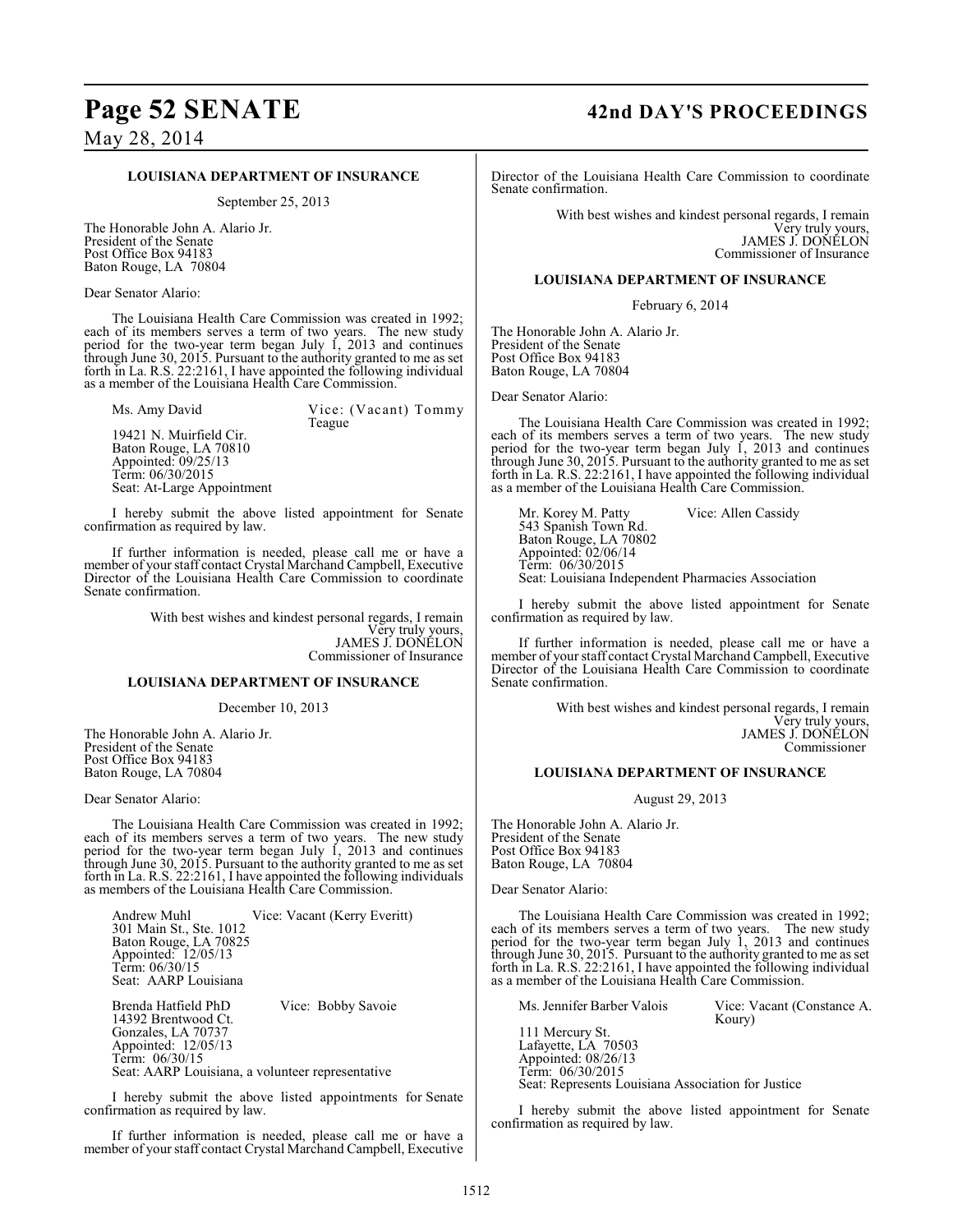# **42nd DAY'S PROCEEDINGS Page 53 SENATE**

If further information is needed, please call me or have a member of your staff contact Crystal Marchand Campbell, Executive Director of the Louisiana Health Care Commission to coordinate Senate confirmation.

> With best wishes and kindest personal regards, I remain Very truly yours, JAMES J. DONELON Commissioner of Insurance

#### **LOUISIANA DEPARTMENT OF INSURANCE**

July 25, 2013

The Honorable John A. Alario Jr. President of the Senate Post Office Box 94183 Baton Rouge, LA 70804

Dear Senator Alario:

The Louisiana Health Care Commission was created in 1992; each of its members serves a term of two years. The new study period for the two-year term began July 1, 2013 and continues through June 30, 2015. Pursuant to the authority granted to me as set forth in La. R.S. 22:2161, I have appointed the following individuals as members of the Louisiana Health Care Commission.

Ms. Rhonda Bagby Vice: Self One Galleria Blvd., Ste. 1122 Metairie, LA 70001 Appointed: 07/01/2013 Term: 06/30/2015<br>Seat: Represen Represents a domestic commercial health insurance issuer (Humana Health Benefit Plan of Louisiana) Ms. Coletta C. Barrett, RN, MHA, FAHA Vice: Self 5000 Hennessy Blvd. Baton Rouge, LA 70808-4375 Appointed: 07/01/2013 Term: 06/30/2015<br>Seat: Represen Represents the Louisiana Hospital Association Ms. Leah Barron Vice: Self Post Office Drawer 83880 Baton Rouge, LA 70884 Appointed: 07/01/2013 Term: 06/30/2015<br>Seat: Represen Represents the Louisiana Health Plan Robert E. Barsley, DDS, JD Vice: Self Post Office Box 745 Ponchatoula, LA 70454 Appointed: 07/01/2013 Term: 06/30/2015 Seat: Represents the Louisiana Dental Association Mrs. Evola C. Bates Vice: William Ferguson Southern University System J.S. Clark Administration Bldg., Fourth Fl. Baton Rouge, LA 70813 Appointed: 07/01/2013 Term: 06/30/2015<br>Seat: Represen Seat: Represents the governing boards of state colleges and universities - Southern University System Eric T. Baumgartner, MD, MPH Vice: Self 1515 Poydras St., Ste. 1200 New Orleans, LA 70112 Appointed: 07/01/2013 Term: 06/30/2015 Seat: At-Large Appointment

May 28, 2014

Mr. Scott Broussard Vice: Self 417 Industrial Park Dr. Oberlin, LA 70655 Appointed: 07/01/2013 Term: 06/30/2015 Seat: Represents the Louisiana Nursing Home Association Roderick C. Campbell, MBA/HCM Vice: Self 806 Jefferson Terrace Blvd. New Iberia, LA 70560 Appointed: 07/01/2013 Term: 06/30/2015<br>Seat: Represen Represents the Louisiana Primary Care Association John Steven Caraway, DC Vice: Self 1200 Enterprise Blvd. Lake Charles, LA 70601 Appointed: 07/01/2013 Term: 06/30/2015<br>Seat: Represer Represents the Chiropractic Association of Louisiana Ms. Julie Cherry Vice: Self P.O. Box 3477 Baton Rouge, LA 70821 Appointed: 07/01/2013 Term: 06/30/2015<br>Seat: Represen Represents the Louisiana AFL-CIO Mr. Derrell Cohoon Vice: Self 714 North Fifth St. Appointed: 07/01/2013 Term: 06/30/2015<br>Seat: Represer Represents America's Health Insurance Plans Ms. Kerry Everitt Vice: Self One American Pl. 301 Main St., Ste. 1012 Baton Rouge, LA 70825 Appointed: 07/01/2013 Term: 06/30/2015 Seat: Represents AARP Louisiana Ms. Rita J. Finn, MSN, RN Vice: Denise Danna 5713 Superior Dr., Ste. A-6 Baton Rouge, LA 70816 Appointed: 07/01/2013 Term: 06/30/2015<br>Seat: Represen Represents the Louisiana State Nurses Association Donna Fraiche, Esq. Vice: Self 201 St. Charles Ave., Ste. 3600 New Orleans, LA 70170 Appointed: 07/01/2013 Term: 06/30/2015<br>Seat: At-Large At-Large Appointment Holley Galland, MD Vice: Self 254 Nelson Dr. Baton Rouge, LA 70808 Appointed: 07/01/2013 Term: 06/30/2015<br>Seat: Represen Represents the Louisiana Council on Human Relations Ms. Linda P. Hawkins Vice: Self 22271 Main St. Abita Springs, LA 70420 Appointed: 07/01/2013 Term: 06/30/2015<br>Seat: Represen Represents the League of Women Voters of Louisiana Ms. Hedy S. Hebert, President Vice: Self 550 Boardwalk Blvd. Bossier City, LA 71111 Appointed: 07/01/2013 Term: 06/30/2015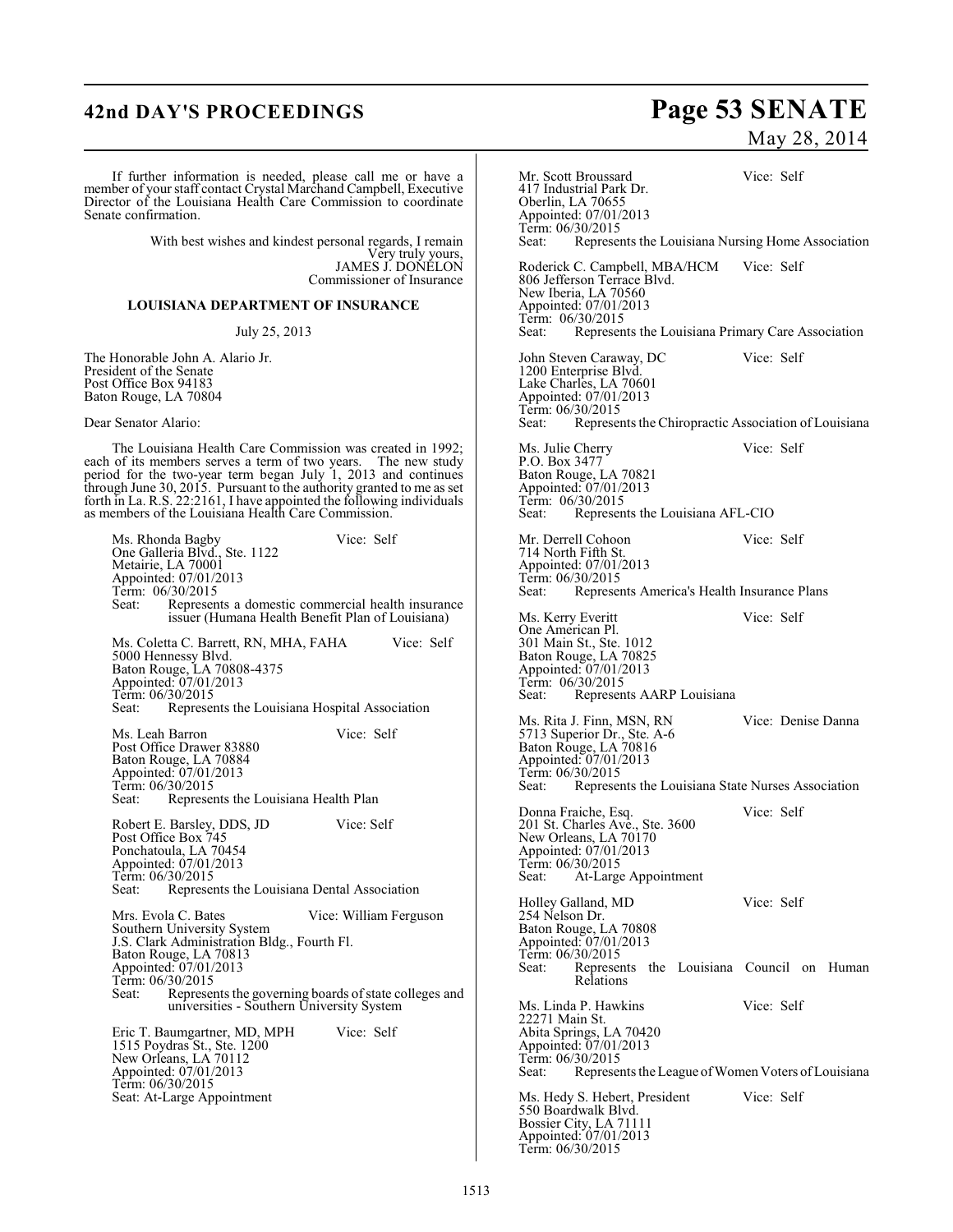# **Page 54 SENATE 42nd DAY'S PROCEEDINGS**

## May 28, 2014

Seat: Represents the Louisiana Association of Health Underwriters Ms. Bridgette R. Jamison Vice: Self P.O. Box 80258 Baton Rouge, LA 70808 Appointed: 07/01/2013 Term: 06/30/2015<br>Seat: Represen Represents the Louisiana Association of Business and Industry Ms. Constance A. Koury Vice: Leah Guerry 442 Europe St. Baton Rouge, LA 70802 Appointed: 07/01/2013 Term: 06/30/2015<br>Seat: Represen Represents the Louisiana Association for Justice Anil Kukreja, PhD Vice: Self One Drexel Dr. New Orleans, LA 70125 Appointed: 07/01/2013 Term: 06/30/2015<br>Seat: Represen Represents the Louisiana Association of Independent Colleges and Universities - Xavier University of Louisiana Jesse Lambert, PsyD Vice: Thomas Fain 719 South Burnside Ave., Ste. G Gonzales, LA 70737 Appointed: 07/01/2013 Term: 06/30/2015<br>Seat: Represer Represents the Louisiana Psychological Association Eva Lamendola, OD Vice: Self 1004 W. Hwy. 30, Ste. 100 Gonzales, LA 70737 Appointed: 07/01/2013 Term: 06/30/2015<br>Seat: Represen Represents the Optometry Association of Louisiana Ms. Donna M. Mayeux Vice: Self 1555 Knollwood Dr. Baton Rouge, LA 70808 Appointed: 07/01/2013 Term: 06/30/2015<br>Seat: At-Large At-Large Appointment Mr. John David Monlezun Sr. Vice: Self 401 West College St. Lake Charles, LA 70605 Appointed: 07/01/2013 Term: 06/30/2015<br>Seat: Represent Represents the National Federation of Independent Businesses Rachel Moore, MD Vice: Michael Ellis, MD 7015 Hwy. 190 East Service Rd., Ste. 200 Covington, LA 70433 Appointed: 07/01/2013 Term: 06/30/2015<br>Seat: Represen Represents the Louisiana State Medical Society Mr. Ron J. Nezat Vice: Self P.O. Box 91180 Lafayette, LA 70509 Appointed: 07/01/2013 Term: 06/30/2015<br>Seat: At-Large At-Large Appointment Ms. Phyllis Perron Vice: Self 450 Laurel St., Ste. 1400 Baton Rouge, LA 70801 Appointed: 07/22/2013 Term: 06/30/2015<br>Seat: Represer Represents the Louisiana Insurers' Conference

Ms. Debra Rushing Vice: Mayur Yermaneni 8591 United Plaza Blvd., Ste. 270 Baton Rouge, LA 70809 Appointed: 07/01/2013 Term: 06/30/2015<br>Seat: Represer Represents eQHealth Solutions (formerly Louisiana's Medicare Peer Review Organization as designated by the Health Care Financing Administration) Mr. Tej P. Shah Vice: Dawn Cantrell P.O. Box 98029 Baton Rouge, LA 70898 Appointed: 07/01/2013 Term: 06/30/2015<br>Seat: Represen Represents a domestic mutual, non-profit health service and indemnity company (Blue Cross and Blue Shield of Louisiana) Mr. Jeremy Stillwell, PT Vice: Paul Hildreth 603 Colonial Dr. Lake Charles, LA 70611 Appointed: 07/01/2013 Term:  $06/30/2015$ <br>Seat: Represents the Louisiana Physical Therapy Association Ms. Cheryl Tolbert Vice: Diane Davidson 12046 Justice Ave., Ste. B Baton Rouge, LA 70816 Appointed: 07/01/2013 Term: 06/30/2015<br>Seat: Represen Represents the Louisiana Business Group on Health Laura E. Trunk, MD Vice: Self One Galleria Blvd., Ste. 1122 Metairie, LA 70001 Appointed: 07/01/2013 Term: 06/30/2015<br>Seat: Represen Represents the Louisiana Association of Health Plans Mr. Chris Vidrine Vice: Doreen Brasseaux 433 Boliver St., Eighth Fl. New Orleans, LA 70112 Appointed: 07/01/2013 Term: 06/30/2015<br>Seat: Represen Represents the governing boards of state colleges and universities - Louisiana State University System I hereby submit the above listed appointments for Senate confirmation as required by law. Ms. Emma Fontenot, Deputy Commissioner for Health Insurance, shall serve ex-officio on the Commission as my designee effective July 1, 2013. If further information is needed, please call me or have a member of your staff contact Crystal Marchand Campbell, Executive Director of the Louisiana Health Care Commission to coordinate Senate confirmation. With best wishes and kindest personal regards, I remain Very truly yours, JAMES J. DONELON Commissioner of Insurance **OFFICE OF THE LIEUTENANT GOVERNOR STATE OF LOUISIANA** May 27, 2014 The Honorable John A. Alario Jr. President Louisiana Senate

Post Office Box 94183 Baton Rouge, LA 70804-9183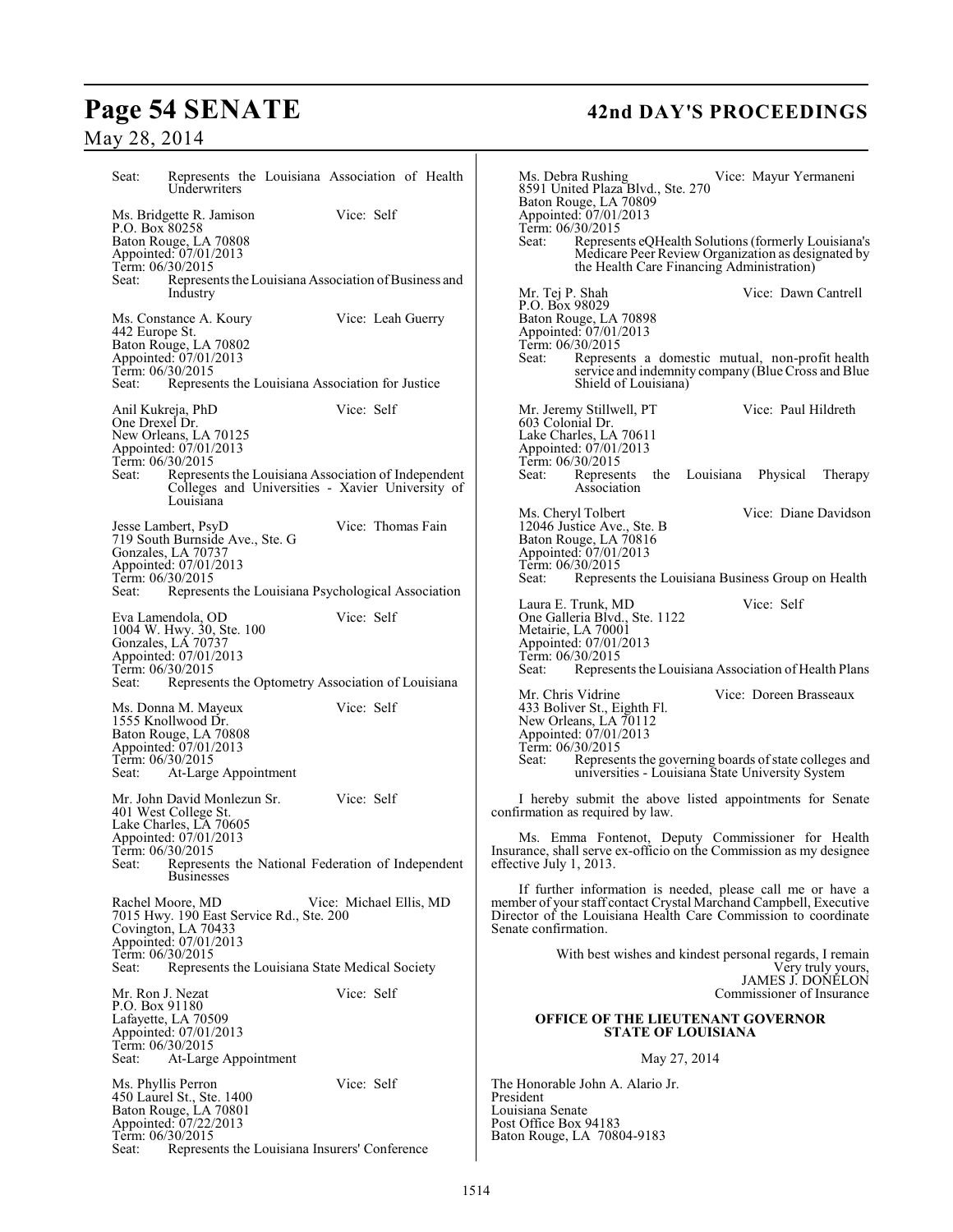# **42nd DAY'S PROCEEDINGS Page 55 SENATE**

Dear President Alario and Members of the Senate:

Pursuant to R.S. 25:845, I have appointed the following individuals to the Louisiana Civil Rights Museum Advisory Board. In that regard, I hereby acknowledge the following appointments to the Louisiana Civil Rights Museum Advisory Board and submit to you the names for consideration of Senate confirmation as required by law.

Madlyn B. Bagneris Vice: Self 5000 Bancroft Dr. New Orleans, LA 70122 Appointed: May 20, 2014<br>Seat: Appointed by lig Seat: Appointed by lieutenant governor, Represents 2nd Congressional District

Louis Thomas Nelson Vice: Self 720 Martin Luther King Jr. Drive S. St. Martinville, LA 70582 Appointed: May 20, 2014<br>Seat: Appointed by li Seat: Appointed by lieutenant governor; Represents 3rd Congressional District

Thank you in advance for your attention to this matter and please let me know if you require additional information.

> Very truly yours, JAY DARDENNE Lieutenant Governor

#### **OFFICE OF THE LIEUTENANT GOVERNOR STATE OF LOUISIANA**

#### July 1, 2013

The Honorable John A. Alario Jr. President Louisiana Senate Post Office Box 94183 Baton Rouge, LA 70804-9183

Dear President Alario:

In accordance with LA R.S. 51:1318, I have appointed the following to serve on the Encore Louisiana Commission to serve a term concurrent with that of the lieutenant governor. In that regard, I hereby submit to you the following name for consideration for Senate confirmation as required by law:

Mr. Gerald Breaux Vice: Katie Chiasson 107 Bonami Dr. Lafayette, LA 70506 Appointed June 7, 2013 by Lt. Governor Seat: Represents Cajun Country

Thank you in advance for your attention to this matter. Should you have any questions or need further information, please do not hesitate to contact me.

> With best regards, I am Very truly yours, JAY DARDENNE Lieutenant Governor

#### **OFFICE OF THE LIEUTENANT GOVERNOR STATE OF LOUISIANA**

January 22, 2014

The Honorable John A. Alario Jr. President Louisiana Senate Post Office Box 94183 Baton Rouge, LA 70804-9183

Dear President Alario and Members of the Senate:

# May 28, 2014

Pursuant to R. S. 25:2, I have appointed the following individual to the board of commissioners of the State Library of Louisiana. In that regard, I hereby acknowledge the following appointment to the board of commissioners of the State Library of Louisiana, and submit to you the name for consideration of Senate confirmation as required by law.

Ms. Johnell M. Matthews Vice: Georgia W. Brown 2866 Potomac Dr. Baton Rouge, LA 70808 Appointed: July 31, 2013 Term: July 31, 2018 Seat: Appointed by the lieutenant governor; at large

Thank you in advance for your attention to this important matter, and please contact me should you have any questions or need additional information.

> Very truly yours, JAY ĎARĎĚNNÉ Lieutenant Governor

#### **OFFICE OF THE LIEUTENANT GOVERNOR STATE OF LOUISIANA**

#### April 25, 2014

The Honorable John A. Alario Jr. President Louisiana Senate Post Office Box 94183 Baton Rouge, LA 70804-9183

Dear President Alario and Members of the Senate:

 Pursuant to R. S. 25:2, I have appointed the following individuals to the board of commissioners of the State Library of Louisiana. In that regard, I hereby acknowledge the following appointments to the board of commissioners of the State Library of Louisiana, and submit to you the names for consideration of Senate confirmation as required by law.

Dr. Argiro Morgan Vice: Self 103 Brandon Place Mandeville, LA 70471 Appointed: July 31, 2013 Term: July 31, 2018 Seat: Appointed by the lieutenant governor; at large

Ms. Patricia M. Preis Vice: Self P. O. Box 129 Newellton, LA 71357 Appointed: July 31, 2013 Term: July 31, 2018 Seat: Appointed by the lieutenant governor; at large

Thank you in advance for your attention to this important matter, and please contact me should you have any questions or need additional information.

> Very truly yours, JAY DARDENNE Lieutenant Governor

#### **OFFICE OF THE LIEUTENANT GOVERNOR STATE OF LOUISIANA**

May 13, 2014

The Honorable John A. Alario Jr. President Louisiana Senate Post Office Box 94183 Baton Rouge, LA 70804-9183

Dear President Alario and Members of the Senate: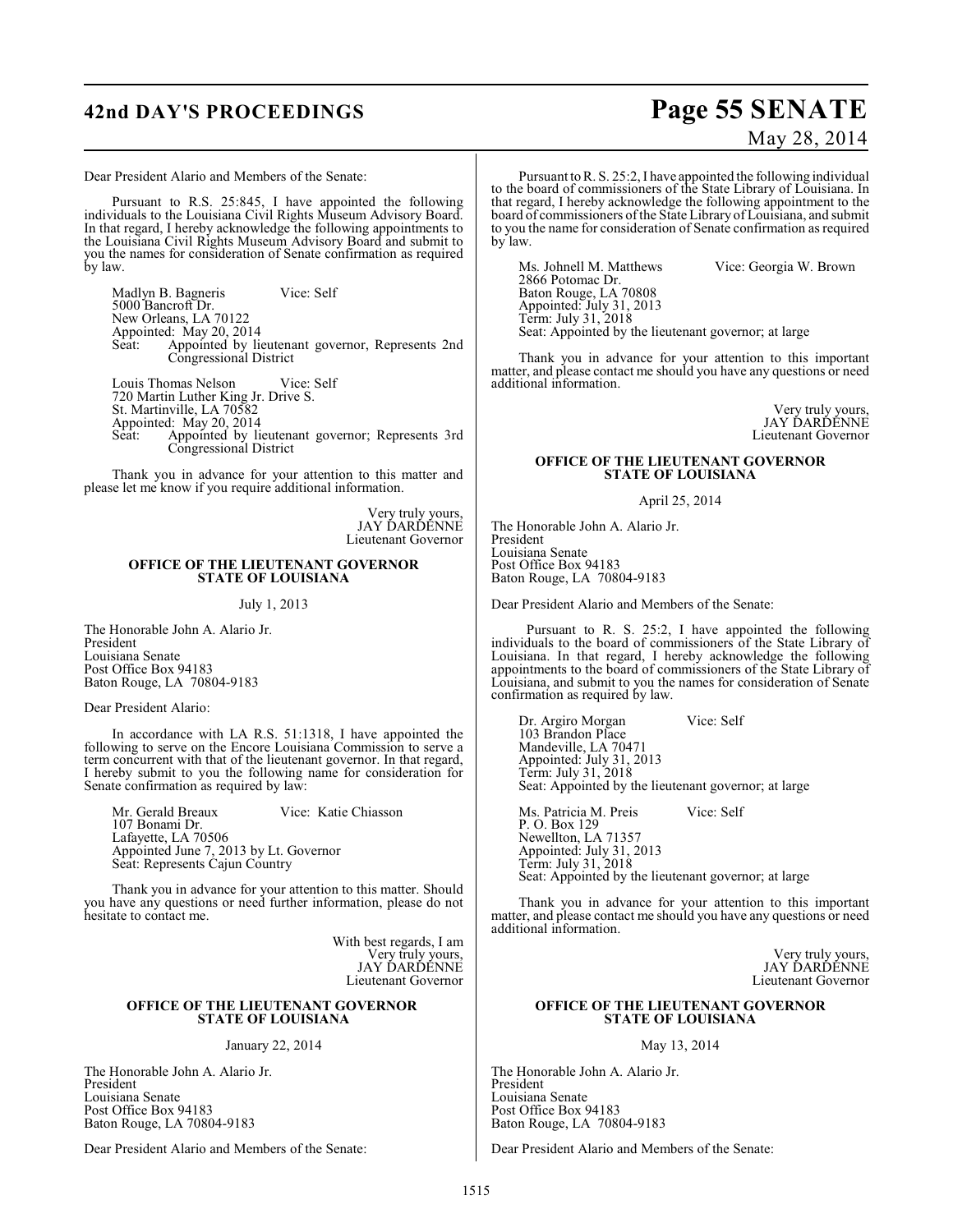Pursuant to R.S. 25:341, I have appointed the following individuals to the Board of Directors of the Louisiana State Museum. In that regard, I hereby acknowledge the following appointments to the Board of Directors of the Louisiana State Museum, and submit to you the names for consideration of Senate confirmation as required by law.

Dr. William J. Perret Vice: Vacant (Armand St. Martin) 800 Rue Rampart Street #302 Metairie, LA 70005 Appointed: June 7, 2013 Term: Concurrent Seat: Appointed by lieutenant governor, Represents LA Historical Society William J. Wilton Jr. Vice: Vacant (William "Bill" B.

Curl) 4740 Newcomb Dr. Baton Rouge, LA 70808 Appointed: February 4, 2014 Term: Concurrent Seat: Appointed by lieutenant governor; Represents LA Sports Hall of Fame Foundation

Thank you in advance for your attention to thisimportant matter, and please contact me should you have any questions or need additional information.

> Very truly yours, JAY DARDENNE Lieutenant Governor

#### **OFFICE OF THE LIEUTENANT GOVERNOR STATE OF LOUISIANA**

#### May 13, 2014

The Honorable John A. Alario Jr. President Louisiana Senate Post Office Box 94183 Baton Rouge, LA 70804-9183

Dear President Alario and Members of the Senate:

Pursuant to R.S. 56:578.2, I have appointed the following individuals to the Louisiana Seafood Promotion and Marketing Board. In that regard, I hereby acknowledge the following appointments to the Louisiana Seafood Promotion and Marketing Board, and submit to you the names for consideration of Senate confirmation as required by law.

Mr. Daniel Edgar Vice: Sherbin J. Colette 155 Intracoastal Road Franklin, LA 70538 Appointed: January 1, 2014 Term: December 31, 2017 Seat: Appointed by the lieutenant governor; Represents wild catfish industry (processor)

Mr. John D. Folse Vice: Self 2517 S. Philippe Ave. Gonzales, LA 70737 Appointed: January 1, 2014 Term: December 31, 2017 Seat: Appointed by the lieutenant governor; Marketing specialist

Mr. Chalin Delaune Vice: Keith M. Watts 148 Harbor Circle New Orleans, LA 70126 Appointed: January 1, 2014 Term: December 31, 2017 Seat: Appointed by the lieutenant governor; Represents the Crab Task Force

Hon. Mayor Sherbin Collette Vice: Frank Randol

# **Page 56 SENATE 42nd DAY'S PROCEEDINGS**

1021 Robin St. Henderson, LA 70517 Appointed: January 1, 2014 Term: December 31, 2017 Seat: Appointed by lieutenant governor; Represents crawfish industry (farmer)

Thank you in advance for your attention to this important matter, and please contact me should you have any questions or need additional information.

> Very truly yours, JAY DARDENNE Lieutenant Governor

#### **STATE OF LOUISIANA OFFICE OF THE LIEUTENANT GOVERNOR DEPARTMENT OF CULTURE, RECREATION, AND TOURISM**

June 24, 2013

The Honorable John A. Alario Jr., President Louisiana State Senate P.O. Box 94183 Baton Rouge, La 70804-9183

Dear Senator Alario:

In accordance with La. R.S. 25:902, as the state Historic Preservation Officer, I have appointed the following members to the Louisiana National Register Review Committee effective June 25, 2013.

In that regard, I hereby acknowledge the following appointments to the Department ofCulture, Recreation, and Tourism and submit to you the names for consideration of Senate Confirmation as required by law.

Dr. Matthew G. Savage Vice: Mary Louise Christovich Louisiana State University Department of Art College of Art & Design Baton Rouge, LA 70803 Term: 6/25/2013-6/24/2016 Seat: Architectural Historian

Susan L. McClamroch Vice: Ann Lewis Williams P. O. Box 1897 Slidell, LA 70459 Term: 6/25/2013-6/24/2016 Seat: Architectural Historian

Martha M. Salomon Vice: Wayne Coco 1000 Drehr Avenue Baton Rouge, LA 70806 Term: 6/25/2013-6/24/2016 Seat: Architect

Mr. Turry M. Flucker Vice: Vacant (Dr. Philip Cook) 6338 Music Street New Orleans, LA 70122 Term: 6/25/2013-6/24/2016 Seat: Historian

Mrs. Peggy B. Lowe<br>5056 Whitehaven Street Baton Rouge, LA 70808 Term: 6/25/2013-6/24/2016 Seat: Lay Position

845 North 8th Street Baton Rouge, LA 70802 Term: 6/25/2013-6/24/2016 Seat: Historian

Vice: John Collins Sykes III

John Collins Sykes III Vice: Vacant (Dr. John Hall)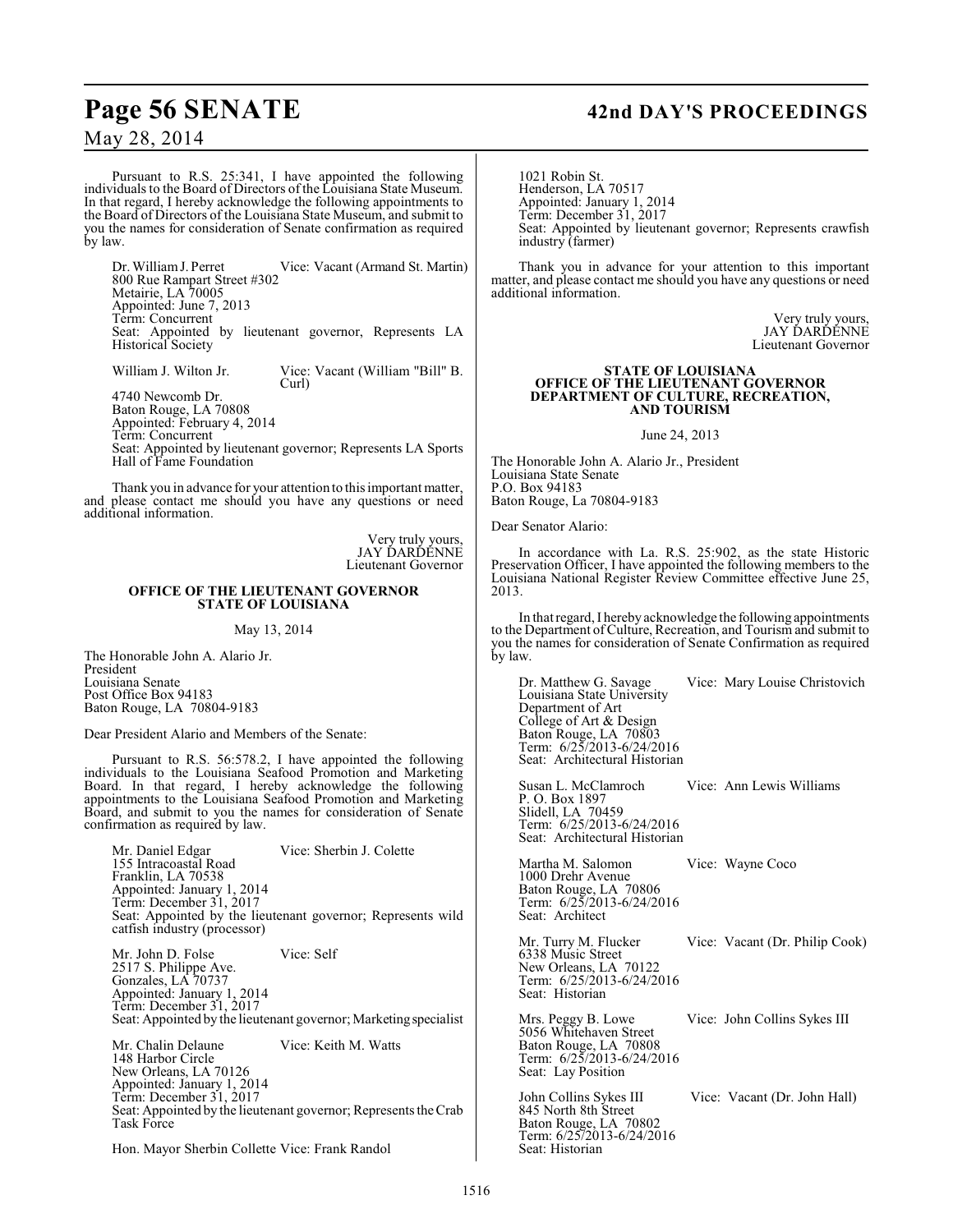# **42nd DAY'S PROCEEDINGS Page 57 SENATE**

Thank you in advance for your attention to this important matter, and please contact me should you have any questions or need additional information.

> Sincerely, PAM BREAUX Assistant Secretary

### **TOWN OF BERWICK**

October 21, 2013

The Honorable John A. Alario Jr., President Louisiana State Senate Post Office Box 94183 Baton Rouge, LA 70804-9183

Re: Mr. Joseph Cain's appointment to the Board of Commissioners Morgan City Harbor and Terminal District

Dear Mr. Alario:

In accordance with Louisiana R.S. 34:322.1, the Mayor and Council of the Town of Berwick has appointed Mr. Joseph E. Cain to the Board of Commissioners of the Morgan City Harbor and Terminal District.

In that regard, I hereby acknowledge the following appointment and submit the name for consideration of Senate confirmation as required by law.

(Effective January 1, 2014) Mr. Joseph E. Cain 424 Jacobs St. Berwick, LA 70342 Term: December 31, 2014

Thank you in advance for your attention to this important matter, and please contact me should you have any questions or need additional information.

> Sincerely yours, LOUIS A. RATCLIFF Mayor

#### **CONGRESS OF THE UNITED STATES HOUSE OF REPRESENTATIVES**

August 20, 2013

The Honorable John A. Alario Jr. President Louisiana Senate Post Office Box 94183 Baton Rouge, LA 70804-9183

Dear President Alario and Members of the Senate:

In accordance with Louisiana Revised Statue 38:330.12.1, and as the

congressman representing Congressional District No. 02, I have appointed Mr. Eugene J. Green Jr. as a commissioner of the Non-Flood Protection Asset Management Authority.

In that regard, I hereby acknowledge the following appointment to the Non-Flood Protection Asset Management Authority and submit his name for consideration by the Louisiana State Senate as required by law.

Effective: 07/30/13 Mr. Eugene J. Green Jr. 4939 St. Roch Ave. New Orleans, LA 70122 Vice: ADD<br>Seat: Or One member appointed by the Congressional

Representative representing Congressional District No. 2

# May 28, 2014

Term: 07/29/2017

If further information is needed, please contact Zach Butterworth in my office.

> Sincerely, CEDRIC L. RICHMOND Member of Congress

#### **STATE OF LOUISIANA DEPARTMENT OF REVENUE**

July 18, 2013

The Honorable John A. Alario Jr. President Louisiana Senate Post Office Box 94183 Baton Rouge, LA 70804-9183

Dear President Alario and Members of the Senate:

In accordance with Louisiana Revised Statute 36:455, I have appointed Mr. Jarrod J. Coniglio as Deputy Secretary of the Louisiana Department of Revenue.

In that regard, I hereby acknowledge the following appointment to the Department of Revenue and submit to you the name for consideration of Senate confirmation as required by law.

DEPUTY SECRETARY OF THE DEPARTMENT OF REVENUE (Effective July 1, 2013) Mr. Jarrod J. Coniglio P. O. Box 66258 Baton Rouge, LA 70896 Vice: Vacant (Jane H. Smith)

Thank you in advance for your attention to this important matter and please contact me should you have any questions or need additional information.

> Sincerely, **TIM BARFIELD** Secretary

#### **ST. JOHN THE BAPTIST PARISH**

March 20, 2014

The Honorable John A. Alario Jr. President of the Senate Louisiana State Senate Post Office Box 94183 Baton Rouge, LA 70804-9183

Dear Senator Alario:

In accordance with LSA-R.S. 33:4574.12, please accept this letter as notice of my appointment of Peggy Joseph to represent St.John the Baptist Parish Government on the River Parishes Convention, Tourist, and Visitors Commission. Mrs. Joseph will replace Mrs. Janice Mitchell who recently resigned.

In that regard, I hereby acknowledge and submit the above listed appointment for Senate confirmation as required by law.

Ms. Peggy Joseph Vice: VACANT (Janice Mitchell) 613 Jamestown Court LaPlace, LA 70068 Appointed: July 9, 2013 Term: October 31, 2015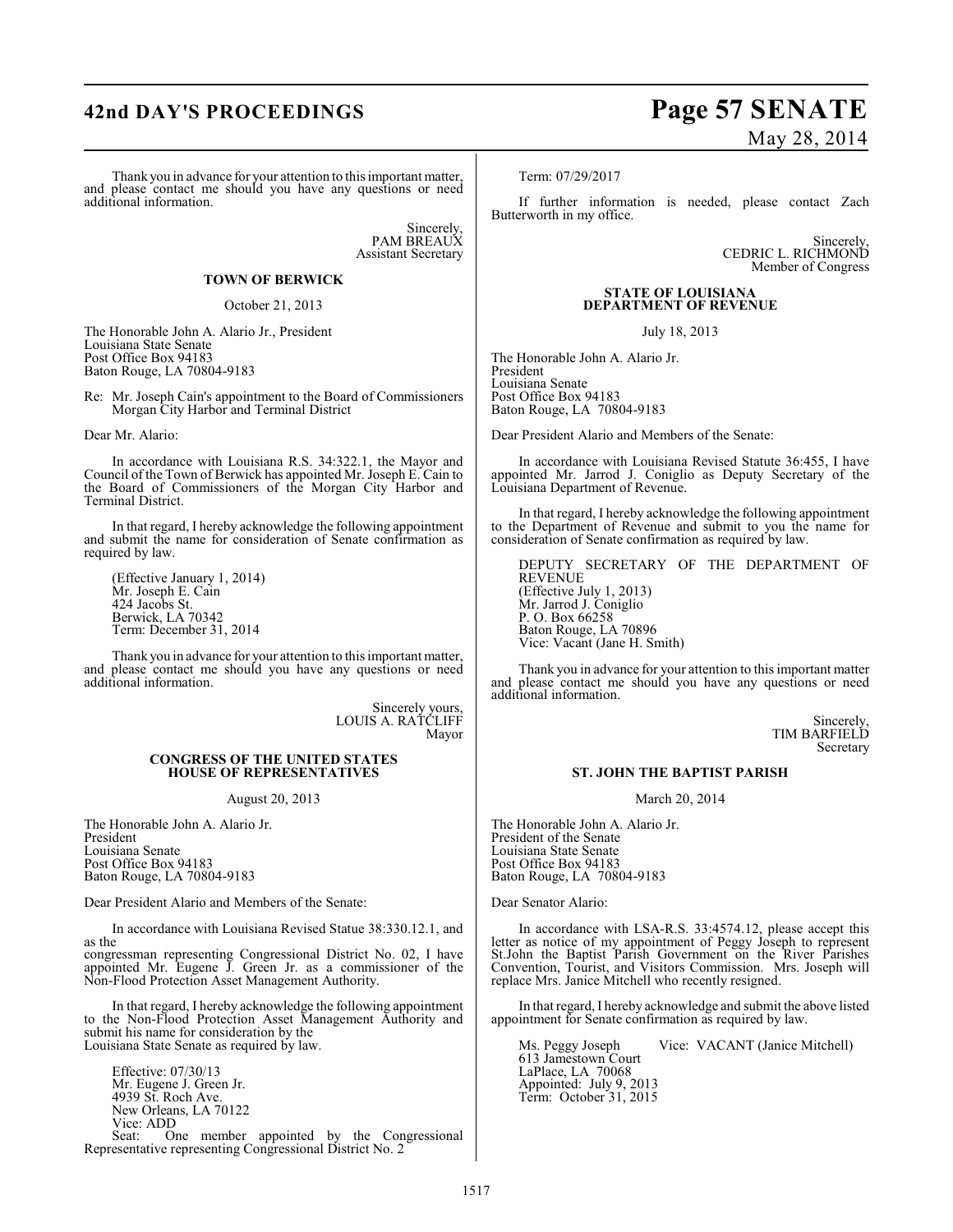If further information is needed, please do not hesitate to contact me.

> Sincerely, NATALIE ROBOTTOM Parish President

## **ST. JOHN THE BAPTIST PARISH**

May 20, 2014

Honorable John A. Alario Jr., President Louisiana State Senate Post Office Box 94183 Baton Rouge, LA 70804-9183

Re: River Parishes Transit Authority

Dear Senator Alario:

Pursuant to R. S. 48:1604, the St. John the Baptist Parish Council has appointed Ms. Helen Banquer to serve as a member of the board of commissioners on the River Parishes Transit Authority.

In that regard, I hereby acknowledge the following appointment and submit to you the name for consideration of Senate confirmation as required by law.

Ms. Helen Banquer 2180 Marion Drive LaPlace, LA 70068 Appointed by St. John the Baptist Parish Council Appointed: June 7, 2013 Term: Concurrent Vice: Self

Thank you in advance for your attention to this important matter. Please contact me should you have any questions or need additional information.

> Sincerely, NATALIE ROBOTTOM Parish President

#### **ST. CHARLES PARISH OFFICE OF THE PARISH PRESIDENT**

#### May 20, 2014

Honorable John A. Alario Jr., President Louisiana State Senate Post Office Box 94183 Baton Rouge, LA 70804-9183

Re: River Parishes Transit Authority

Dear Senator Alario:

Pursuant to R. S. 48:1604, the St. Charles Parish Council has appointed Mr. Corey Faucheux from a list of nominees to serve as a member of the board of commissioners on the River Parishes Transit Authority.

In that regard, I hereby acknowledge the following appointment and submit to you the name for consideration of Senate confirmation as required by law.

Mr. Corey Faucheux 593 Cypress Drive Luling, LA 70070 Appointed by St. Charles Parish Council from a list of nominees Appointed: June 7, 2013 Term: Concurrent Vice: Self

# **Page 58 SENATE 42nd DAY'S PROCEEDINGS**

Thank you in advance for your attention to this important matter. Please contact me should you have any questions or need additional information.

> Sincerely, V. J. ST.PIERRE JR. Parish President

#### **ST. CHARLES PARISH OFFICE OF THE PARISH PRESIDENT**

May 20, 2014

Honorable John A. Alario Jr., President Louisiana State Senate Post Office Box 94183 Baton Rouge, LA 70804-9183

Re: River Parishes Transit Authority

Dear Senator Alario:

Pursuant to R. S. 48:1604, the St. Charles Parish Council has appointed Mr. Brent Petit to serve as a member of the board of commissioners on the River Parishes Transit Authority.

In that regard, I hereby acknowledge the following appointment and submit to you the name for consideration of Senate confirmation as required by law.

Mr. Brent Petit 114 Beaupre Drive Luling, LA 70070 Appointed by St. Charles Parish Council Appointed: June 7, 2013 Term: Concurrent Vice: Self

Thank you in advance for your attention to this important matter. Please contact me should you have any questions or need additional information.

> Sincerely, V. J. ST.PIERRE JR. Parish President

#### **SENATE STATE OF LOUISIANA**

May 20, 2014

Mr. Thomas C. David Jr. P. O. Box 89 Alexandria, LA 71309

RE: Louisiana Small Business Compliance Advisory Panel

Dear Mr. David:

In accordance with the provisions of Louisiana R. S. 30:2062, the Compliance Advisory Panel (CAP) is established to provide advisory opinions on the overall effectiveness of the Small Business Stationary Source Technical and Environmental Compliance Assistance Program (SBSCAP).

The panel issues periodic reports to the EPA on the status of the program and reviews information prepared by the SBSCAP to ensure that the information provided meets the needs of the small businesses.

Upon the recommendation of Department of Environmental Quality Secretary Peggy Hatch, it is my pleasure to re-appoint you to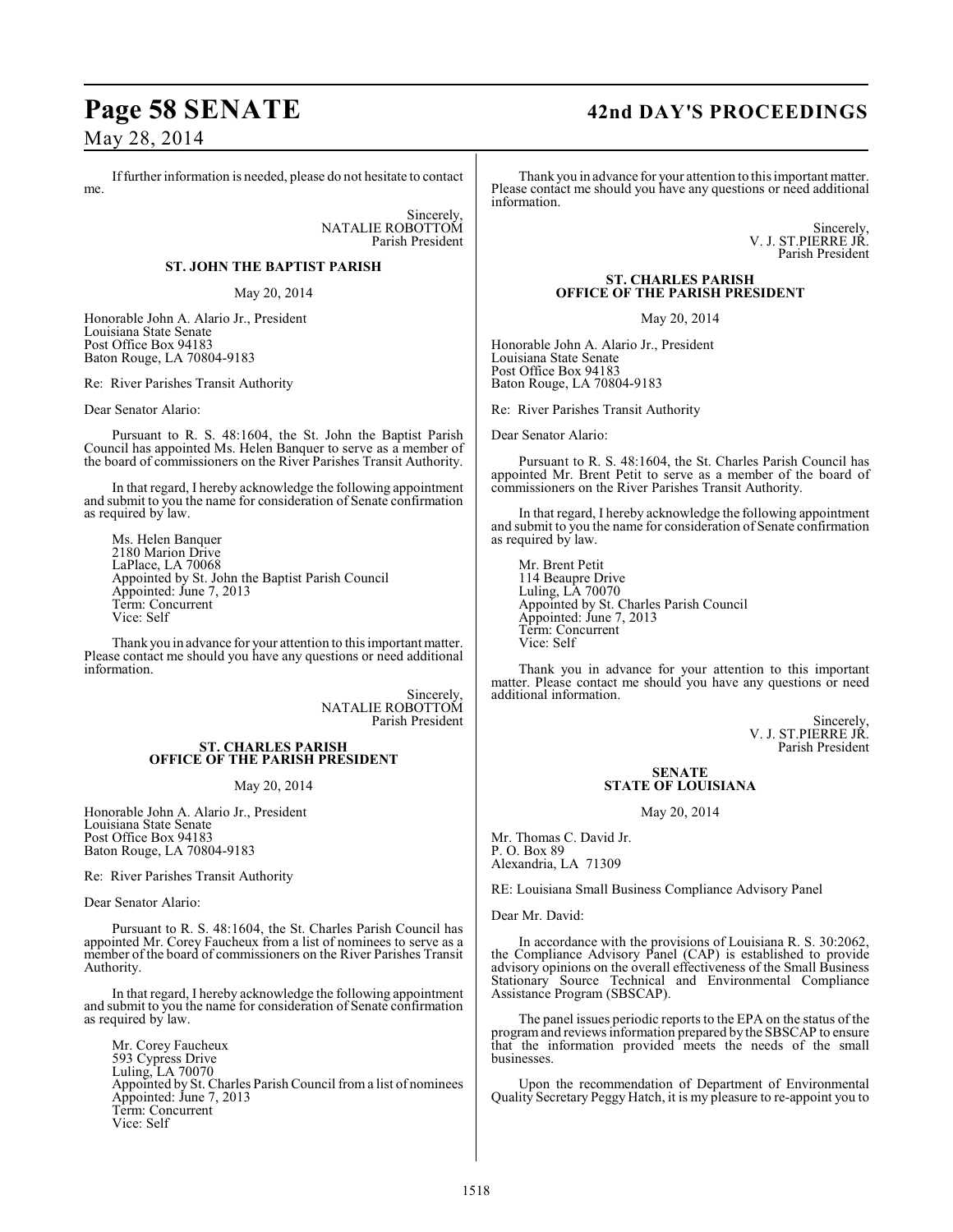# **42nd DAY'S PROCEEDINGS Page 59 SENATE**

serve as the Senate President's appointee. I appreciate your willingness to serve in this important role. Please call if I can be of assistance.

> Sincerely, JOHN A. ALARIO JR. President of the Senate

#### **STATE OF LOUISIANA HOUSE OF REPRESENTATIVES**

May 19, 2014

The Honorable John Alario President Louisiana Senate P.O. Box 94183 Baton Rouge, Louisiana 70804-9183

Re: Louisiana Small Business Compliance Advisory Panel

Dear President Alario and Members of the Senate:

Pursuant to the authority granted to me as set forth in La. R. S. 30:2062, I have reappointed the following individuals to serve as members of the Louisiana Small Business Compliance Advisory Panel, and therefore respectfully request the consent of the Senate.

| Mr. Wendell Wilkerson | Mr. Steve Ayres      |  |
|-----------------------|----------------------|--|
| 1633 Marshall Street  | P. O. Box 8718       |  |
| Cameron, LA 70631     | Alexandria, LA 71306 |  |

Each appointed member shall serve or a term of no more than four years, to run concurrently with that of the governor.

Thank you for your attention to this matter. If I or my staff can be of any assistance to you, please do not hesitate to call.

> Sincerely, CHUCK KLECKLEY Speaker

#### **SECRETARY OF STATE STATE OF LOUISIANA**

#### May 5, 2014

The Honorable John A. Alario Jr. President Louisiana State Senate P.O. Box 94183 Baton Rouge, LA 70804-9183

Dear President Alario and Members of the Senate,

Pursuant to R.S. 25:380.1 et seq., I have appointed the following individuals to the governing board of the Louisiana State Cotton Museum. Each member shall serve a four-year term concurrent with the Governor. In that regard, I hereby acknowledge the following appointments to the governing board of the Louisiana State Cotton Museum, and submit to you the names for consideration of Senate confirmation, as required by law.

Ms. Flora Watson Vice: Vacant (Grady Brown, Sr.) 716 Second St. Lake Providence, LA 71254 Appointed: 4.30.14 Term: Four-year term concurrent with Governor Seat: Appointed by the Secretary of State: Parishes

Ms. Jean Coleman Vice: Vacant (Mary Jean Knight) 416 Ferrier St. Lake Providence, LA 71254 Appointed: 4.30.14 Term: Four-year term concurrent with Governor Seat: Appointed by the Secretary of State: Parishes

# May 28, 2014

Thank you in advance for your attention to this important matter. Please contact me should you have any questions or need additional information.

> Sincerely, TOM SCHEDLER Secretary of State

#### **SECRETARY OF STATE STATE OF LOUISIANA**

May 5, 2014

The Honorable John A. Alario Jr. President Louisiana State Senate P.O. Box 94183 Baton Rouge, LA 70804-9183

Dear President Alario and Members of the Senate,

Pursuant to R.S. 25:1242 et seq., I have appointed the following individual to the Eddie G. Robinson Museum Commission governing board. This member shall serve a four-year term concurrent with the Governor. In that regard, I hereby acknowledge the following appointment to the governing board of the Eddie G. Robinson Museum, and submit to you the name for consideration of Senate confirmation, as required by law.

P.O. Box 818

Mr. Eddie Robinson III Vice: Vacant (Eddie G. Robinson Jr.)

Grambling, LA 71245 Appointed: 4.30.14 Term: Four-year term concurrent with Governor Seat: Appointed by the Secretary of State

Thank you in advance for your attention to this important matter. Please contact me should you have any questions or need additional information.

> Sincerely, TOM SCHEDLER Secretary of State

#### **SECRETARY OF STATE STATE OF LOUISIANA**

May 5, 2014 The Honorable John A. Alario Jr. President Louisiana State Senate P.O. Box 94183 Baton Rouge, LA 70804-9183

Dear President Alario and Members of the Senate,

Pursuant to R.S. 25:380.152 et seq., I have appointed the following individuals to the Germantown Colony Museum governing board. Each member shall serve a four-year term concurrent with the Governor. In that regard, I hereby acknowledge the following appointments to the governing board of the Germantown Colony Museum, and submit to you the names for consideration of Senate confirmation, as required by law.

Mr. Bruce Hock Vice: Vacant (Johnnye B. Kennon) 1528 Hwy. 531 Minden, LA 71055 Appointed: 4.30.14 318.458.7740 Term: Four-year term concurrent with Governor Seat: Appointed by the Secretary of State

Ms Charlotte Jones Vice: Vacant (Lonnie Simpson) 1300 Broadway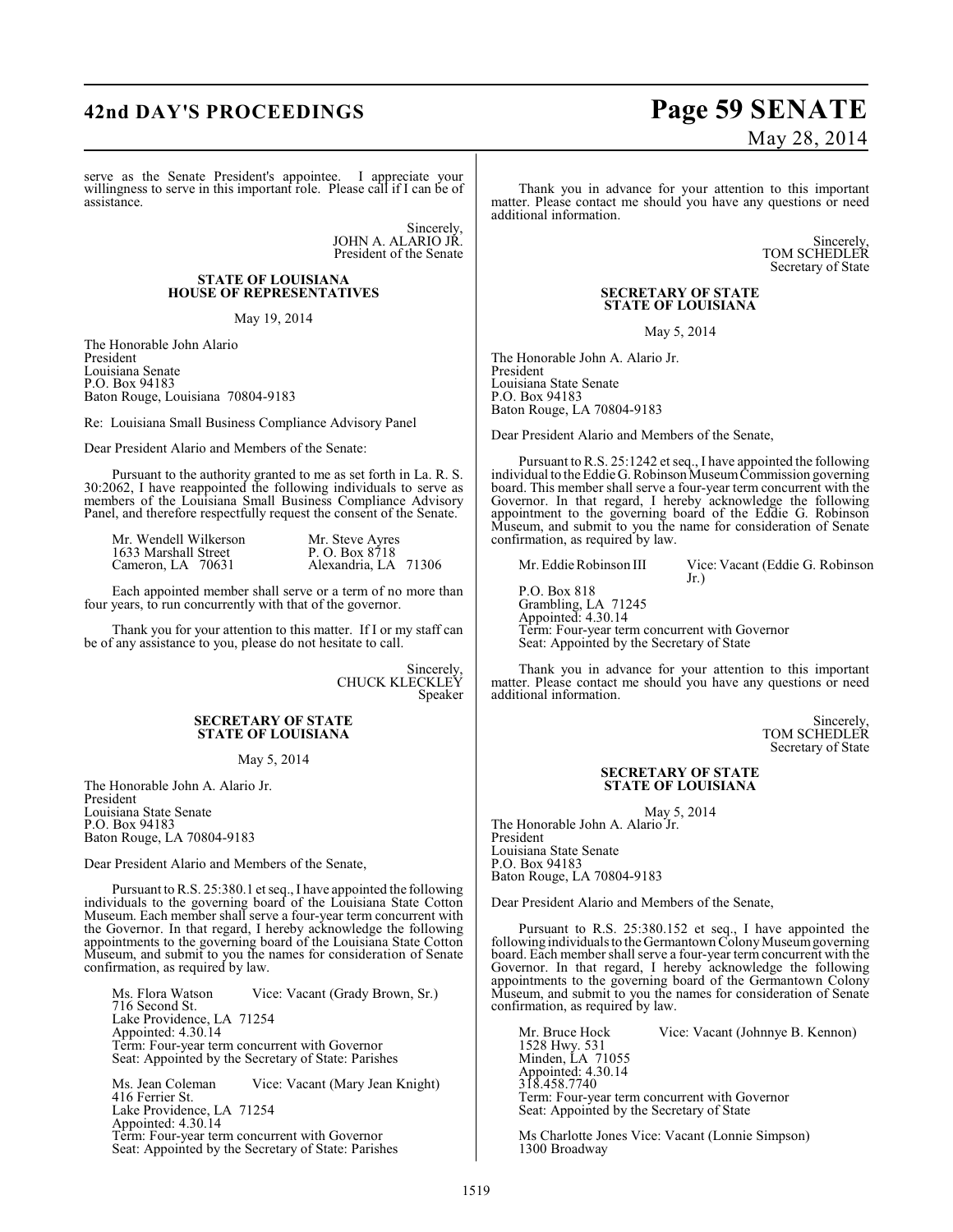Minden, LA 71055 Appointed: 4.30.14 Term: Four-year term concurrent with Governor Seat: Appointed by the Secretary of State Thank you in advance for your attention to this important matter.

Please contact me should you have any questions or need additional information.

> Sincerely, TOM SCHEDLER Secretary of State

#### **SECRETARY OF STATE STATE OF LOUISIANA**

May 5, 2014

The Honorable John A. Alario Jr. President Louisiana State Senate P.O. Box 94183 Baton Rouge, LA 70804-9183

Dear President Alario and Members of the Senate,

Pursuant to R.S. 25.380.92 et seq., I have appointed the following individual to the Mansfield Female College Museum Governing Board. This member shall serve a four-year term concurrent with the Governor. In that regard, I hereby acknowledge the following appointment to the governing board of the Mansfield Female College Museum, and submit to you the name for consideration of Senate confirmation, as required by law.

Mr. Johnny McFerren Vice: Add 5114 Bert Kouns Industrial Loop Shreveport, LA 71129 Appointed: 4.30.14 Term: Four-year term concurrent with Governor Seat: Appointed by the Secretary of State

Thank you in advance for your attention to this important matter. Please contact me should you have any questions or need additional information.

> Sincerely, TOM SCHEDLER Secretary of State

#### **SECRETARY OF STATE STATE OF LOUISIANA**

May 5, 2014

The Honorable John A. Alario Jr. President Louisiana State Senate P.O. Box 94183 Baton Rouge, LA 70804-9183

Dear President Alario and Members of the Senate,

Pursuant to R.S. 25:380.132 et seq., I have appointed the following individuals to the Louisiana Military Hall of Fame and Museum governing board of directors. Each member shall serve a four-year term concurrent with the Governor. In that regard, I hereby acknowledge the following appointments to the governing board of the Louisiana Military Hall of Fame and Museum, and submit to you the names for consideration of Senate confirmation, as required by law.

Mr. Scott Desormeaux Vice: Vacant (Dewey L. Coles) 130 Oak Drive Breaux Bridge, LA 70517 Appointed: 4.30.14 Term: Four-year term concurrent with Governor Seat: Appointed by the Secretary of State

# **Page 60 SENATE 42nd DAY'S PROCEEDINGS**

Mr. John Arceneaux Vice: Vacant (Ret. Col. Johnny Raymond)

226 Ogden St. Breaux Bridge, LA 70517 Appointed: 4.30.14 Term: Four-year term concurrent with Governor Seat: Appointed by Friends

Mr. Donald Sands Vice: Self 800 Robert Lee Circle Lafayette, LA 70506 Appointed: 4.30.14 Term: Four-year term concurrent with Governor Seat: Appointed by Friends

Thank you in advance for your attention to this important matter. Please contact me should you have any questions or need additional information.

> Sincerely, TOM SCHEDLER Secretary of State

#### **SECRETARY OF STATE STATE OF LOUISIANA**

May 5, 2014

The Honorable John A. Alario Jr. President Louisiana State Senate P.O. Box 94183 Baton Rouge, LA 70804-9183

Dear President Alario and Members of the Senate,

Pursuant to R.S. 25:380.22 et seq., I have appointed the following individuals to the governing board of the Louisiana State Oil and Gas Museum. I hereby acknowledge the following appointments to the governing board of the Louisiana State Oil and Gas Museum, and submit to you the names for consideration of Senate confirmation, as required by law.

Ms. Diana Chance Vice: Self P.O. Box 1346 Shreveport, LA 71164 Appointed: 4.30.14 Term: Two-year term Seat: Appointed by the Louisiana Independent Oil Producers Association

Mr. Andrew Shehee Vice: Self P.O. Box 88 Shreveport, LA 71161 Appointed: 4.30.14 Term: Four-year term concurrent with Governor Seat: Appointed by the Secretary of State

Vice: Vacant (Gregory G. Hall) Mr. Jimmy Dempsey<br>205 South Spruce Vivian, LA 71082 Appointed: 4.30.14 Term: Four-year term concurrent with Governor Seat: Appointed by the Secretary of State

Thank you in advance for your attention to this important matter. Please contact me should you have any questions or need additional information.

> Sincerely, TOM SCHEDLER Secretary of State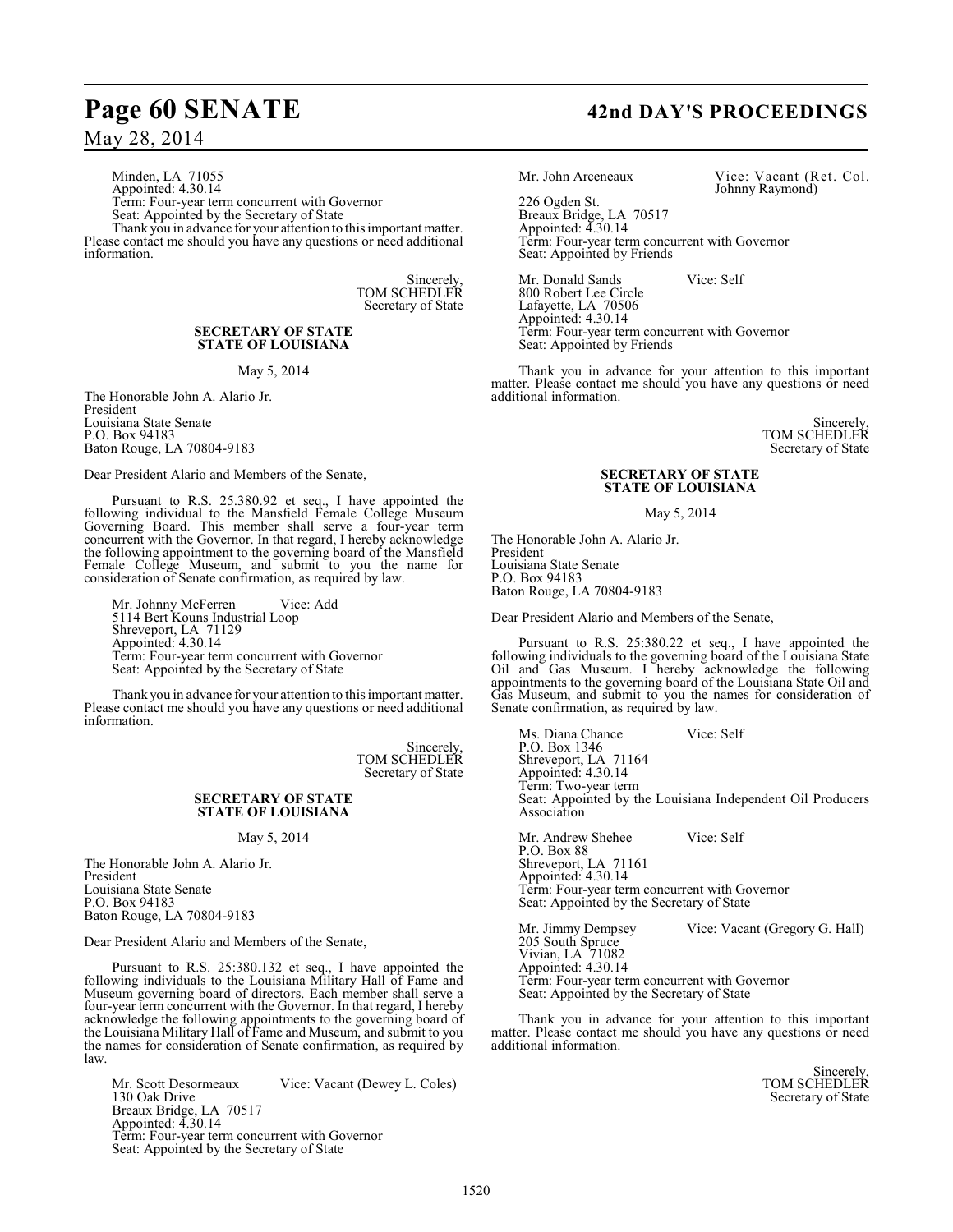# **42nd DAY'S PROCEEDINGS Page 61 SENATE**

#### **SECRETARY OF STATE STATE OF LOUISIANA**

May 13, 2014

The Honorable John A. Alario Jr. President Louisiana State Senate P.O. Box 94183 Baton Rouge, LA 70804-9183

Dear President Alario and Members of the Senate,

Pursuant to R.S. 25:379.1 et seq., I have appointed the following individual to the Regional Museum Governing Board of the Louisiana State Exhibit Museum. This member shall serve a two-year term. In that regard, I hereby acknowledge the following appointment to the governing board of the Louisiana State Exhibit Museum, and submit to you the name for consideration of Senate confirmation, as required by law.

Mr.ChrisGiordano Vice: Vacant (Billy Montgomery) 1514 Garland Ave Shreveport, LA 71105 Appointed: 4.30.14 Term: 4.29.16 Seat: Appointed by the Secretary of State: LA State Fair Board

Thank you in advance for your attention to this important matter. Please contact me should you have any questions or need additional information.

> Sincerely, TOM SCHEDLER Secretary of State

#### **SECRETARY OF STATE STATE OF LOUISIANA**

May 5, 2014

The Honorable John A. Alario Jr. President Louisiana State Senate P.O. Box 94183 Baton Rouge, LA 70804-9183

Dear President Alario and Members of the Senate,

Pursuant to R.S. 25:379.1 et seq., I have appointed the following individual to the Regional Museum Governing Board of the Louisiana State Exhibit Museum. This member shall serve a fouryear term concurrent with the Governor. In that regard, I hereby acknowledge the following appointment to the governing board of the Louisiana State Exhibit Museum, and submit to you the name for consideration of Senate confirmation, as required by law.

Mr. Jackson Cavett Sibley Vice: Vacant (O. Delton

Harrison Jr.)

5910 Roma Drive Shreveport, LA 71105 Appointed: 4.30.14 Term: Four-year term concurrent with Governor Seat: Appointed by Friends

Thank you in advance for your attention to thisimportant matter. Please contact me should you have any questions or need additional information.

> Sincerely, TOM SCHEDLER Secretary of State

#### **SECRETARY OF STATE STATE OF LOUISIANA**

May 5, 2014

# May 28, 2014

The Honorable John A. Alario Jr. President Louisiana State Senate P.O. Box 94183 Baton Rouge, LA 70804-9183

Dear President Alario and Members of the Senate,

Pursuant to R.S. 25:380.102 et seq., I have appointed the following individuals to the Shreveport Water Works Museum Governing Board. Each member shall serve a four-year term concurrent with the Governor. In that regard, I hereby acknowledge the following appointments to the governing board of the Shreveport Water Works Museum, and submit to you the names for consideration of Senate confirmation, as required by law.

Ms. Liz Swaine Vice: Vacant (Kelly Wells) 401 Texas St. Shreveport, LA 71101 Appointed: 4.30.14 Term: Four-year term concurrent with Governor Seat: Appointed by the Secretary of State

Mr. George Bakowski Vice: Self 5802 Gilbert Drive Shreveport, LA 71106 Appointed: 4.30.14 Term: Four-year term concurrent with Governor Seat: Appointed by the Secretary of State

Mr. David Kunz P.E. Vice: Vacant (Tom C. Carson) 2053 Horton Ave. Shreveport, LA 71105 Appointed: 4.30.14 Term: Four-year term concurrent with Governor Seat: Appointed by the Secretary of State

Mr. James Van Hook Jr. Vice: Self P.O. Box 1266 Shreveport, LA 71105 Appointed: 4.30.14 Term: Four-year term concurrent with Governor Seat: Appointed by the Secretary of State

Thank you in advance for your attention to this important matter. Please contact me should you have any questions or need additional information.

> Sincerely, TOM SCHEDLER Secretary of State

#### **SECRETARY OF STATE STATE OF LOUISIANA**

May 13, 2014

The Honorable John A. Alario Jr. President Louisiana State Senate P.O. Box 94183 Baton Rouge, LA 70804-9183

Dear President Alario and Members of the Senate,

Pursuant to R.S. 25:380.122 et seq., I have appointed the following individual to the Spring Street Historical Museum Governing Board. This member shall serve a four-year term concurrent with the Governor. In that regard, I hereby acknowledge the following appointment to the governing board of the Spring Street Historical Museum, and submit to you the name for consideration of Senate confirmation, as required by law.

Ms. Elizabeth Ersoff Vice: Add 2500 Lakecrest Dr. Shreveport, LA 71109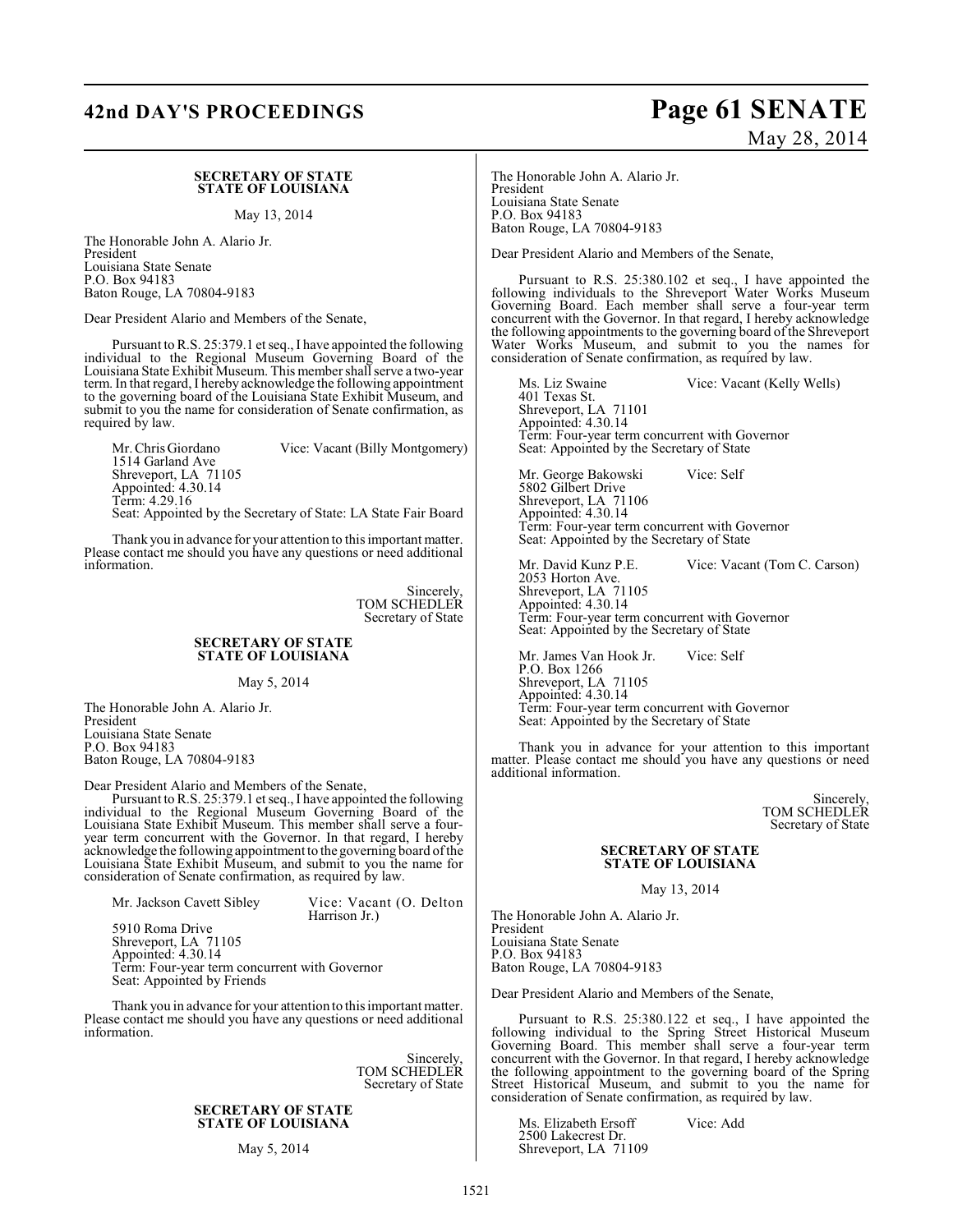318.636.2860 Appointed: 4.30.14 Term: Four-year term concurrent with Governor Seat: Appointed by the Secretary of State

Thank you in advance for your attention to thisimportant matter. Please contact me should you have any questions or need additional information.

> Sincerely, TOM SCHEDLER Secretary of State

#### **SECRETARY OF STATE STATE OF LOUISIANA**

May 5, 2014

The Honorable John A. Alario Jr. President Louisiana State Senate P.O. Box 94183 Baton Rouge, LA 70804-9183

Dear President Alario and Members of the Senate,

Pursuant to R.S. 25:380.122 et seq., I have appointed the following individuals to the Spring Street Historical Museum Governing Board. Each member shall serve a four-year term concurrent with the Governor. In that regard, I hereby acknowledge the following appointments to the governing board of the Spring Street Historical Museum, and submit to you the names for consideration of Senate confirmation, as required by law.

Ms. Liz Swaine Vice: Vacant (Marsha O. Gill) 401 Texas St. Shreveport, LA 71101 Appointed: 4.30.14 Term: Four-year term concurrent with Governor Seat: Appointed by the Secretary of State

Mr. Brian Homza Vice: Self 6702 Gilbert Drive Shreveport, LA 71106 Appointed: 4.30.14 Term: Four-year term concurrent with Governor Seat: Appointed by the Secretary of State

Mr. Neil Johnson Vice: Vacant (Pamela Bollinger) 1101 Erie St. Shreveport, LA 71106 Appointed: 4.30.14 Term: Four-year term concurrent with Governor Seat: Appointed by the Secretary of State

Ms. Shelitah HooeyVice: Add 1961 Midway Ave. Shreveport, LA 71108 Appointed 4.30.14 Term: Four year term concurrent with Governor Seat: Appointed by the Secretary of State

Thank you in advance for your attention to this important matter. Please contact me should you have any questions or need additional information.

> Sincerely, TOM SCHEDLER Secretary of State

#### **SECRETARY OF STATE STATE OF LOUISIANA**

#### May 5, 2014

The Honorable John A. Alario Jr.

# **Page 62 SENATE 42nd DAY'S PROCEEDINGS**

President Louisiana State Senate P.O. Box 94183 Baton Rouge, LA 70804-9183

Dear President Alario and Members of the Senate,

Pursuant to R.S. 25:380.82 et seq., I have appointed the following individual to the Tioga Heritage Park and Museum Governing Board. This member shall serve a four-year term concurrent with the Governor. In that regard, I hereby acknowledge the following appointment to the governing board of the Tioga Heritage Park and Museum, and submit to you the name for consideration of Senate confirmation, as required by law.

Ms. LaVergne Turpin Vice: Self 511 23rd St. Alexandria, LA 71301 Appointed: 4.30.14 Term: Four-year term concurrent with Governor Seat: Appointed by the Secretary of State

Thank you in advance for your attention to this important matter. Please contact me should you have any questions or need additional information.

> Sincerely, TOM SCHEDLER Secretary of State

#### **CITY OF NEW ORLEANS**

July 2, 2013

Honorable John A. Alario Jr., President Louisiana State Senate Post Office Box 94183 Baton Rouge, LA 70804-9183

Re: Southeast Regional Airport Authority

Dear Senator Alario:

Pursuant to R. S. 2:705 I have appointed Robert M. Becnel to the board of commissioners of the Southeast Regional Airport Authority.

In that regard, I hereby acknowledge the following appointment and submit to you the name for consideration of Senate confirmation as required by law.

Robert M. Becnel 1636 Valence St. New Orleans, LA 70115

> Sincerely, MITCHELL J. LANDRIEU Mayor

### **TREASURER OF THE STATE OF LOUISIANA**

February 23, 2014

Honorable John A. Alario Jr. President of the Senate Louisiana State Senate P.O. Box 94183 Baton Rouge, Louisiana

RE: Lela Folse, State Bond Commission Director & Assistant State Treasurer Senate Confirmation

Dear Senator Alario and Members of the Senate: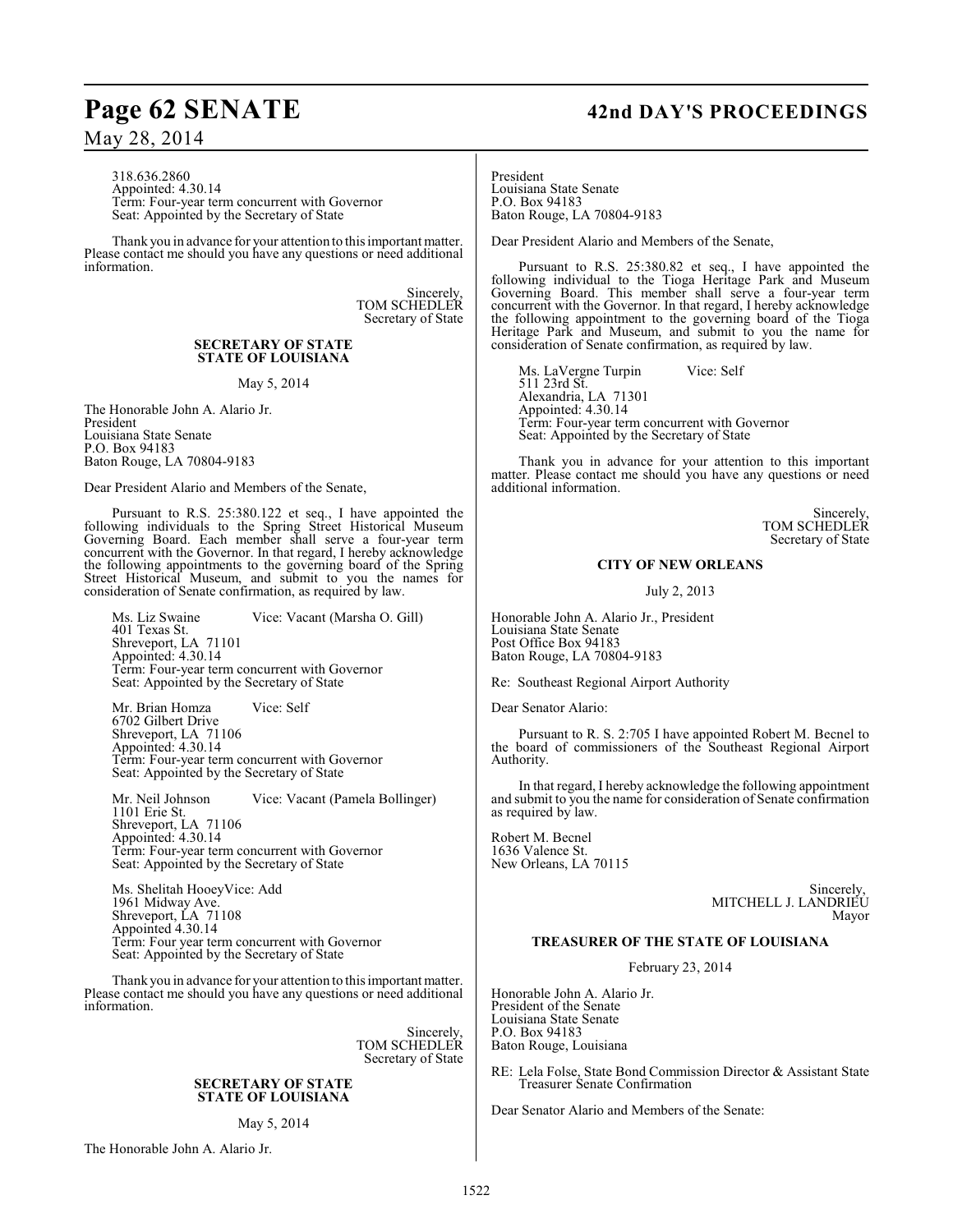# **42nd DAY'S PROCEEDINGS Page 63 SENATE**

# May 28, 2014

In accordance with R.S. 36:767, I have appointed Ms. Lela Maxwell Folse as assistant state treasurer and director of the Office of State Bond Commission.

In that regard, I hereby acknowledge the following appointment and submit to you the name for consideration of Senate confirmation as required by law. Her contact information is as follows:

ASSISTANT STATE TREASURER & DIR. OF BOND COMMISSION Effective December 23, 2013 Ms. Lela Maxwell Folse Vice: Vacant (Whitman J. Kling Jr.) Department of Treasury P.O. Box 44154 Baton Rouge, LA 70804

Thank you in advance for your attention to this important matter, and please contact me should you have any questions or need additional information.

> Sincerely, JOHN N. KENNEDY State Treasurer

### **LOUISIANA UTILITIES RESTORATION CORPORATION**

May 20, 2014

Senator John A. Alario Jr. P. O. Box 94183 Baton Rouge, Louisiana 70804

Re: Confirmation of Directors of Louisiana Utilities Restoration Corporation

Dear Senator Alario,

As special counsel to the Louisiana Utilities Restoration Corporation ("LURC"), the LURC Board of Directors hereby submits for confirmation by the Louisiana State Senate, Eve Kahao Gonzalez, in her capacity as Executive Secretary of the Louisiana Public Service Commission, who has been reappointed to the LURC Board of Directors effective June 7, 2013, as the statutory representative of the Louisiana Public Service Commission pursuant to La. R.S. 45:1314(A)(5).

Additionally, the LURC Board of Directors hereby submits for confirmation by the Louisiana State Senate, John E. Carroll, who has been reappointed to the LURC Board of Directors effective June 7, 2013, as a representative appointed by Governor Jindal pursuant to La. R.S.  $45:1314(A)(1)$ .

Should you require any further information regarding this request, please do not hesitate to contact us.

Very truly yours, DAVID L. GUERRY JAMIE HURST WATTS Special Counsel to the Louisiana Utilities Restoration Corporation

#### **LOUISIANA DEPARTMENT OF VETERAN'S AFFAIRS**

October 28, 2013

The Honorable John A. Alario Jr. Louisiana State Senate P.O. Box 94183 Baton Rouge, LA 70804-9183

Dear Senator Alario:

In accordance with Louisiana Revised Statute 36:785, I have appointed Mr. David LaCerte as Deputy Secretary of the Louisiana Department of Veterans Affairs.

In that regard, I hereby acknowledge the following appointment to the Department of Veterans Affairs and submit to you the name for consideration of Senate confirmation as required by law.

DEPUTY SECRETARY OF THE DEPARTMENT OF VETERANS AFFAIRS (Effective September 30, 2013) Mr. David LaCerte P.O. Box 94095 Baton Rouge, LA 70804

Thank you in advance for your attention to this important matter, and please contact me should you have any questions or need additional information.

> Sincerely, RODNEY ALEXANDER Secretary

#### **STATE OF LOUISIANA DEPARTMENT OF WILDLIFE AND FISHERIES**

July 15, 2013

The Honorable John A. Alario Jr. President Louisiana Senate Post Office Box 94183 Baton Rouge, LA 70804-9183

Dear Senator Alario and Members of the Senate:

Pursuant to the authority granted to me as set forth in Louisiana Revised Statue 56:331, I have appointed the following individuals as members of the Louisiana Crab Task Force, and therefore, respectfully submit this to you for consideration of Senate confirmation as required by law.

Mr. Chalin Delaune - Position/Crab Dealer-Processor Tommy' Seafood 148 Harbor Cir. New Orleans, LA 70126 Vice: Dennis Landry Appointed: June 7, 2013

Mrs. LaQuita Meek - Position/Crab Dealer-Processor P.O. Box 1367 Larose, LA 70373 Vice: Roy Meek Appointed: June 7, 2013

Mr. James Bergeron- Position/Hard Crab Fisherman P.O. Box 275 Barataria, LA 70036 Vice: L.J. Sandras Appointed: June 7, 2013

Mr. Eric Blanchard - Position/Crab Dealer-Processor 102 Elvira St. Chauvin, LA 70344 Vice: Vacant - Gary Bauer Appointed: July 15, 2013

Mr. Gustave "Eddie" Chagnard III - Position/Hard Crab Fisherman 40757 Chinchas Creek Rd. Slidell, LA 70461 Vice: Vacant - George Terrebonne Appointed: July 15, 2013

If further information is needed, please do not hesitate to contact me.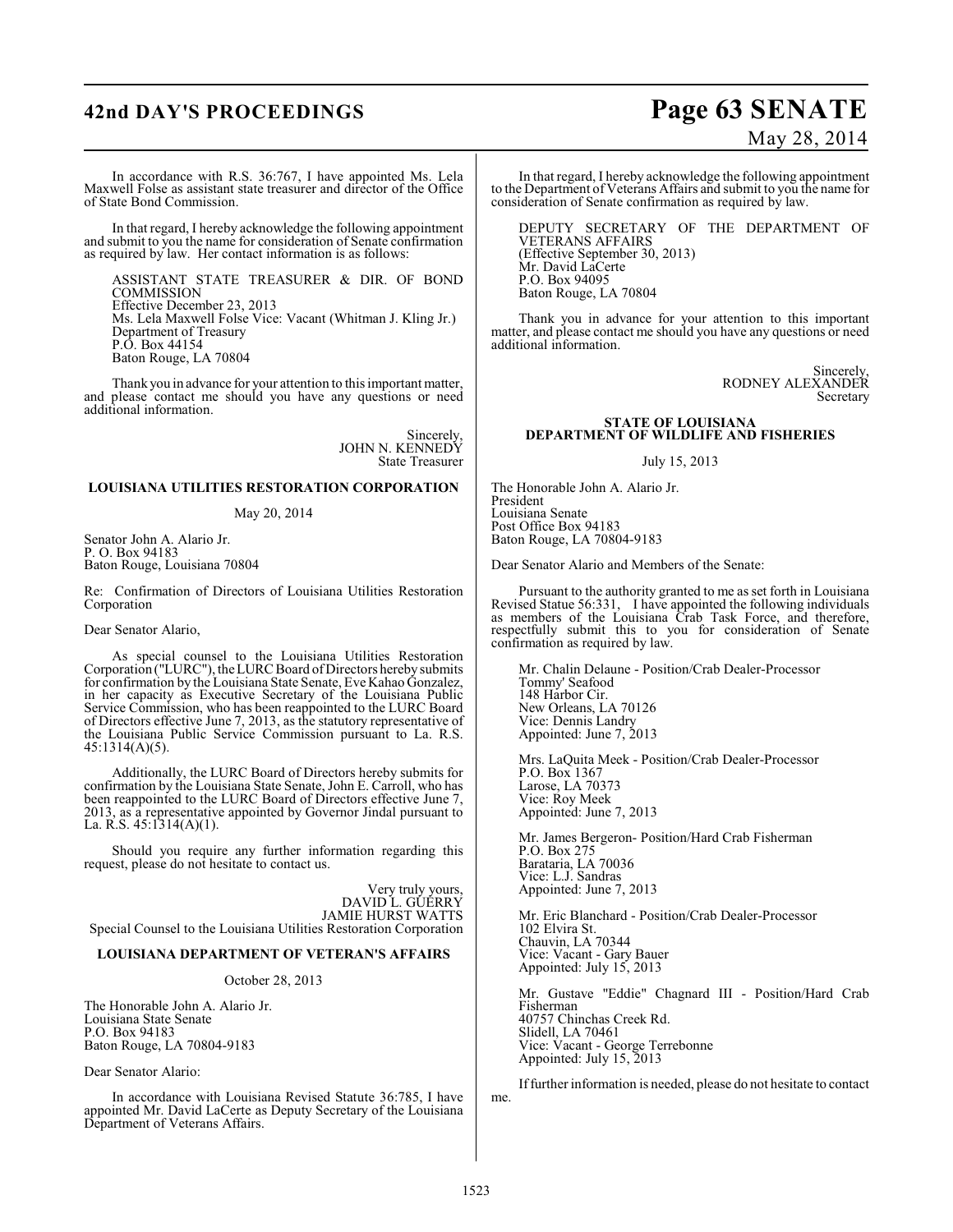With best wishes and kindest personal regards, I remain Very truly yours, ROBERT J. BARHAM Secretary

## **Privilege Report of the Committee on Senate and Governmental Affairs**

### **ENROLLMENTS**

Senator Amedee, Chairman on behalf of the Committee on Senate and Governmental Affairs, submitted the following report:

May 28, 2014

To the President and Members of the Senate:

I am directed by your Committee on Senate and Governmental Affairs to submit the following report:

The following Senate Concurrent Resolutions have been properly enrolled:

- **SENATE CONCURRENT RESOLUTION NO. 160—**<br>BY SENATORS LONG, ALARIO AND GALLOT AND<br>REPRESENTATIVES BROWN AND COX A CONCURRENT RESOLUTION
- To commend and congratulate Thomas Milton "Tom" Benson on being named to the 2014 Louisiana Sports Hall of Fame Induction Class.

#### **SENATE CONCURRENT RESOLUTION NO. 161—**

BY SENATORS ERDEY AND WHITE AND REPRESENTATIVES HODGES AND IVEY

A CONCURRENT RESOLUTION

To commend and congratulate the Central Private High School varsity baseball team upon winning the 2014 Mississippi Association of Independent Schools (MAIS) Class 2A State Championship.

**SENATE CONCURRENT RESOLUTION NO. 162—**<br>BY SENATORS JOHNS, MORRISH AND JOHN SMITH AND<br>REPRESENTATIVES DANAHAY, FRANKLIN, GEYMANN, GUINN, HENSGENS AND KLECKLEY A CONCURRENT RESOLUTION

To commend Oliver G. "Rick" Richard III upon receiving the honor and rank of Distinguished Eagle Scout, on nomination by the Calcasieu Area Council and having been conferred by the National Executive Board of the Boy Scouts of America.

**SENATE CONCURRENT RESOLUTION NO. 163—BY SENATOR GARY SMITH AND REPRESENTATIVES MILLER AND PRICE** 

A CONCURRENT RESOLUTION To express the sincere condolences of the Legislature of Louisiana upon the death of Dr. Rodney R. Lafon.

**SENATE CONCURRENT RESOLUTION NO. 164—**<br>BY SENATORS JOHNS, MORRISH AND JOHN SMITH AND<br>REPRESENTATIVES DANAHAY, FRANKLIN, GEYMANN, HENSGENS AND KLECKLEY

A CONCURRENT RESOLUTION

To commend the St. Louis Girls Track and Field team upon winning the 2014 Class 3A outdoor track and field championship.

> Respectfully submitted, "JODY" AMEDEE Chairman

The foregoing Senate Concurrent Resolutions were signed by the President of the Senate.

# **Page 64 SENATE 42nd DAY'S PROCEEDINGS**

#### **Privilege Report of the Committee on Senate and Governmental Affairs**

## **ENROLLMENTS**

Senator Amedee, Chairman on behalf of the Committee on Senate and Governmental Affairs, submitted the following report:

May 28, 2014

To the President and Members of the Senate:

I am directed by your Committee on Senate and Governmental Affairs to submit the following report:

The following Senate Bills have been properly enrolled:

#### **SENATE BILL NO. 56—**

BY SENATORS NEVERS AND THOMPSON

AN ACT To enact R.S. 17:3167.1, relative to the articulation and transfer of academic credit hours across all public educational institutions in Louisiana; to require secondary and postsecondary education management boards to participate in regular meetings regarding articulation and transfer policies and agreements; to provide relative to the purpose and outcomes of such meetings; to provide for reporting; and to provide for related matters.

## **SENATE BILL NO. 63—**

BY SENATOR MORRELL AN ACT

To enact R.S. 14:202.2 and R.S. 47:1508(B)(35), relative to solar electric and solar thermal system contractors; to provide criminal penalties relative to failure to meet certain contractual obligations for the installation and maintenance of a solar electric system or solar thermal system; to provide relative to definitions; to provide an exception to the confidentiality of taxpayer records; and to provide for related matters.

## **SENATE BILL NO. 125—**

BY SENATORS NEVERS, APPEL, GUILLORY, LAFLEUR, THOMPSON, WALSWORTH AND WHITE

AN ACT To amend and reenact R.S. 17:185.4 and to enact R.S. 17:185.5 and 185.6 and R.S. 36:651(G)(4), relative to agricultural education; to create the Agricultural Education Commission and provide for its membership, compensation, duties, staffing, and meetings; to provide for the creation of an agricultural education immersion pilot program; to provide relative to funding and effectiveness; and to provide for related matters.

**SENATE BILL NO. 161—**

BY SENATORS MURRAY AND WALSWORTH AN ACT

To enact R.S. 24:524, relative to the legislative auditor; to provide for recovery of costs incurred by the legislative auditor to audit, investigate, or report possible fraud, theft, or other misappropriation; to provide for civil suits against the responsible party; to provide for assistance of the attorney general; and to provide for related matters.

**SENATE BILL NO. 208—** BY SENATOR WARD

AN ACT

To amend and reenact R.S. 18:1300.13, relative to recall elections; to prohibit recalled public officers from running in special elections to fill the vacated position; and to provide for related matters.

# **SENATE BILL NO. 220—** BY SENATOR MURRAY

AN ACT To amend and reenact R.S. 24:523 and to enact R.S. 24:524, relative to the legislative auditor; to provide for notification of the legislative auditor and the district attorney of the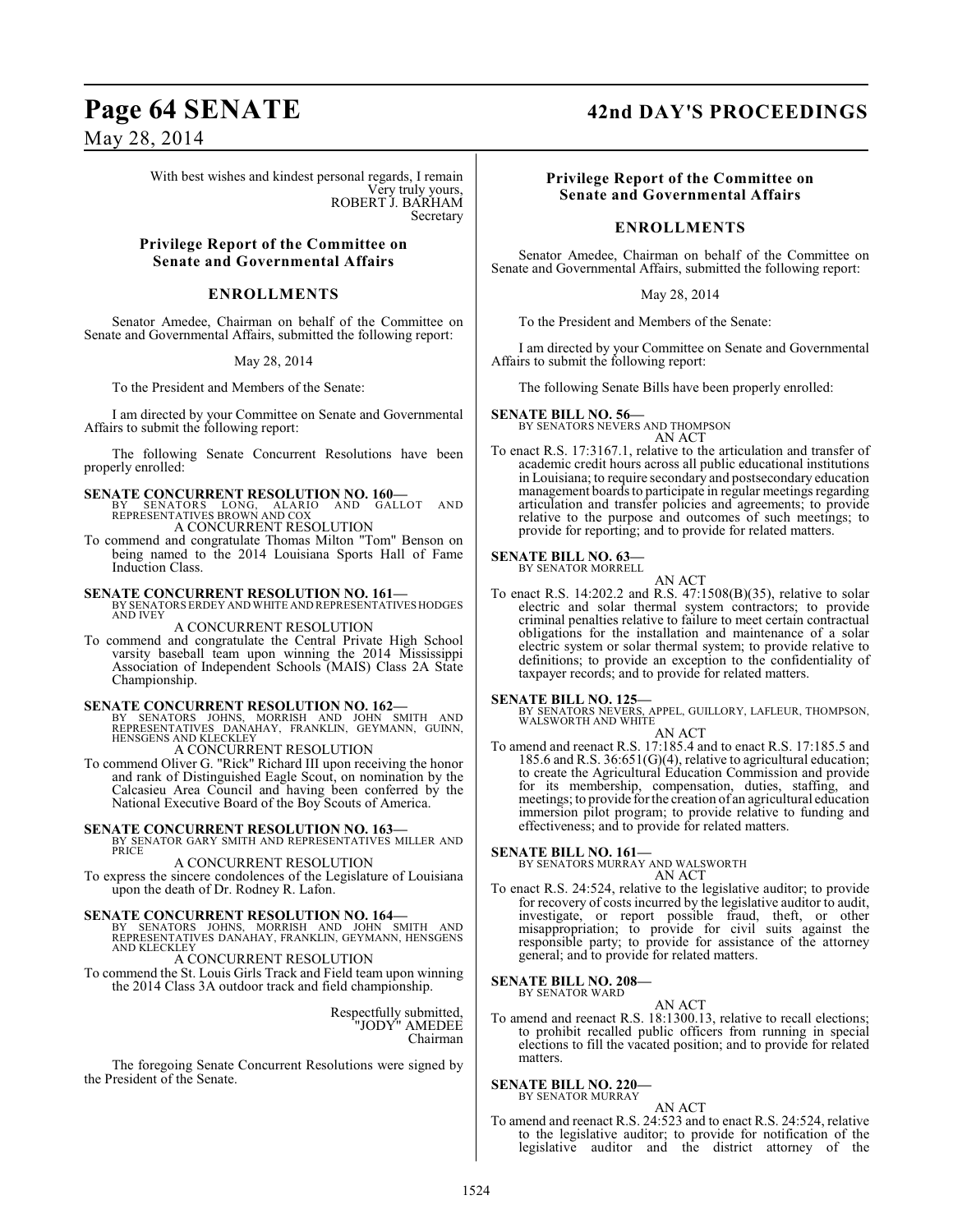# **42nd DAY'S PROCEEDINGS Page 65 SENATE**

# May 28, 2014

misappropriation of certain public funds; to provide for authorization for the attorney general to pursue misappropriated funds; to provide with respect to restitution for audit costs; to provide for definitions; and to provide for related matters.

#### **SENATE BILL NO. 224—** BY SENATOR MURRAY

## AN ACT

To enact R.S. 24:523.1, relative to the legislative auditor; to provide for the posting of notices relative to misappropriation, fraud, waste, or abuse of public funds; and to provide for related matters.

#### **SENATE BILL NO. 235—**

BY SENATOR ALLAIN AND REPRESENTATIVE REYNOLDS AN ACT

To amend and reenact R.S. 42:19.1(A)(1), relative to the procedure of meetings of political subdivisions; to require the delivery of certain notices concerning meetings related to tax measures to certain officials and to certain state senators and representatives; to exclude certain meetings of political subdivisions from certain notice requirements; and to provide for related matters.

**SENATE BILL NO. 319—**<br>BY SENATORS DONAHUE AND THOMPSON<br>AN ACT

To enact R.S. 24:516.1, relative to reports of the legislative auditor; to provide for certain annual audit reports to be filed with the Joint Legislative Committee on the Budget; to provide for an effective date; and to provide for related matters.

> Respectfully submitted, "JODY" AMEDEE Chairman

The foregoing Senate Bills were signed by the President of the Senate.

#### **Message to the Governor**

#### **SIGNED SENATE BILLS**

May 28, 2014

To the Honorable Governor of the State of Louisiana:

The President of the Senate and the Speaker of the House of Representatives have signed the following Senate Bills:

#### **SENATE BILL NO. 38—**

BY SENATORS MORRISH AND THOMPSON AN ACT

To amend and reenact R.S. 13:783(D)(7), relative to expenses of the clerks of court; to authorize an automobile expense allowance for the clerks of each district court; and to provide for related matters.

#### **SENATE BILL NO. 105—** BY SENATOR GALLOT

AN ACT

To amend and reenact R.S.  $47:532.1(A)(7)(b)$ , relative to motorcycles; to authorize public license tag agents to administer required knowledge and skills tests to applicants for issuance of the "M" endorsement on drivers' licenses to operate motorcycles; and to provide for related matters.

#### **SENATE BILL NO. 111—** BY SENATOR MARTINY

AN ACT

To amend and reenact the introductory paragraph of R.S. 13:841(A) and  $(2)(c)$  and  $(d)$ , relative to miscellaneous fees in civil matters; to provide for setting limits on fees and establishing procedures for the receipt or issuance of certain documents by electronic means; and to provide for related matters.

#### **SENATE BILL NO. 240—**

BY SENATOR NEVERS AN ACT

To enact Code of Criminal Procedure Article 921.1, relative to procedures in appellate courts; to provide for transmittal of a decision in an appellate court to the court from which the appeal was taken and to the Department of Public Safety and Corrections; and to provide for related matters.

#### **SENATE BILL NO. 253—** BY SENATOR MORRISH

AN ACT

To enact R.S. 13:5722(A)(2)(d) and R.S. 15:571.11(A)(3) and to repeal R.S. 13:1000.7, relative to the Thirty-First Judicial District Court; to provide for an increase in certain criminal court costs; to provide for disposition of collections; to repeal nullified provisions; and to provide for related matters.

# **SENATE BILL NO. 262—** BY SENATOR NEVERS

AN ACT

To enact R.S. 33:4305 (B)(4), relative to the Washington Parish Gas Utility District No. 2 board members; to provide for a maximum amount of per diem paid to board members for each meeting; to provide for an effective date; and to provide for related matters.

- **SENATE BILL NO. 291—**<br>BY SENATORS MORRELL, ADLEY, ALARIO, APPEL, BROOME,<br>BUFFINGTON, CHABERT, CROWE, DONAHUE, DORSEY-COLOMB,<br>KOSTELKA, LAFLEUR, LONG, MILLS, MURRAY, NEVERS, PETERSON,<br>RISER, GARY SMITH, JOHN SMITH, TARVER, AN ACT
- To enact Civil Code Article 2315.8, relative to exemplary damages; to provide for exemplary damages in suits between certain household members arising from domestic abuse; and to provide for related matters.

#### **SENATE BILL NO. 310—** BY SENATOR BROOME

AN ACT

To enact Chapter 11 of Title 48 of the Louisiana Revised Statutes of 1950, to be comprised of R.S. 48:1501, relative to regional public transportation; to provide for the development and implementation of training of members of boards and commissions of regional public transit entities; to require training for such membership; to provide that the lack of training is a cause for removal; and to provide for related matters.

#### **SENATE BILL NO. 361—**

BY SENATOR RISER AND REPRESENTATIVES ADAMS, ARNOLD,<br>BERTHELOT, STUART BISHOP, BROADWATER, BURFORD, HENRY<br>BURNS,CHANEY,CONNICK,CROMER,DOVE,GAROFALO,GISCLAIR,<br>GREENE,GUINN,HARRISON,HAZEL,HODGES,HOFFMANN,HOLLIS,<br>IVEY, KLECKLE AN ACT

- 
- To enact R.S. 40:1379.1.2, 1379.1.3, and 1379.1.4, relative to the carrying of concealed firearms by law enforcement officers and retired law enforcement officers; to authorize the carrying of concealed firearms by certain officers and former officers in public places; to provide relative to accepted forms of identification; and to provide for related matters.

#### **SENATE BILL NO. 413—**

BY SENATORS CROWE, ALARIO, AMEDEE, APPEL, BROOME, BROWN,<br>CHABERT, CORTEZ, DONAHUE, DORSEY-COLOMB, ERDEY,<br>GUILLORY, HEITMEIER, JOHNS, LAFLEUR, LONG, MARTINY,<br>MORRELL, MURRAY, NEVERS, P AN ACT

To name the bridge along Interstate 10 that crosses the eastern end of Lake Pontchartrain connecting New Orleans to Slidell the Frank Davis "Naturally N'Awlins" Memorial Bridge; and to provide for related matters.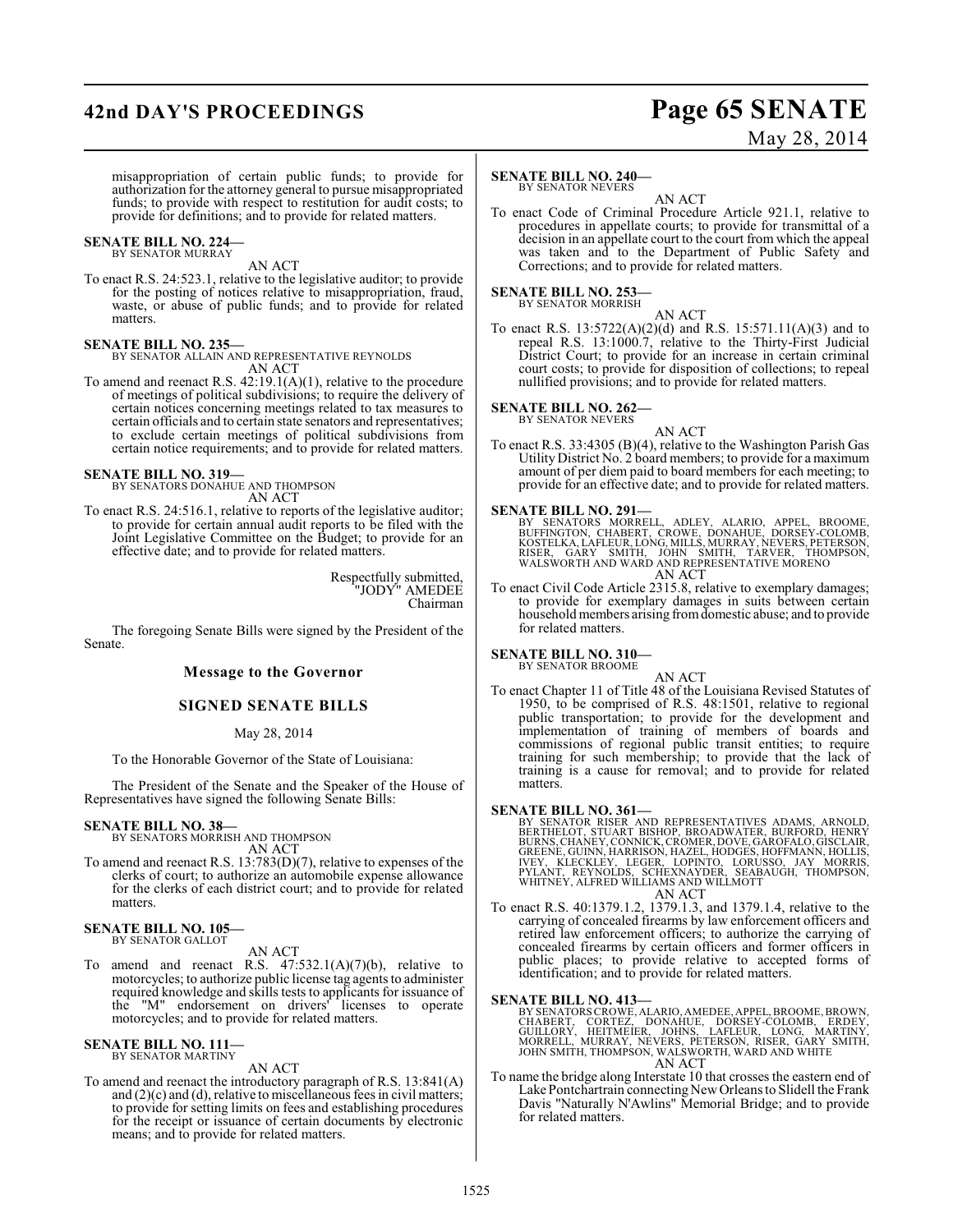# **Page 66 SENATE 42nd DAY'S PROCEEDINGS**

## May 28, 2014

#### **SENATE BILL NO. 417—** BY SENATOR GARY SMITH

AN ACT

To enact R.S. 32:707(O), relative to the application for certificate of title of motor vehicles; to provide for requirement of certificate of title on a water damaged vehicle; and to provide for related matters.

#### **SENATE BILL NO. 465—**

BY SENATORS ADLEY, ALARIO, AMEDEE, APPEL, BROOME, BROWN, CHABERT, CLAITOR, CORTEZ, CROWE, DONAHUE,<br>BUFFINGTON, CHABERT, CLAITOR, CORTEZ, CROWE, DONAHUE,<br>DORSEY-COLOMB, ERDEY, GUILLORY, HEITMEIER, JOHNS,<br>KOSTELKA, LAFLEUR, AN ACT

To amend and reenact R.S. 47:490.4(B), relative to motor vehicles; to provide with respect to military honor license plates for certain disabled veterans; to provide that such plates bear the international symbol of accessibility; and to provide for related

## **SENATE BILL NO. 43—**

matters.

BY SENATOR BROOME AND REPRESENTATIVE BARROW AN ACT

To amend and reenact R.S. 24:973.1(B)(1) and (F)(6), relative to the Legislative Youth Advisory Council; to provide for membership and staffing of the council; and to provide for related matters.

## **SENATE BILL NO. 60—**

BY SENATOR GALLOT

AN ACT

To repeal R.S. 18:441(B)(4), relative to the Louisiana Election Code; to provide for recognition of certain political parties; and to provide for related matters.

#### **SENATE BILL NO. 140—** BY SENATOR MURRAY

AN ACT

To enact R.S. 14:67.26(B)(3), relative to theft of a motor vehicle; to provide with respect to failure to provide law enforcement with an affidavit; to provide that such failure shall not create a presumption for certain purposes; and to provide for related matters.

# **SENATE BILL NO. 149—** BY SENATOR APPEL

AN ACT

To repeal Chapter 14 of Title 17 of the Louisiana Revised Statutes of 1950, comprised of R.S. 17:2751 through 2759, and to repeal R.S. 36:651(D)(6), relative to the Louisiana Systemic Initiatives Program; to repeal statutory provisions relative to program components and activities, program administration, and the Louisiana Systemic Initiatives Program Council and its powers, duties, and staff; and to provide for related matters.

#### **SENATE BILL NO. 165—**

BY SENATOR MURRAY

#### AN ACT

To enact R.S. 22:1060.5, relative to prescription drug specialty tiers; to provide with respect to limits on coinsurance; to provide for limits on out-of-pocket expenses for prescription drugs; and to provide for related matters.

#### **SENATE BILL NO. 177—** BY SENATOR APPEL

#### AN ACT

To amend and reenact R.S. 17:3351(A)(3), relative to the powers, duties, and functions of public postsecondary education management boards; to provide relative to the authority of such boards with respect to the allocation and expenditure of appropriated funds; to provide for effectiveness; and to provide for related matters.

### **SENATE BILL NO. 180—**

BY SENATOR GALLOT AN ACT

To amend and reenact R.S.  $24:204(A)(3)$  and to enact R.S. 24:204(A)(10), relative to the Louisiana State Law Institute; to provide relative to the general purpose, duties and procedures of the Louisiana State Law Institute; to provide relative to recommendations concerning legislation; to include biennial recommendations for the repeal, removal or revision of law declared unconstitutional; and to provide for related matters.

### **SENATE BILL NO. 337—**

BY SENATORS APPEL AND THOMPSON

AN ACT To enact R.S. 17:3129.2, relative to public postsecondary education; to provide for the development of an outcomes-based funding formula for postsecondary education; to provide relative to formula components and a timeline for implementation of the formula; to provide for submission to the Board of Regents; to provide for reporting requirements; and to provide for related matters.

# **SENATE BILL NO. 527—** BY SENATOR HEITMEIER

AN ACT

To enact R.S. 48:22.1, relative to transportation; to provide requirements for "Complete Streets"; to provide for exceptions; and to provide for related matters.

# **SENATE BILL NO. 603—** BY SENATOR ALARIO

AN ACT

To enact R.S. 9:182, relative to unclaimed property; to provide a procedure for the escheatment of United States savings bonds presumed abandoned; and to provide for related matters.

## **SENATE BILL NO. 610—**

BY SENATOR GALLOT AND REPRESENTATIVE SHADOIN AN ACT

To enact R.S. 47:463.165, relative to motor vehicle special prestige license plates; to provide for the creation, issuance, and design of a plate for the Cedar Creek School in Ruston; to provide relative to the fee for and distribution of such plates; to authorize the promulgation of rules and regulations relative to the creation and implementation of a special prestige license plate; and to provide for related matters.

#### **SENATE BILL NO. 633—** BY SENATOR CLAITOR

## AN ACT

To enact R.S. 17:176(F), relative to school interscholastic extracurricular athletic programs; to prohibit certain schools from being a member of, or participating in any competition sponsored by, organizations that do not provide for arbitration of eligibility issues; and to provide for related matters.

## **SENATE BILL NO. 624—**

BY SENATORS KOSTELKA AND WALSWORTH AND REPRESENTATIVE HUNTER

- AN ACT
- To enact R.S. 47:338.197, relative to authorizing certain municipalities to levy and collect an additional sales and use tax; to authorize a tax not to exceed one percent; and to provide for related matters.

#### **SENATE BILL NO. 662—** BY SENATOR ERDEY

- AN ACT
- To amend and reenact R.S. 56:116.1(B)(1), relative to the taking of game birds and wild quadrupeds; to provide certain prohibitions; to provide terms, conditions, and requirements; and to provide for related matters.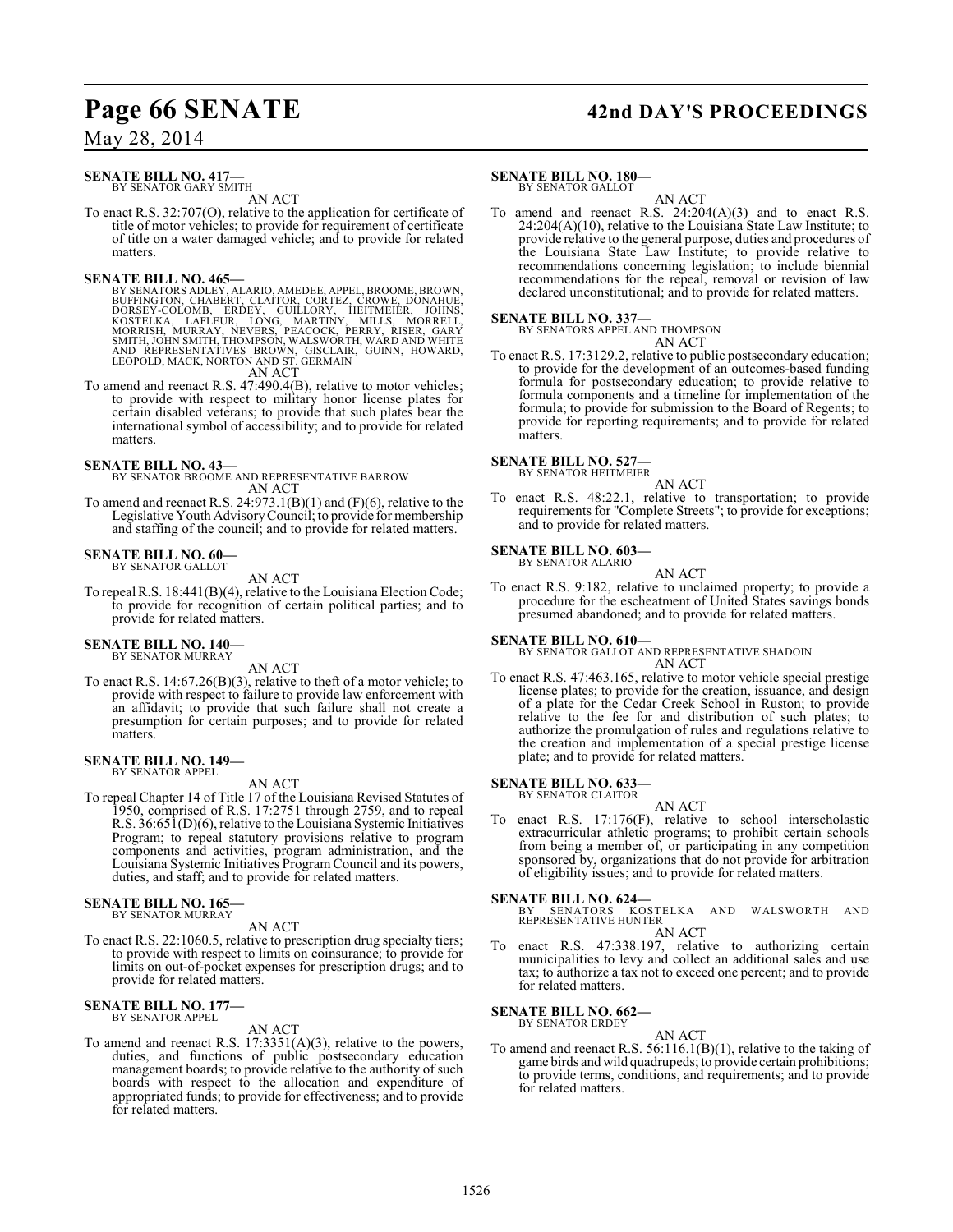# **42nd DAY'S PROCEEDINGS Page 67 SENATE** May 28, 2014

#### **SENATE BILL NO. 333—** BY SENATOR JOHNS

AN ACT To amend and reenact Children's Code Articles 855(B)(7)(f) and (g), 884.1(A)(6) and (7), 897(B)(1)(c), and 1015(3)(c), Code of Criminal Procedure Articles  $571.1$  and  $648(B)(3)(g)$  and (h), R.S. 13:5713(F), R.S. 14: 43.6(A) and (B)(1), 89, and 89.1, and R.S. 15:536(A), 537, 541(2)(j) and (l), (24)(a), and (25)(d),  $542(A)(3)(f)$  and (g), and  $571.3(B)(3)(p)$  and (4)(d) and (e), R.S. 40:1299.34.5(B)(3), (C), and (E), 1299.35.2(D)(2)(d) and (E), 1299.35.7(B) and (D), and 1300.13(E)(introductory paragraph) and (6), and to repeal Children's Code Articles 502(4)(i) and 603(12)(i), R.S.  $14:2(B)(40)$ , 78 and 78.1, and R.S.  $15:571.3(B)(3)(i)$  and (j), relative to offenses affecting sexual immorality; to repeal the crimes of incest and aggravated incest; to amend the offense of crime against nature to include the elements and penalties of the crime of incest; to amend the offense of aggravated crime against nature to include the elements and penalties of the crime of aggravated incest; to amend various provisions of law to reflect these changes; to direct the Louisiana State Law Institute to revise all other provisions of law which reference incest, aggravated incest, crime against nature, or aggravated crime against nature accordingly; and to provide for related matters.

#### **SENATE BILL NO. 57—**

BY SENATOR BROOME

AN ACT

To enact R.S. 22:1025.1, relative to health insurance; to mandate inclusion of coverage for the treatment of lymphedema as an option in certain policies; and to provide for related matters.

# **SENATE BILL NO. 64—** BY SENATOR CORTEZ

AN ACT

To amend and reenact R.S. 2:604(6) and (7) and the introductory paragraph of  $604.1(A)(1)$ ,  $(2)$ ,  $(4)$  and  $(B)$  and to enact R.S. 2:604.2, relative to airport authorities; to expand the powers of the Lafayette Airport Commission to include economic development purposes; and to provide for related matters.

#### **SENATE BILL NO. 104—** BY SENATOR ALLAIN

AN ACT

To amend and reenact R.S. 38:2212.2(A), relative to public contracts; to except demolition of certain buildings and structures acquired with the right-of-way for construction or improvement of integrated coastal protection projects from certain notification and approval prerequisites; and to provide for related matters.

# **SENATE BILL NO. 289—** BY SENATOR JOHNS

AN ACT

To amend and reenact R.S.  $32:414(A)(1)(a)$ , the introductory paragraph of  $853(A)(1)(c)$ , and  $853(A)(1)(c)(iii)$ , relative to motor vehicles and traffic regulation; to provide relative to reports of traffic violations made to the Department of Public Safety and Corrections; to provide relative to suspension of driving privileges for an operating a vehicle under the influence conviction; to provide that a suspended sentence and probation for certain operating a vehicle under the influence offenses is a conviction of DWI for purposes of suspending a driver's license under certain circumstances; to provide relative to vehicle operating records; and to provide for related matters.

#### **SENATE BILL NO. 292—**

BY SENATORS MORRELL, ALARIO, APPEL, BROOME, BROWN,<br>BUFFINGTON, DORSEY-COLOMB, HEITMEIER, LAFLEUR, LONG,<br>MILLS,MURRAY,NEVERS,PETERSON,GARY SMITH,TARVER AND<br>WARDANDREPRESENTATIVESADAMS,WESLEY BISHOP,BURRELL,<br>HAZEL,HOWARD,JAM AND WILLMOTT

#### AN ACT

To amend and reenact Civil Code Articles 103, 103.1, 112, and 113 and to enact Civil Code Article 118 and R.S. 9:327, relative to divorce proceedings; to provide grounds for immediate divorce,

interim support, and final support in certain instances involving domestic abuse; and to provide for related matters.

# **SENATE BILL NO. 302—** BY SENATOR MILLS

AN ACT To amend and reenact R.S. 40:1299.53, relative to persons who may consent to surgical or medical treatment; to provide relative to an adult friend of certain patients; to provide relative to circumstances where no person is reasonably available to consent for the patient; to provide relative to physician discretion; to provide for certain terms, conditions, and procedures; to provide for certain immunity; and to provide for related matters.

#### **SENATE BILL NO. 384—**

BY SENATOR LAFLEUR

AN ACT To enact R.S. 39:1438, relative to Louisiana municipal securities; to require that municipal securities of public entities comply with the continuing disclosure rules of the United States Securities and Exchange Commission; to provide definitions; to provide for recordkeeping and audit procedures associated with continuing disclosure; and to provide for related matters.

#### **SENATE BILL NO. 398—**

BY SENATORS MILLS AND MURRAY AND REPRESENTATIVE EDWARDS AN ACT

To amend and reenact R.S. 13:5304(B)(10) and (K), relative to drug courts; to provide relative to eligibility for a drug division probation program; and to provide for related matters.

# **SENATE BILL NO. 442—** BY SENATOR MARTINY

- 
- AN ACT To amend and reenact R.S.  $33:2955(A)(1)(j)(iii)$  and  $(k)(ii)$  and to enact R.S. 33:2955 (A)(1)(l), relative to investments by political subdivisions; to provide for bonds, debentures, notes, or other evidence of indebtedness; to provide for a time period; to provide for an effective date; and to provide for related matters.

## **SENATE BILL NO. 528—**

BY SENATOR CROWE AN ACT

To amend and reenact R.S. 34:3493(A)(1), 3495(A), (C), (D), (F), and (G) and to enact R.S. 34:3499.1, relative to the Louisiana International Deep Water Gulf Transfer Terminal Authority; to provide for jurisdiction; to provide for changes in the coordinates; to provide for an executive board; to provide for the legislative auditor; to provide for contracting parties; to provide for financial compliance; and to provide for related matters.

#### **SENATE BILL NO. 606—** BY SENATOR MARTINY

AN ACT

To amend and reenact Code of Civil Procedure Articles 253(C) and 1911 and R.S.  $9:2603(B)(4)$  and to enact Code of Civil Procedure Article 253(D), relative to court procedures; to provide relative to the use of electronic signatures by the court; to provide certain procedures, terms, and conditions; to provide relative to certain documents, orders and judgments; to provide relative to Louisiana Uniform Electronic Transactions Act; and to provide for related matters.

#### **SENATE BILL NO. 617—** BY SENATOR AMEDEE

AN ACT

To enact R.S. 33:4690.13, relative to Ascension Parish; to authorize the parish governing authority to create road infrastructure development districts; to provide relative to the authority of such districts to undertake new residential road projects and to finance them by levying taxes and assessments and incurring debt; to provide relative to taxes, assessments, and debt; to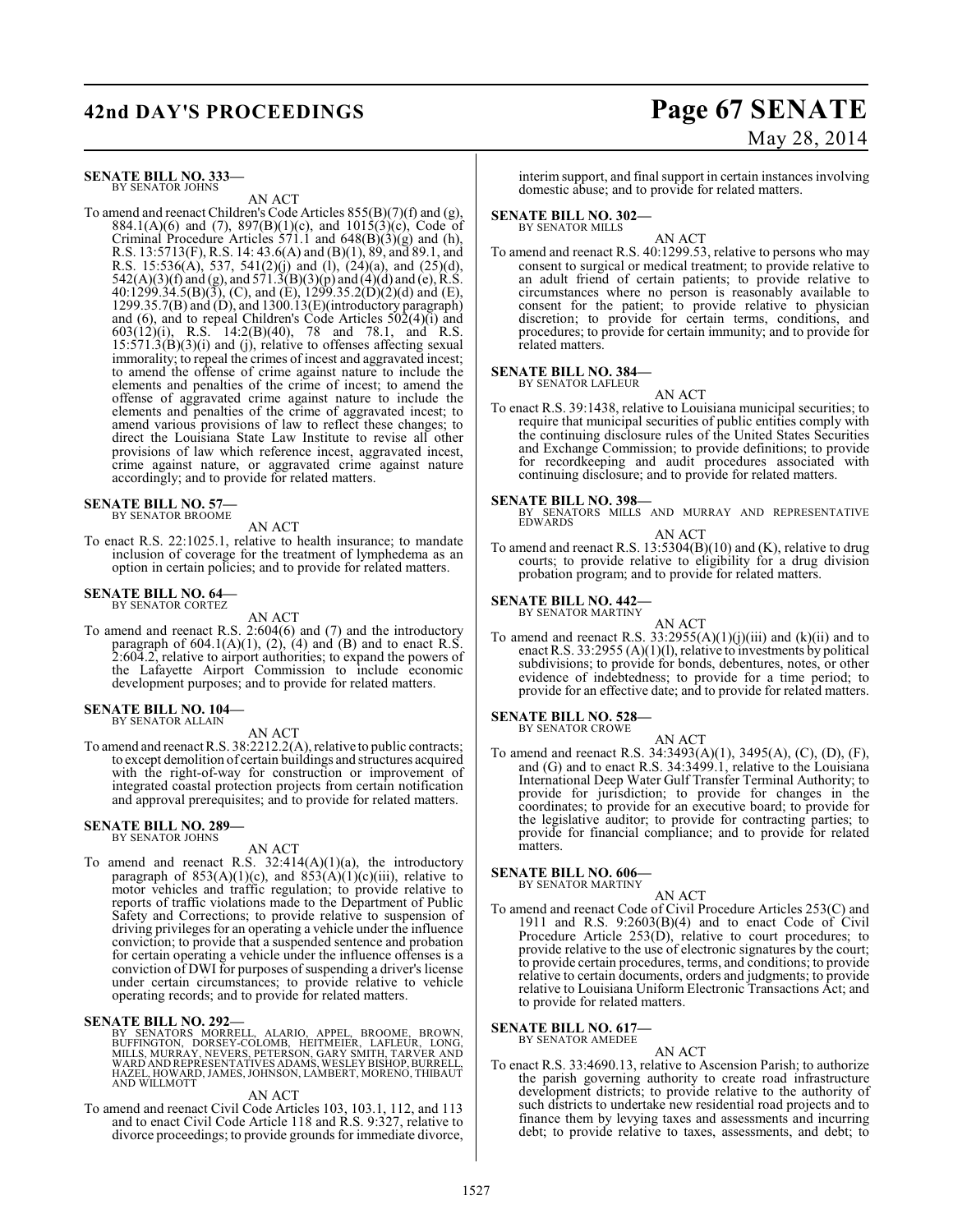# **Page 68 SENATE 42nd DAY'S PROCEEDINGS**

## May 28, 2014

provide for general powers and duties of a district; to provide for an effective date; and to provide for related matters.

# **SENATE BILL NO. 88—** BY SENATOR ALARIO

AN ACT

To enact R.S. 49:191(7) and to repeal R.S. 49:191(5)(a), relative to the Department of the Treasury, including provisions to provide for the re-creation of the Department of the Treasury and the statutory entities made a part of the department by law; to provide for the effective termination date for all statutory authority for the existence of such statutory entities; and to provide for related matters.

**SENATE BILL NO. 116—**<br>BY SENATOR THOMPSON AND REPRESENTATIVES BROWN, FANNIN,<br>GISCLAIR, GUINN, HILL, HODGES, HONORE, HOWARD, LEOPOLD,<br>MACK, NORTON AND ST. GERMAIN AN ACT

To enact R.S. 47:463.165, relative to motor vehicle special prestige license plates; to provide for the creation, issuance, and design of such license plates; to provide relative to the fee and distribution of such plates; to authorize the promulgation of rules and regulations relative to the creation and implementation of a special prestige license plate; and to provide for related matters.

#### **SENATE BILL NO. 477—** BY SENATOR WALSWORTH

AN ACT

To enact R.S. 47:463.165, relative to motor vehicle special prestige license plates; to provide for the creation, issuance, and design of such license plates; to provide relative to fees for such plates; to authorize the promulgation of rules and regulations relative to the creation and implementation of a special prestige license plate; and to provide for related matters.

#### **SENATE BILL NO. 578—** BY SENATOR BROOME

AN ACT

To amend and reenact Civil Code Article 136(B) and (C), relative to children; to provide relative to an award of visitation rights to a grandparent and certain other persons; to provide certain procedures and conditions; and to provide for related matters.

#### **SENATE BILL NO. 590—** BY SENATOR MORRELL

AN ACT

To amend and reenact R.S. 33:9091.15(D)(1) and (3), relative to the Oak Island Neighborhood Improvement District; to provide for the governance; to provide for commission membership; to provide for an effective date; and to provide for related matters.

and they are hereby presented for executive approval.

Respectfully submitted, GLENN A. KOEPP Secretary of the Senate

### **Message from the House**

### **SIGNED HOUSE CONCURRENT RESOLUTIONS**

#### May 28, 2014

To the Honorable President and Members of the Senate:

I am directed to inform your honorable body that the Speaker of the House of Representatives has signed the following House Concurrent Resolutions:

# **HOUSE CONCURRENT RESOLUTION NO. 153—**

BY REPRESENTATIVE HENRY BURNS A CONCURRENT RESOLUTION

To memorialize the United States Congress to take such actions as are necessary to pass the Helping Families in Mental Health Crisis Act of 2013.

**HOUSE CONCURRENT RESOLUTION NO. 161—**<br>BY REPRESENTATIVES BERTHELOT, LAMBERT, PRICE, AND BY REPRESENTATIVES BERTHELOT, LAMBERT, PRICE, AND SCHEXNAYDER AND SENATORS AMEDEE AND BROWN A CONCURRENT RESOLUTION

To commend Kermit "Hart" Bourque for his more than fifty years of distinguished public service to the citizens of Louisiana.

#### **HOUSE CONCURRENT RESOLUTION NO. 189—** BY REPRESENTATIVE LEGER

A CONCURRENT RESOLUTION

To commend the George Rodrigue Foundation of the Arts upon its selection as the state's program partner for Turnaround Arts, an initiative of the President's Committee on the Arts and the Humanities.

#### **HOUSE CONCURRENT RESOLUTION NO. 190—**

BY REPRESENTATIVES CHANEY, KATRINA JACKSON, AND JAY MORRIS AND SENATORS THOMPSON AND WALSWORTH A CONCURRENT RESOLUTION

To express the sincere and heartfelt condolences upon the death of Sundae Lynette Ratcliff Tanner.

and asked that the President of the Senate affix his signature to the same.

> Respectfully submitted, ALFRED W. SPEER Clerk of the House of Representatives

The House Concurrent Resolutions contained herein were signed by the President of the Senate.

#### **Message from the House**

#### **SIGNED HOUSE BILLS AND JOINT RESOLUTIONS**

May 28, 2014

To the Honorable President and Members of the Senate:

I am directed to inform your honorable body that the Speaker of the House of Representatives has signed the following House Bills and Joint Resolutions:

#### **HOUSE BILL NO. 24—**

BY REPRESENTATIVE PEARSON AN ACT

To amend and reenact R.S.  $11:103(B)(3)(e)(ii)$  and (iv) and (E) and to repeal R.S. 11:103(B)(3)(e)(i)(bb), relative to amortization schedules of the Municipal Police Employees' Retirement System; to provide relative to the duration of such schedules; to provide for the combination and reamortization of existing schedules as of a certain date; to provide relative to the calculation of employer contribution rates for the system; to repeal outdated provisions; and to provide for related matters.

#### **HOUSE BILL NO. 133—**

BY REPRESENTATIVE ANDERS AND SENATOR THOMPSON AN ACT

To amend and reenact R.S. 34:1861(A) and (B), relative to the Vidalia Port Commission; to provide relative to the residency requirement for membership and the boundaries of the commission; and to provide for related matters.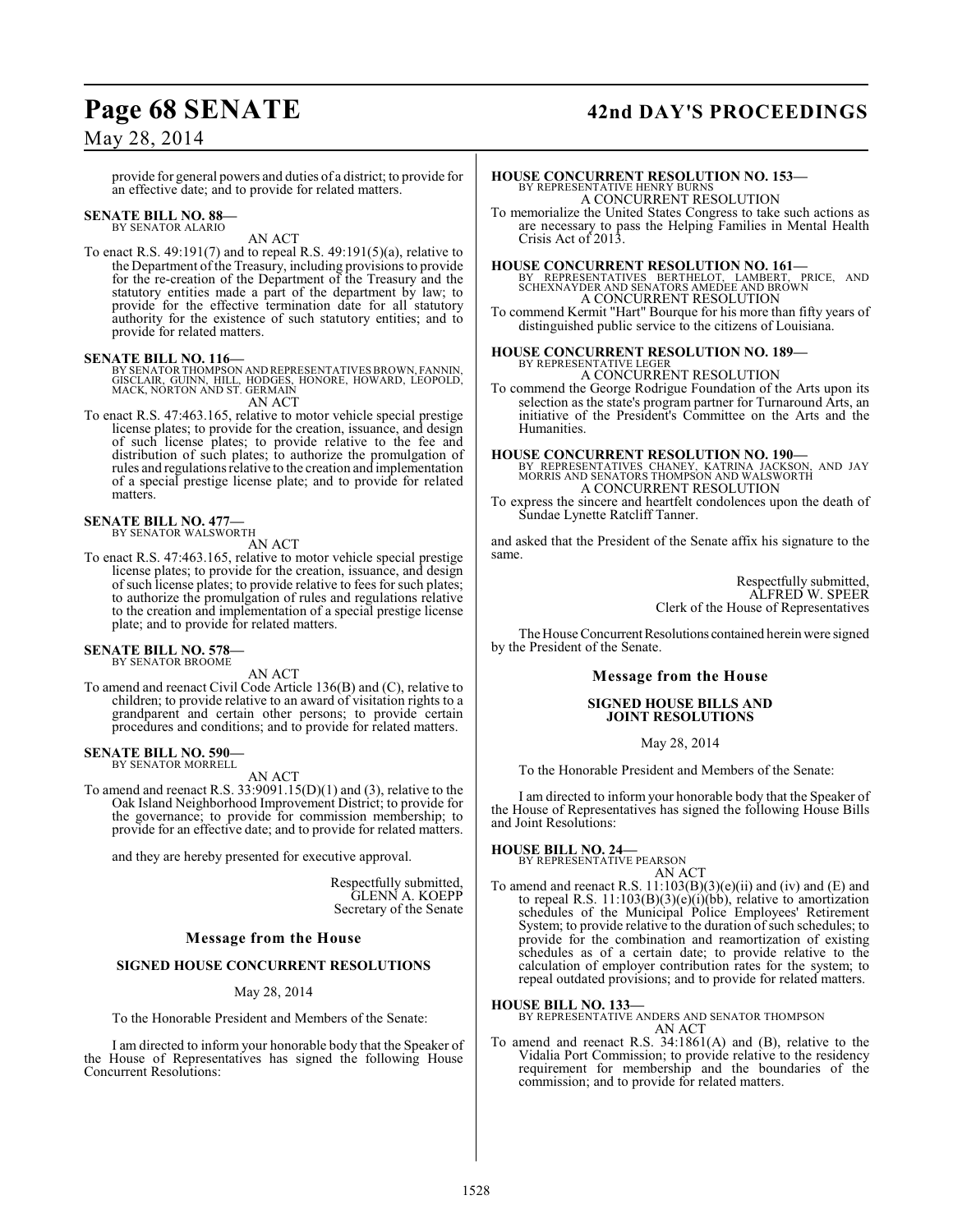# **42nd DAY'S PROCEEDINGS Page 69 SENATE**

# May 28, 2014

## **HOUSE BILL NO. 331—**

BY REPRESENTATIVE LOPINTO AN ACT

To amend and reenact R.S. 32:664(A) and (B) and  $666(A)(1)(a)(i)$ and to enact R.S. 32:664(D) and 666(D), relative to chemical tests for intoxication; to authorize certain persons to withdraw blood and administer such tests; to provide for exceptions; and to provide for related matters.

#### **HOUSE BILL NO. 390—**

BY REPRESENTATIVE MACK AN ACT

To enact R.S. 49:170.19, relative to honorary designations; to declare fox pen hunting as part of the folklife heritage of the state; and to provide for related matters.

**HOUSE BILL NO. 407—** BY REPRESENTATIVES CARTER, KATRINA JACKSON, AND SMITH AND SENATOR THOMPSON

AN ACT

To amend and reenact R.S. 17:221(B), relative to school attendance; to provide relative to eligibility criteria for admission or readmission to a public school; to prohibit city, parish, and other local public school boards from denying admission or readmission based on certain characteristics; and to provide for related matters.

#### **HOUSE BILL NO. 533—**

BY REPRESENTATIVES SEABAUGH AND REYNOLDS AN ACT

To amend and reenact R.S. 17:3902(B)(5), relative to the evaluation program for teachers and administrators; to prohibit the inclusion of the test scores of certain students in the value-added assessment model; and to provide for related matters.

#### **HOUSE BILL NO. 537—**

BY REPRESENTATIVE ST. GERMAIN AN ACT

To enact R.S. 47:513.1, relative to notices of vehicle taxes; to provide for notices given to new residents; to provide for time to pay certain vehicle taxes; and to provide for related matters.

# **HOUSE BILL NO. 543—** BY REPRESENTATIVE ADAMS

AN ACT

To amend and reenact R.S. 32:318(H), relative to audible and visual signals on certain vehicles; to allow all publicly owned fire department vehicles to be equipped with blue-colored electric lights; and to provide for related matters.

#### **HOUSE BILL NO. 547—**

BY REPRESENTATIVE STUART BISHOP AN ACT

To enact Subpart L of Part III of Chapter 17 of Title 39 of the Louisiana Revised Statutes of 1950, to be comprised of R.S. 39:1647, relative to procurement; to provide for the purchase of certain furniture in certain circumstances; and to provide for related matters.

#### **HOUSE BILL NO. 637—** BY REPRESENTATIVE CONNICK

AN ACT

To amend and reenact Code of Criminal Procedure Article 895.1(F)(3)(c) and (d) and to enact Code of Criminal Procedure Article  $895.1(F)(3)(e)$ , relative to fees paid as a condition of probation; to provide relative to the use of monies credited to the Sex Offender Registry Technology Fund; and to provide for related matters.

**HOUSE BILL NO. 689—** BY REPRESENTATIVE STUART BISHOP AN ACT

To amend and reenact R.S. 23:633(B), relative to the payment of wages; to require that certain employees be paid no less than twice monthly; to provide with respect to payment deadlines; and to provide for related matters.

#### **HOUSE BILL NO. 766—**

BY REPRESENTATIVE PONTI

AN ACT To amend and reenact R.S. 9:3557(B), 3560(A)(8), 3561(A), 3561.1(G)(1), 3578.4(A)(2), and 3578.7, to enact R.S. 9:3518.4, 3561.2, and 3578.4.1, and to repeal R.S. 9:3560(A)(9), relative to record maintenance for and licensees of consumer credit transactions; to nullify certain consumer transactions and deferred presentment transactions; to provide relative to the location of offices of makers of consumer loans; to provide relative to records retention of makers of consumer loans; to provide relative to makers of consumer loans registration with the secretary of state; to permit certain licensees to offer extended payment plans prior to default of certain consumer credit or deferred presentment transactions; to provide relative to notice requirements for certain consumer credit or deferred presentment transactions; to provide for an effective date; and to provide for related matters.

# **HOUSE BILL NO. 770—** BY REPRESENTATIVE PRICE

AN ACT

To amend and reenact R.S.  $32:781(5)$  and  $(13)(a)(i)$ , to enact R.S. 32:792(B)(17) and 796, and to repeal R.S. 32:792(B)(1)(d) and 795, relative to used motor vehicle dealers; to amend the definitions of motor vehicle and used motor vehicle dealer; to provide relative to false, misleading, or unsubstantiated advertising in connection with a used motor vehicle dealer business; to provide relative to the deposit and down payment disclosure and delivery pending a sale by a used motor vehicle dealer; and to provide for related matters.

#### **HOUSE BILL NO. 837—**

BY REPRESENTATIVE HAVARD

AN ACT To amend and reenact R.S. 33:2345(B), relative to municipal chiefs of police; to provide for training requirements for each municipal chief of police; to change the training hours required relative to continuing education; and to provide for related matters.

#### **HOUSE BILL NO. 876—**

BY REPRESENTATIVES SEABAUGH, ARMES, ARNOLD, BARRAS,<br>BERTHELOT, BROADWATER, BROWN, BURFÓRD, HENRY BURNS,<br>CARMODY, CHANEY, CONNICK, COX, CROMER, GAROFALO,<br>GUILLORY, GUINN, HARRIS, HARRISON, HENRY, HILL, HODGES,<br>HOFFMANN, HOL

#### AN ACT

To enact R.S. 17:2118, relative to the recognition of traditional winter celebrations in public schools; to authorize school boards to allow certain greetings and displays; to provide limitations; and to provide for related matters.

#### **HOUSE BILL NO. 880—**

BY REPRESENTATIVE STOKES

AN ACT To amend and reenact R.S. 23:1540 through 1541.1, 1711(G)(1)(d), 1722 through 1724, 1728, 1766(B), and 1767(D), relative to unemployment insurance tax delay periods; to make tax appeal delay periods uniform; to cause delay periods to begin at the time of mailing rather than the time of receipt; to provide relative to rights of employers to apply for review of a quarterly benefit charge statement; to provide that an appeal of a notice of chargeability be made directly to an administrative law judge; to provide relative to professional employer organizations; and to provide for related matters.

### **HOUSE BILL NO. 909—**

BY REPRESENTATIVE LEOPOLD AN ACT

To amend and reenact R.S. 44:4.1(B)(11) and to enact R.S. 22:1488, relative to disclosures by homeowner's insurers; to require insurers authorized to issue homeowner's policies in Louisiana to provide policy and premium information; to provide for the commissioner of insurance publishing aggregate information on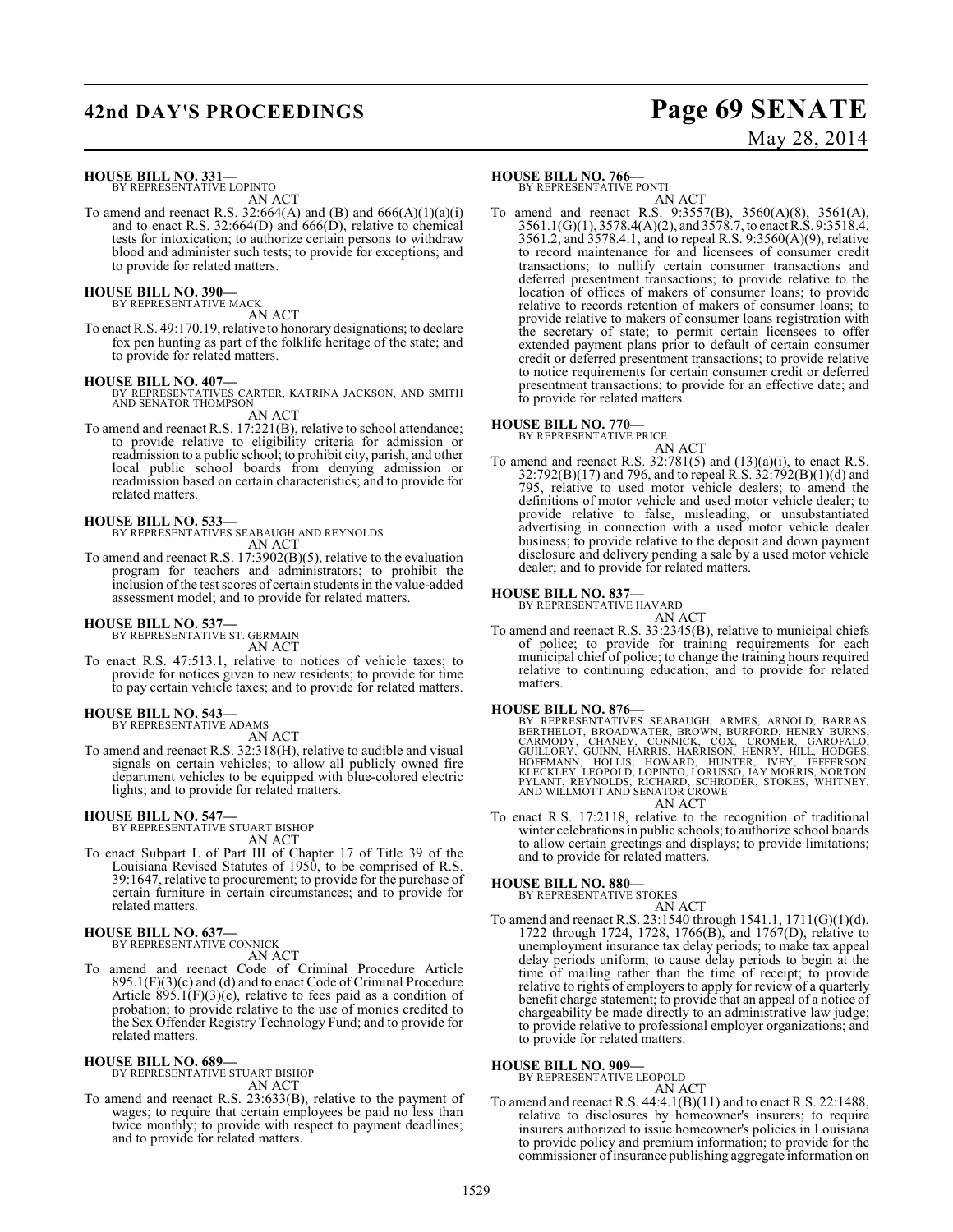# **Page 70 SENATE 42nd DAY'S PROCEEDINGS**

May 28, 2014

homeowner's policies in force and the direct incurred losses of insurers; to provide for the commissioner of insurance publishing a description of the actuarial model used for homeowner's properties risk and other related data; to provide penalties for noncompliance by insurers; to provide for an exemption from the Public Records Law; and to provide for related matters.

**HOUSE BILL NO. 954—** BY REPRESENTATIVES LEGER AND CARTER AND SENATORS APPEL, LAFLEUR, AND WALSWORTH

AN ACT

To enact R.S. 17:407.26 and to repeal R.S. 17:24.10, relative to early childhood education; to provide relative to the Cecil J. Picard LA 4 Early Childhood Program; to provide relative to funding; to provide relative to eligibility criteria; to provide relative to the cost of participation; to provide relative to rules and regulations; and to provide for related matters.

#### **HOUSE BILL NO. 1107—**

BY REPRESENTATIVES CONNICK AND DOVE AN ACT

To enact R.S. 13:1000.10 and 2562.27, relative to certain district and parish courts; to authorize the assessment of additional costs for certain alcohol-related violations; to authorize certain district or parish courts with certain specialized divisions or sections to impose certain costs; to require the creation of a special fund for deposit of all costs collected; to provide for the disposition and use of collected funds; and to provide for related matters.

**HOUSE BILL NO. 1112—**<br>BY REPRESENTATIVES MACK, ADAMS, BILLIOT, BROADWATER,<br>HENRY BURNS, CARMODY, CHANEY, CONNICK, CROMER, DOVE,<br>EDWARDS, FOIL, GAROFALO, HAVARD, HAZEL, HENRY, HODGES,<br>HOFFMANN, HOLLIS, IVEY, JOHNSON, LEGER

AN ACT

To enact R.S. 47:463.165, relative to motor vehicle special prestige license plates; to provide for the "National Rifle Association" special prestige license plate; to provide for the creation, issuance, and design of such license plates; to provide relative to the fee and distribution of fees for such plates; to authorize the promulgation of rules and regulations relative to the creation and implementation of a special prestige license plate; and to provide for related matters.

# **HOUSE BILL NO. 1127—** BY REPRESENTATIVE LOPINTO

AN ACT

To amend and reenact R.S. 32:361.2(D), relative to medical exemptions applicable to operating a motor vehicle; to provide that the medical exemption shall apply to the top area of a motor vehicle windshield with the required medical authorization; and to provide for related matters.

#### **HOUSE BILL NO. 1144—**

BY REPRESENTATIVE WESLEY BISHOP AN ACT

To amend and reenact R.S. 40:600.110, relative to the Louisiana Housing Corporation; to provide relative to fees charged by the corporation; to remove limitations on the types of fees authorized to be charged; and to provide for related matters.

HOUSE BILL NO. 1150—<br>BY REPRESENTATIVES LORUSSO, ADAMS, ARMES, BROADWATER,<br>BROWN, HENRY BURNS, BURRELL, CARMODY, CARTER, CHANEY,<br>COX, DOVE, EDWARDS, FANNIN, FOIL, FRANKLIN, GAINES,<br>GAROFALO, GISCLAIR, GREENE, HARRISON, HAV

PEACOCK, RISER, GARY SMITH, TARVER, THOMPSON, WALSWORTH, WARD, AND WHITE AN ACT

To enact R.S. 47:490.26, relative to military honor license plates; to provide for the establishment of a military honor license plate for military service during the Cold War; to require the secretary to promulgate rules and regulations relative to the creation and implementation of this military honor license plate; to provide for the creation, issuance, and design of such plates; and to provide for related matters.

#### **HOUSE BILL NO. 1154—**

BY REPRESENTATIVE GISCLAIR

- AN ACT
- To amend and reenact R.S. 56:332(K), relative to crab trap escape rings; to provide for a minimum size for such rings; to provide for the minimum number of escape rings for each crab trap; to remove the exemption for traps placed in Lake Pontchartrain; and to provide for related matters.

#### **HOUSE BILL NO. 1158—**

BY REPRESENTATIVE BADON

AN ACT To enact R.S. 14:107.5, relative to offenses affecting the general peace and order; to create the crime of solicitation of funds or transportation for certain unlawful purposes; to provide for criminal penalties; to provide for a definition of "sexual intercourse"; and to provide for related matters.

#### **HOUSE BILL NO. 1160—**

BY REPRESENTATIVE GAROFALO



To amend and reenact R.S. 56:305.6, relative to commercial crab fishing; to provide for an apprenticeship entry into the fishery; and to provide for related matters.

#### **HOUSE BILL NO. 1251—**

BY REPRESENTATIVES THIBAUT AND FOIL AN ACT

To amend and reenact R.S. 32:342(B) and to enact R.S. 32:1306(H), relative to motor vehicle inspections; to authorize motor vehicle inspections by motor vehicle inspection stations in certain weather conditions; and to provide for related matters.

## **HOUSE BILL NO. 1258— (Substitute for House Bill No. 220 by Representative Thibaut)**<br>BY REPRESENTATIVE THIBAUT

AN ACT

To amend and reenact R.S. 32:295.4, relative to motor vehicle inspection; to provide guidelines for motor vehicle inspection checkpoints by law enforcement agencies; to provide for the location of checkpoints; and to provide for related matters.

## **HOUSE BILL NO. 1271— (Substitute for House Bill No. 941 by Representative Leger)**<br>BY REPRESENTATIVE LEGER

AN ACT

To enact R.S. 17:100.11, relative to public school facilities in certain public school districts; to provide relative to the allocation and dedication of certain local tax revenues to the replacement, repair, and improvement of such facilities; to provide for powers, duties, and responsibilities of the school boards of affected school districts, individual schools, and the Recovery School District with respect to such facilities and funds; to require the establishment of certain offices and accounts; to establish procedures governing the allocation and use of funds; to provide with respect to the allocation of funds to charter schools in the district and to the duties and responsibilities of the school board and the Recovery School District with respect to public facilities occupied or used by charter schools; to provide for fees and charges; to provide relative to outstanding obligations of school boards and future obligations; and to provide for related matters.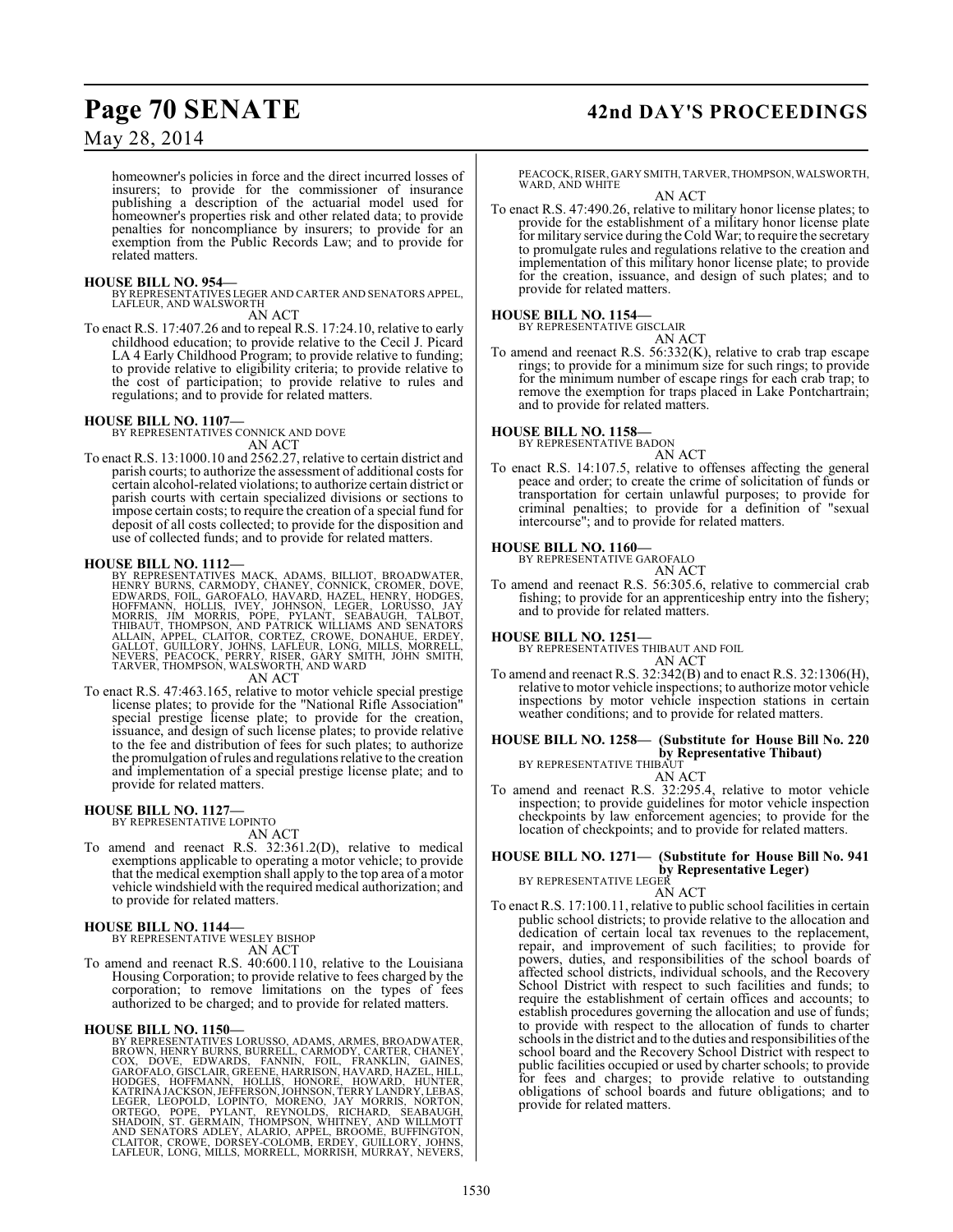# **42nd DAY'S PROCEEDINGS Page 71 SENATE**

# May 28, 2014

#### **HOUSE BILL NO. 1282— (Substitute for House Bill No. 1243 by Representative Hodges)** BY REPRESENTATIVE HODGES

AN ACT

To amend and reenact R.S. 17:3996(C), relative to charter schools; to provide relative to the recruiting, employing, and training of charter school employees without regard to race, color, religion, sex, or national origin; and to provide for related matters.

#### **HOUSE BILL NO. 27—** BY REPRESENTATIVE ARNOLD

AN ACT

To amend and reenact R.S. 11:3385.1, relative to the Deferred Retirement Option Plan in the Firefighters' Pension and Relief Fund in the city of New Orleans; to provide definitions; to provide relative to participation in the plan; to provide relative to benefits of the plan; to provide relative to beneficiaries of such benefits; to provide relative to accounting of plan benefits; to provide relative to distribution of benefits; to provide for appeals of determinations made under the plan provisions; to provide relative to the tax status of benefits; to provide relative to interest credits; and to provide for related matters.

#### **HOUSE BILL NO. 77—**

BY REPRESENTATIVE MONTOUCET AN ACT

To enact R.S. 11:2254.1, relative to creditable service in the Firefighters' Retirement System; to provide relative to the conversion of unused leave to service credit in the system; to authorize employers to allow such conversion; to provide for procedures and limitations; to provide relative to the costs of such conversions; and to provide for related matters.

# **HOUSE BILL NO. 132—** BY REPRESENTATIVE JEFFERSON

AN ACT

To enact R.S. 47:338.24.1, relative to municipal sales and use taxes; to authorize the governing authority of the town of Homer to levy and collect an additional sales and use tax; to provide for voter approval; and to provide for related matters.

#### **HOUSE BILL NO. 178—** BY REPRESENTATIVE DIXON

AN ACT

To enact R.S. 17:81(T)(3) and (4), relative to instruction in public schools regarding dating violence; to require school governing authorities to provide instruction to certain school employees and information to the parents of certain students regarding dating violence; to require the inclusion of information on dating violence in student codes of conduct; to require school boards to collect data and local superintendents to provide reports relative to dating violence; and to provide for related matters.

# **HOUSE BILL NO. 179—** BY REPRESENTATIVE DIXON

AN ACT

To enact R.S. 17:444(B)(4)(d), relative to employment contracts for school employees who are promoted or employed in a position of higher salary; to provide for the superintendent to disclose the terms of such contracts to the board; and to provide for related matters.

# **HOUSE BILL NO. 194—** BY REPRESENTATIVE ROBIDEAUX

AN ACT

To enact Subpart PP of Part 1 of Chapter 1 of Subtitle II of Title 47 of the Louisiana Revised Statutes of 1950, to be comprised of R.S. 47:120.231, relative to state individual income tax return checkoffs for certain donations; to provide for a method for individuals to donate all or a portion of any refund due to them to Louisiana State Troopers Charities, Inc.; to provide for the administration and disbursement of donated monies; to provide for reporting; to provide for an effective date; and to provide for related matters.

#### **HOUSE BILL NO. 315—**

BY REPRESENTATIVE STUART BISHOP AN ACT

To repeal Part XI of Chapter 11 of Title 23 of the Louisiana Revised Statutes of 1950, comprised of R.S. 23:1750 through 1750.10, relative to unemployment compensation; to repeal statutes regarding shared-work plans.

#### **HOUSE BILL NO. 437—**

BY REPRESENTATIVE FANNIN

AN ACT To enact R.S. 39:1498.3, relative to public contracts; to require prior approval of certain actions related to the procurement of professional, personal, consulting, and social services; to provide for exceptions; and to provide for related matters.

#### **HOUSE BILL NO. 479—**

BY REPRESENTATIVE PONTI AN ACT

To amend and reenact R.S. 39:2007(D), relative to state procurements and public contracts; to provide with respect to the Louisiana Initiative for Small Entrepreneurships; to provide for the duties of the commissioner of administration; to require notice to certain entities regarding public bid and other competitive opportunities for state procurements and public contracts; and to provide for related matters.

#### **HOUSE BILL NO. 692—**

BY REPRESENTATIVE BROADWATER AN ACT

To amend and reenact R.S. 23:1538(A)(1) and 1572, relative to unemployment compensation; to provide with respect to payroll reports; to allow the administrator to make estimates in the absence of all of the relevant information; to provide with respect to the termination of employer status; to provide for the termination of coverage; to provide time frames; and to provide for related matters.

**HOUSE BILL NO. 765—** BY REPRESENTATIVE PIERRE

AN ACT To amend and reenact R.S. 23:1294(A)(2)(introductory paragraph) and (g), and to enact R.S.  $23:1294(A)(4)$ , relative to the Workers' Compensation Advisory Council; to provide with respect to membership; to provide for diverse representation

within the state; and to provide for related matters.

#### **HOUSE BILL NO. 851—**

BY REPRESENTATIVE TALBOT

- AN ACT
- To amend and reenact R.S. 32:862(G)(4), 863(A)(1), (3)(a), and  $(B)(2)(b)$ , 863.1(I)(3), 864, and 865(A) and (B)(1), relative to the penalties for operating a motor vehicle without the required motor vehicle liability security; to increase penalties for failing to provide required proof of compliance; to require suspension, revocation, and cancellation of driver's license and registration for violations; to remove limits on the maximum amount of penalties and reinstatement fees that are assessed; to increase the administrative reinstatement fee; and to provide for related matters.

**HOUSE BILL NO. 863—** BY REPRESENTATIVES DANAHAY, JOHNSON, RITCHIE, ROBIDEAUX, WHITNEY, AND WILLMOTT

AN ACT

To amend and reenact R.S. 36:801.1(A) and R.S. 47:302(K)(6) and  $(7), 337.2(D), 337.45(A)(1)$  and  $(B), 337.48(A), 337.51(A), (B),$ and (C)(2), 337.53(C), 337.54, 337.63(A)(1) and (2), (B), and  $(D), 337.67(B)(3), (C)(3), and (D)(2), 337.77(F), 337.81(A)(2)$ and (C), 337.86(E)(2)(a), 337.101(A)(2)(a), 1401, 1402, 1403(A) and (B), 1406, 1410, 1413, 1431, 1432, 1436, 1437, and 1451, and R.S. 49:968(B)(9), to enact R.S. 36:53(J) and R.S. 47:337.2(A)(1)(c), 337.77(G), 337.81.1, 337.86(E)(1)(d), 1407(3), 1414(E), 1417, and 1418, and to repeal R.S. 36:4(B)(1)(p) and R.S. 47:337.51.1 and 337.101(A)(2)(c), (B), and  $(C)$ , relative to disputes concerning taxes, fees, and claims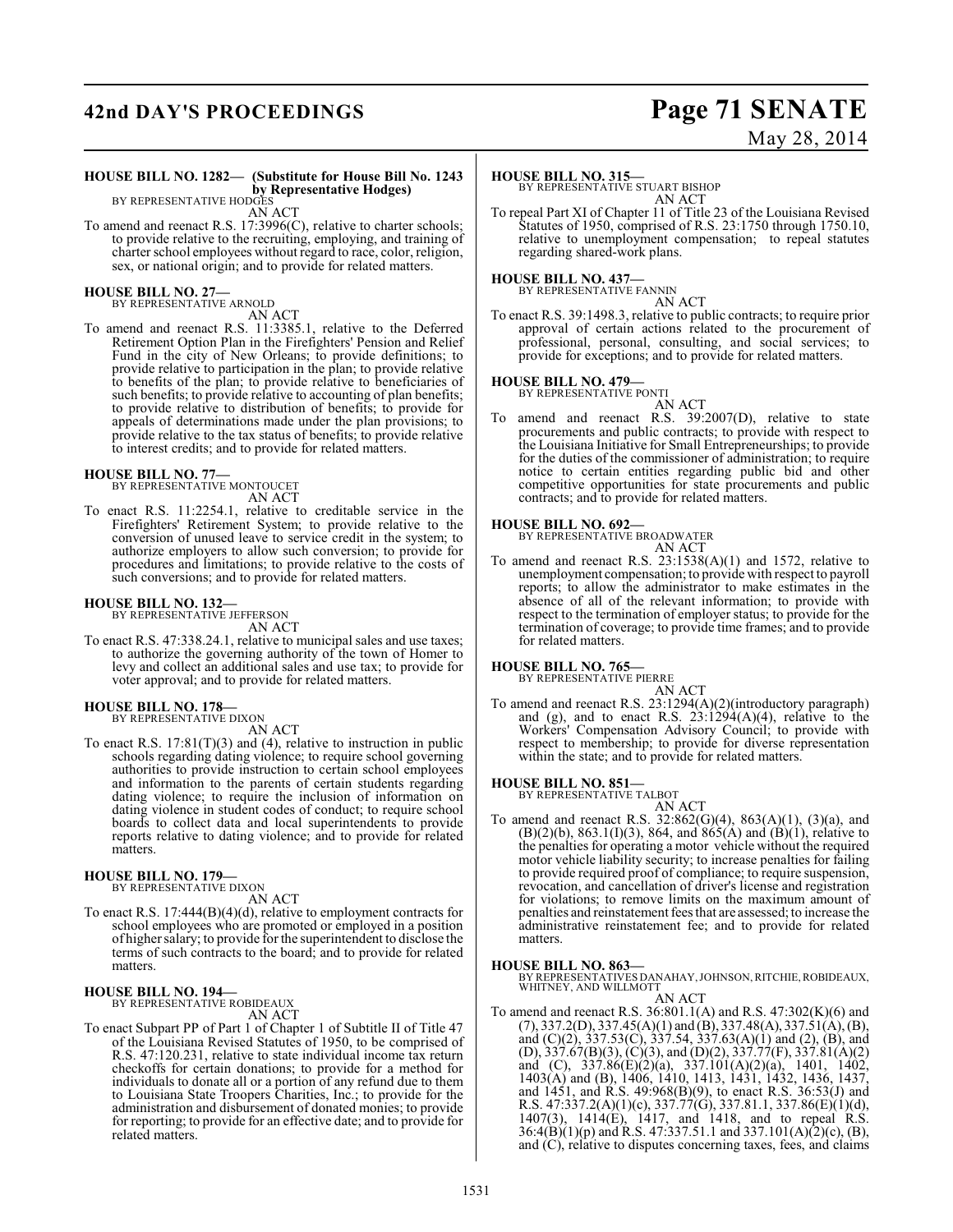against the state and its political subdivisions; to provide relative to the composition, compensation, procedures, and jurisdiction of the Board of Tax Appeals; to provide for the dedication of certain revenues for support of the board; to transfer the board to the Department of State Civil Service; to provide with respect to procedures for collection and adjudication of local sales and use tax; to provide for redetermination of certain local sales and use tax assessments and overpayments; to authorize the transfer of certain cases to and from the board and certain courts; to provide for definitions; to provide for effectiveness; and to provide for related matters.

HOUSE BILL NO. 944—<br>BY REPRESENTATIVES FANNIN, ADAMS, ANDERS, BADON, BARRAS,<br>BERTHELOT, BILLIOT, WESLEY BISHOP, BROADWATER, BROWN,<br>BURFORD, HENRY BURNS, TIM BURNS, BURRELL, CARMODY,<br>CARTER, CHAMPAGNE, CHANEY, COX, DANAHAY,

AN ACT

To amend and reenact R.S. 17:183.1(A) and (C)(2), 183.2, 183.3(A)(2), (B), (C), and (D), and 2925 and to enact R.S.  $17:183.1(D)$ , relative to the high school career option program; to provide relative to requirements for a career major and related course work; to provide that a career diploma be considered and recognized by all public postsecondary education institutions and given the same status as a regular diploma for purposes of the school and district accountability system; to provide relative to conditions to be met by a student pursuing a career major curriculum; to delete the requirement for parental consent for a student to pursue such curriculum; to delete certain requirements relative to pupil progression plans; to provide relative to requirements for Individual Graduation Plans for students; and to provide for related matters.

#### **HOUSE BILL NO. 981—** BY REPRESENTATIVE GAINES

AN ACT

To enact R.S. 47:337.10.1, relative to the parish of St. John the Baptist; to provide relative to political subdivisions within the parish; to provide relative to the sales and use taxes levied by the political subdivisions; to authorize the governing authority of the parish and of any such political subdivision to establish sales tax holidays; to authorize the governing authorities to exempt purchases of tangible personal property from sales and use taxes during any such holiday; to provide limitations; and to provide for related matters.

#### **HOUSE BILL NO. 992—**

BY REPRESENTATIVE ROBIDEAUX AN ACT

To enact R.S. 41:1224.1, relative to leases and other property transactionsinvolving specified property in Lafayette Parish; to exempt such leases or transactions from general requirements regarding leases of public property, including requirements for advertising and bidding; and to provide for related matters.

### **HOUSE BILL NO. 1065—**

BY REPRESENTATIVES POPE, ANDERS, BARROW, BERTHELOT, BROWN, HENSGENS, HODGES, AND HOWARD AN ACT

To amend and reenact R.S.  $37:1041(C)(2)(a)$ ,  $(4)(a)$ , and  $(5)$ , to enact R.S. 37:1041(D) and (E), 1048(15), and 1049(8), and to repeal R.S. 37:1041(C)(2)(b) and (d) and 1061(A)(29), relative to the practice of optometry; to provide definitions; to provide for the powers of the Louisiana State Board of Optometry Examiners in the control and regulation of the practice of optometry; to provide for qualifications and requirements of applicants for licensure as optometrists; and to provide for related matters.

#### **HOUSE BILL NO. 1071—**

BY REPRESENTATIVE CHANEY AN ACT

To amend and reenact R.S. 56:8(16), relative to resident status for purchase of hunting and fishing licenses; to reduce the time required to qualify as a resident for the purchase of hunting licenses; and to provide for related matters.

## **HOUSE BILL NO. 1073— (Substitute for House Bill No. 442 by Representative Hazel)** BY REPRESENTATIVES HAZEL AND NORTON

AN ACT

To amend and reenact R.S. 15:440.2(A)(1) and Children's Code Article 324(A), relative to recorded statements of protected persons; to amend provisions regarding the authorization to record the statement of a protected person; to authorize the recording of statements of protected persons without the necessity of a court order by either local court rule or execution of a written protocol; and to provide for related matters.

## **HOUSE BILL NO. 1077— (Substitute for House Bill No. 1027**

**by Representative LeBas)**<br>BY REPRESENTATIVES LEBAS, ARMES, BILLIOT, GUILLORY,<br>HUNTER, JEFFERSON, ST. GERMAIN, PATRICK WILLIAMS, AND<br>WILLMOTT AND SENATORS GUILLORY, KOSTELKA, MILLS, AND **WHITE** 

AN ACT To amend and reenact R.S. 14:327(A)(2) and to enact R.S. 14:34.8, relative to crimes involving certain medical personnel; to create the crime of battery of emergency room personnel, emergency services personnel, or a healthcare professional; to provide for criminal penalties; to provide for definitions; to amend the crime of obstructing a fireman to include certain emergency services personnel; and to provide for related matters.

#### **HOUSE BILL NO. 1093—**

BY REPRESENTATIVE ARNOLD

- AN ACT
- To enact R.S. 33:9038.1, relative to tax increment financing of certain development districts; to authorize such districts to provide for an audit of financial activities, statements, and records of the municipality in which the district is located and of other local governmental entities related to tax increment financing from which the development district receives or should receive funds pursuant to agreements with the municipality and other local governmental entities; to provide for such audits; to provide for payment of the cost of such audits; and to provide for related matters.

#### **HOUSE BILL NO. 1097—**

BY REPRESENTATIVE NORTON

- AN ACT
- To amend and reenact R.S. 47:338.16, relative to the city of Shreveport; to provide relative to an additional sales and use tax imposed within the city; to provide relative to the power granted to the governing authority of the city to impose and renew such tax; to remove requirement that the governing authority adopt a plan specifying the purposes of such tax prior to submitting a proposition to the voters; to remove provisions that place duration limits on the imposition of the tax and remove provisions relative to the renewal of the tax; to provide relative to the tax being levied on the effective date of the Act; and to provide for related matters.

#### **HOUSE BILL NO. 1105—**

BY REPRESENTATIVE HODGES AN ACT

To enact R.S.  $15:541.1(A)(4)$  and  $(C)(3)$ , relative to the posting of the National Human Trafficking Resource Center hotline; to require certain abortion facilities to post information regarding the hotline; to provide for duties of the Department of Health and Hospitals; and to provide for related matters.